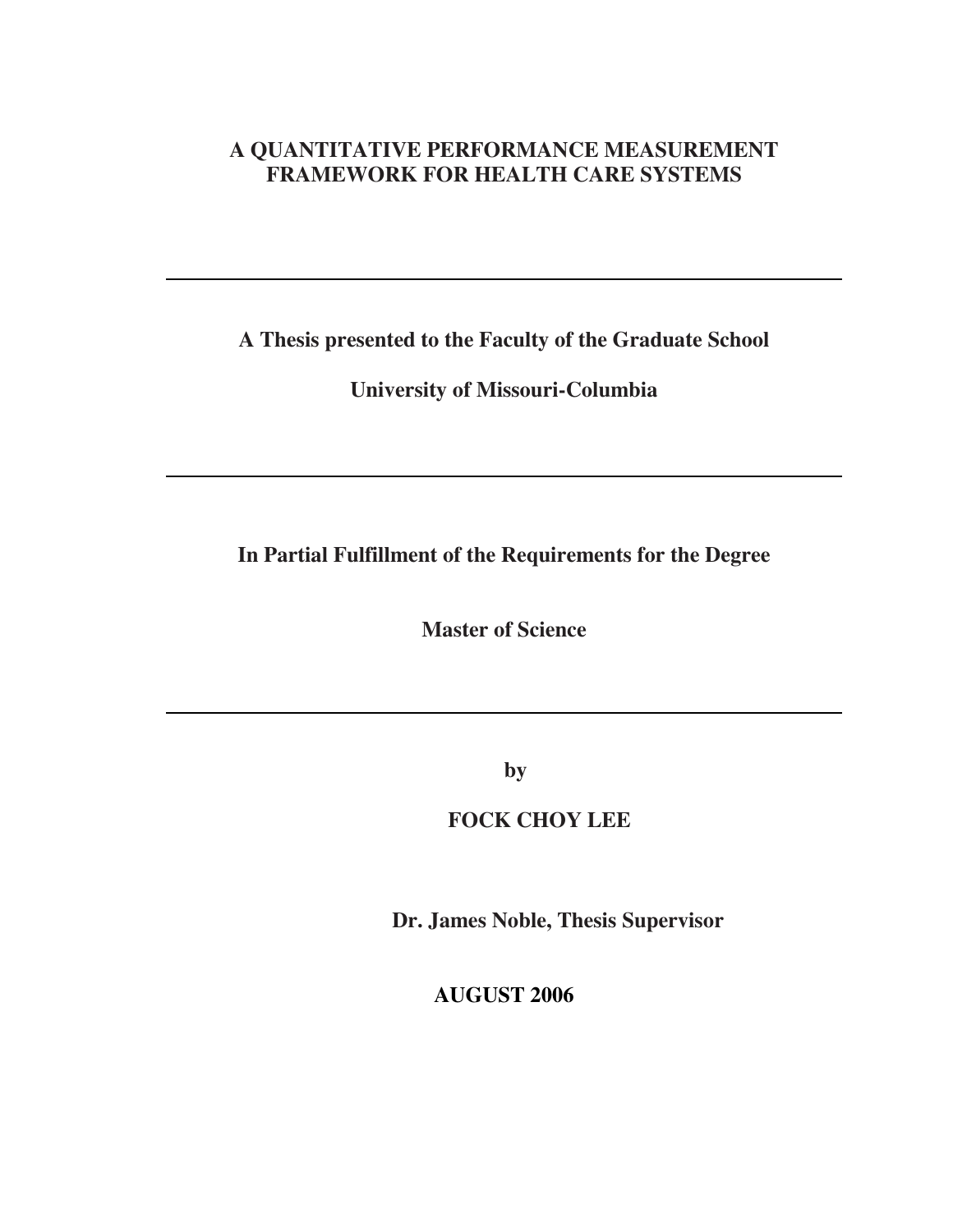The undersigned, appointed by the Dean of the Graduate School, have examined the thesis entitled.

## **A QUANTITATIVE PERFORMANCE MEASUREMENT FRAMEWORK FOR HEALTH CARE SYSTEMS**

Presented by Fock Choy Lee

A candidate for the degree of Master of Science

And hereby certify that in their opinion it is worthy of acceptance.

Dr James Noble

Dr Cerry Klein

Dr Lanis Hicks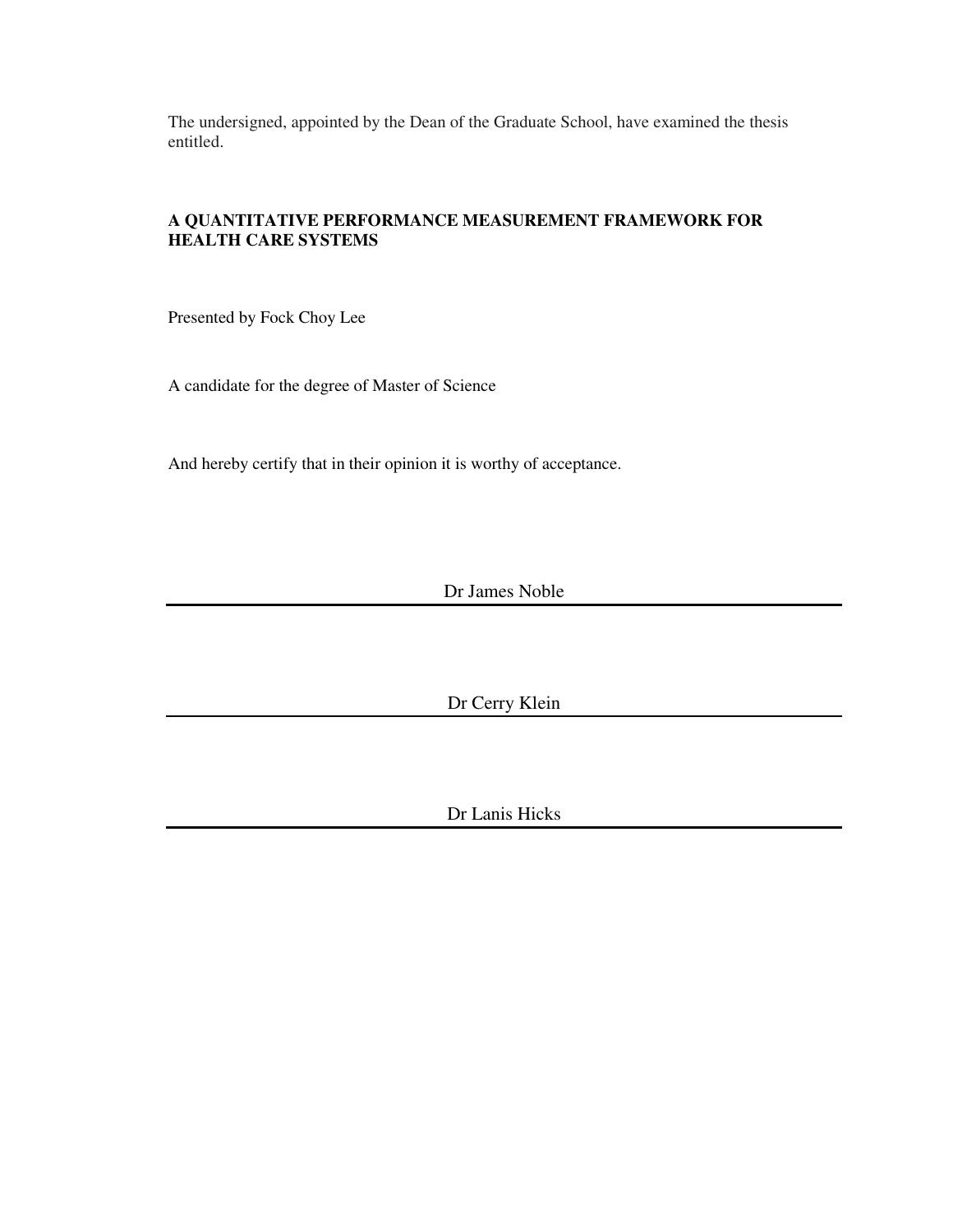## **ACKNOWLEDGMENT**

Writing this thesis has been an interesting experience for me. At times, research is exciting and enlightening, since it gives much freedom to explore what I find the most interesting within my field. On the other hand, it can be very frustrating, since it involves an endless search that leads to many dead ends. It is during such periods of times my supervisors and the people around me become really important.

First of all, I would like to thank my supervisor, Associate Professor James Noble, and also my committee members, Professor Lanis Hicks and Professor Cerry Klein for their wisdom and support when conducting this research. I am also grateful to University Physicians for allowing me to use the Green Meadows clinic as the site for my research. My thanks also go to all the people in the case study project, such as David Mountjoy, Eric Rosenhauer, and Tracy Hudson from the University Physicians, Philip Vinyard and Robin Cornelison from Green Meadows Clinic and Alan Arnold and Joann Perkins from IT Application Services for all their help and support.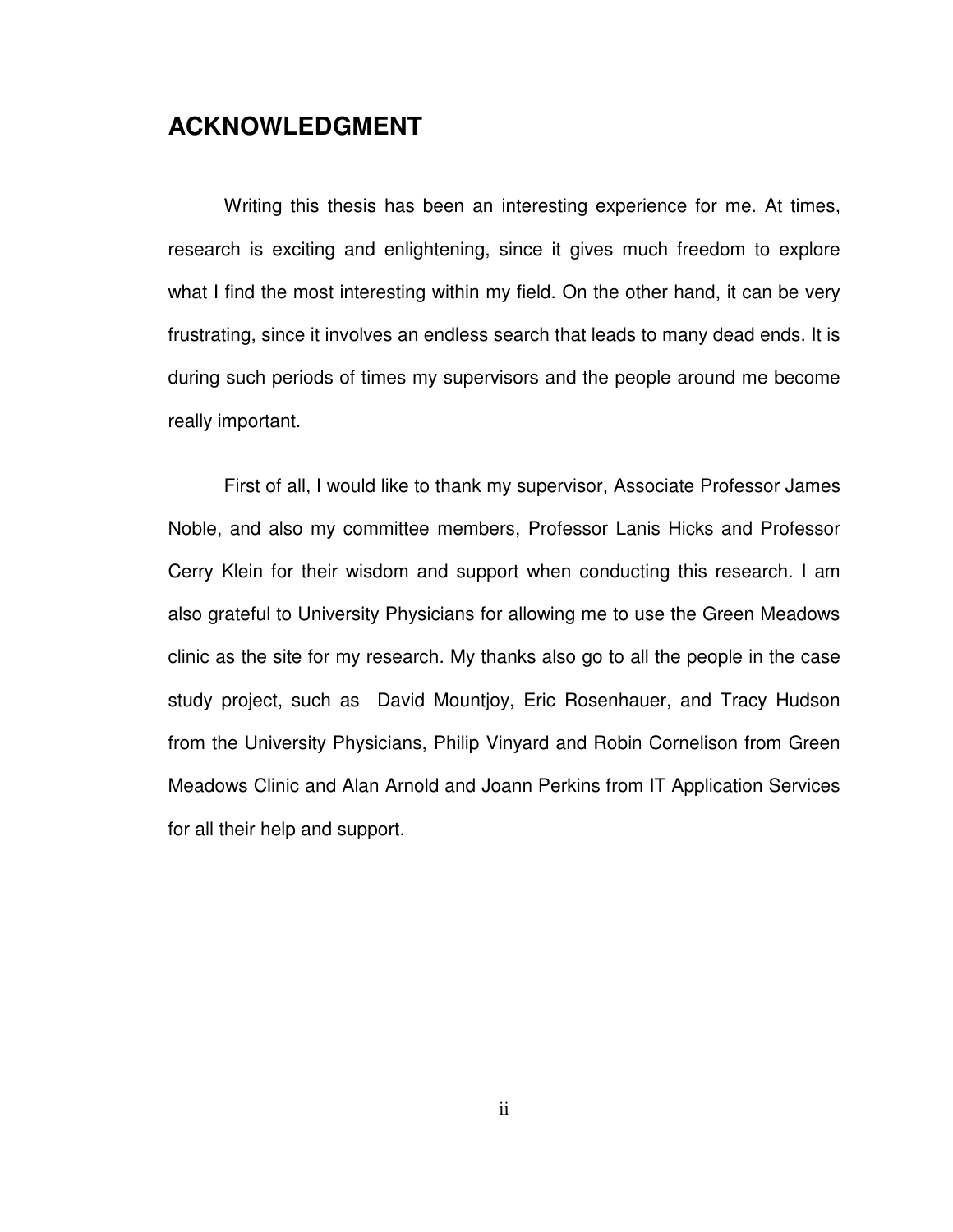# **TABLE OF CONTENTS**

| 2.1 The Role of Engineering in the Transformation of Health Care 8 |  |  |  |  |  |
|--------------------------------------------------------------------|--|--|--|--|--|
|                                                                    |  |  |  |  |  |
|                                                                    |  |  |  |  |  |
|                                                                    |  |  |  |  |  |
|                                                                    |  |  |  |  |  |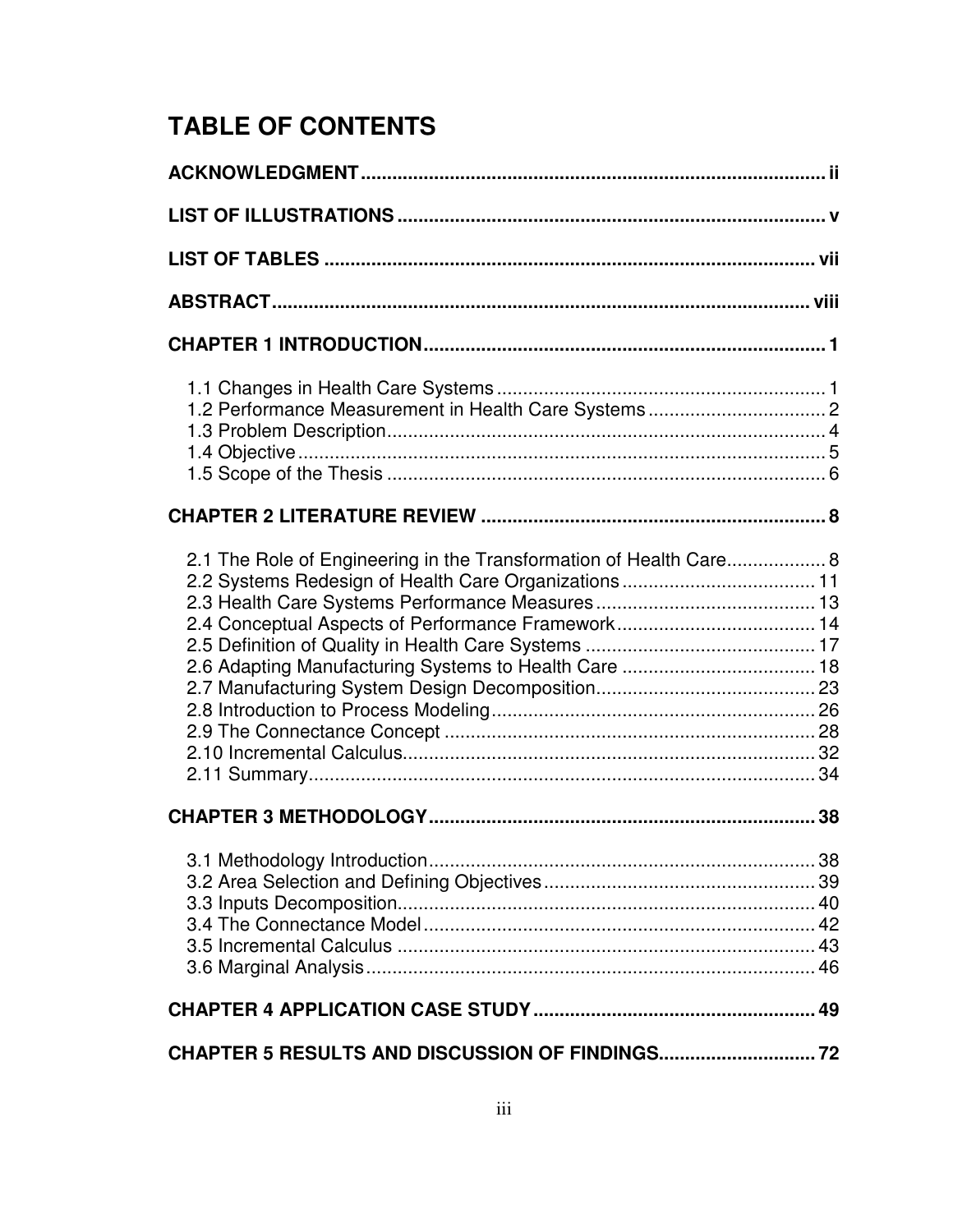| 5.6 Comparison between marginal analysis and performance trend report  87 |  |  |  |
|---------------------------------------------------------------------------|--|--|--|
|                                                                           |  |  |  |
|                                                                           |  |  |  |
|                                                                           |  |  |  |
|                                                                           |  |  |  |
|                                                                           |  |  |  |
|                                                                           |  |  |  |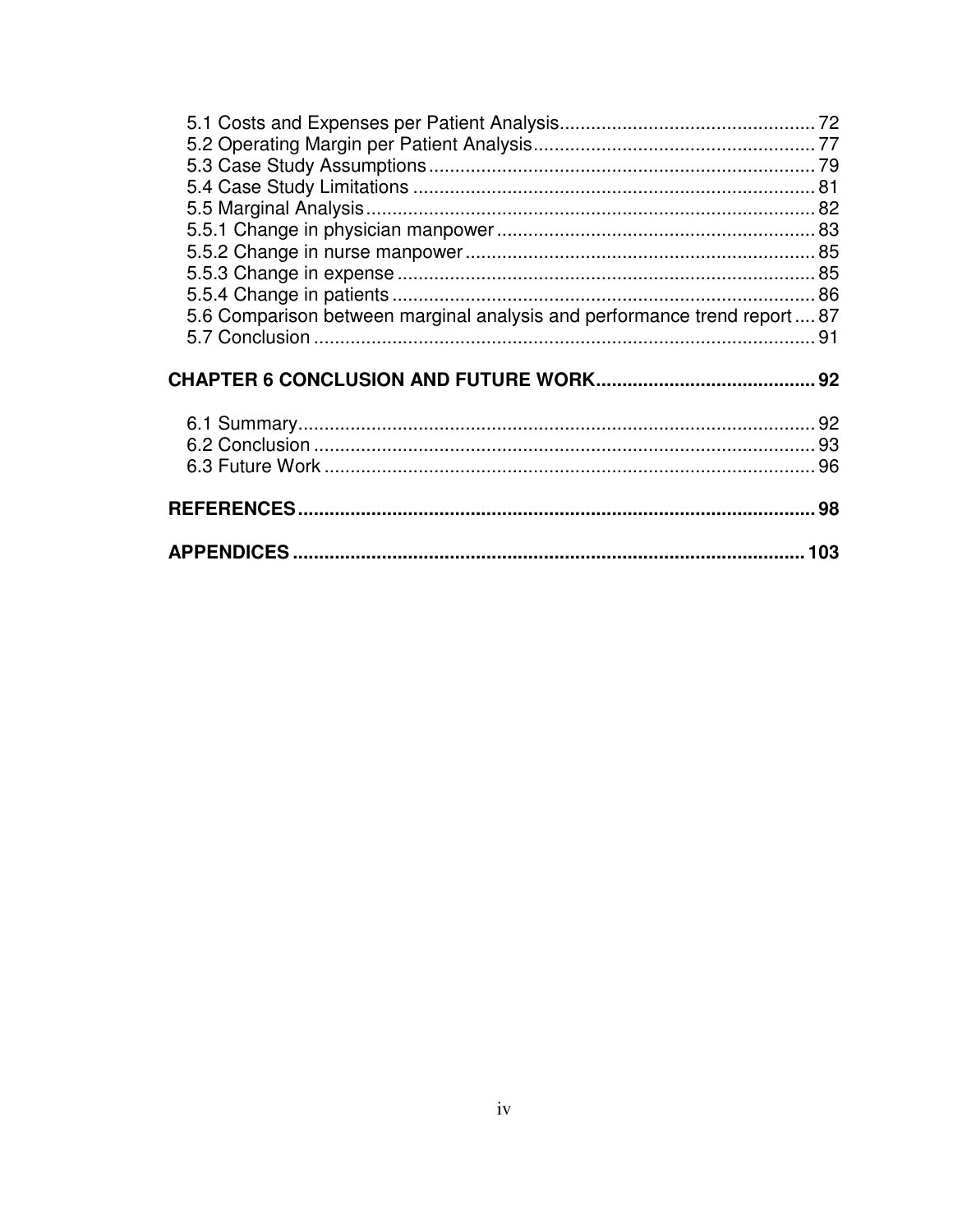# **LIST OF ILLUSTRATIONS**

| Figure<br>Page                                                                        |  |  |  |  |
|---------------------------------------------------------------------------------------|--|--|--|--|
| 1. A manufacturing system with physical elements and characterized by measurable      |  |  |  |  |
| 2. The manufacturing system design decomposition (MSDD) (Cochran et. al., 2002) 24    |  |  |  |  |
|                                                                                       |  |  |  |  |
| 4. Gaps in current performance measurement systems (Tan, Platt and Noble, 2003) 27    |  |  |  |  |
|                                                                                       |  |  |  |  |
|                                                                                       |  |  |  |  |
| 7. Connectance between overtime and factory capacity (Tan, Platt and Noble, 2003). 31 |  |  |  |  |
|                                                                                       |  |  |  |  |
|                                                                                       |  |  |  |  |
| 10. Decomposition of performance measurement at Green Meadows Clinic  54              |  |  |  |  |
|                                                                                       |  |  |  |  |
|                                                                                       |  |  |  |  |
|                                                                                       |  |  |  |  |
|                                                                                       |  |  |  |  |
|                                                                                       |  |  |  |  |
|                                                                                       |  |  |  |  |
|                                                                                       |  |  |  |  |
|                                                                                       |  |  |  |  |
|                                                                                       |  |  |  |  |
| 20. Green Meadows Clinic patients' punctuality Dec 2005 - Feb 2006  63                |  |  |  |  |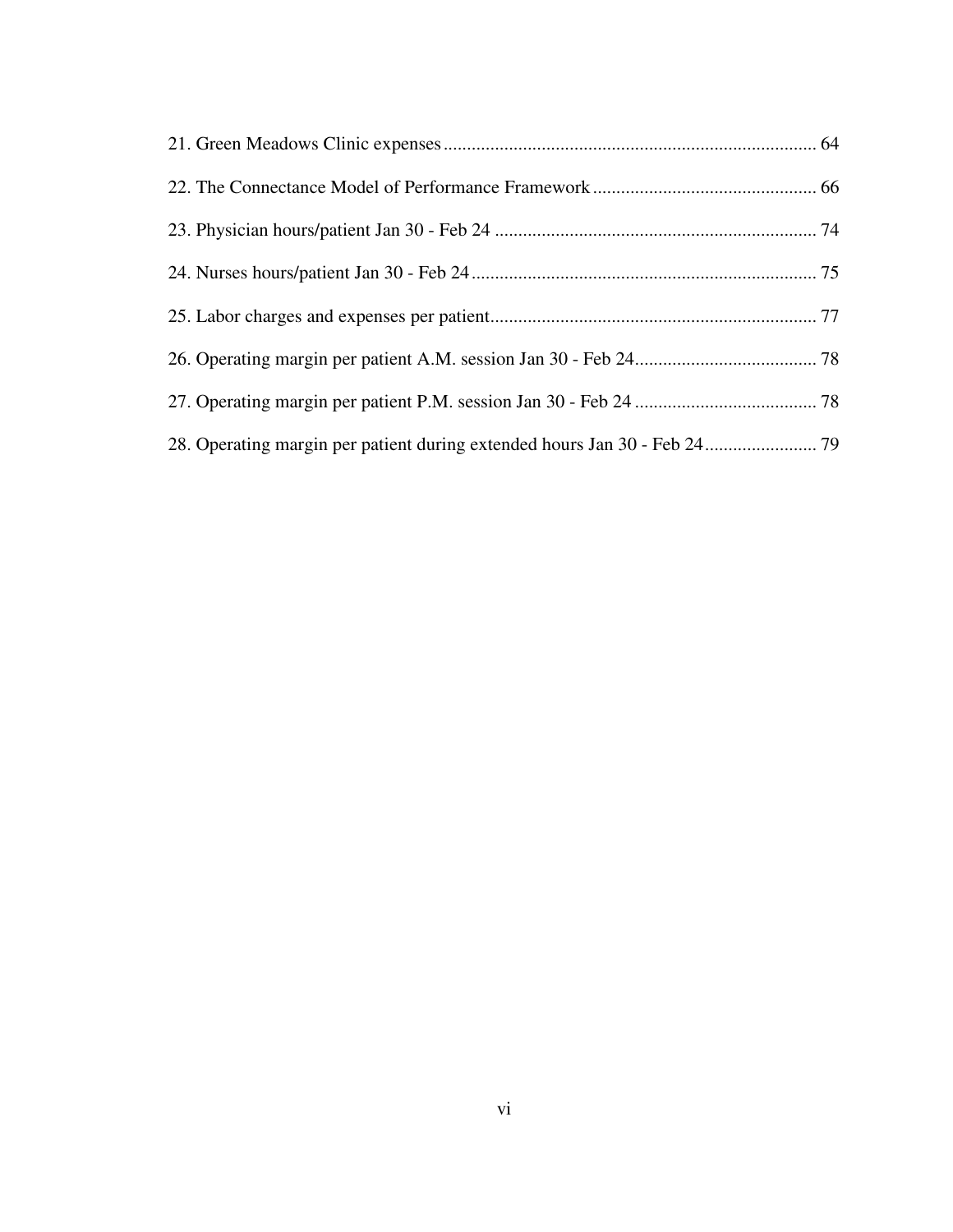# **LIST OF TABLES**

| Table 1 References of health care systems performance frameworks 14 |  |
|---------------------------------------------------------------------|--|
|                                                                     |  |
|                                                                     |  |
|                                                                     |  |
|                                                                     |  |
|                                                                     |  |
|                                                                     |  |
|                                                                     |  |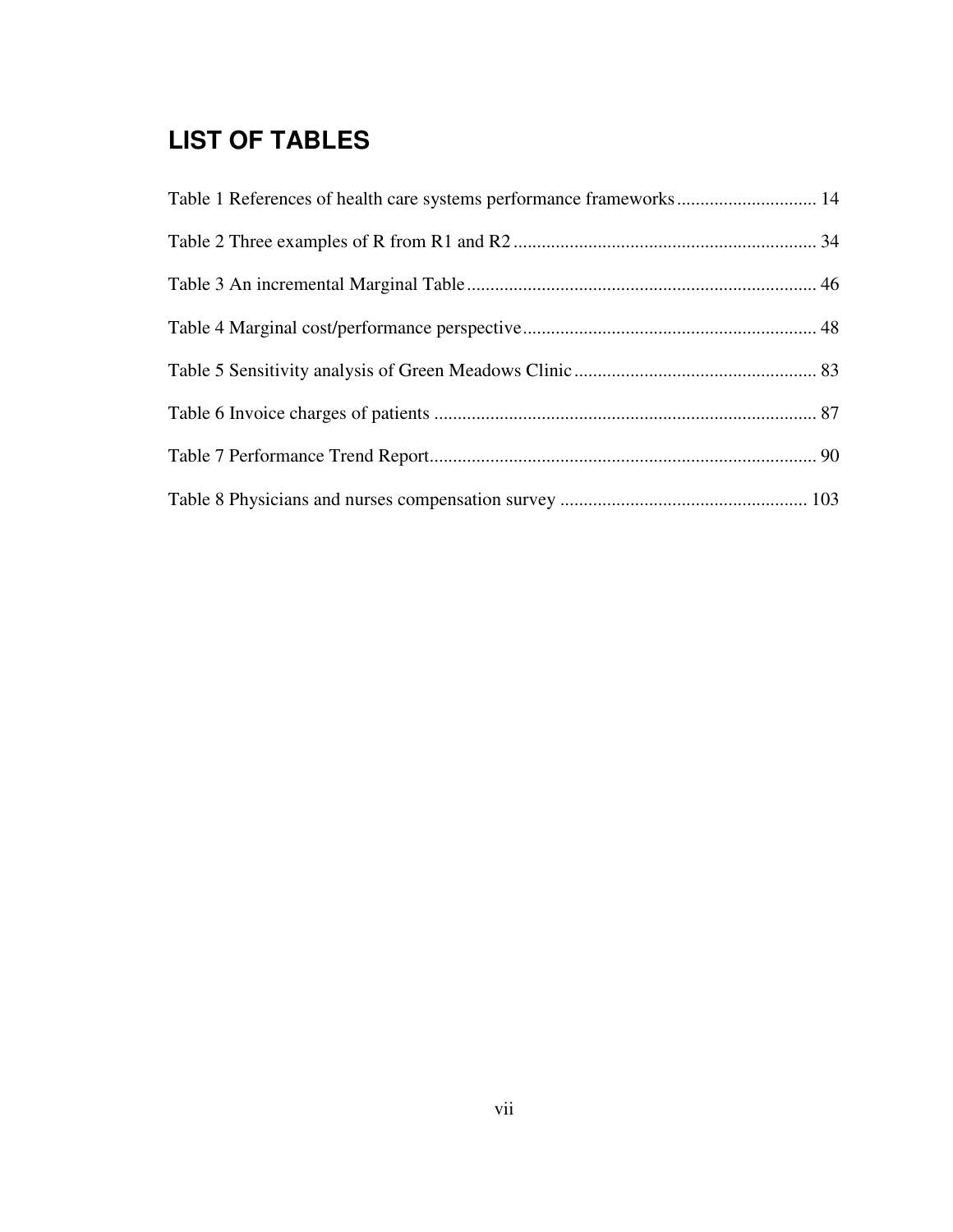# **ABSTRACT**

Performance measurement has been widely used in the manufacturing industry for years; although health care systems share many similarities with manufacturing systems, little has been done to adapt the performance measurements used in manufacturing systems for health care systems. Productivity is of vital importance to a health care system's ability to compete and survive over time. A health care system that is not able to efficiently utilize its resources in creating value for its patients will not survive with the ever increasing costs of care. However, the development of fully functional and suitable performance measurement systems (i.e. set of measures) to measure productivity has proven to be a very challenging task. This research has focused on the adaptation of a performance measurement system used in manufacturing for application in health care systems.

This research proposed a quantitative performance measurement system to apply in the health care industry. The main objective and critical factors to the system were first established to be included in the framework. The main objective and the critical factors were then decomposed in a top-down fashion to identify clearly the requirements of the system and the means to achieving those requirements. After breaking down the main factors to sub-components, these sub-components were then connected based on their qualitative relationships. The components are integrated using incremental calculus to analyze the system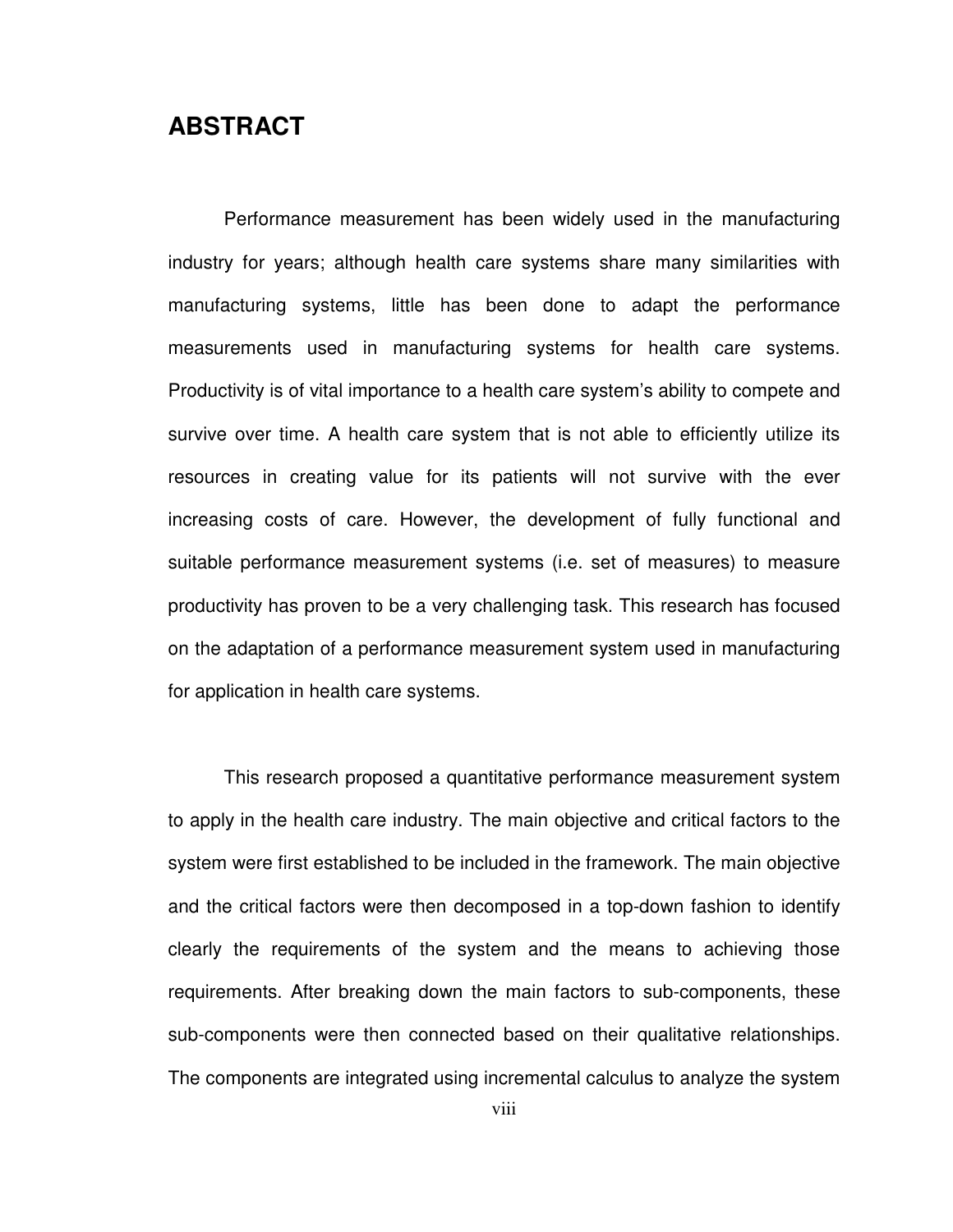components' relationship quantitatively. Based on the incremental calculus, a marginal analysis was conducted to measure the extent to which various criteria, the system as a whole, were affected by a given incremental change of each variable.

The proposed framework was applied to Green Meadows Clinic to measure the effects of changing ten percent of the physician and nursing manpower, the clinic's expenses, as well as patients' turnout to the operating margin of the clinic. Data obtained from the IDX data system and performance trend reports were analyzed using the proposed framework. The results showed that increasing ten percent of the physicians will bring about an increase in operating margin, while increasing ten percent of medical expenses and nursing staff reduces the operating margin. The analysis also showed that by improving patients 'no show' and the ratio of new and established patients resulted in an increase in operating margin for the clinic. The major accomplishments of this work included the incorporation of a system engineering tool to health care system performance measurement and the ability to show the overall effects to the system as a whole by making marginal changes to the inputs, thus helping health care managers to make better decisions.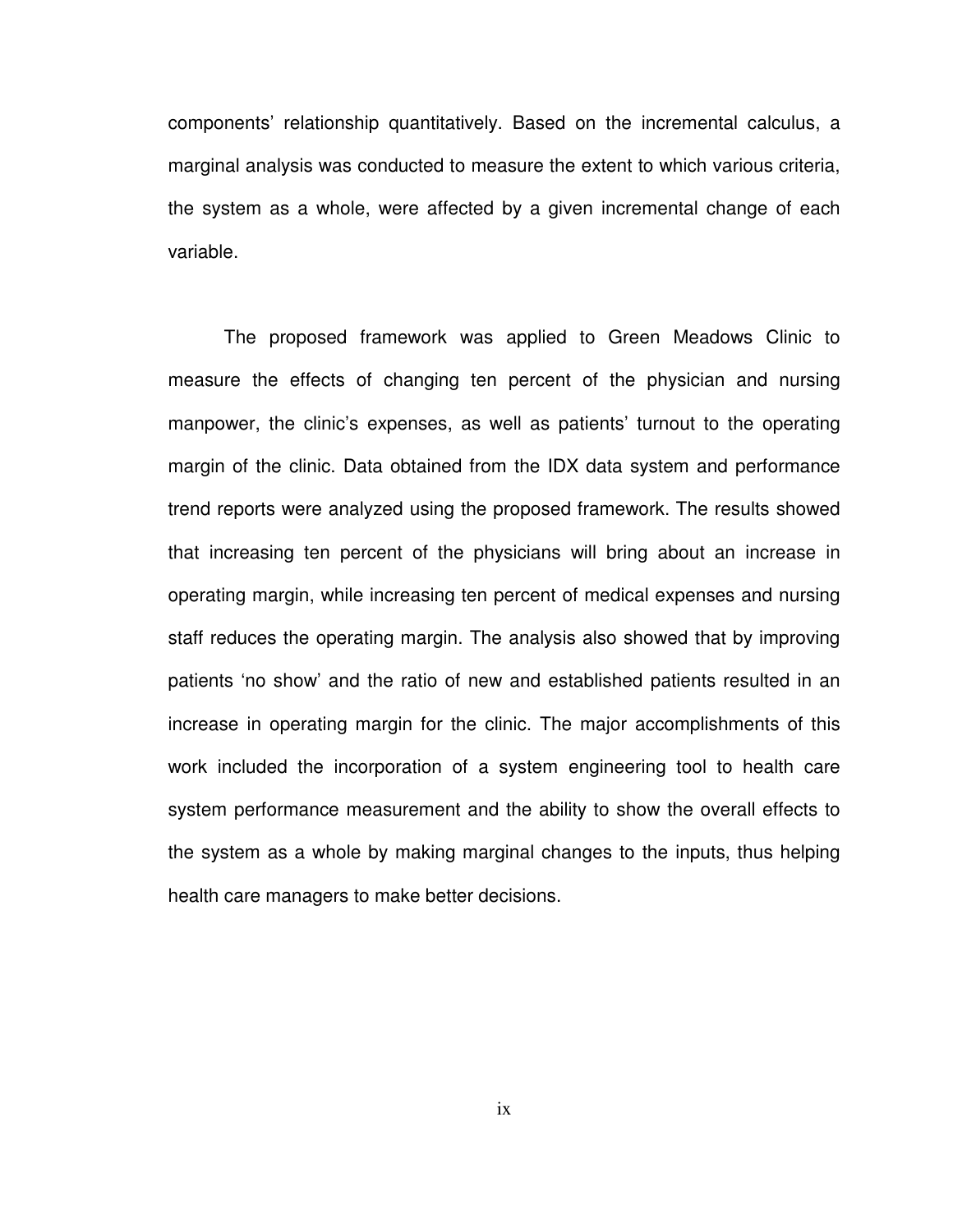# **CHAPTER 1 INTRODUCTION**

The purpose of this chapter is to describe the background and objective of the research detailed in this thesis. The chapter begins by explaining the importance and complexity of the performance measurement in health care systems. Then, the problem area for the research, the objective, and research questions are described.

## **1.1 Changes in Health Care Systems**

In the 1990s, health care experienced a magnitude of change in its structure, process, and relationship to society greater than ever before (Berwick, Godfrey and Rossner, 1990). Many changes were made altering the payment systems, delivery systems, technology, professional relations, and societal expectations of the health care industry (Shortell, Gillies and Devers, 1995). This is partially caused by the continued escalation in health care costs in the United States, which exceeded those for all other goods and services (Beck and Larrabee, 1995). People became frustrated with the health care systems in the United States for the high out-of-pocket expenses and the fragmented design of the system. Even the states and federal governments were no longer able to fund the high medical costs.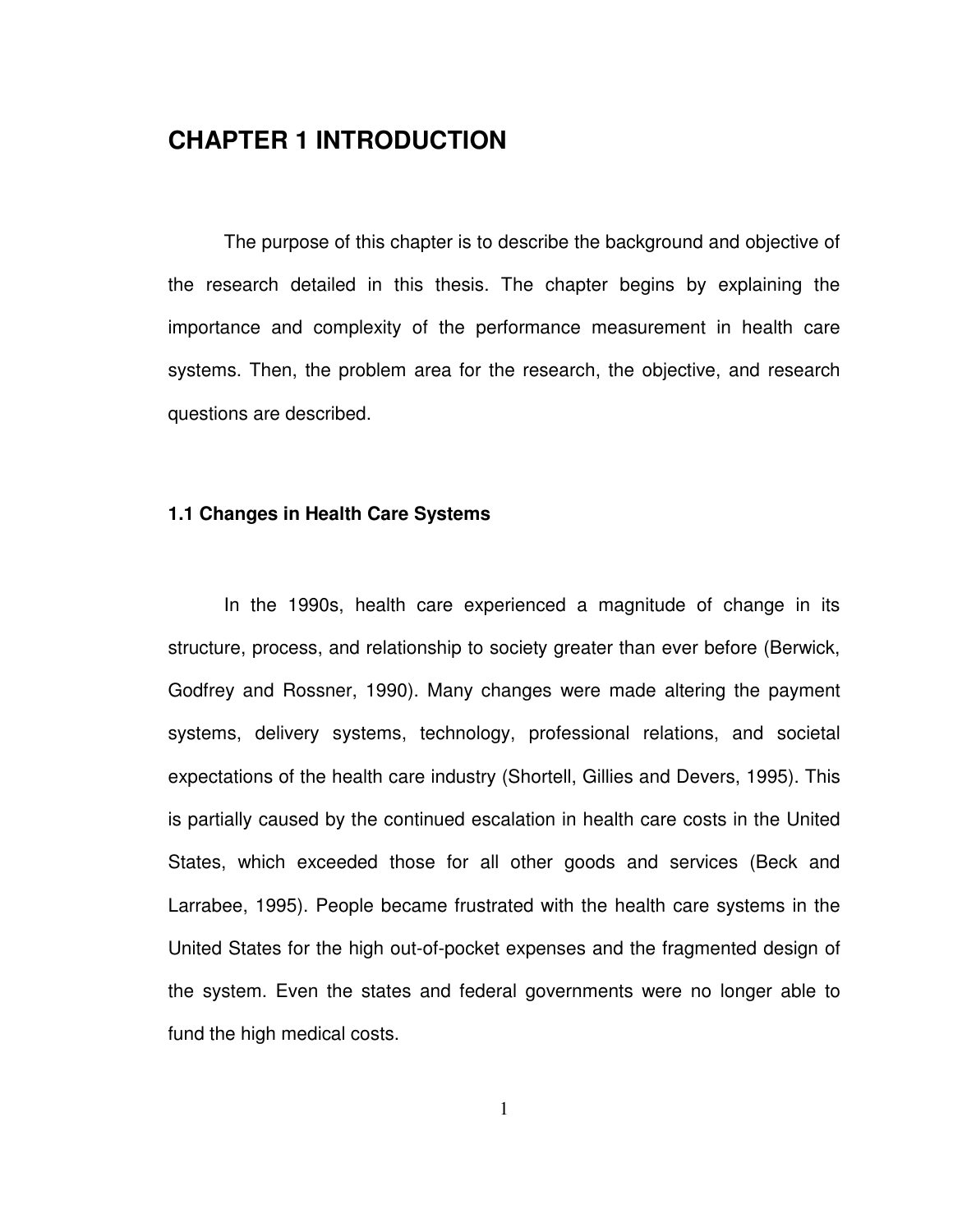Hospitals have not altered their basic organizational structures in the last fifty years (Auton, 1994). This one fact is identified as a primary barrier preventing the hospital industry from successfully responding to the pressures of the external environment (Kissler, 1996). Inefficient structures and the continued centrality of inpatient services are significant sources of poor quality and excessive costs. Today's hospitals are beginning to realize the importance of changing their business model, improve their technology, and implement integrated systems of care delivery (Shortell et. al., 1993).

#### **1.2 Performance Measurement in Health Care Systems**

 Hospitals are aggressively redesigning their organizations through the strategy of systems redesign. System redesign requires the organization to rethink and redesign traditional structure, work roles, and critical systems and related processes used to produce, deliver, or support patient care (Moss et. al., 1994).

 Prior to the initiation of a formalized program of systems redesign, many organizations have done cost reductions, utilizing such strategies as hiring freezes, position eliminations, and reductions in budgets. Many such strategies are carried out without measuring the impact on productivity, quality, and efficiency of the delivery of care. Often, not having a performance measurement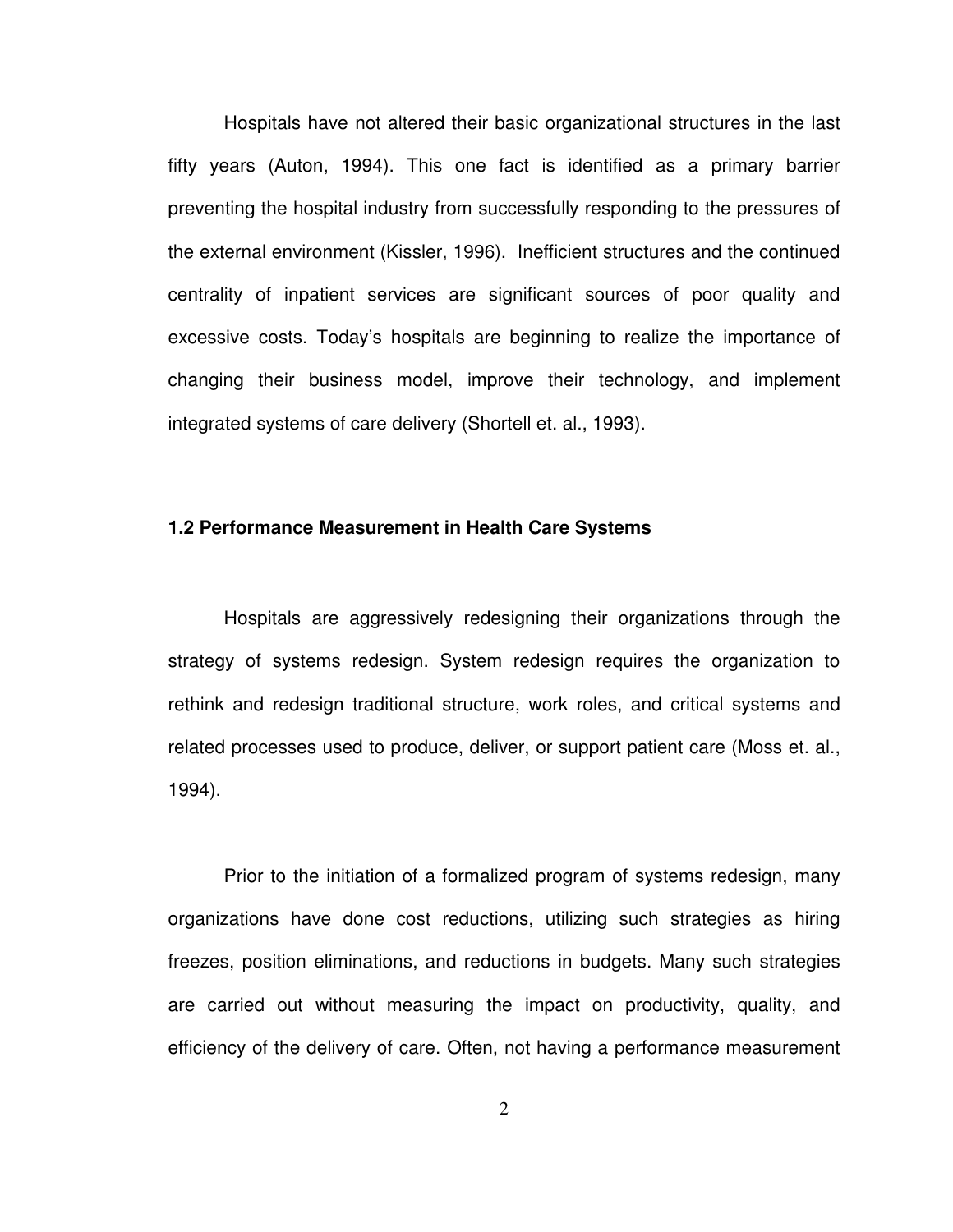and using it to evaluate the impact of system redesign will result in poor decision making. Performance measurement is an efficient decision making tool for any health care organization planning to redesign or evaluate its systems.

During the past decade, increasing attention has been focused on performance measurement in the health care systems. This performance measurement helps to evaluate the impact on systems redesign, for example, how the performance will be affected when budgets or manpower is reduced. This attention has centered on the various relationships among organizational structure, clinical practices, and patient outcomes, with the strong recognition that the practice of medicine should be evidence based. Although there are many conceptual frameworks that explicate the relationships among the various components of the public health system, no system has yet to provide a quantitative base for the study of health care system performance.

Researchers and practitioners interested in the science base of the health care systems have used many different function frameworks to conceptualize the practice of health care and to assess aspects of operations performance. These efforts, however, were of limited value for several reasons, including their focus on only one aspect of health system performance, the key processes associated with public health practice. Most important, most of the conceptual framework that described the components of the public health system failed to measure how each component contributes to the desired outcome.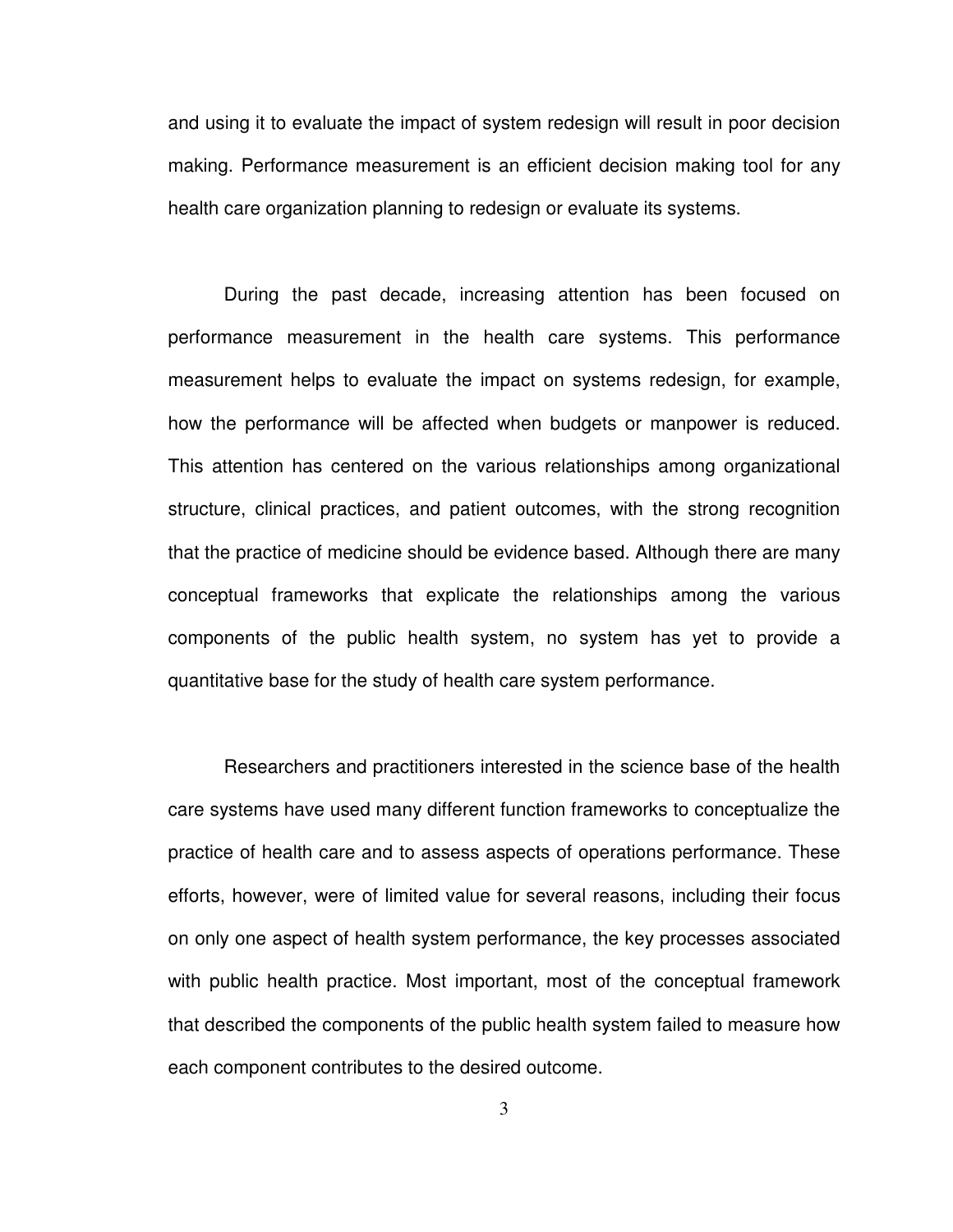#### **1.3 Problem Description**

It is believed within this research that performance improvement is an essential criterion for the competitiveness and success of any health care system. Thus, without constantly working to improve the performance of the system, the health care organization will not be able to survive in a long-term perspective with health care costs ever increasing and as the baby boomers are fast approaching their retirement age. It is also believed that performance measurement should be used to support and encourage productivity improvement within a health care system.

Researchers and practitioners interested in the science base of the health care systems have used many different function frameworks to conceptualize the practice of health care and to assess aspects of operations performance. These efforts, however, were of limited value for several reasons, including their focus on only one aspect of health system performance, the key processes associated with public health practice. Most important, most of the conceptual framework that described the components of the existing health system failed to measure how each component contributes to the desired outcome. We attempt to understand the effects of each component on the overall health care systems or its subsystems, or to examine the relationships among the different system components.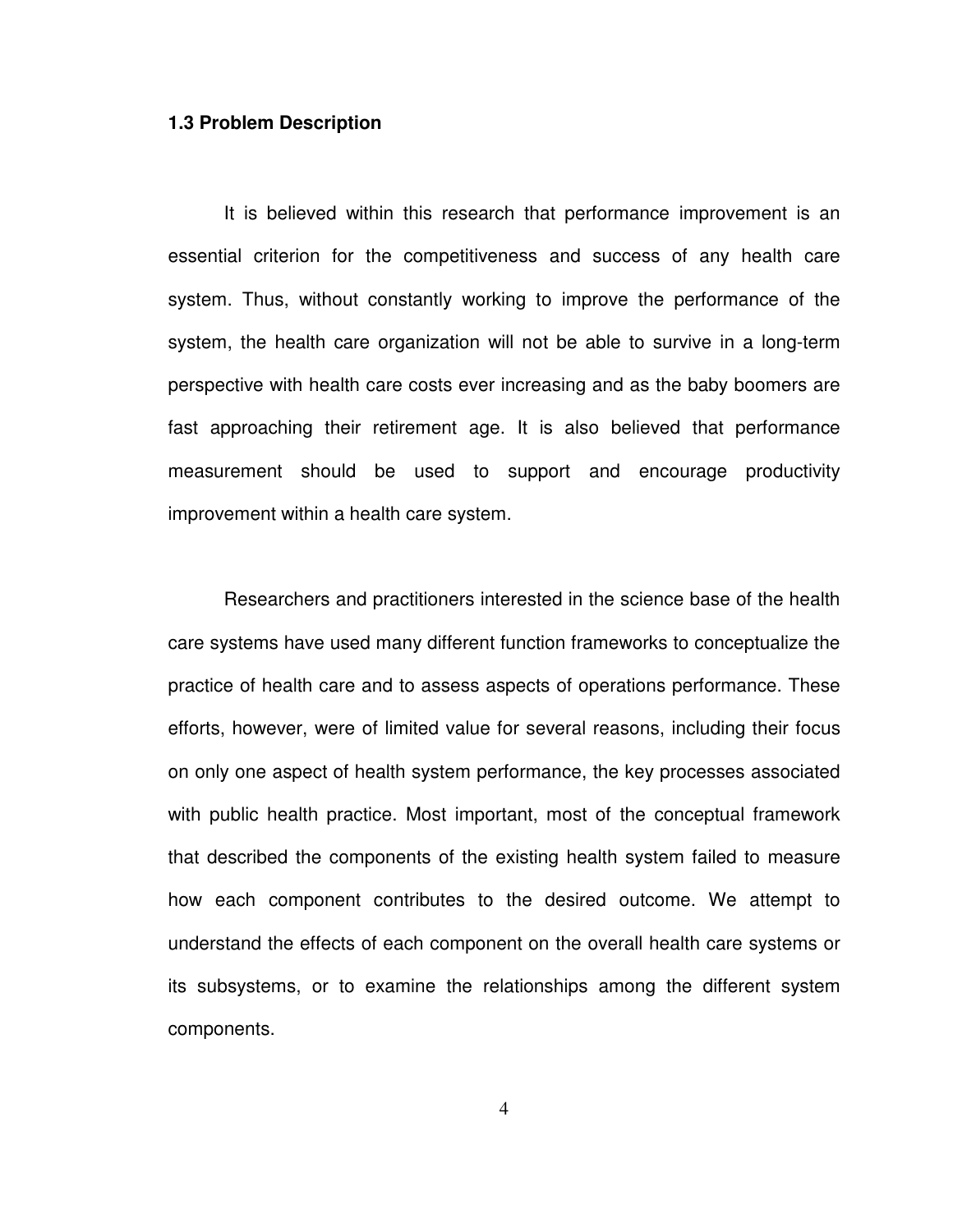In the health care systems, the medical supplies inventory, movements of materials, staffs and patients, rate of turnaround of medical facilities, quality of service, and costs can also utilize the same concepts in manufacturing to apply in any health care systems. Similarly, in any manufacturing systems to maximize efficiency, the system must control levels of inventory, movement of material, production rates, product quality, and cost. It is crucial to make decisions in a way that supports a company's high-level objectives, which requires an understanding of how detailed design issues affect the interactions among various components of a system.

#### **1.4 Objective**

Our study aims to apply some manufacturing systems best practices to health care systems to measure the different variables affecting the performance of the health delivery system and the relationship between the variables to the outcomes. We will develop a new framework to be used as the basis for measurement of the performance of any health system as a whole. It can be applied at multiple levels to examine health systems. Our model can also be applied to examine the performance of a specific part within a health care organization such as the pediatrics or outpatient clinics. However, we feel that the most important aim of this research project is to produce research results that are directly of interest to the health care industry, specifically: To develop a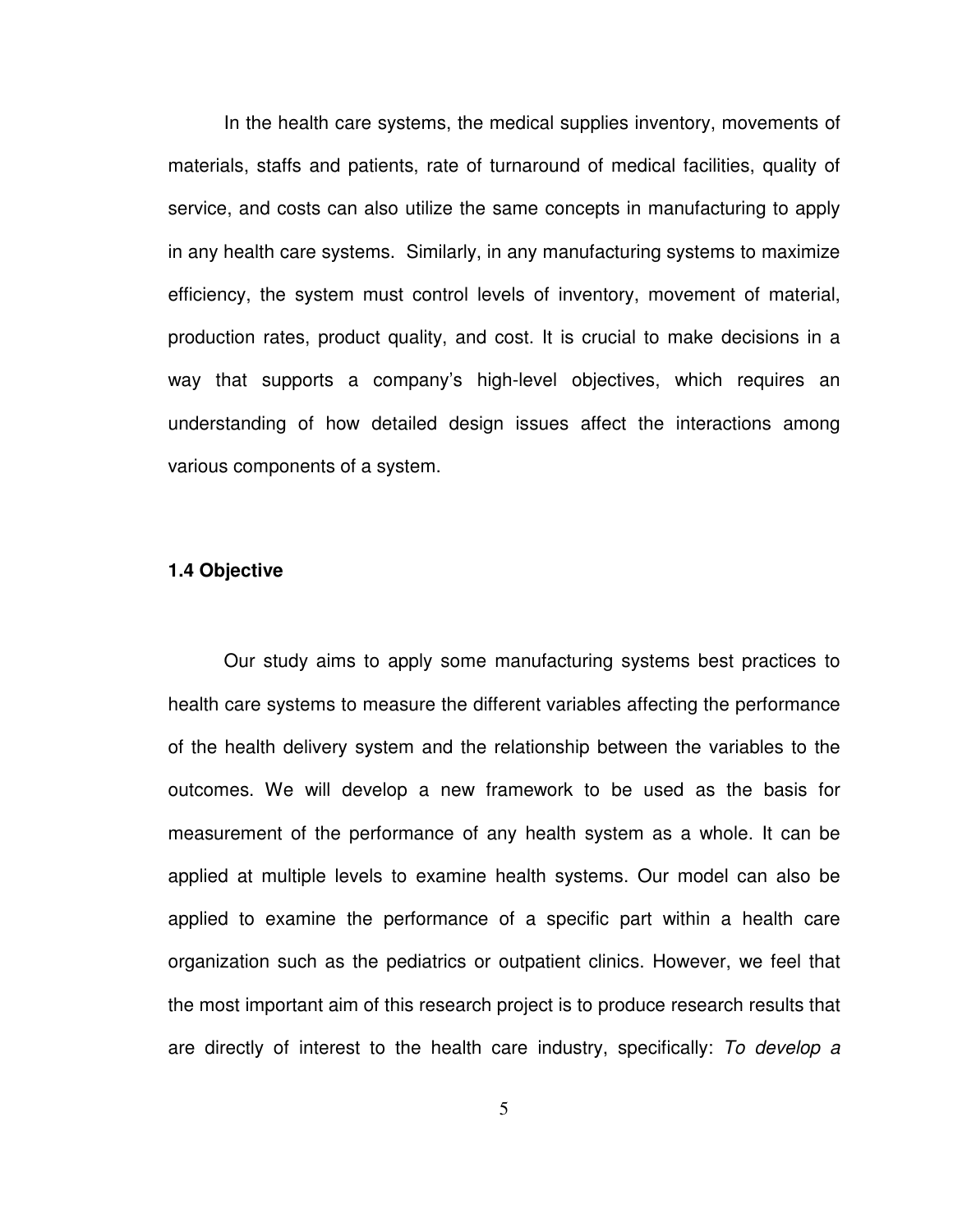systematic method that can assist health care managers in decision making to evaluate and improve the performance of the health care systems.

#### **1.5 Scope of the Thesis**

According to Bourne et al (2000), the development of a performance measurement system can be divided into three main phases:

- 1. The design of the performance measures framework
- 2. The implementation of the performance measures
- 3. The use of the performance measures

The first phase, the design of the performance measure framework, can be subdivided again into identifying the key objectives to be measured and designing the measures themselves. There is a strong consensus among researchers in this field that performance measures should be derived from strategy (Tangen, 2004). In other words, this phase often begins with defining important strategic objectives of the organization, which are later broken down to more concrete key objectives to be achieved on minor levels in the organization. Then, the actual performance measures are designed in accordance to the key objectives.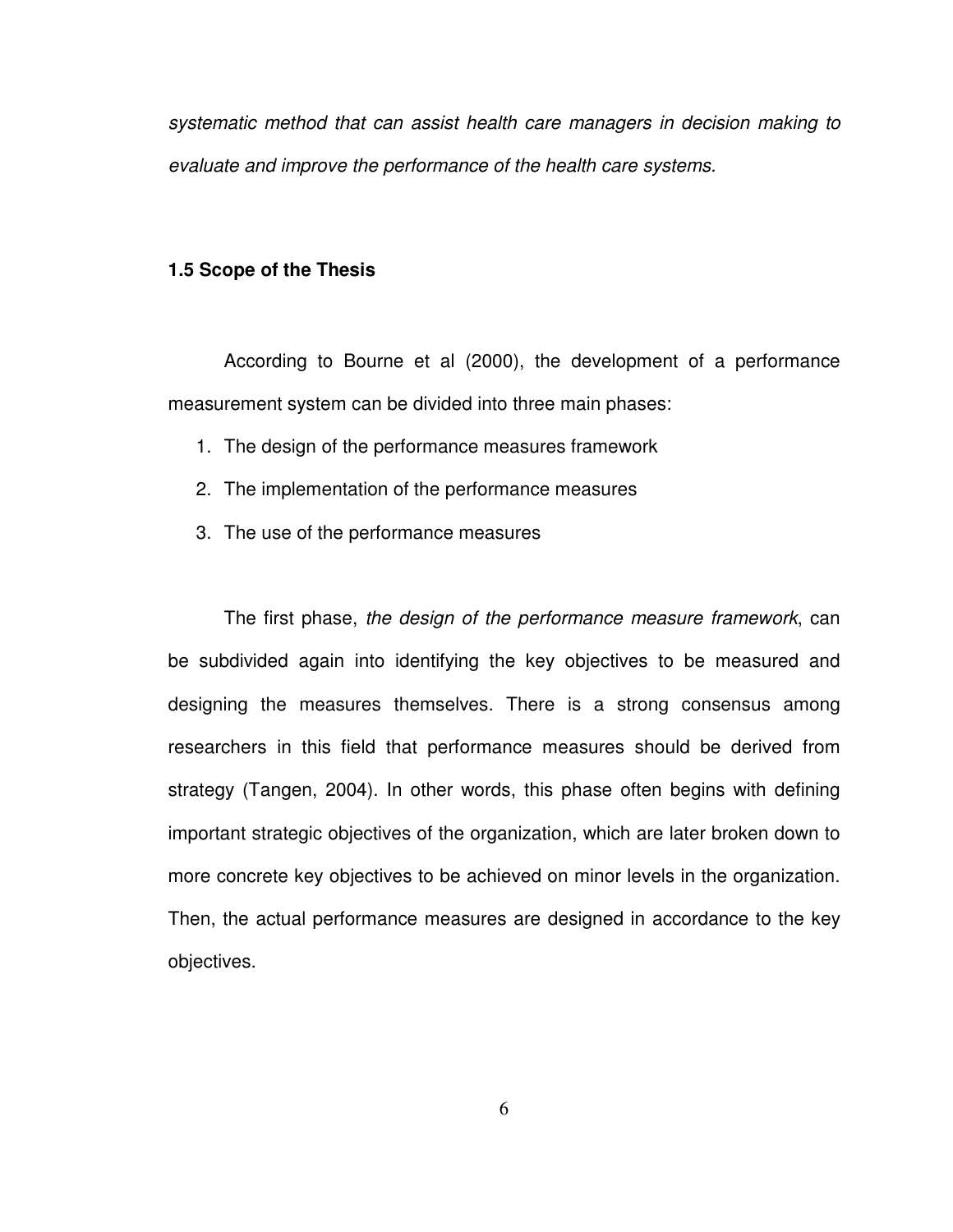The second phase, the implementation of the performance measures, is defined as when system and procedures are put in place to collect and process the data that enable the measurements to be made regularly (Tangen, 2004). This may involve completely new initiatives using computer programming to improve on the data used in the system and present them in a more meaningful form. (Bourne et al, 2000).

The third phase, the use of the performance measures, is split into two main subdivisions. First, as the measures are derived from strategy, the initial use to which they should be put is that of measuring the success of the implementation of that strategy. Second, the information and feedback from the measures should be used to challenge the assumptions and test the validity of the strategy.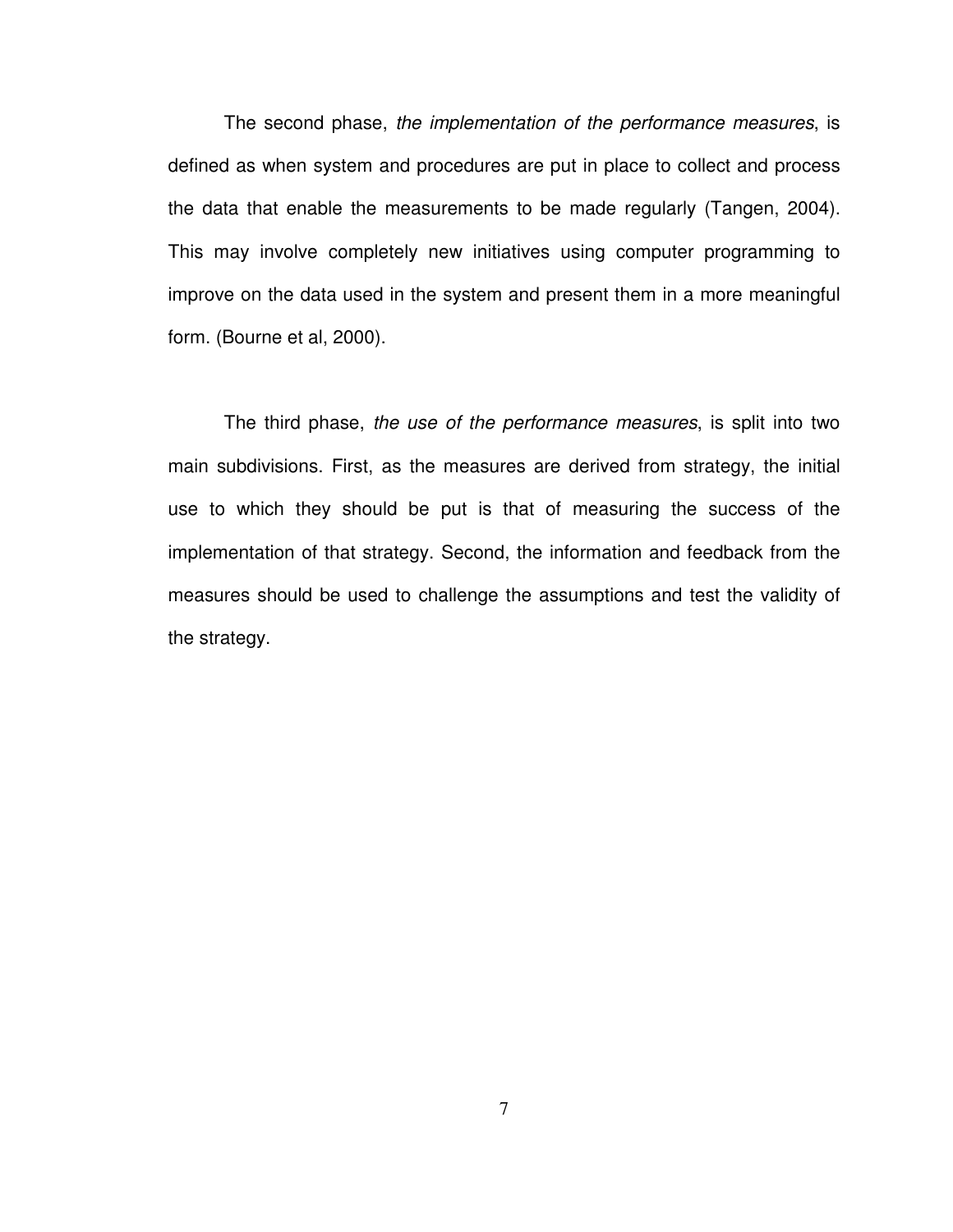# **CHAPTER 2 LITERATURE REVIEW**

 The results of this literature review are presented as follows: First, we will explore the role of engineering in the health care industry; following this section, literature related to health care systems performance measurements is examined. It will then be followed with literature related to the definition of quality in health care systems. Finally, the introduction to manufacturing systems and engineering systems design techniques, which we will utilize to formulate our performance measurement framework for health care systems, will be presented.

### **2.1 The Role of Engineering in the Transformation of Health Care**

Given the complexity of health care delivery, which involves the coordination and management of large numbers of highly specialized, distributed personnel, multiple streams of information, and material and financial resources across multiple care settings, it is astounding that health care has not made better use of the design, analysis and control tools of systems engineering (IOM, 1995). The experiences of other major manufacturing and services industries, which have relied heavily of systems-engineering concepts and tools to understand, control, manage, and optimize performance of cost, safety, and other objectives, can provide valuable lessons for health care.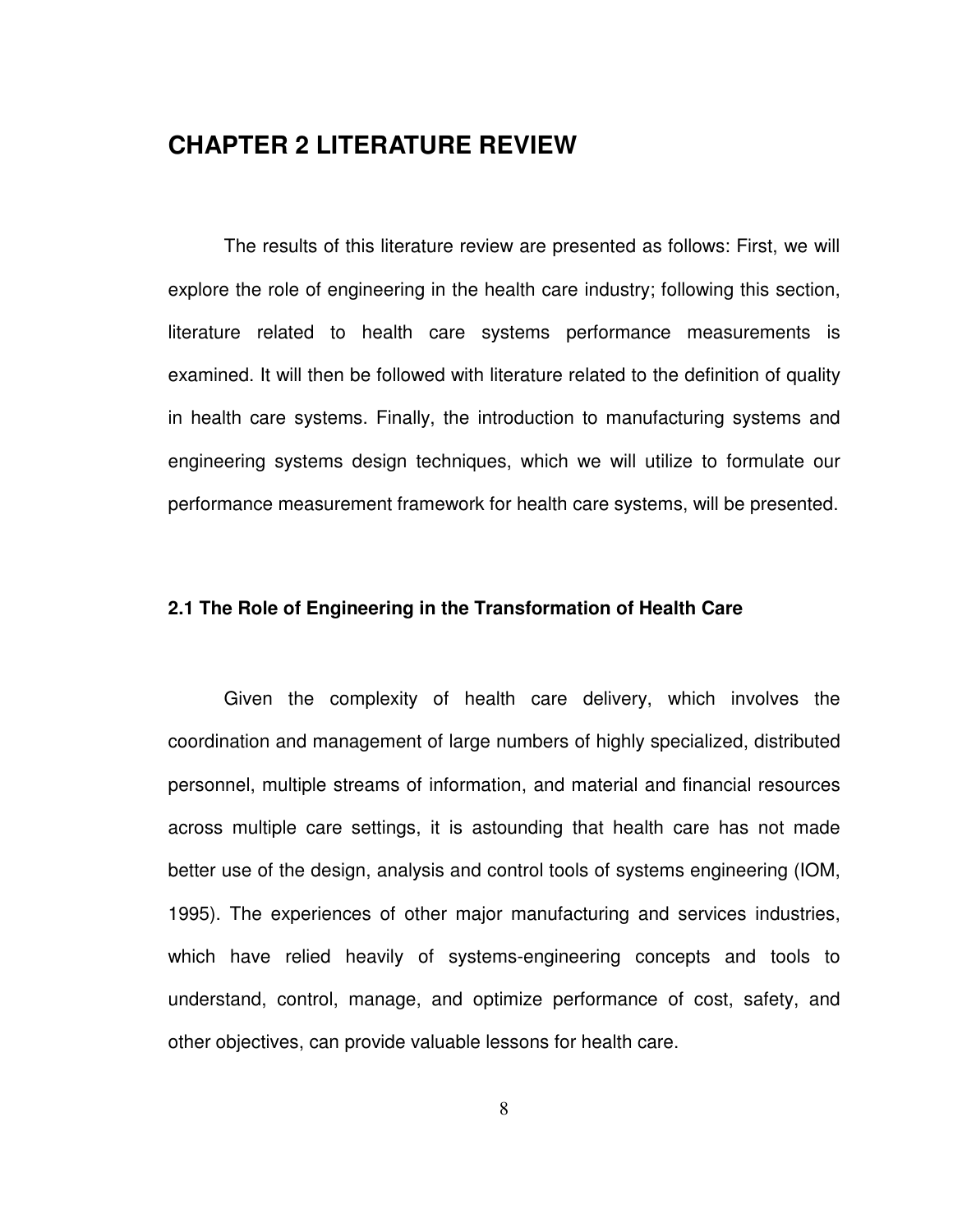Many manufacturing corporations have benefited from comprehensive information systems and the extensive use of engineering tools for the design, analysis, and control of complex production and distribution systems. Similar operations can be found within the health care systems. Hence, it is reasonable to suggest that tools used in manufacturing firms can be applied to health care systems can lead to higher productivity, better quality care, and improved patient satisfaction (NAE, 2003).

However, over simplifying the parallel between health care systems and manufacturing systems will not lead to improving the health care processes. Due to the complexities within the health care systems, such as variations in human physiology and the complexities of disease services, just to name a few, innovative uses of system engineering principles and techniques is required to meet the challenges of health care systems.

In 2001, IOM set a new vision for a transformed, twenty-first century, patient centered health care system. IOM identified six interrelated dimensions of quality for health that must be improved. They are (IOM, 2001):

- 1) Safe- avoiding injuries to patients from the care that is intended to help them.
- 2) Effective- providing services based on scientific knowledge to all who could benefit and avoid providing services to those unlikely to benefit.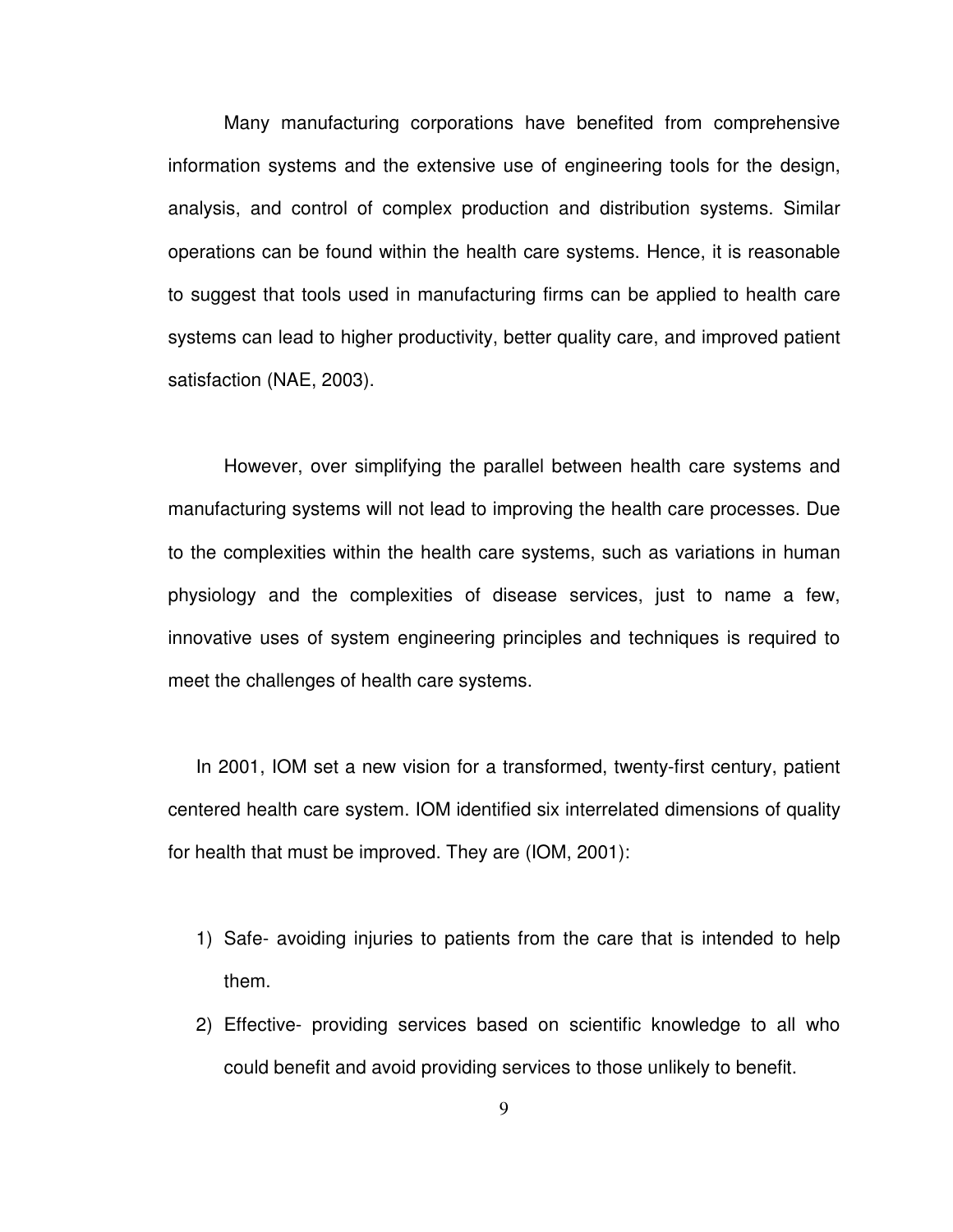- 3) Patient-centered- Ensure patient values guide all clinical decisions.
- 4) Timely- Reducing waiting times and harmful delays.
- 5) Efficient- Avoiding waste.
- 6) Equitable- Providing care that does not vary in quality.

The IOM report emphasizes the importance of identifying proven, fundamental engineering concepts that could be brought to bear immediately to redesign and improve care processes (IOM, 2001). Information and communication technology, which is the product of engineering, has been widely used to improve the administrative aspect of the health care industry. However, the principles, tools, and research from engineering associated with the analysis, design, and control of complicated systems, which helped to transform many manufacturing corporations, are largely unknown in the clinical operations of health care delivery.

Because of the extensive experience of systems engineers in dealing with manufacturing and other technology intensive service industries, they are adept with the tools, methods, and knowledge base to grasp the deep functions and dynamics of complex systems and processes. Engineering tools and technologies can be used to measure and optimize system performance to meet performance goals, such as the six goals established by IOM (IOM, 2001).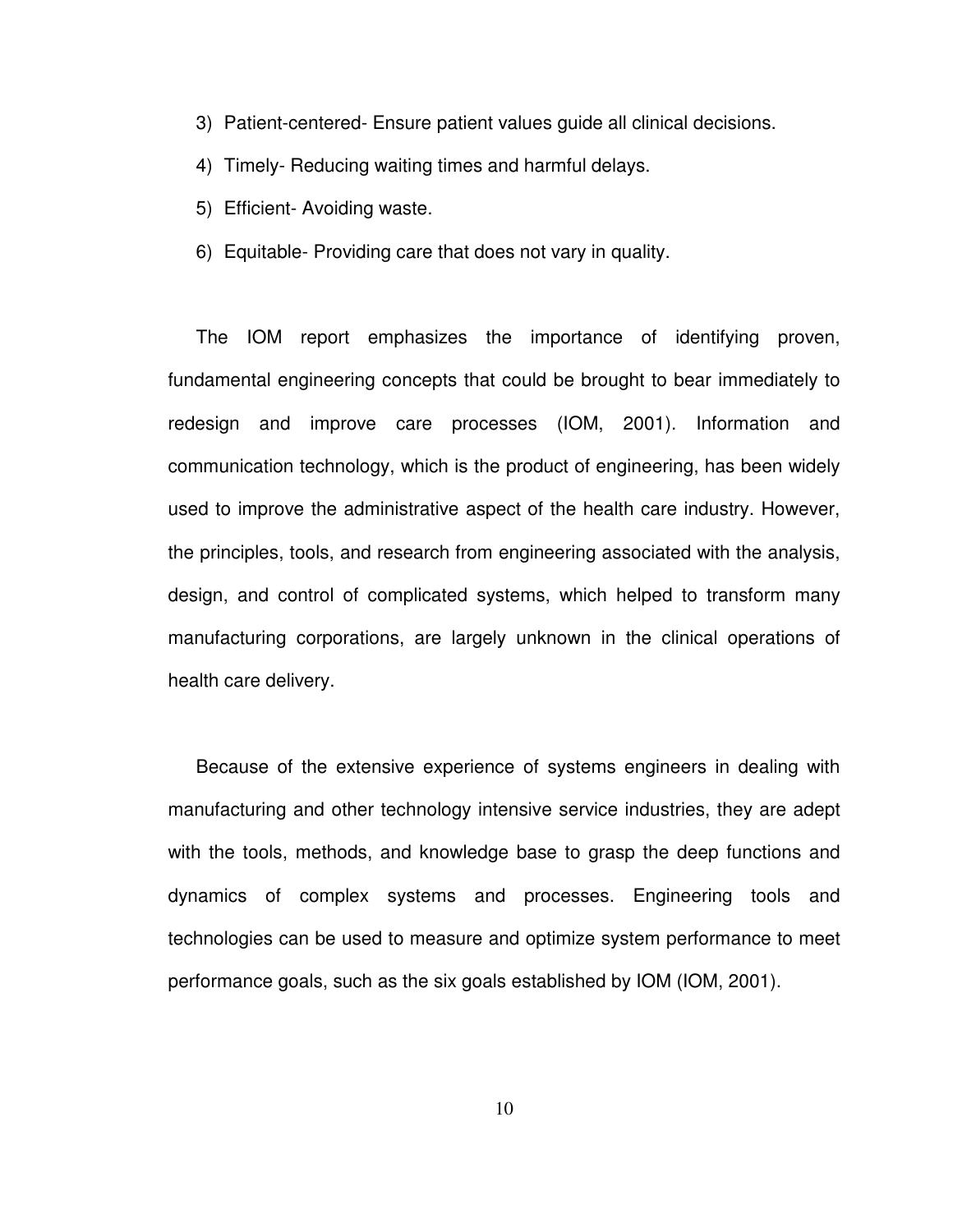#### **2.2 Systems Redesign of Health Care Organizations**

 The aim of the performance measurement is to aide health care managers in their decision making process for systems redesign purposes. Systems redesign is a broad term that addresses the redesign of the organizations to prepare them for the future (Dienemann and Gessner, 1992). Given the integration and interdependencies of systems, systems redesign applied to hospitals affect everything. Systems redesign is defined as the fundamental rethinking and revamping of traditional structures, work roles, and critical systems and related processes used to produce, deliver, or support patient care (Moss et. al. 1994). The term "structure" refers to the pattern of interrelationships among the key components of the system (Senge et. al., 1994). This includes management hierarchy, decision-making processes, clinical and business processes, attitudes and perceptions. The hospital industry is heavily involved in systems redesign activities. Hence, it is crucial to develop a framework for performance measurement to help managers in their decision making (Walker, 1998).

 While most health care providers have approached redesign in an iterative manner, the end result calls for the complete re-conceptualization of the hospital as it exists in America (Porter-O'Grady, 1995). Despite persistent and compelling pressures from the external environment for redesign, most of today's hospitals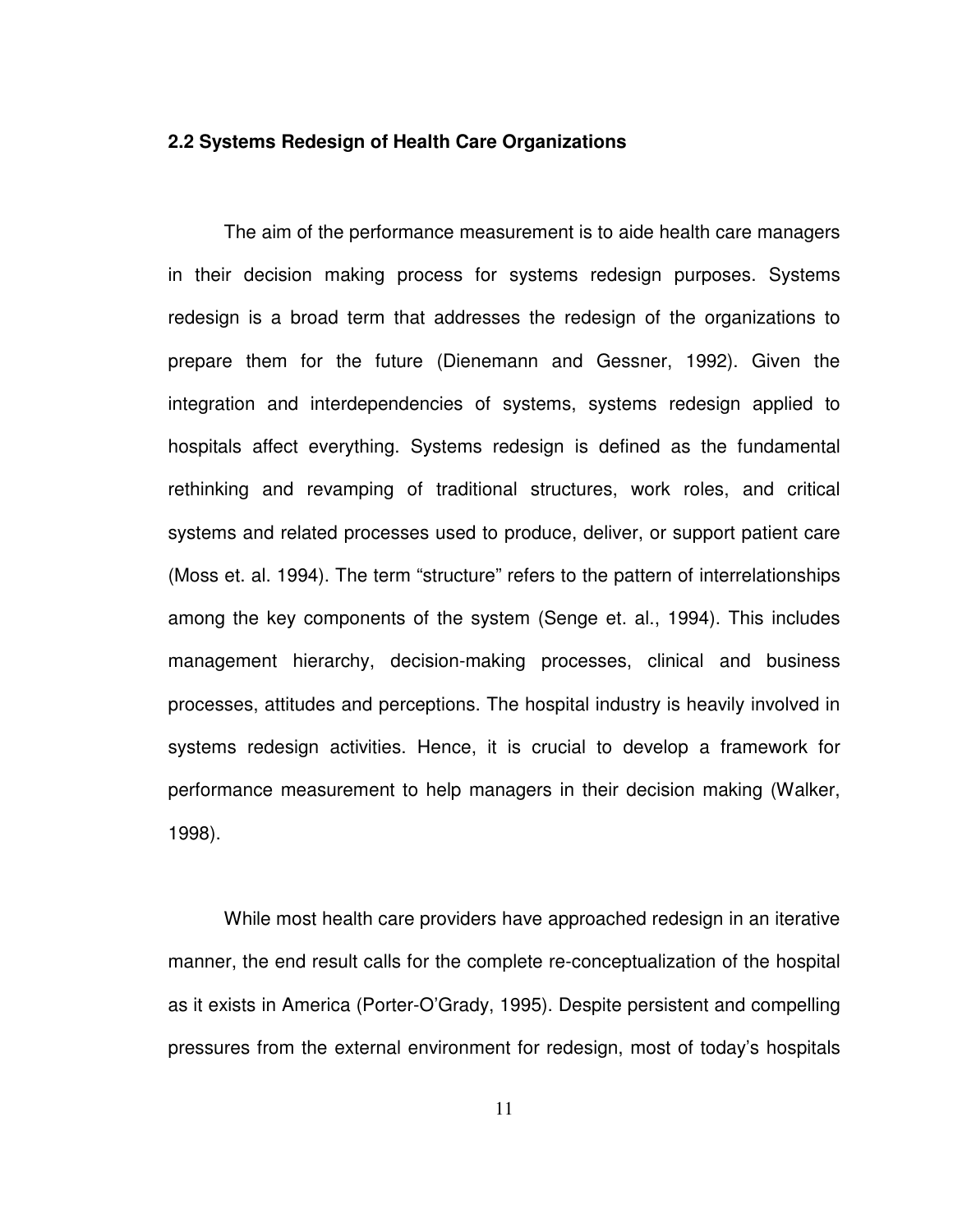have made little changes from their fundamental structure and management processes in the last fifty years (Upenieks, 2003). Today's complexity, technology, and speed of change have outrun the bureaucracy's ability to organize and manage it.

Typically, prior to the initiation of a program of systems redesign, an organization has done across-the-board cost reductions, utilizing such strategies as hiring freezes, manager and care-giver positions elimination, and non personnel-related reductions, such as use of joint contracting for materials management (Nowicki, 1995). Most hospitals mainly look at nursing benefits and salary when situations call for cost reductions and little attention is given to changing the actual systems and processes of care even though, the changes in the system will bring about better results in cost reduction (Tangen, 2004). Budget cost reductions without concomitant systems redesign is self-limiting in that the organization will reach the quality/cost dilemma, e.g., to take more cost out would reduce the personnel to the point that there is a greater risk that quality will suffer. It is at this time that most organizations are compelled to begin systems redesign initiatives. It is also important to have a good performance measurement system to evaluate the impact of downsizing to the quality of care delivery (Walker, 1998).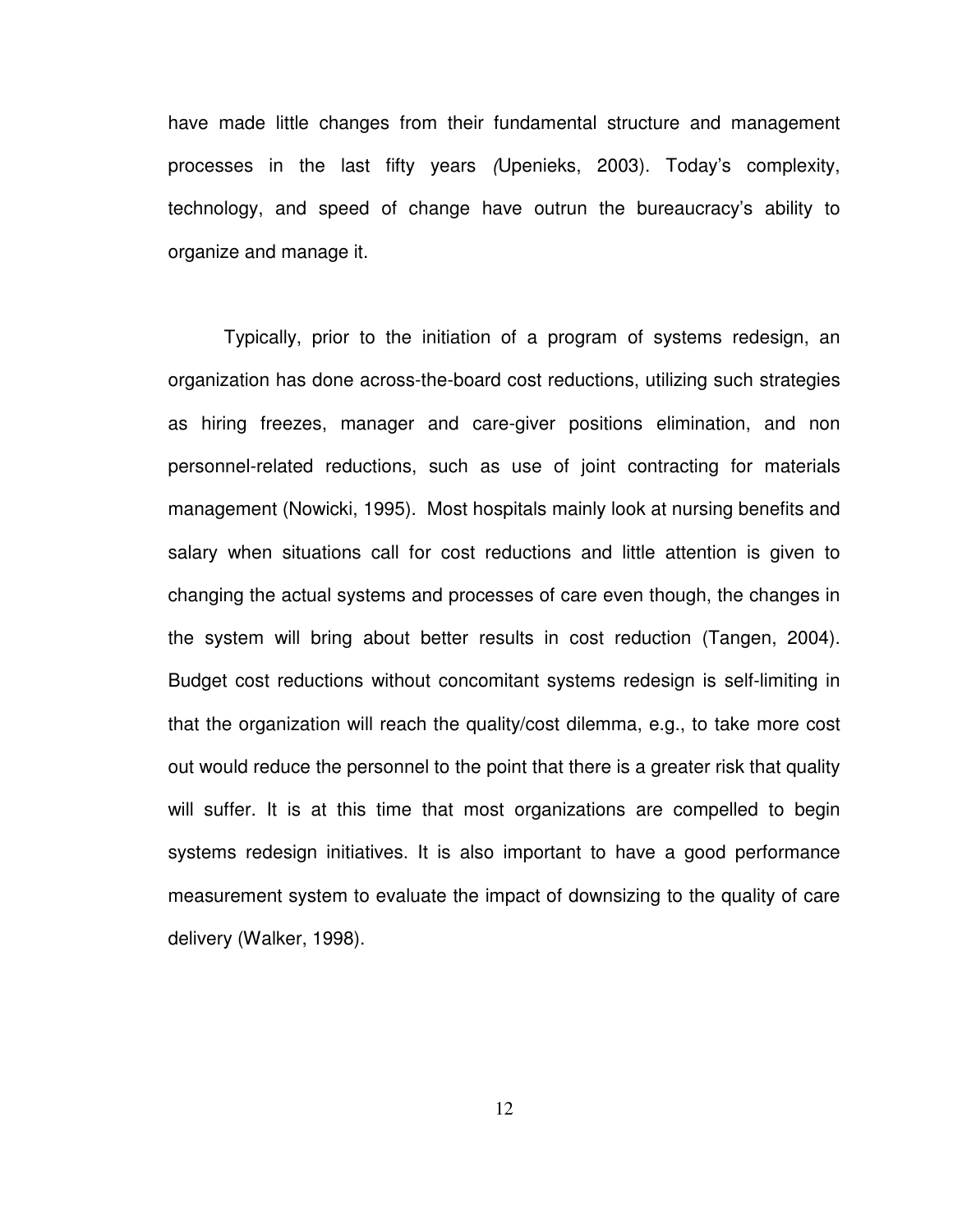#### **2.3 Health Care Systems Performance Measures**

Decision-makers, at all levels, need to quantify the variation in health system performance, identify factors that influence it and target to achieve better results in a variety of settings. The performance of system sub-components, such as public health services, also needs to be assessed. We believe that a convincing and operational framework for quantitatively assessing health system performance is vital for the any health care institution.

Several frameworks, as shown in Table 1, for measuring health system performance have been proposed (Jee and Or, 1999) (Knowles, et. al., 1997) (Hsiao, 1998) and are testimony to the importance given to this enterprise. Taken together, these frameworks are a rich source of ideas and approaches. Approaches to health system performance often fall into two related problems (Hurst, 1999). Some are inclusive lists of multiple, and often overlapping, desirable attributes of health systems. Various frameworks, for example, have included goals related to health, health inequalities, coverage, equitable financing, quality, consumer satisfaction, allocating efficiency, technical efficiency, cost containment, political acceptability, and financial sustainability. Other approaches start from a consideration of which indicators are readily available, and construct a performance assessment that replicates the conceptual and technical inadequacies of available measures. Both approaches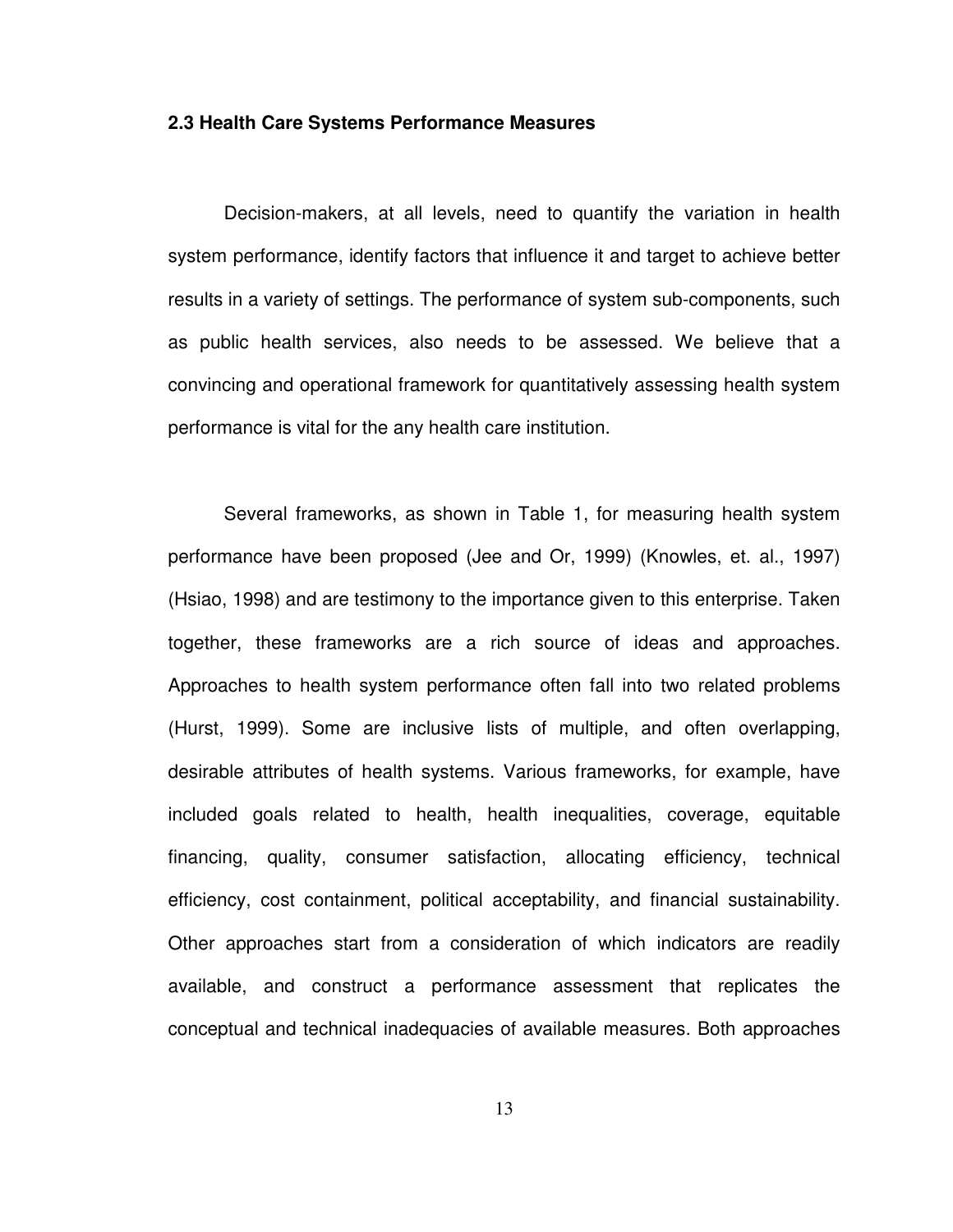are unsatisfactory for a comprehensive and meaningful assessment of health system performance.

|   | <b>Measures</b>                 | <b>Methods</b>                                     | <b>References</b>                                            |
|---|---------------------------------|----------------------------------------------------|--------------------------------------------------------------|
|   |                                 |                                                    |                                                              |
|   | Nursing staff restructuring     | Survey                                             | Urden, L.D. and Walston, S. L. (2001)                        |
|   | Medical Errors                  |                                                    |                                                              |
| 2 | Administrative costs            | Medicare Cost Report for each of 6400 hospitals    | Woolhandler, S., Himmelstein, D.U. and Lewontin, J.P. (1993) |
| 3 | Quality of medical care         | population-based measures with case-based measures | Eddy, D. M. (1998)                                           |
|   | Health plans                    |                                                    |                                                              |
| 4 | Quality of care                 | Patients data                                      | Coye, M. J. (2001)                                           |
|   | Pateints' Needs                 |                                                    |                                                              |
| 5 | Leadership                      | Survey                                             | Ferlie E B and Shortell SM (2001)                            |
|   | Organizational culture          |                                                    |                                                              |
|   | Teamwork                        |                                                    |                                                              |
|   | IT                              |                                                    |                                                              |
| 6 | Supply chain                    | Review of literature                               | Klein, S. and Schad, Heike (1996)                            |
|   | <b>IT</b>                       |                                                    |                                                              |
|   | organizational attitudes        | Survey, data                                       | Berg, M. (2001)                                              |
|   | worker and patient satisfaction |                                                    |                                                              |
| 8 | Public Health System            |                                                    |                                                              |
|   | <b>Medical Outcomes</b>         | Review of prvious model                            | Handler, A., Issel, M. and Turnock, B. (2001)                |
| 9 | Costs of nursing staffs         | Surveys, interviews                                | Provan, K. G; Milward, H. B. (1995)                          |
|   | Information systems             |                                                    |                                                              |

**Table 1 References of health care systems performance frameworks**

### **2.4 Conceptual Aspects of Performance Framework**

The issue of a performance framework can be considered at two levels: conceptual and technical. The technical aspect is often the focal point in many research and journals. However, performance measurement is more than just a set of measures; it also implies a mode of management (Power, 1997). The conceptual level of the performance framework provides a foundation for initiatives in quality management seen in the private sector, and increasingly the public sector, requiring organizations to be accountable and that they set down benchmarks for the legitimacy of organizational action. Performance measurements can create a quality assurance industry in health care systems like what it has done to the manufacturing industry.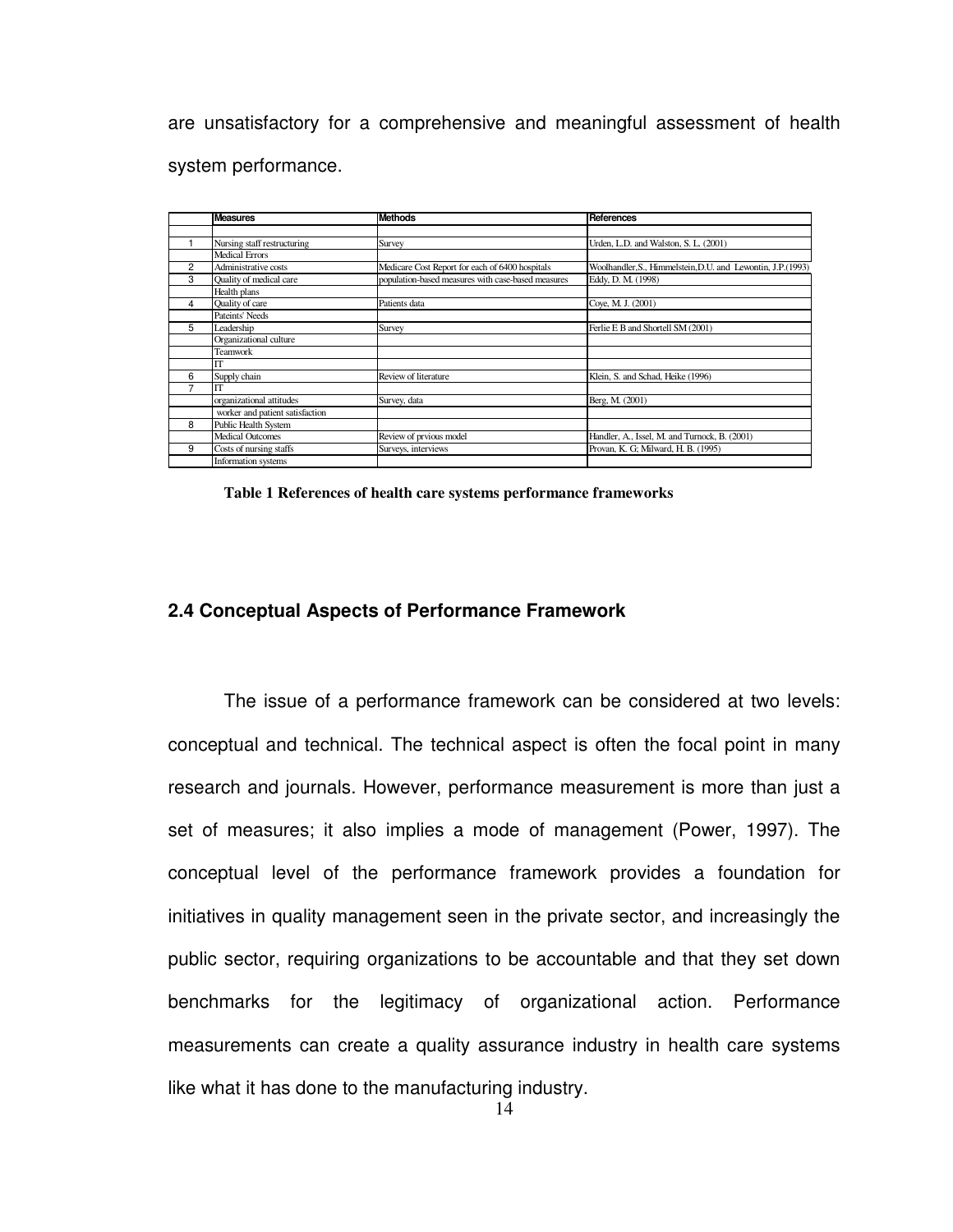All indicators embody a system of values and social goals (MacRae, 1985). Different indicators produced by different organizations or processes will reflect different values. Performance indicators are not simply technical entities, but they have programmatic or normative elements, which relate to the ideas and concepts that shape the mission of practice (MacRae, 1985). The potential impact of applying a set of indicators depends not only on their technical characteristics, but also on the degree to which those managing, working in, and using healthcare organizations support the program, the existing professional cultures, and what change in the culture the introduction of performance management may produce.

Governments and the public tend to focus excessively on outlying poor performers (Smith, 1998). These mechanisms are often built on notions of trust and professionalism, and are often organized outside of the influence of formal management (Power, 1997). A danger of introducing the new performance management structure is that it may support abstract managerial values at the expense of other cultures of performance evaluation, both formal and informal. This depends, among other things, on the degree to which the framework builds on or uses such relations of trust and makes use of the quality promoting activities which are already established and go on within professions and healthcare teams. It is not surprising that the introduction of external performance management in which judgments about quality are made by measuring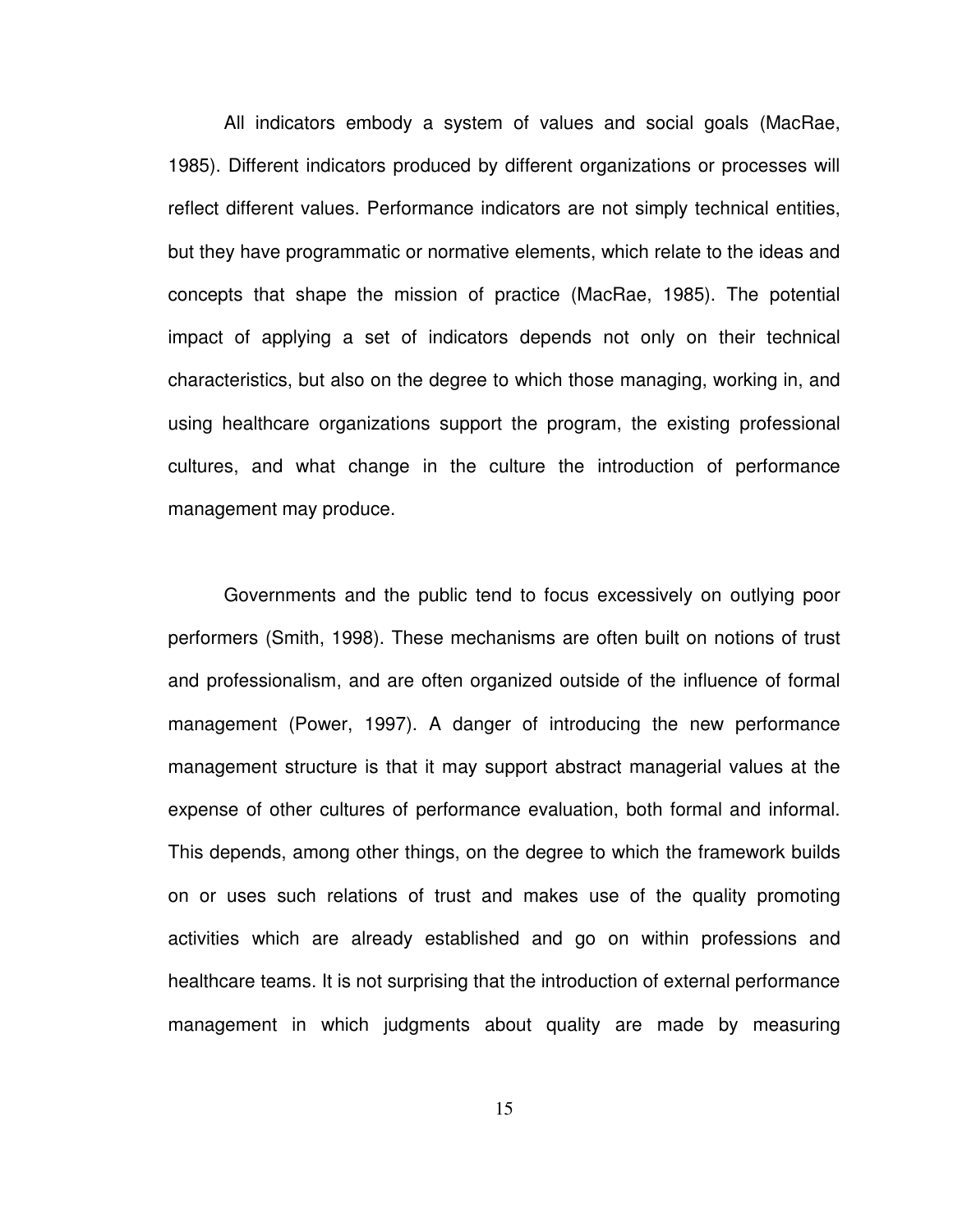performance based on precise standards can contribute to feelings of fear and loss of control by health professionals.

Measurement alone does not improve quality, and indeed, when seen primarily as a way to improve accountability and to make judgments, may cause the collapse of other quality enhancing activities not part of the performance management strategy (MacRae, 1985). A performance management structure constitutes a "health technology", which has effects on people, organizations, and system behavior (Power, 1997). However, like all interventions applied to complex systems, the effects are often unexpected and difficult to control and may even produce net adverse outcomes. There is a need, therefore, for a greater empirical understanding of the consequences and the costs of performance management. However, there is little conclusive evidence about the impact of organizational performance assessment (Leggat, 1988).

Performance of the entire health system must be related to the performance of various subcomponents within the health system. Work on the performance of providers of health services is converging with work assessing the overall performance of health systems (Handler et. al., 2001). The key would be to compare the level of goal attained for the entire population to the level of goal attainment that would be achieved with the best and worst performance of that sub-system organization. The challenge is to define the best and worst attainable lines for a given sub-system or organization (Handler et. al., 2001).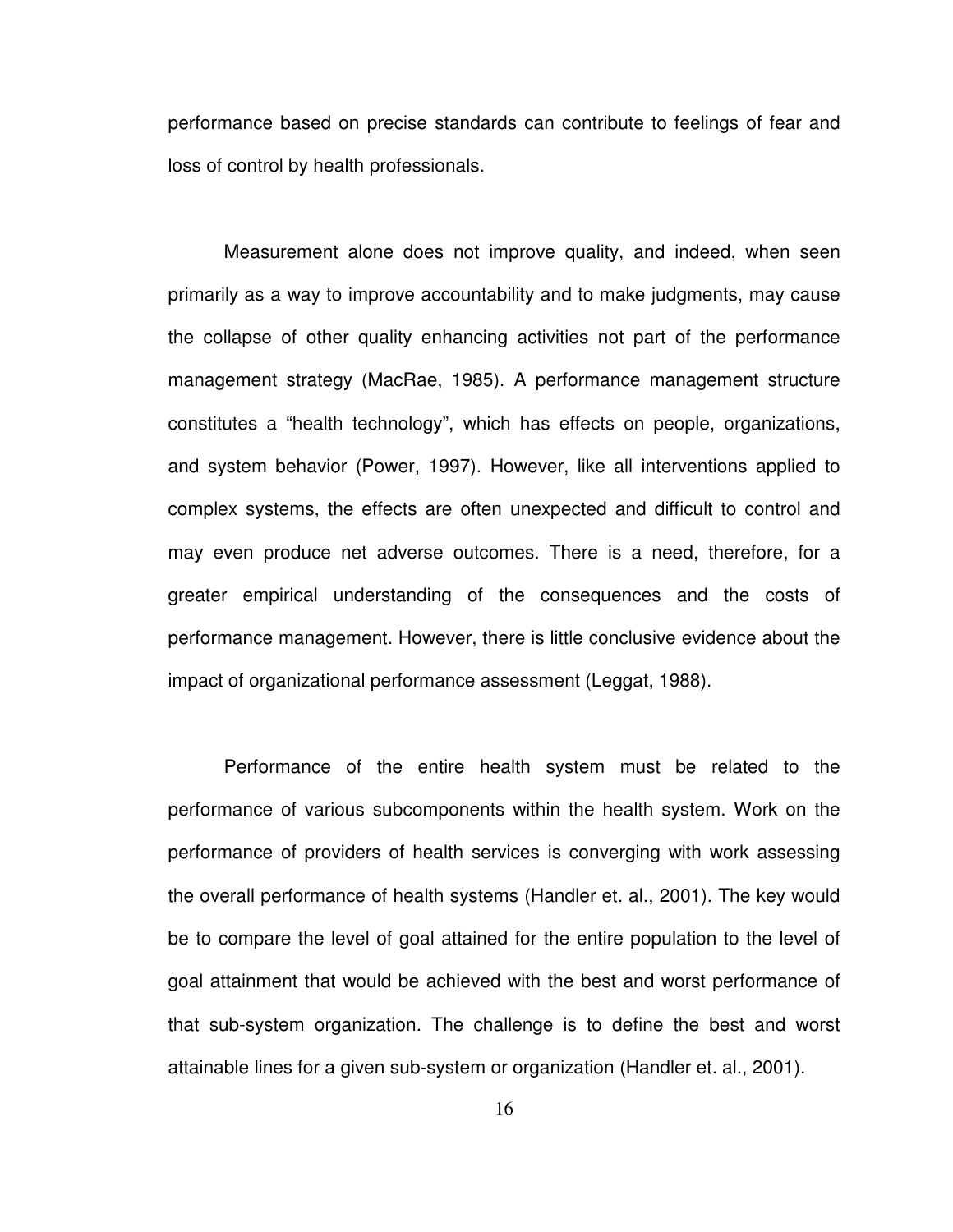#### **2.5 Definition of Quality in Health Care Systems**

Since we are implementing manufacturing best practices in health care systems, it is worth considering what is meant by quality. We will align the term 'quality' in both contexts to make sure that the performance indicators for measuring aspects of quality do not conflict with each other. Quality is now given such prominence in health care, as well as in the manufacturing industry, but unless it is defined and sensibly used, calls for quality improvement will become merely fashion statements. In health care, quality is defined as to ensuring appropriate use of health services, correcting oversupply and undersupply of healthcare resources, and reducing healthcare errors (The President's Advisory, 1998). Notions of cost effectiveness or efficiency used commonly in manufacturing are absent. Cost effectiveness definitely must lie at the heart of quality. If health care services are about maximizing human health and welfare within the resources available, then if these resources are not used efficiently quality will not be optimized (Sheldon, 1998).

Under this broad concept of quality, care would have to be clinically effective and medically appropriate, clinicians would need to be competent, and errors minimized and the systems for delivering care run smoothly and efficiently. However, isolating these elements from their resource implications is not rational (Sheldon, 1998). No one would allocate all the resources to preventing just one more medical accident or to provide more support for a surgery. There is some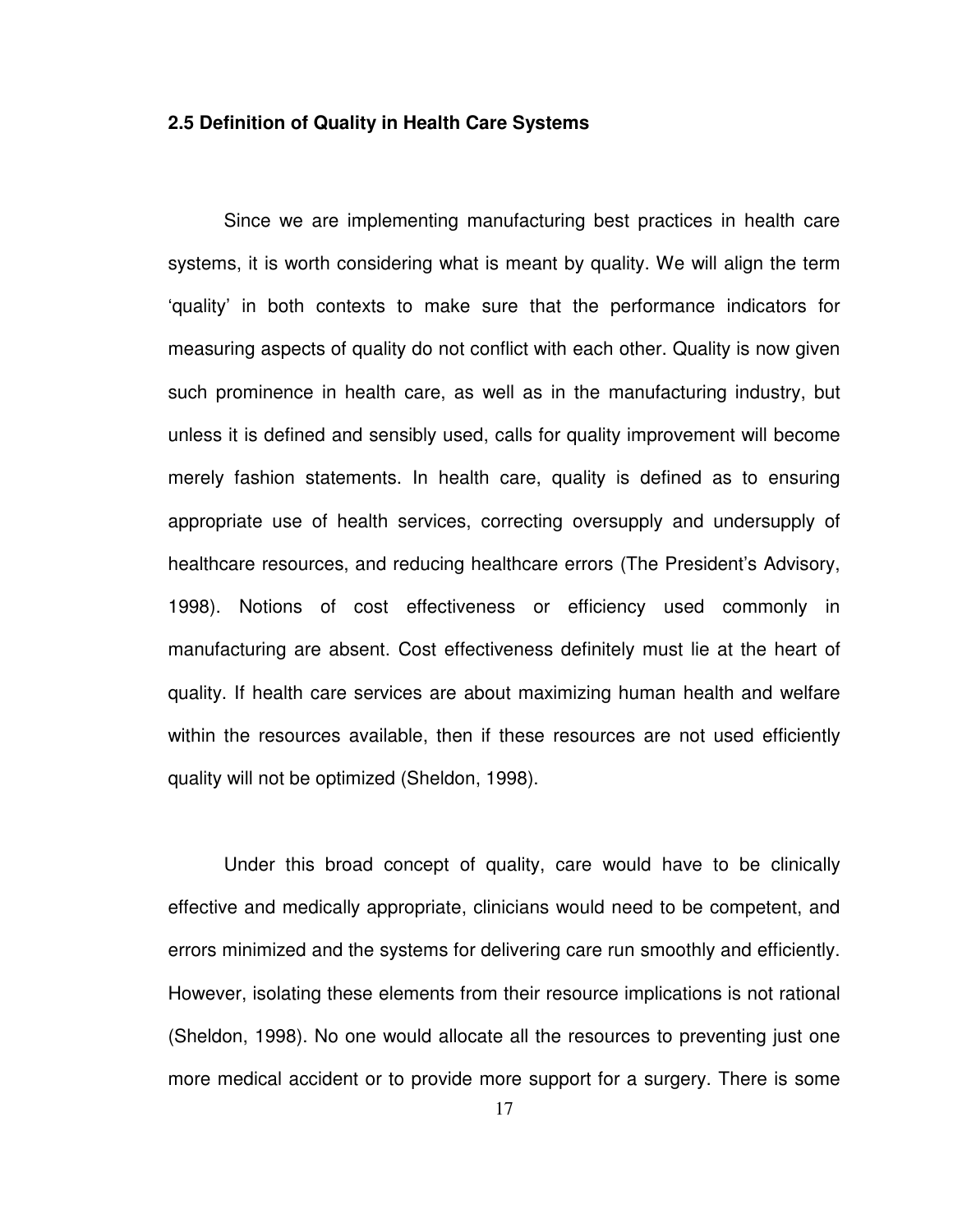point at which the opportunity cost of investing more in one area of care generates such little benefit relative to the resources needed that it is not deemed efficient relative to the other beneficial uses to which they can be put. Simply increasing appropriateness and access or reducing errors, without reference to the cost of so doing, cannot optimize well-being and, therefore, cannot, by themselves, constitute quality. That it is not easy to use the cost effectiveness concept of quality does not make it less important. Very few quality improvement schemes either look at the efficiency of the strategy or include cost effectiveness as part of quality or performance indicators just as few clinical practice guidelines integrate evidence on resource use.

#### **2.6 Adapting Manufacturing Systems to Health Care**

As mentioned above, the tools used by systems engineers can be adapted to health care industry to improve their operations. For the second part of this literature review, we will introduce manufacturing systems, which can be used in the health care industry. Three manufacturing system parameters: lifetime, complexity, and performance requirements have shown a trend of the system lifetime getting shorter due to the decrease in product lifetime and quick introduction of new products. The rate of introduction of new products is increasing rapidly. Competition and quick changes in market structure require flexibility in the system layout structure. System complexity is increasing as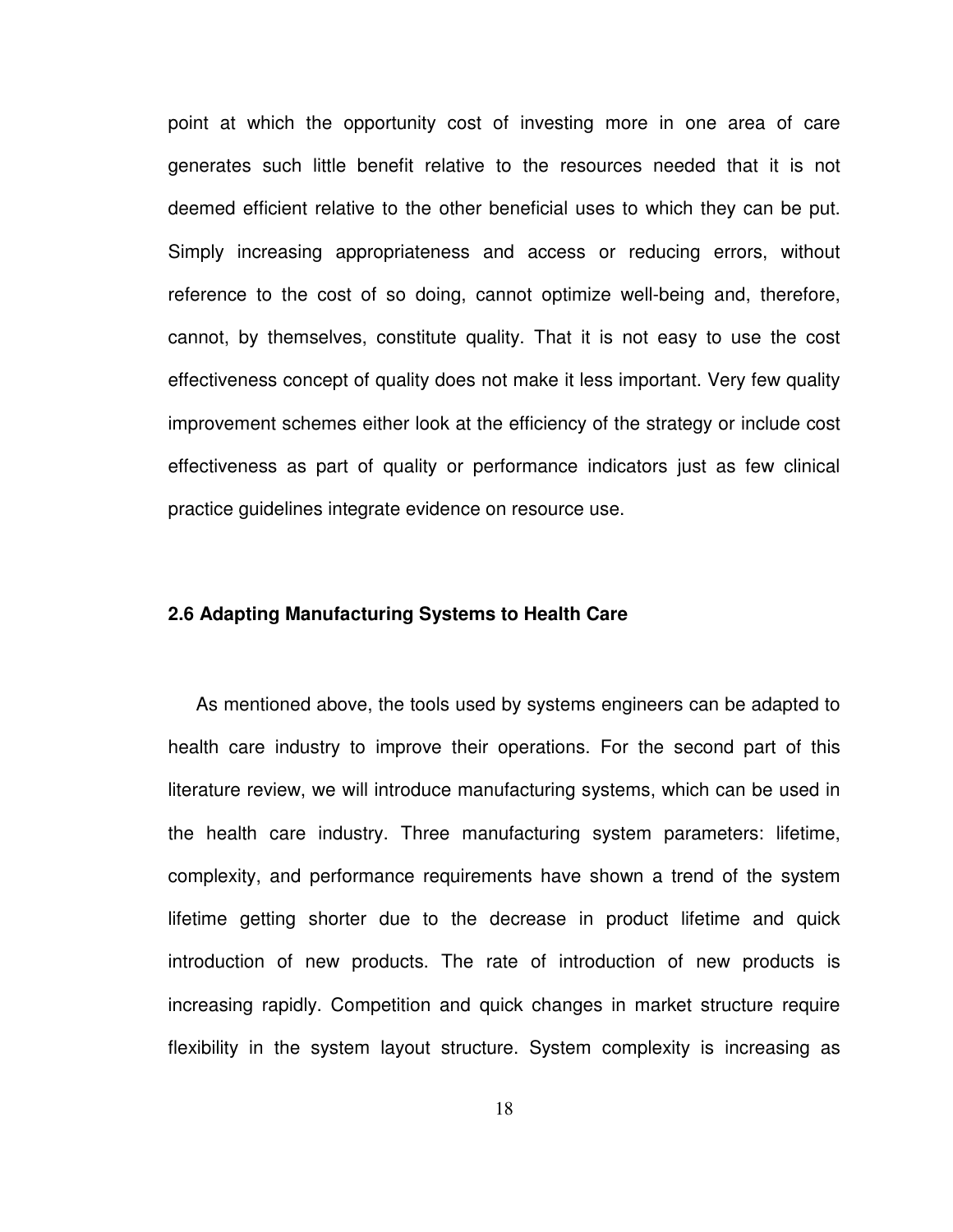requirements make planning and design activities more difficult and complex. Van Leeuwen and Norrie (1997) suggest that new generations of manufacturing systems will be based on distributed and reconfigurable units where different modules interact in a dynamic way in autonomy and collaboration fashion. Rozenfeld et. al. (1994) defines a workflow as a way by which individual tasks come together to represent a clearly defined business process within an enterprise. Focusing on industrial companies, four different workflows can be identified as material, information, energy, and economical flow (Wang et. al., 2002). A design stage starts with a stakeholder analysis to identify the constraints and degrees of freedom for the design. Results from the analysis can be divided into four different groups. They are (Jacobsen et. al., 2002):

- 1. Technological reflections: Cover items such as core capabilities, degree of automation, and how the manufacturing system fits into the logistics flow of supply chain management.
- 2. Environmental and ethical reflections: Deal with environmental issues of the surroundings, the working environment for the employees, and the responsibility for the parts produced.
- 3. Market reflections: Deal with meeting the expectations from the market with agility.
- 4. Organizational reflections: Deal with the human integration in and influence on the production.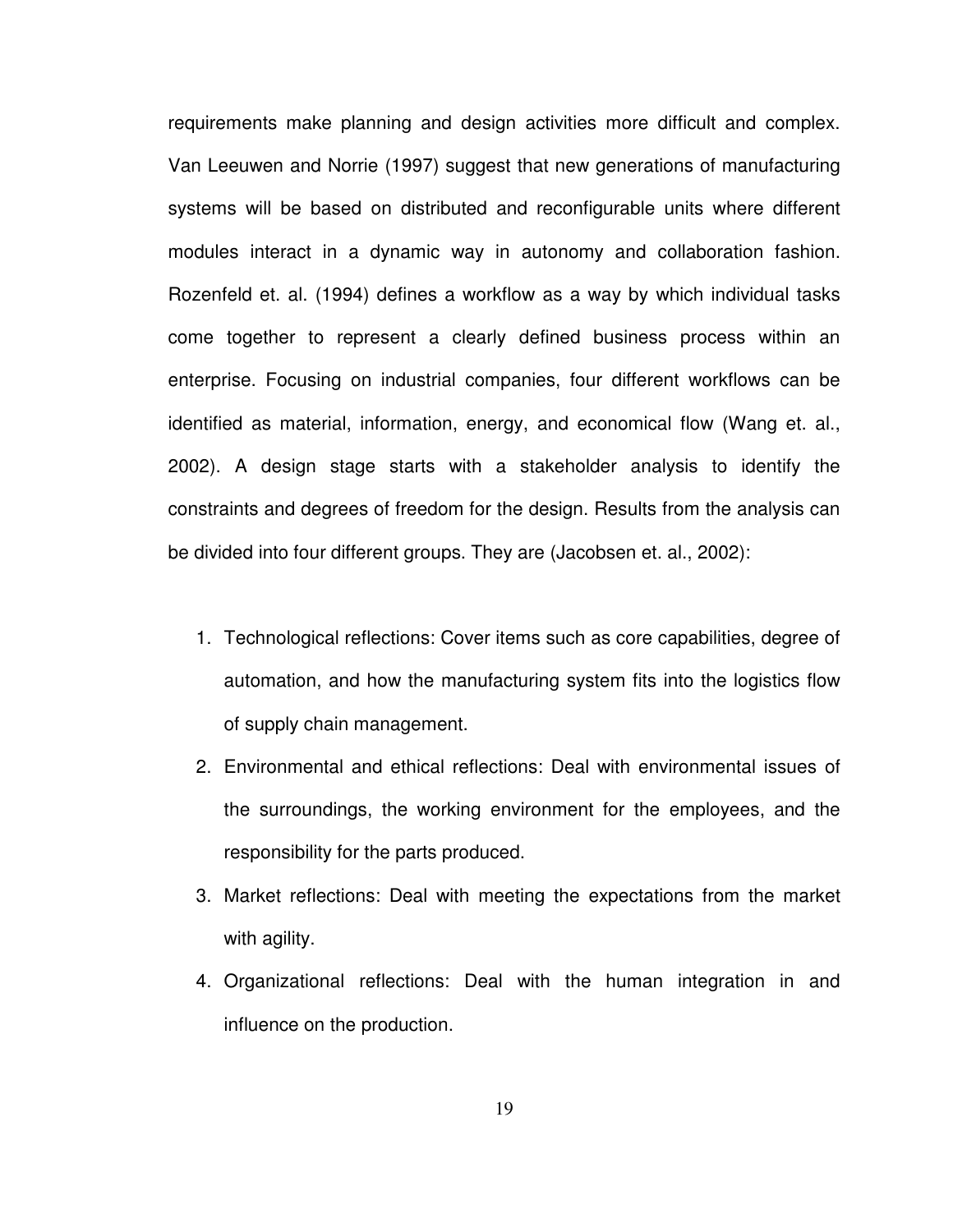We can view these four different groups as four equally valued building blocks. Around the manufacturing system are the stakeholders, and their interest sets the limitation for the development of the system. The entire manufacturing system must be controlled in order to control levels of inventory, movement of material through the plant, production (output) rates, product quality, and cost. These four different groups are equally important to health care industry. Figure 1 gives a general picture of the production system that houses the manufacturing system. All manufacturing systems are serviced by a production system. Because the oldest and most common manufacturing system is functionally organized, most production systems are functionally organized, too, and walls separate the people in these functional areas from all other areas. We will attempt to functionally organize the health care system using manufacturing systems mentioned here.

Manufacturing system is the arrangement and operation of machines, tools, material, people and information to produce a value-added physical, informational, or service product whose success and cost is characterized by measurable parameters (Cochran and Dobbs, 2002). In Figure 1, the manufacturing system takes inputs and produces products for the customer as its output. The production system (the enterprise) includes the manufacturing system plus all the other functional areas of the plant for information, design, analysis, and control. The job shop is a functionally designed manufacturing system where like processes are put together. Designing a manufacturing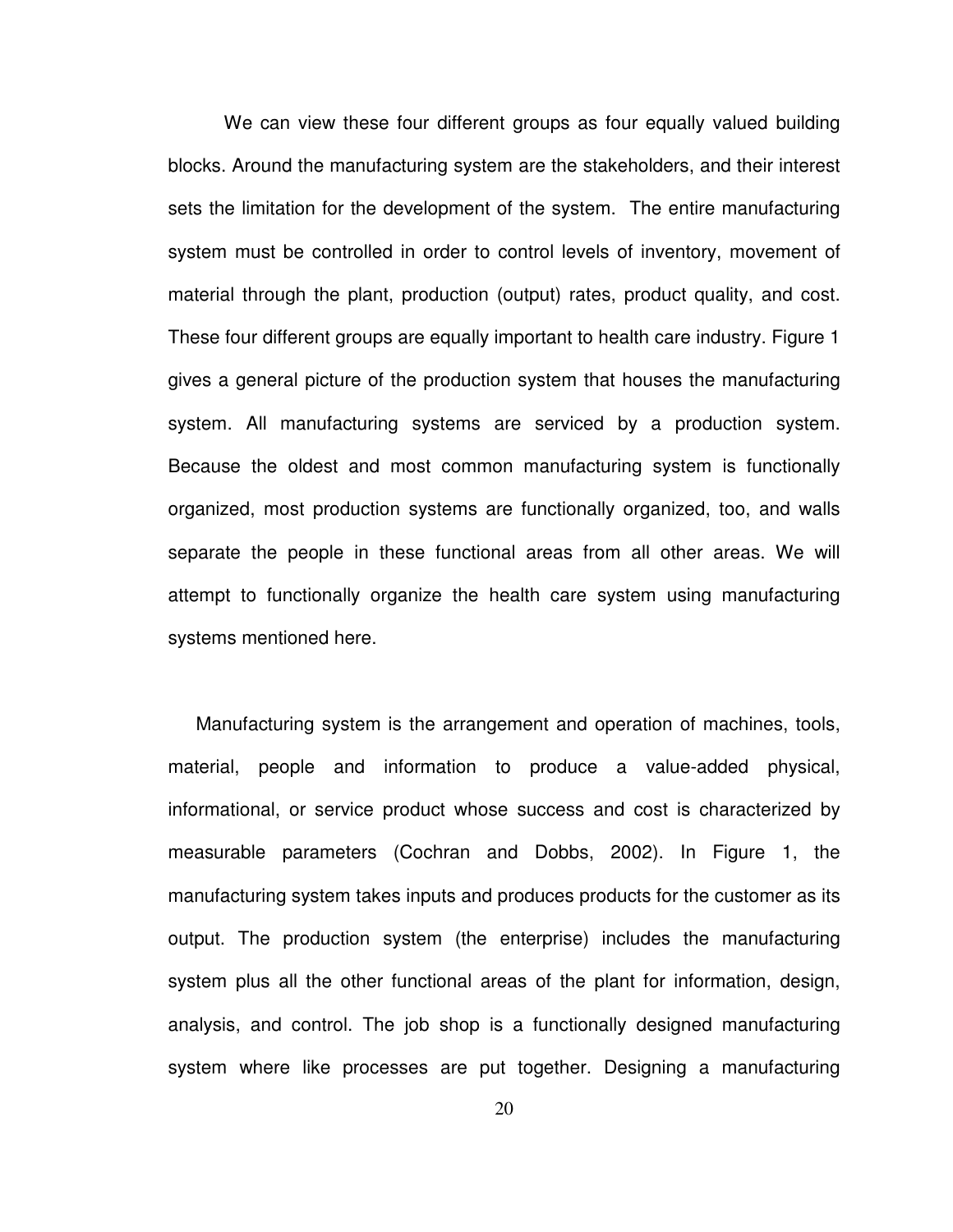system to achieve a set of strategic objectives involves making a series of complex decisions over time (Hayes and Wheelwright, 1979).



**Figure 1 A manufacturing system with physical elements and characterized by measurable parameters (Black, 2002)**

In today's rapid changing environment, companies are constantly confronted with decision problems with far-reaching consequences. Survival and long-term success will often depend on finding the right decision. It is often not a simple matter to find the right decision, as most decisions are highly complex in nature. This complexity is due to a number of factors (Grunig and Kuhn, 2005):

- The problem may have numerous dimensions, many of which can only be described in qualitative terms.
- Relationships between the different dimensions may be unclear so that the structure of the problems is obscured.
- The problem may involve more than one division or department of the company or organization.
- The problem may have a large number of possible alternative solutions.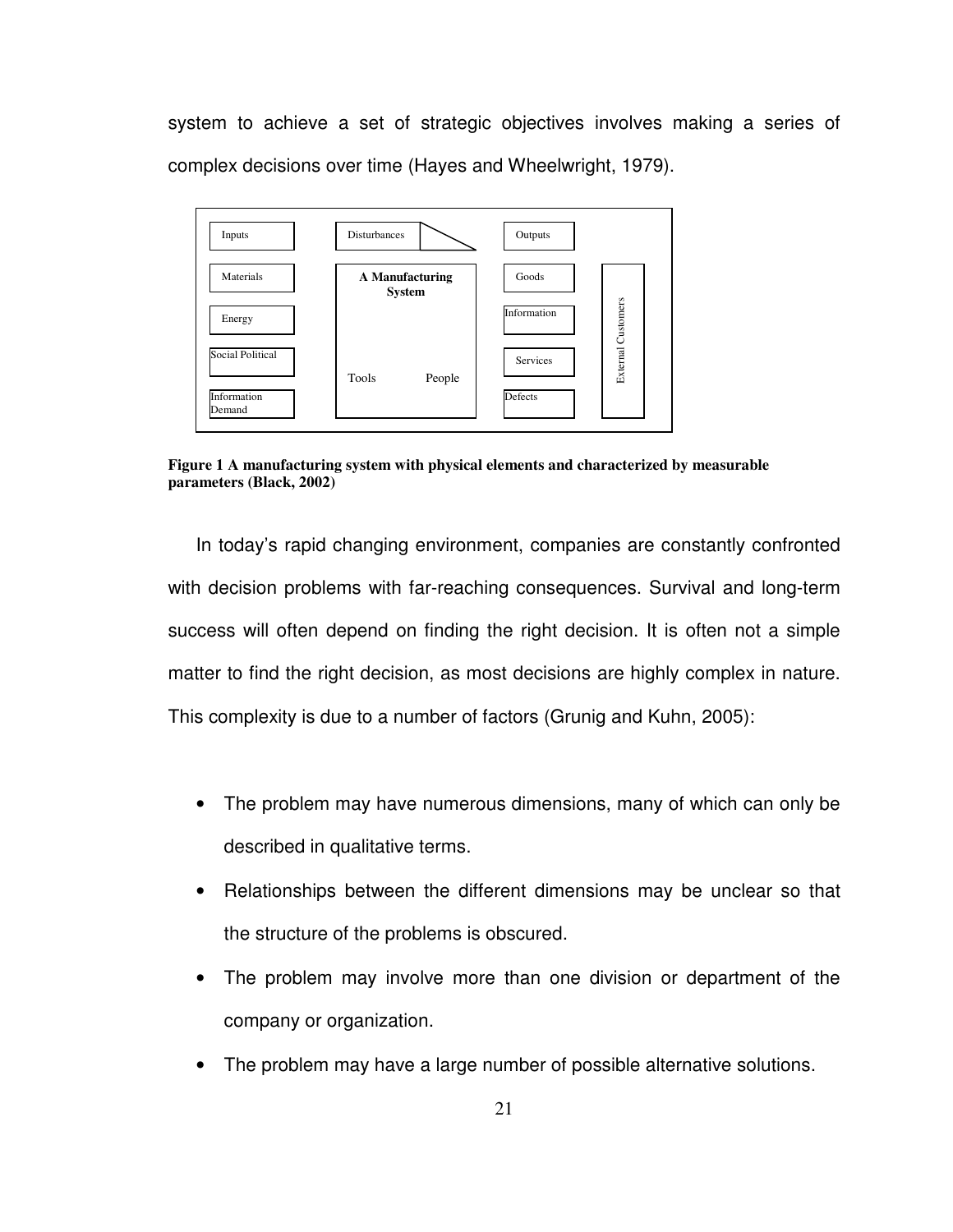• Future developments in the relevant environment may be uncertain.

The same problems are faced by not only the health care industry, but many other industries as well. It is crucial to make decisions in a way that supports a company's high-level objectives, which requires an understanding of how detailed design issues affect the interactions among various components of a manufacturing system. Designing the details of manufacturing systems, such as equipment design and specification, layout, work content, information flow, etc. in a way that is supportive of a company's strategy is becoming a challenge (Cochran et. al., 2002). Because manufacturing systems are complex entities involving many interacting elements, it can be difficult to understand the impact of detailed, low-level deficiencies and change the performance of a manufacturing system as a whole. Shingo (1998) discusses the problem of optimizing individual operations as opposed to the overall process, while Hopp and Spearman (1996) describe the same problem as reductionist approach. The approach described by Hopp and Spearman is to focus on breaking down a complex system into simple components and then analyzing each component separately. They point out that too much emphasis on individual component leads to a loss in perspective and that a holistic approach is needed to lead a better off overall system performance. Cochran et. al. (2002) propose a decomposition framework to help manufacturing system designers to clearly separate objectives from the means of achieving them, relate low-level activities and decisions to high-level goals and requirements, understand the interrelationships among different elements of a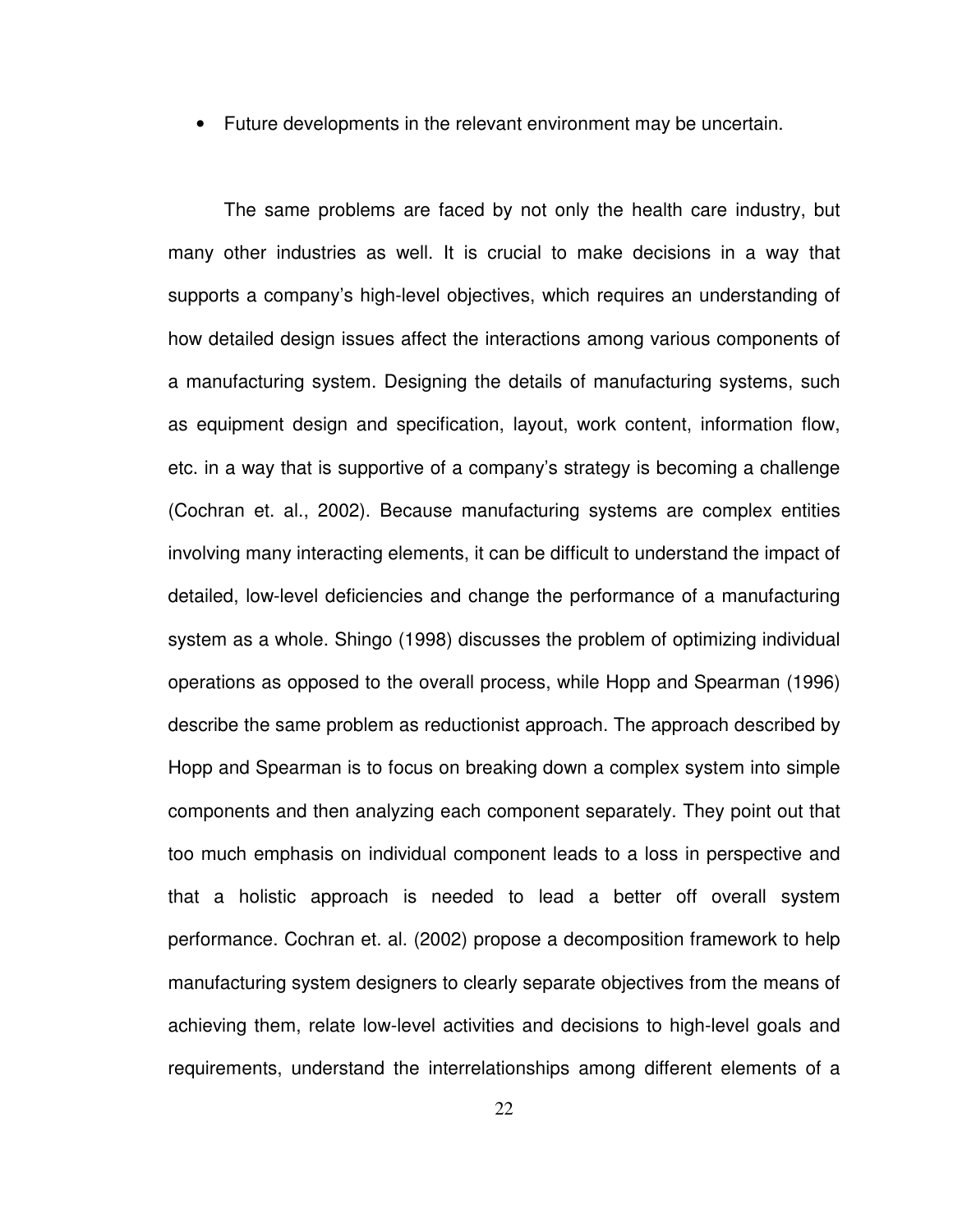design system design and effectively communicate this information across the organization. The structure of the framework is based on axiomatic design. The decomposition framework for manufacturing system design and control integrates several disciplines, such as plant layout design and operations, use for information and performance measurement, etc. The framework is targeted at medium to high volume repetitive manufacturing companies.

#### **2.7 Manufacturing System Design Decomposition**

Carrus and Cochran (1998) introduced the Manufacturing System Design Decomposition (MSDD). The MSDD is the result of a design decomposition process that identifies clearly the requirements of a manufacturing system and the means to achieve those requirements. The ability of the system design to achieve its requirements can be evaluated with measurable parameters or measures (Suh, Cochran, and Lima, 1998). A mass system optimizes specific parts of a system, instead of the whole. The term "lean" can be interpreted in many different ways and has often been misinterpreted and misunderstood. The purpose of the manufacturing system design decomposition is to eliminate this ambiguity by providing a foundation that states clearly the requirements and means to achieve the requirements that exist within a system design.

The Manufacturing System Design Decomposition (MSDD), shown in Figure 2, has been developed according to the axiomatic design methodology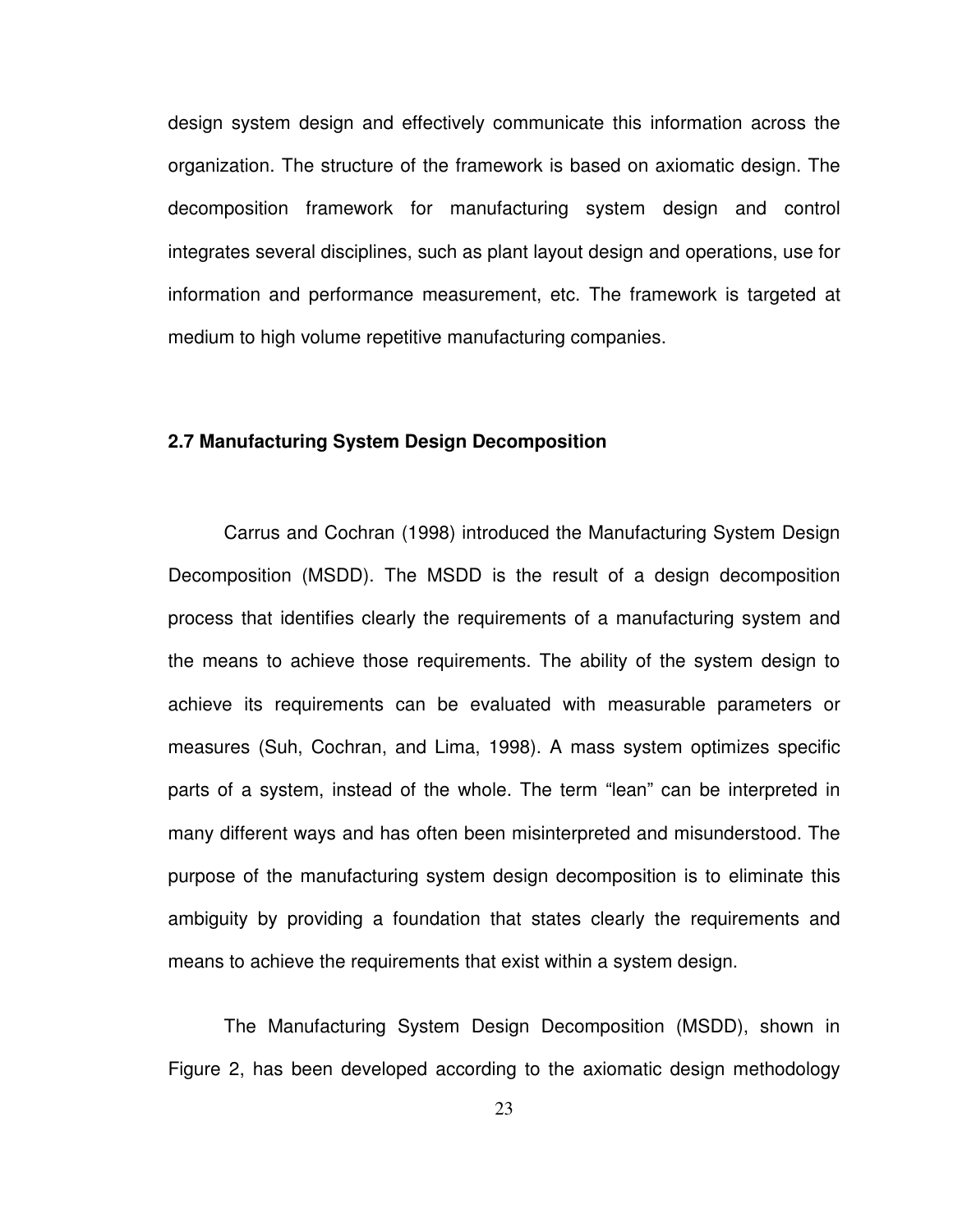(Cochran et al. 2000). Axiomatic design is defined as the synthesized solutions in the form of products, processes, or systems that satisfy the perceived customer needs through mapping between Functional Requirements (FRs) and Design Parameters (DPs).



**Figure 2 The manufacturing system design decomposition (MSDD) (Cochran et. al., 2002).** 

Two design axioms are specified: the Independence Axiom and the Information Axiom. The Independence Axiom (Axiom 1) states that a good design must "maintain the independence of the functional requirements." The Information Axiom (Axiom 2) requires minimizing the information content of the design. The axiomatic design (AD) methodology begins with the identification of customer needs and the conversion of these needs into a set of high-level functional requirements. The goal is to develop the minimum set of independently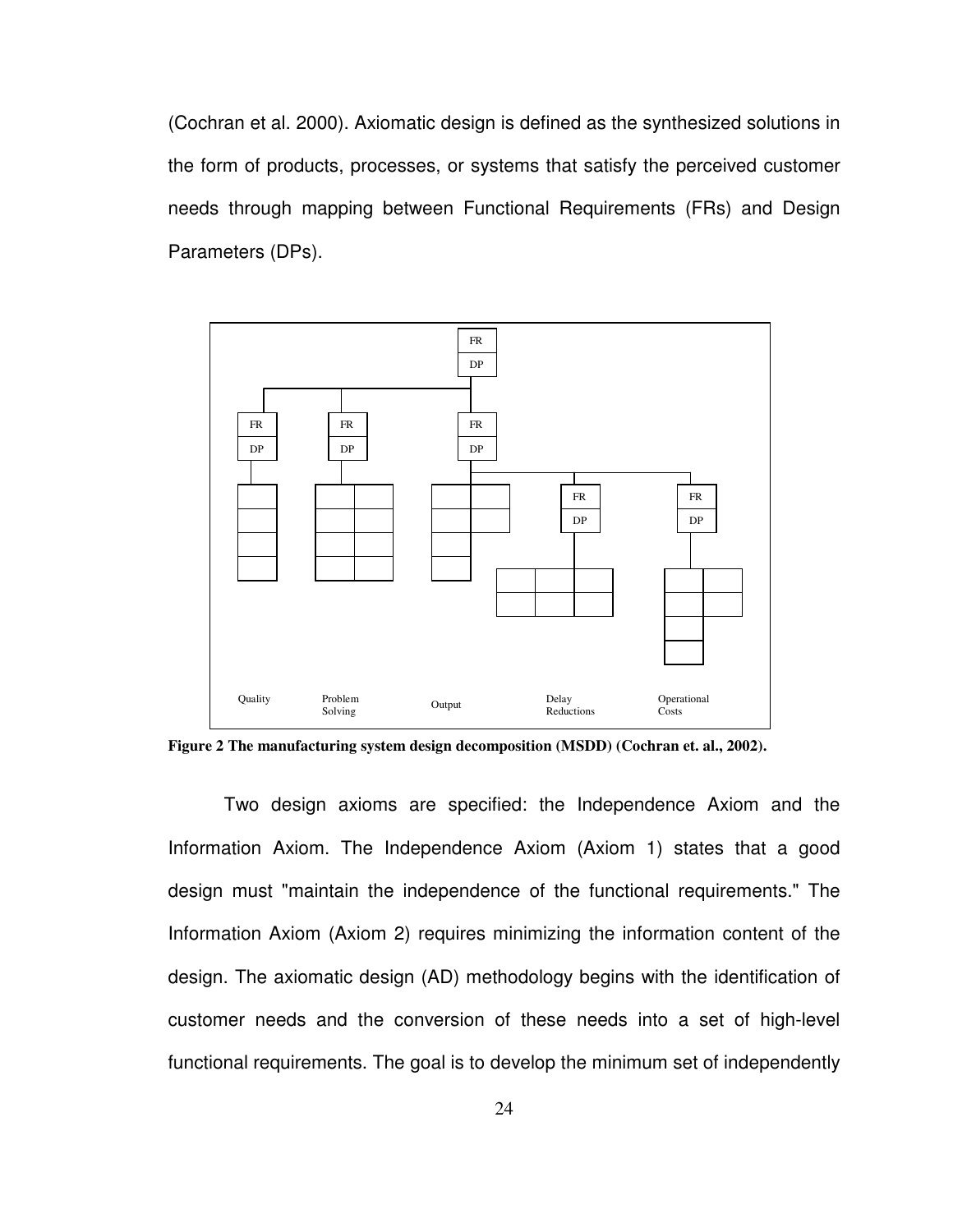achieved requirements that completely characterize the desired functions of the design (Suh, 1990). The process starts with mapping from the customer domain to the functional domain to state (objectives) functional requirement (FRs) in solution-neutral terms. Next, determine how the FRs will be met by the design parameters (DPs). Decomposition proceeds until all FRs and DPs have been decomposed to an operational level of details.

In axiomatic design, the FRs and DPs are connected by means of design matrices; that is FRs are related to its associated vector of DPs according to the following equation (Cochran et. al., 2002):

$$
\{FRs\} = [A] \{DPs\} \tag{2.1}
$$

$$
\begin{Bmatrix} FR1 \\ FR2 \\ FR3 \end{Bmatrix} = \begin{bmatrix} X & 0 & 0 \\ X & X & 0 \\ X & 0 & X \end{bmatrix} \begin{bmatrix} DP1 \\ DP2 \\ DP3 \end{bmatrix}
$$
 (2.2)

The binary elements of the design matrix, expressed as X's and 0's, indicate the presence or absence of a relationship between DPs and related FRs. The relationship between the FRs and DPs in the MSDD are more conceptual in nature and  $A_{ij}$  is related to the particular choice of DP<sub>i</sub> affecting the system by FR<sub>i</sub>.

To accomplish independence of the Functional Requirements requires defining a means-a Design Parameter (DP)-to affect only one Functional Requirement (FR). Independence also means that the selection of the DPs ensures that the FRs are independently satisfied. The selection of DPs limits the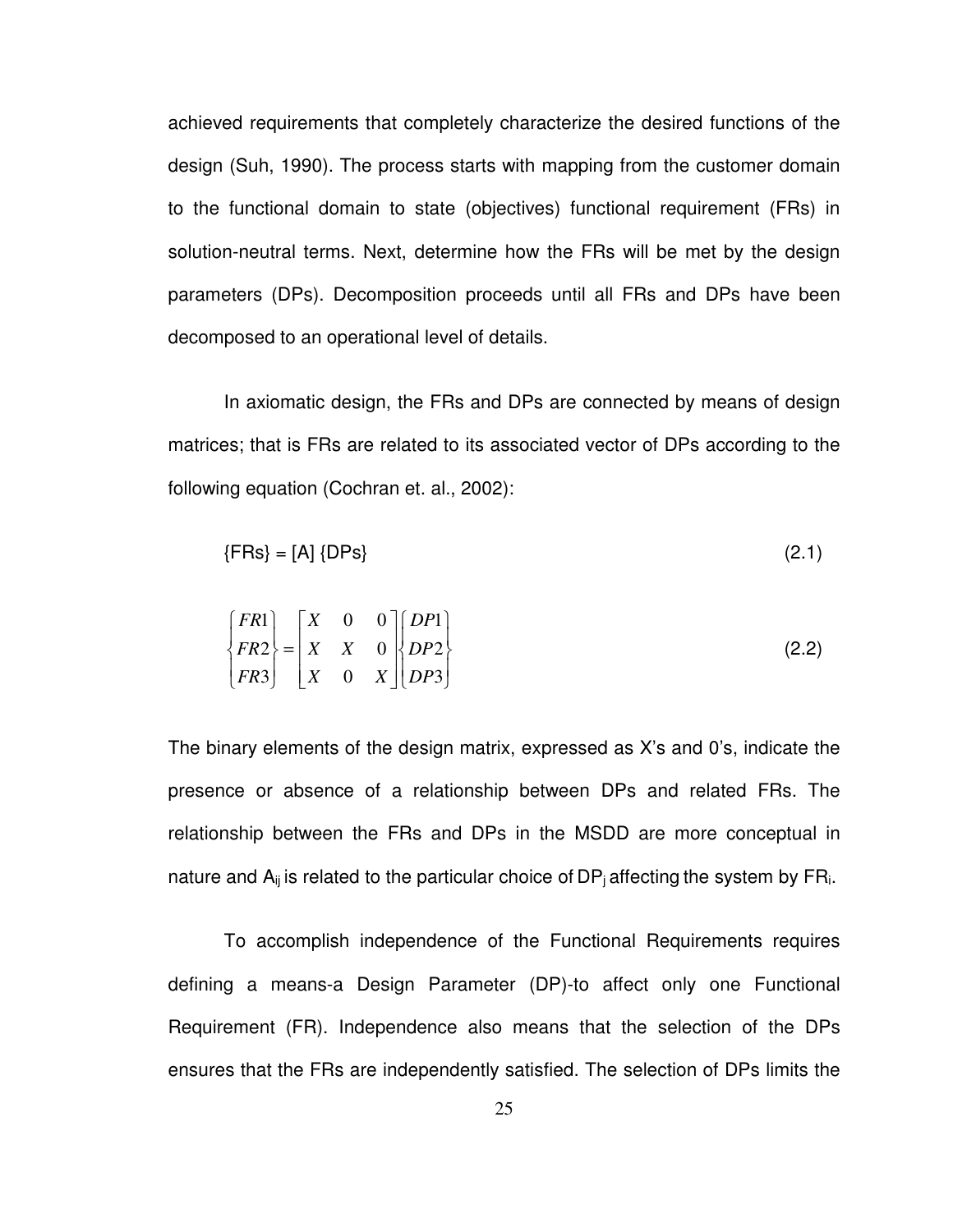choice of possible solutions for the next levels of FRs. The use of the design process to develop the MSDD provides the ability to communicate one's thinking rigorously and the result of the decomposition process provides a structured and adaptable communication tool. MSDD provides a framework to prove the effectiveness of a system design. The system design process with axiomatic design provides a tool to effectively communicate one's thought process and also forces rigorous thinking through the satisfaction of the axioms. Figure 3 describes the simplified flow of the axiomatic design decomposition process.



**Figure 3 Simplified axiomatic design decomposition process.** 

### **2.8 Introduction to Process Modeling**

Organizations usually measure only the output and outcomes, such as profits and customers' satisfaction. Although they believe that satisfied customers will lead to repeated sales or may help the organization to market their products through word of mouth, the organization does not know how the different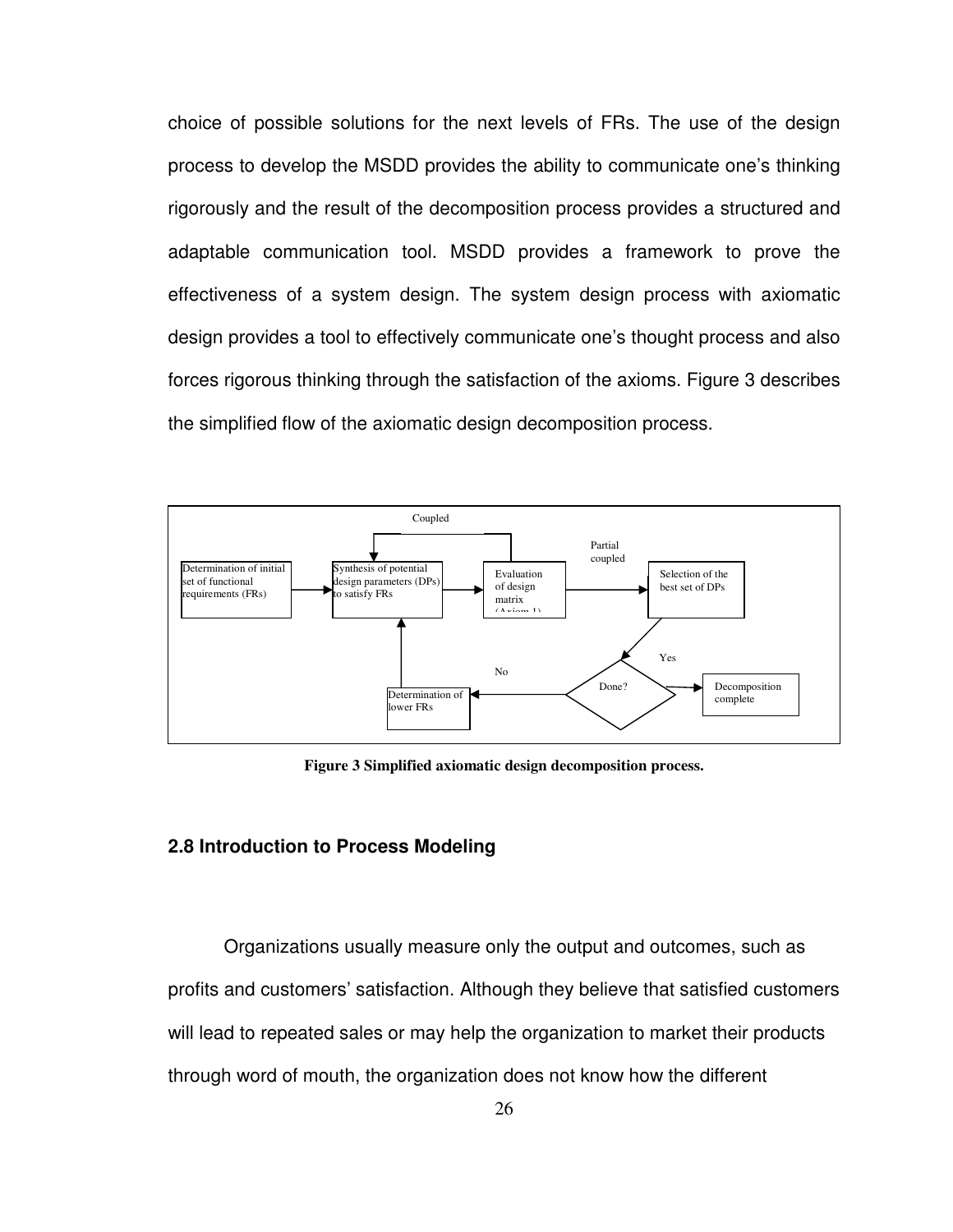variables from the inputs to the outputs are linked. It is because of this that firms need an in-process scorecard that shows the cause-effect linkages of the measures from inputs through the processing system, to outputs (Platts and Tan, 2002). In defining performance measurement of an organization, a process model is often used. This process model usually illustrates how goals and measures may be placed along a causal chain, from resource inputs to the outcomes obtained as shown in Figure 4. By defining linked sets of performance measures, managers will be able to better control and manage their businesses. Using a combination of input, process can do this linking of performance measures and output measures.



**Figure 4 Gaps in current performance measurement systems (Tan, Platt and Noble, 2003)**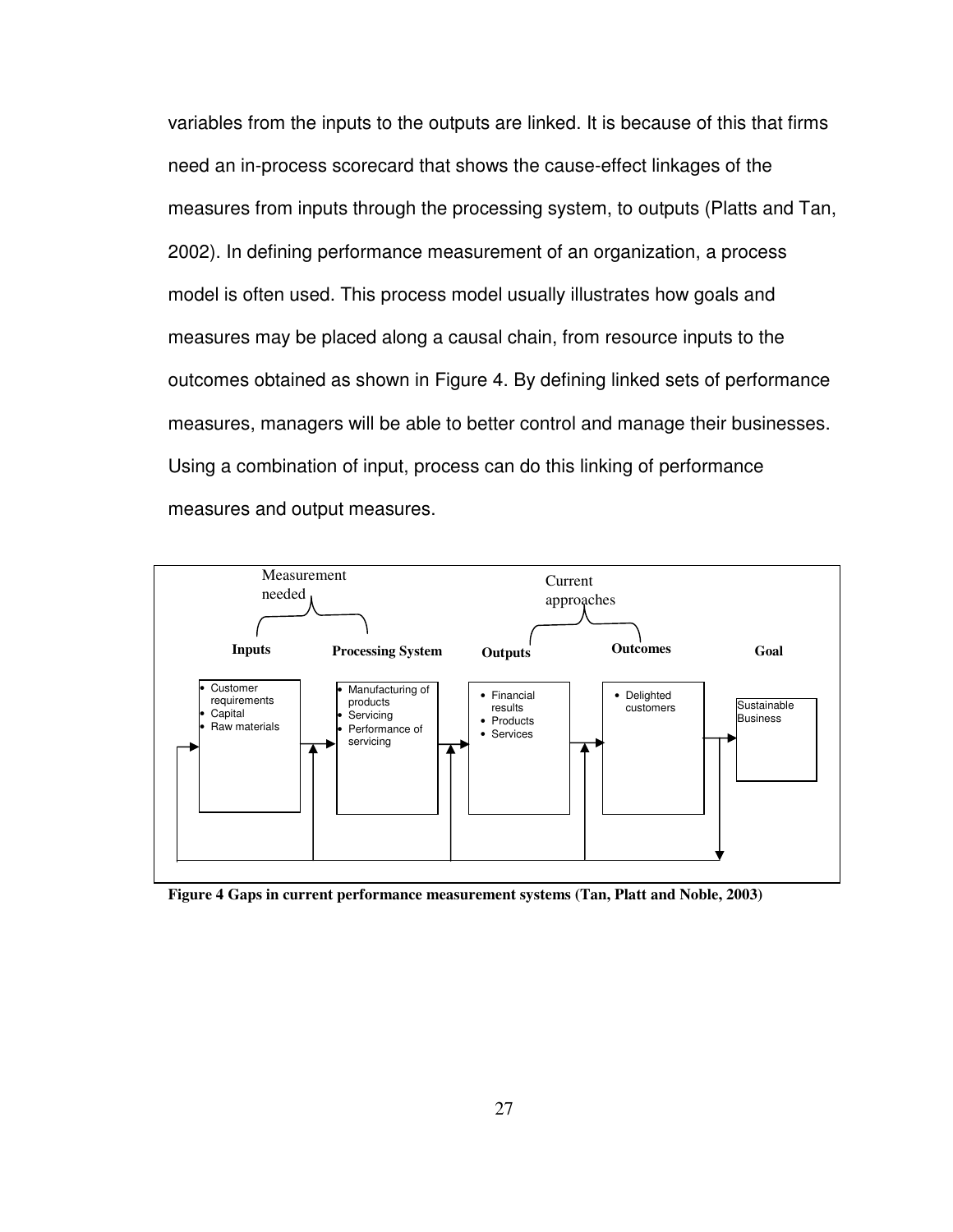#### **2.9 The Connectance Concept**

In order to make the process model applicable to organizations, we need to define inputs, processes and outputs, so that we can put measures on them, and also understand the relationships among them to interpret the measures and act accordingly. We have tackled this by adapting the Production System Variable Connectance Model developed by Professor John L Burbidge in 1984. This model is a generic causal model of a production system, based on qualitative relationships between variables. The Connectance Model (Burbridge, 1984) is based on the idea that if relationships between production system variables are specified in qualitative terms only, which excludes quantitative measures. Although the connectance concept will set as a good basis for research, a new model to include quantitative measures rather than just the direction of change is needed.

Burbridge illustrated the general scheme of classification for systems variables in Figure 5. In this figure, systems variables are divided between four main classes: system design parameters, regulatory parameters, uncontrollable input variables, and output variables. It is illustrated in the figure that a system variable will still remain as variable even if it has been assigned a particular fixed value as a policy, plan, or aim for the future, or has achieved a particular fixed value in some other way.

28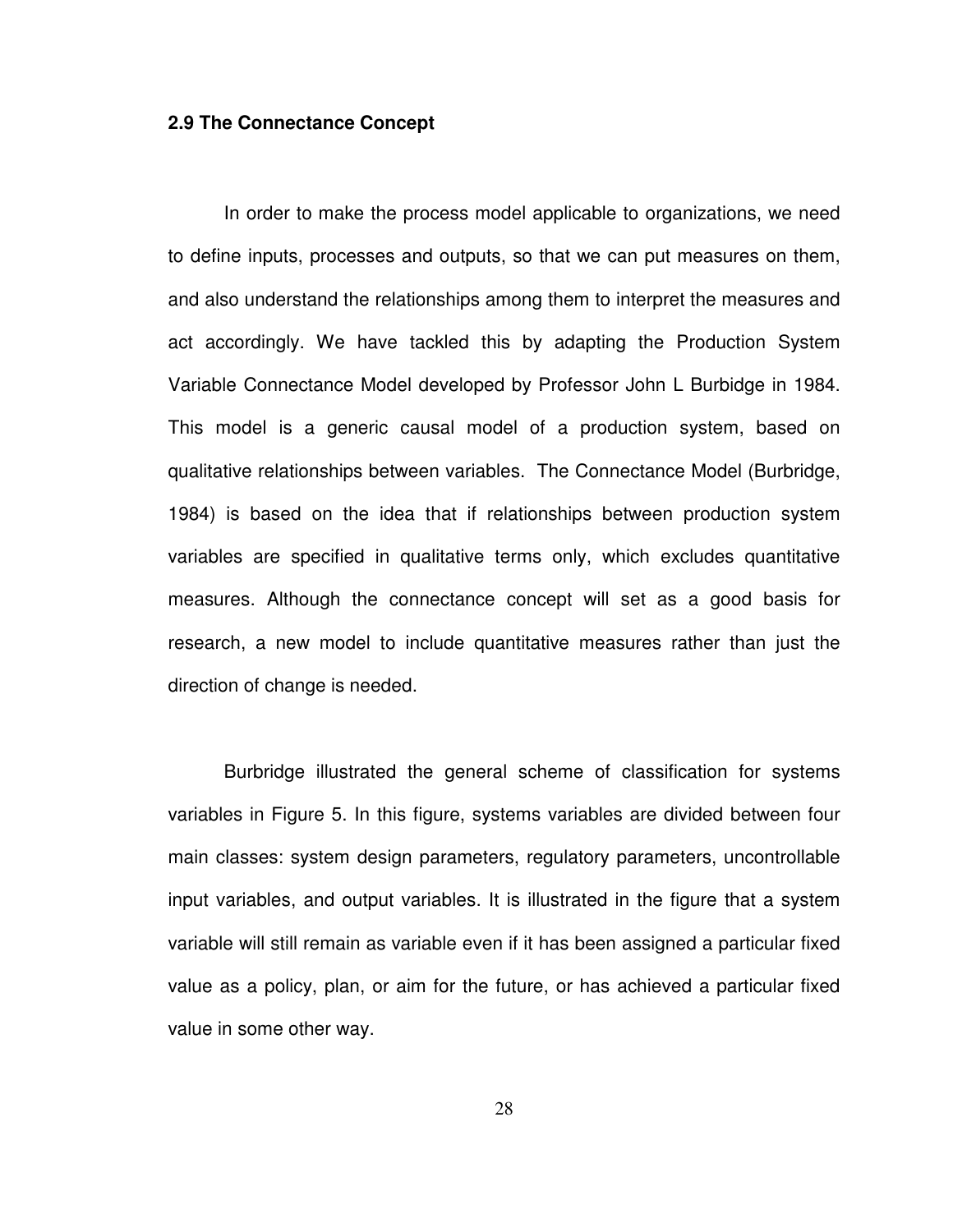

**Figure 5 Scheme of classification (Burbridge, 1984)**

Burbridge used a general model for production system as illustrated in figure 6. It shows the system, the four main types of system variables, and the feedback control loop between the manager and the sensor. The main difference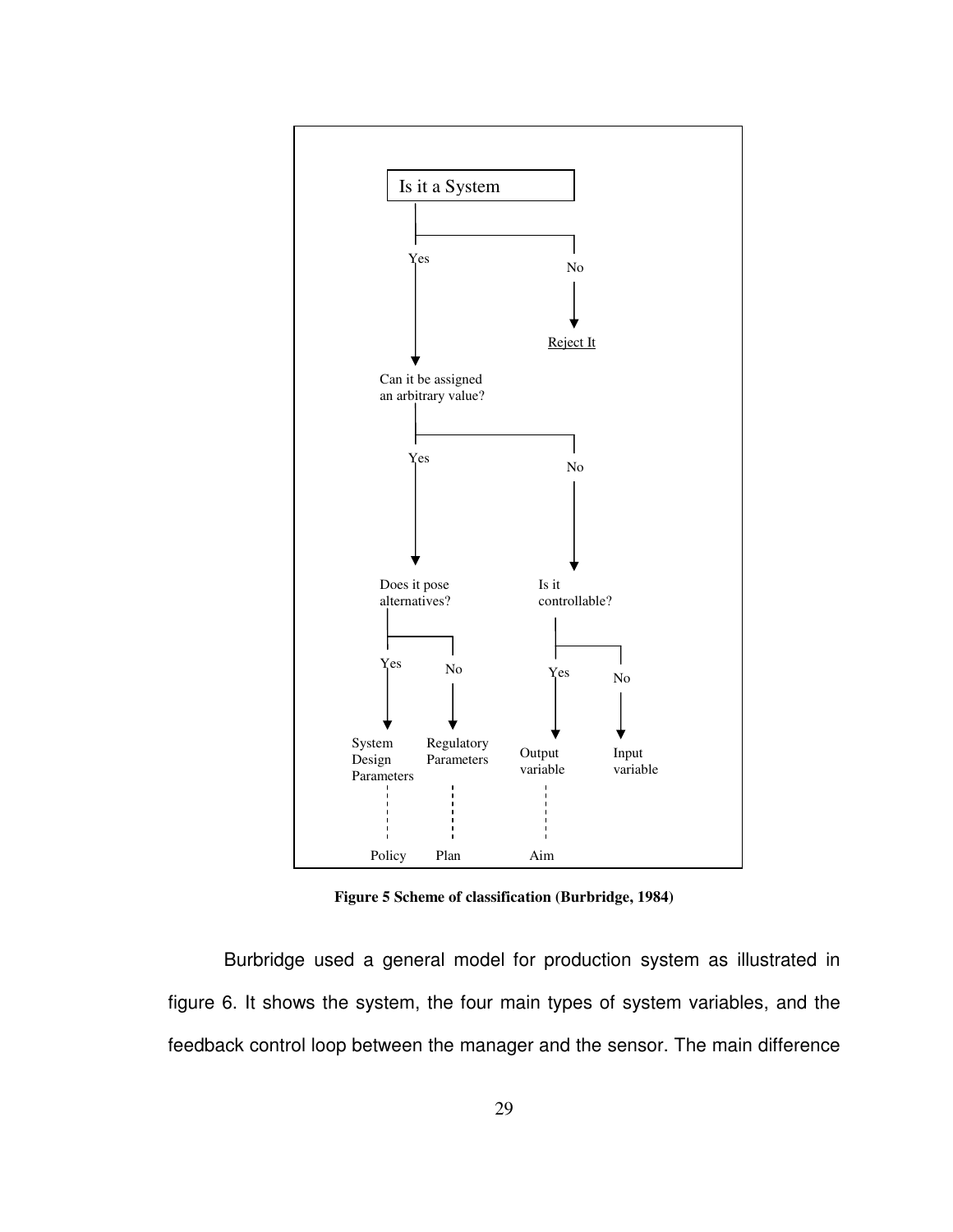between figure 6 and other conventional models available in the market is that it separates systems design parameters from other parameters, and by implication recognizes that the system is affected by the way it is designed. The system design (SD) in this case is also separated from operational management (MN).



**Figure 6 Model of production system (Burbridge, 1984)**

Burbidge believes that through experience, managers learn the principles, which govern the relationships between changes of input variables and their effect on output variables. Thus, based on practical experience, industrial managers are able to form generalized inductive rules about variable relationships, such as an increase in factory overtime or number of working shifts could lead to increase in factory capacity, as shown in figure 7.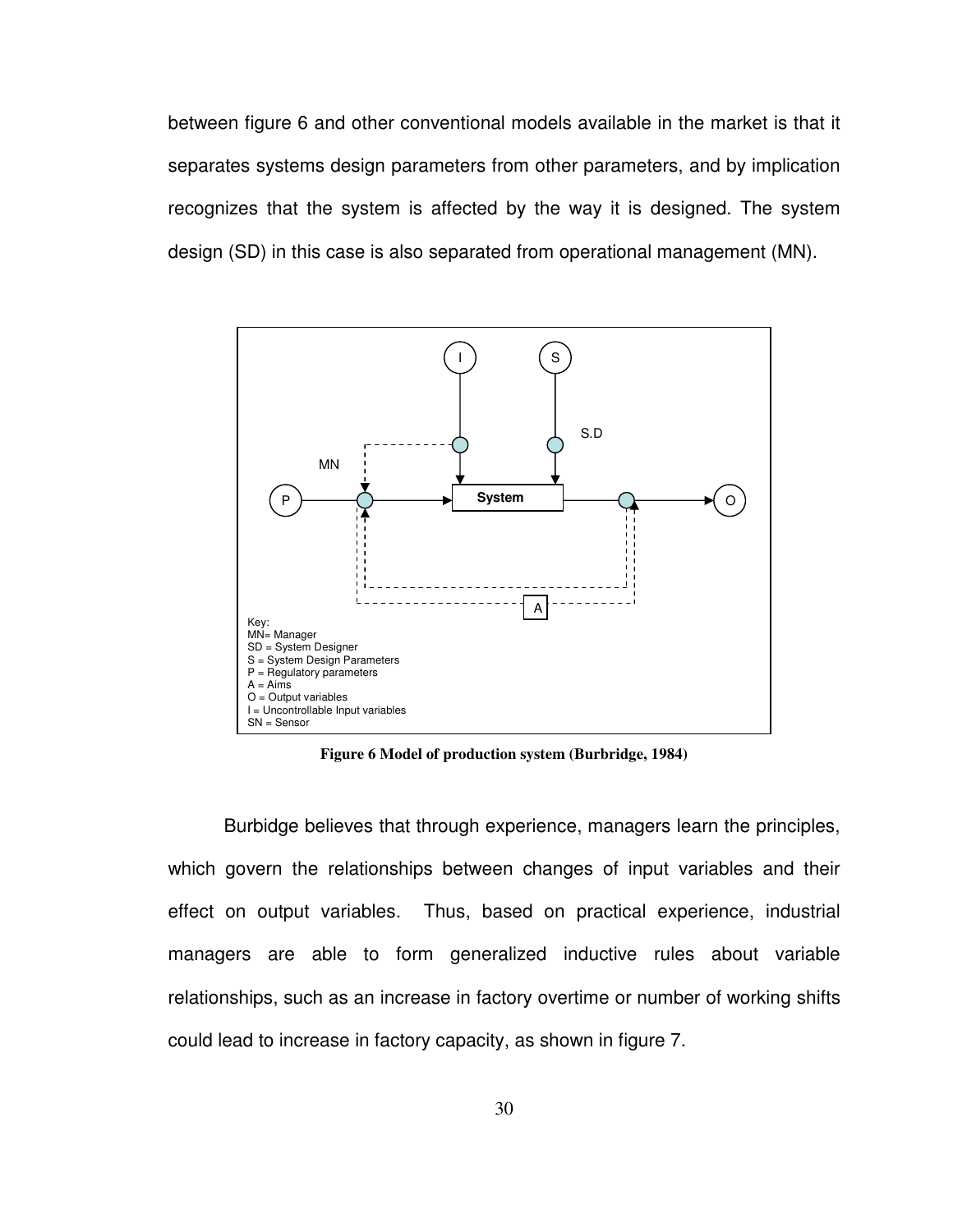

**Figure 7 Connectance between overtime and factory capacity (Tan, Platt and Noble, 2003)** 

In designing the connectance model, Burbidge classified over 200 production variables and showed how a given direction of change in each, will induce a particular direction of change in related variables. There are two main types of connectance:

- 1. Limitation
- 2. Induction

In limitation, changes in the value of a system variable either fix the value, or change the limits to the possible range of values for some other variables. Where a parameter change affects the value of any other parameter, the relationship is treated as a "limitation" (Burbridge, 1984). In the case of "induction", changes in the value of a system variable induce changes in the values for some other variables.

Burbidge used the model for the design of new production systems (Burbidge, 1984), that is to find the input and system variables required in order to achieve a given combination of output variable requirements, which can be adapted to aid the design of performance measurement systems.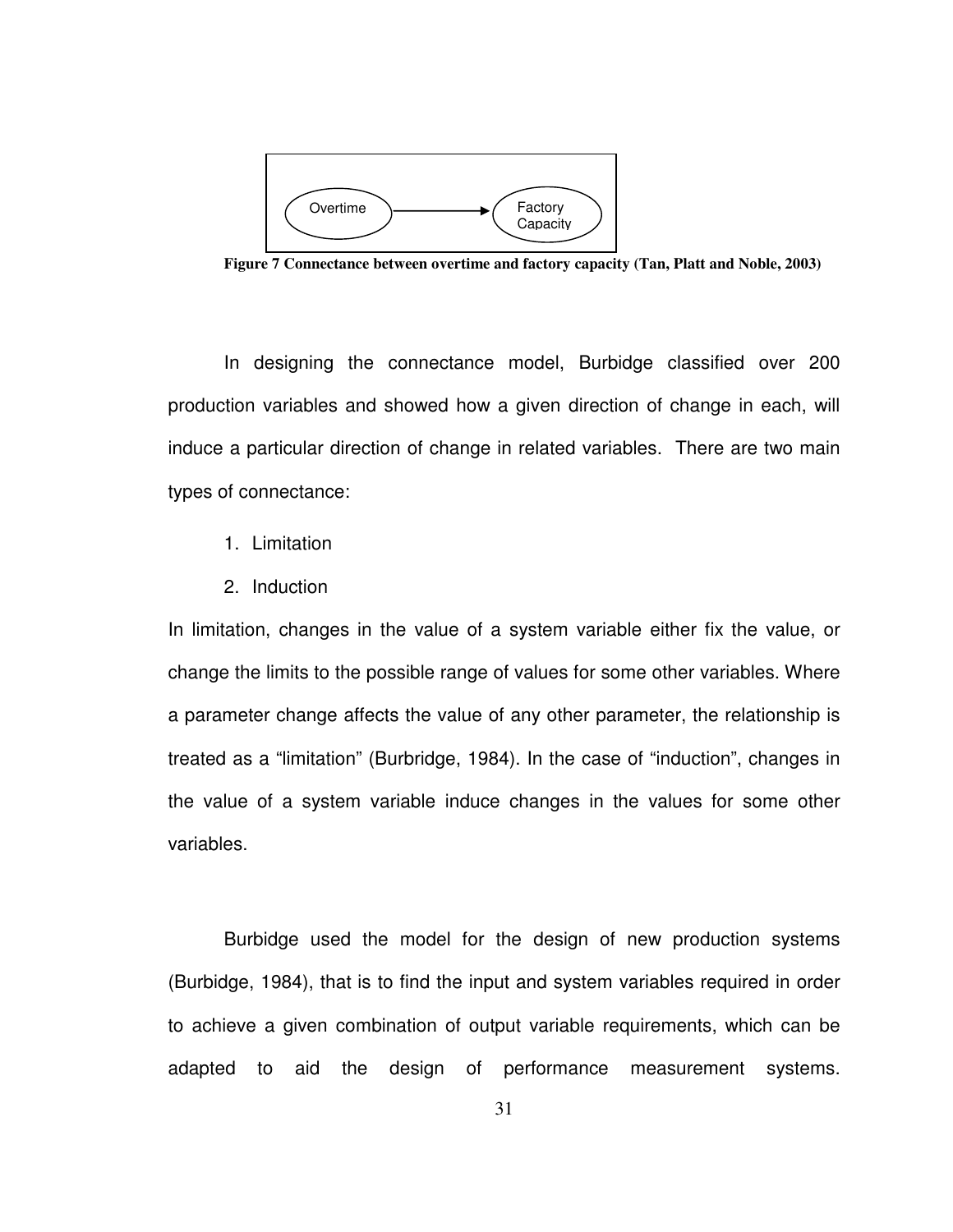## **2.10 Incremental Calculus**

The incremental calculus presented by Eilon (1984) focuses its attention on the relative or incremental changes that take place among a set of variables. The relative change in a variable is the ratio between the absolute change, or increment, in the variable and the original absolute value of the variable. The primary motivation for focusing on relative increments rather than the absolute values of the variables is that relationships of a more general nature can be developed from them. A secondary motivation is that incremental calculus is generally more robust than the absolute value. The increments are not constrained in their sign or in the manner, in which change takes place and the change that a variable undergoes can be continuous or discrete resulting in the same relative incremental change.

The incremental calculus is based on four main rules from which it is possible to derive other incremental relationships (Noble and Tanchoco, 1995). The four main rules are: addition, subtraction, multiplication, and division. Let  $y^*$ be the relative incremental change,  $y^{\dagger}/y$ , where

$$
y = y_{old} - y_{new} \tag{2.3}
$$

The additional rule in incremental calculus is:

$$
y^* = (x_1 + x_2)^* = k_1 x_1^* + k_2 x_2^* \tag{2.4}
$$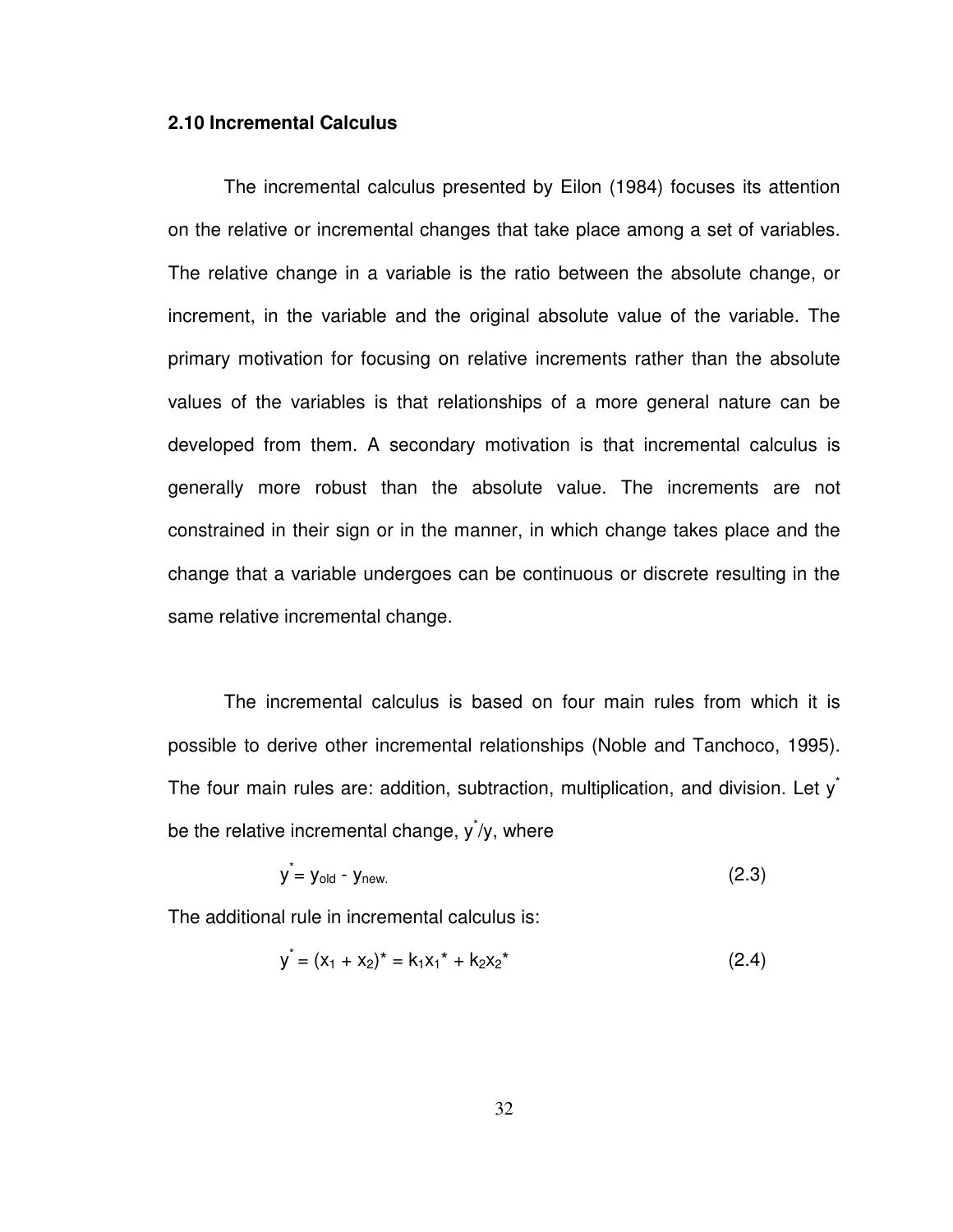where,

$$
k_1 = \frac{x_1}{x_1 + x_2}
$$
,  $k_2 = \frac{x_2}{x_1 + x_2}$ ,  $k_1 + k_2 = 1$ 

The subtraction rule in incremental calculus is:

$$
y^* = (x_1 - x_2)^* = k_1 x_1^* - k_2 x_2^* \tag{2.5}
$$

where,

$$
k_1 = \frac{x_1}{x_1 - x_2}
$$
,  $k_2 = \frac{x_2}{x_1 - x_2}$ ,  $k_1 + k_2 = 1$ 

The multiplication rule in the incremental calculus is:

$$
y^* = (x_1x_2)^* = x_1^* + x_2^* + x_1^*x_2^*
$$
 (2.6)

The division rule in incremental calculus is:

$$
y^* = \left(\begin{array}{c} x_1 \\ x_2 \end{array}\right)^* = \frac{x_1^* - x_2^*}{1 + x_2}
$$
 (2.7)

The following is an example illustrating the fundamentals of incremental calculus.

Total revenue R is 
$$
R = R_1 + R_2
$$
 (2.8)

In table 2, the three cases where the absolute increase in  $R_1$  is the same, the relative increase is smaller when the value of R is high than when it is small.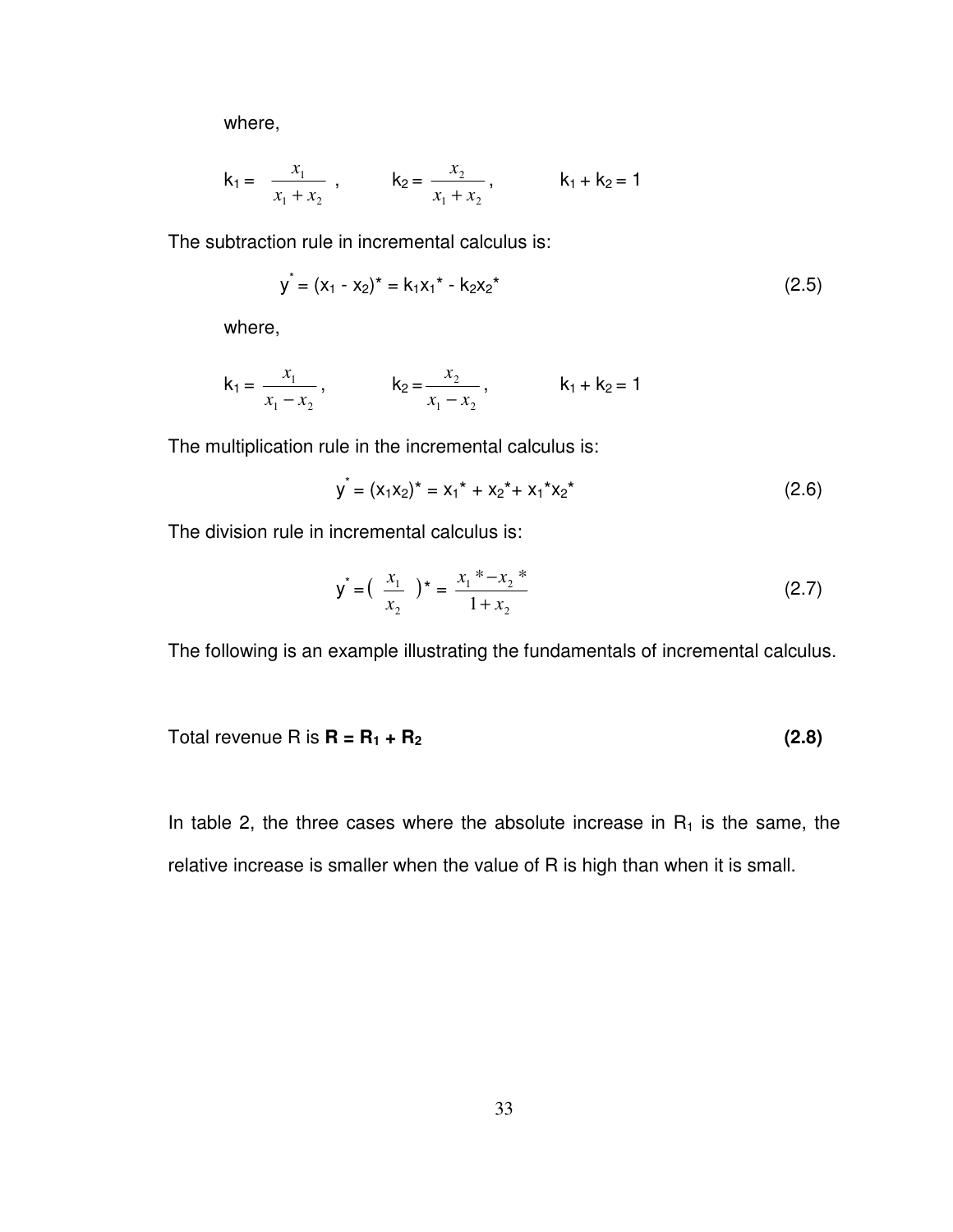|      |     |                |     | Increase in New |         | Increase in total |
|------|-----|----------------|-----|-----------------|---------|-------------------|
| Case | R1  | R <sub>2</sub> | R   | <b>R1</b>       | total R | R%                |
|      | 100 | 80             | 180 | 10              | 190     | 5                 |
| 2    | 100 | 20             | 120 | 10              | 130     | 8                 |
| 3    | 100 | $\mathbf 0$    | 100 | 10              | 110     | 10                |

**Table 2 Three examples of R from R1 and R2** 

The relative increase in R depends on the ratio of **R1/ R** and when this ratio is multiplied by the relative increase in **R1,** then the relative increase in the total is obtained as shown in the equation below.

$$
\frac{\delta R}{R} = \frac{R_1}{R_2} \frac{\delta R_1}{R_1} \tag{2.9}
$$

Where,

$$
\frac{\delta R}{R}
$$
 = relative increase in the total  

$$
\frac{R_1}{R}
$$
 = proportion of R in the total prior to the change  

$$
\frac{\delta R_1}{R_1}
$$
 = relative change in R<sub>1</sub>

## **2.11 Summary**

In this chapter, we discussed the complexity of health care systems and how engineering tools could be adapted to better understand and optimize the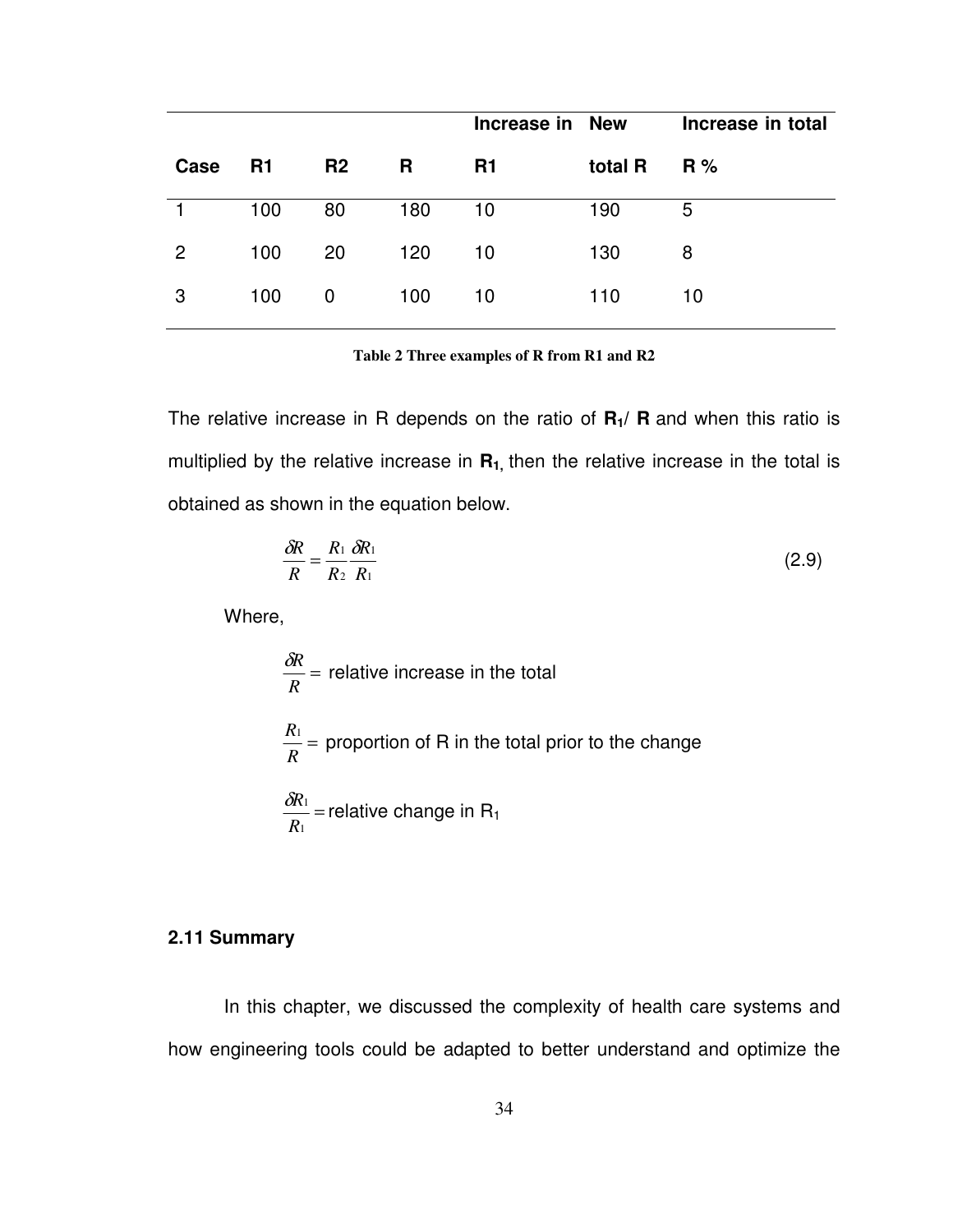performance in a health care system. We also discussed various existing frameworks that measure health care system performance based on health inequalities, coverage, equitable financing, quality, consumer satisfaction, allocating efficiency, technical efficiency, cost containment, political acceptability, and financial sustainability. However, the approaches were incomplete and were unable to provide a comprehensive assessment of health care system performance.

The MSDD presented an axiomatic design-based decomposition of a general set of functional requirements and design parameters for a manufacturing system, which aid engineers and managers in the design and operation of manufacturing systems. The decomposition framework for manufacturing system design and control integrates several different disciplines, such as human work organization, use of information technology, and performance measurement, which shared the same disciplines in health care systems.

We also investigated the connectance model, we believed that the connectance concept could complement the MSDD to make our framework more comprehensive. The connectance model would help managers identify and study variable interrelationships. In solving a manufacturing problem, the relationships among production variables were not given to managers as facts; rather, they are discussed, defined, and labeled by managers using their own understanding of

35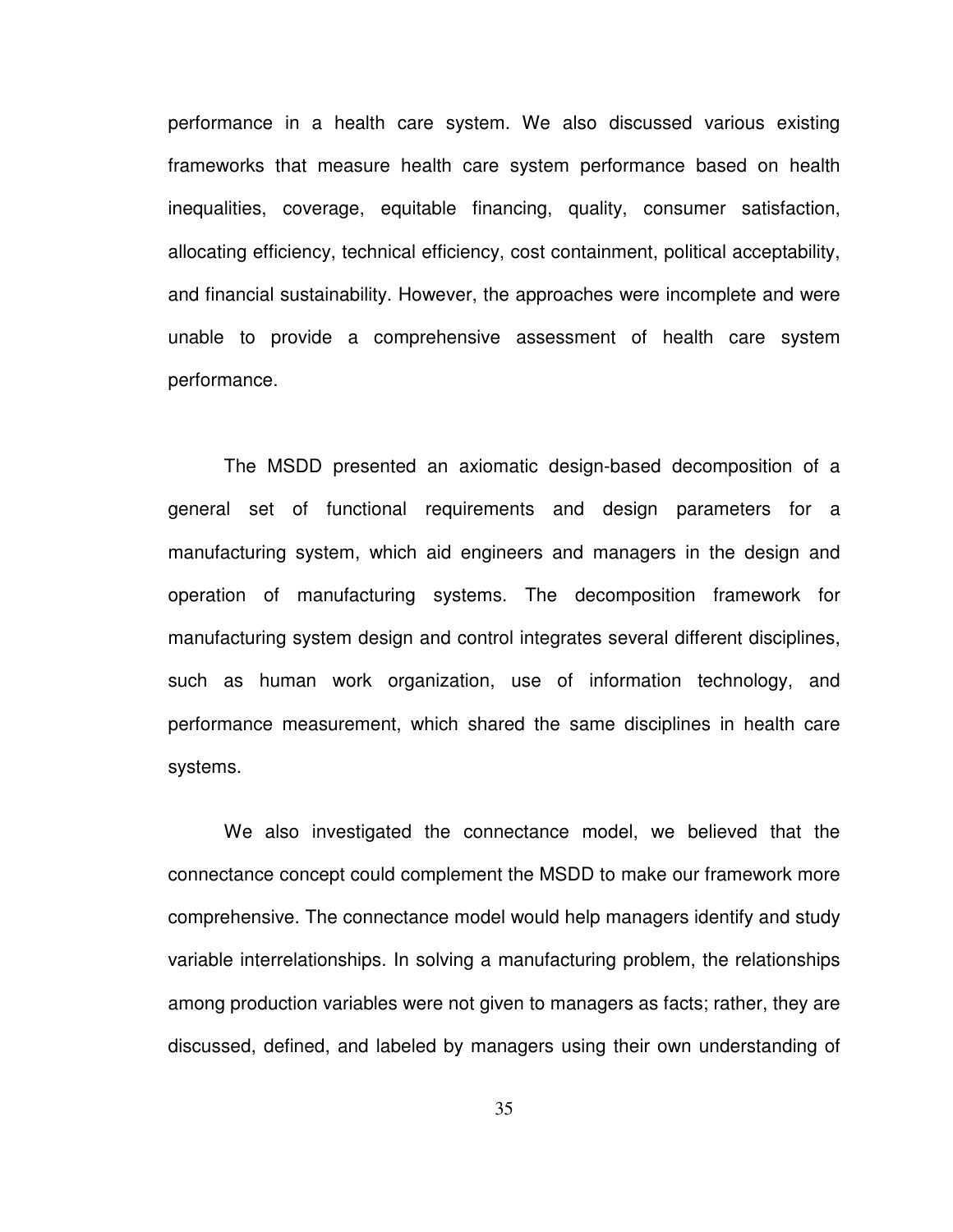the production environment, as they attempt to make sense out of the complex interactions. The connectance concept, although simple, were used to analyze large complex model.

We then discussed the marginal and incremental analyses, which were techniques that helped to address issues, such as the cost effectiveness of different amounts of a particular treatment and the differential costs and benefits of competing strategies, respectively.

From the frameworks explored in this chapter, we were able to integrate the engineering tools developed for manufacturing systems and applied these to health care systems. This motivated us to develop a holistic approach to lead a better overall system performance by breaking a complex system into its more simple components and then analyzing each component separately. These engineering tools can help health care managers to emphasize on individual components and yet not losing the perspective for the overall system.

We believed that the engineering tools reviewed could be adapted to approach health care system issues by:

1. Understanding the relationships between high level system objectives and lower level design decisions.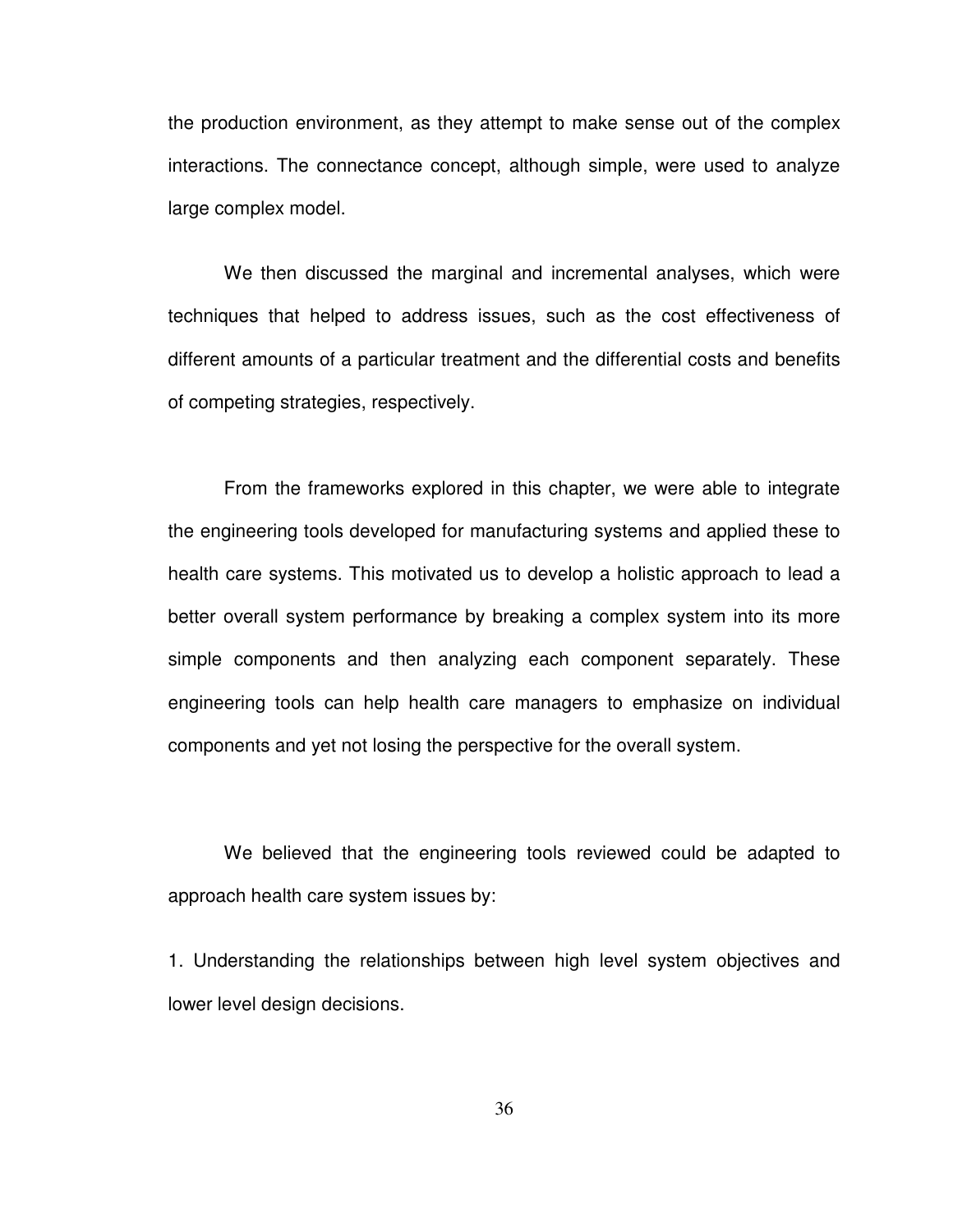2. Understanding the interrelations, precedence, and dependencies among various elements of a system design that determine its ability to meet high-level requirements and objectives.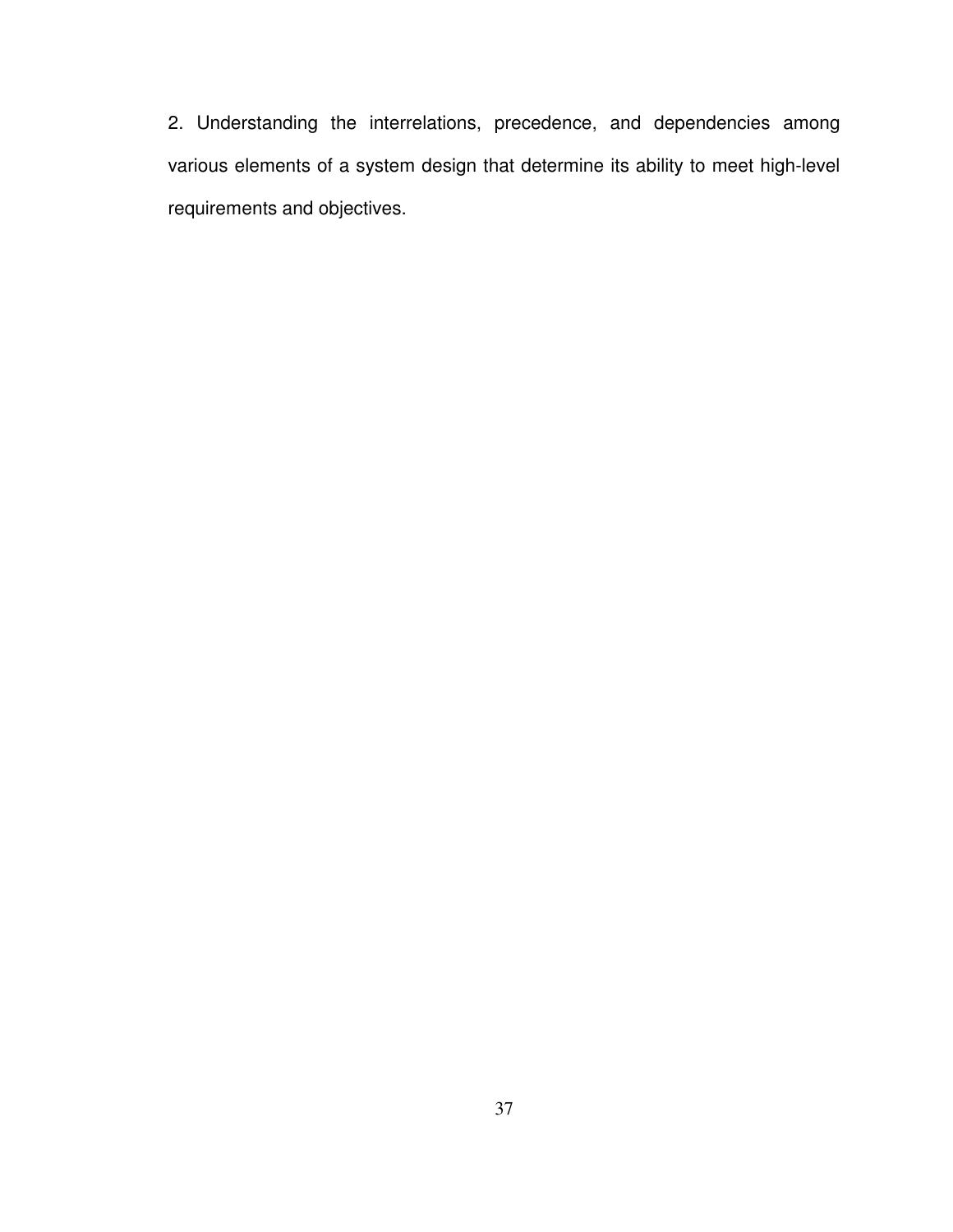# **CHAPTER 3 METHODOLOGY**

## **3.1 Methodology Introduction**

Our study is divided in two main parts:

- 1. Developing the performance framework
- 2. Applying the framework to an outpatient clinic

In order to appropriately analyze the performance measurement in a health care system, we need to ensure that the framework is practical. As reviewed, existing studies fail to alter their framework applicable to health care system. To rectify these issues, our framework is developed specifically to measure performance in health care system.

As mentioned in the introduction, the performance measurement framework is developed from some manufacturing best practices to decompose the primary inputs to subsystems and link them based on their relationship (connectance) to the objectives that we defined for the study. Figure 8 shows the phases of developing the proposed framework.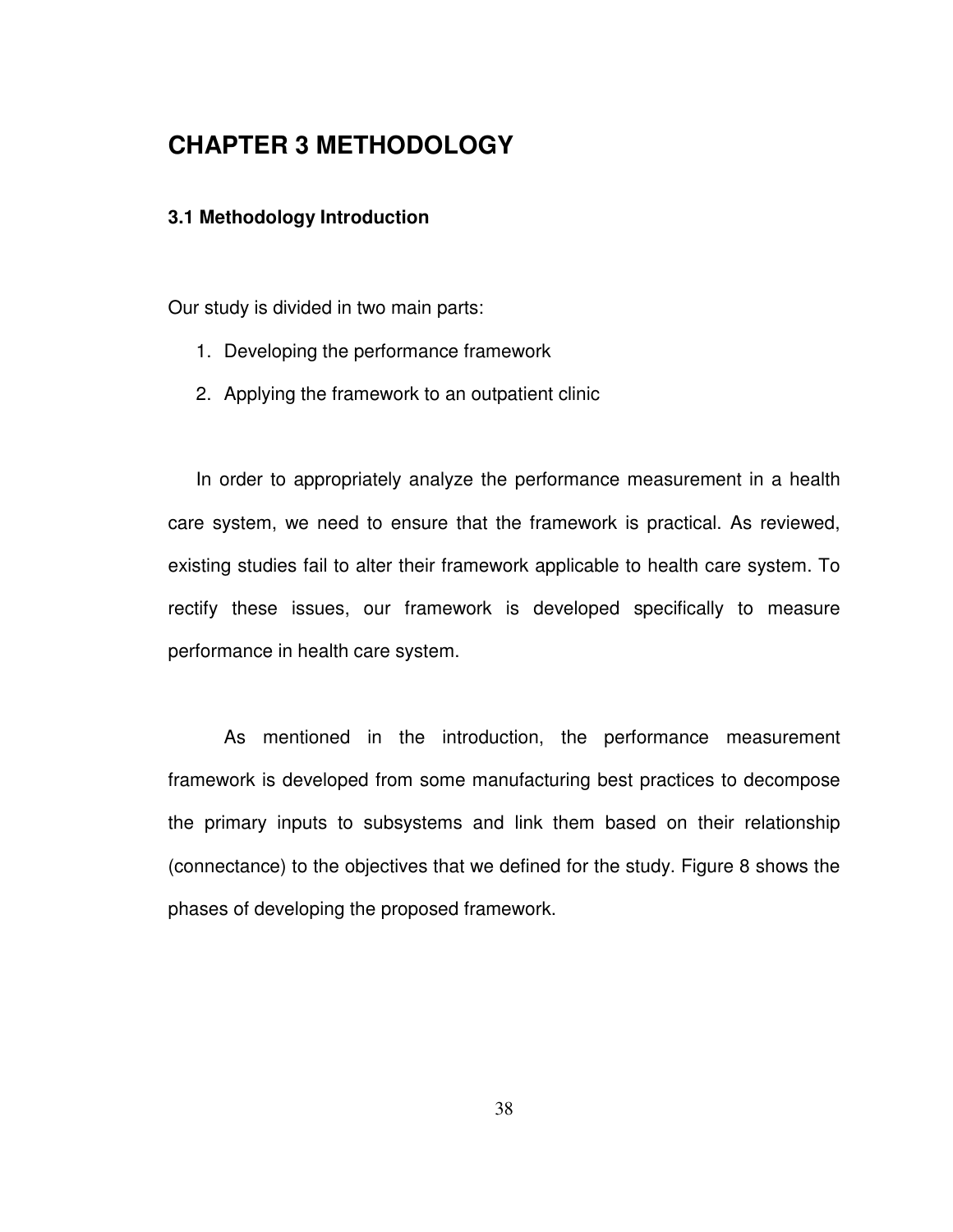

**Figure 8 Phases in developing performance measurement** 

## **3.2 Area Selection and Defining Objectives**

We will first establish the main objective and the inputs that will affect the objective for our study. With the inputs and objective established, we can then start decomposing the objectives to subcomponents and connect the subcomponents to the primary inputs.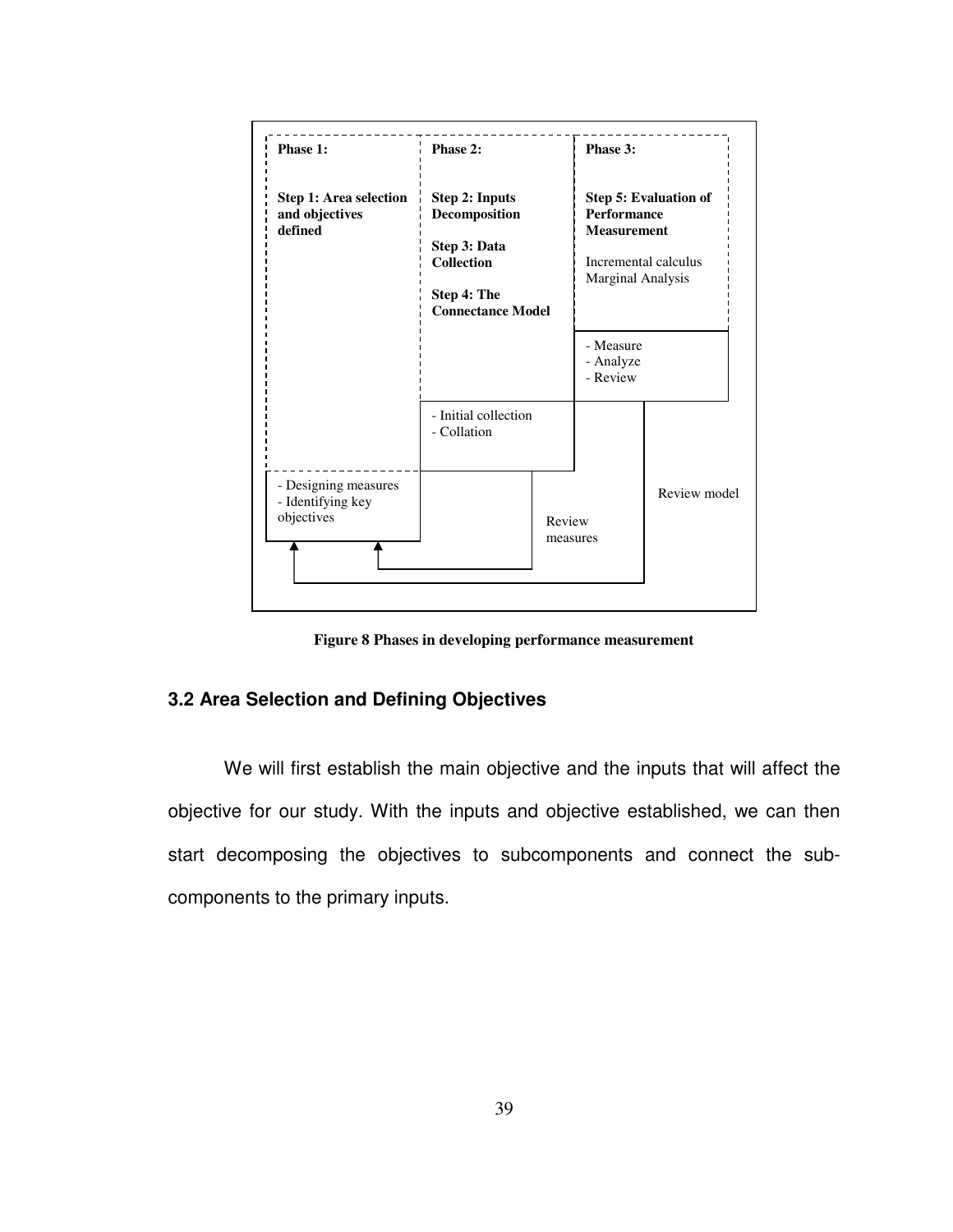#### **3.3 Inputs Decomposition**

We will first attempt to decompose the operations using a modification of the Manufacturing System Design Decomposition (MSDD) introduced by Carrus and Cochran (1998) to breakdown the different components within a health care system, as shown in Figure 9. The MSDD is the result of a design decomposition process that identifies clearly the requirements of any system and the means to achieve those requirements. The ability of the system design to achieve its requirements can be evaluated with measurable parameters or measures. The purpose of the system design decomposition is to eliminate this ambiguity by providing a foundation that states clearly the requirements and means to achieve the requirements that exist within a system design. And, the same can be applied to health care systems.

The decomposition framework integrates several different areas, such as, staffing breakdown, patients' schedules, material supply, occupancy, and utilization and performance measurement. This decomposition requires the experience in the health care systems to effectively break down the primary inputs into subcomponents.

Based on the objectives and inputs, performance analysis using the ratio between the inputs and the outputs based on their relationships will be utilized.

40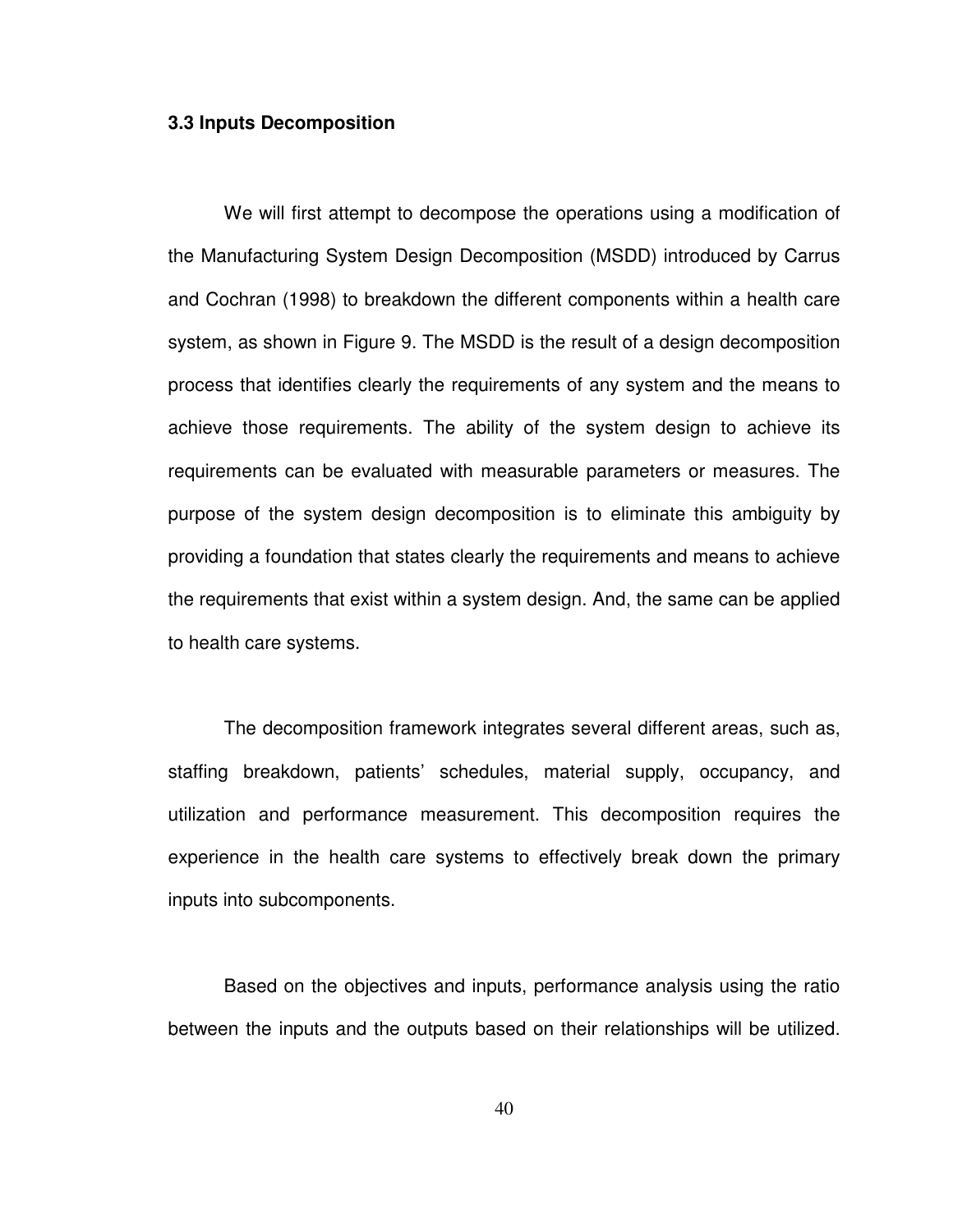These ratios will be measured using incremental calculus due to its robustness and flexibility.

Step 1 in the design process is to define the top level objectives and the primary inputs for the health care system that we wanted to study. Figure 8 shows the decomposition process. Step 2 in the design process is determining the Design Parameters that correspond to the Objectives. Step 3 connects the primary inputs to the design parameters based on their relationships. The primary inputs are connected to the design parameters when the result from primary inputs will affect the outcomes of the design parameters. For example, if objective 1 is costs, one of the design parameter might be number of RNs in the system, which may link to the primary input under staffing.

The design process continues by determining the design parameters to satisfy the objectives. The extensiveness of the decomposition heavily relies on the designer's experience with the health care system and judgments in communicating the necessary level of detail. Selection of objectives and design parameters is an iterative process and based heavily on the designer's experience in health care system analysis.

41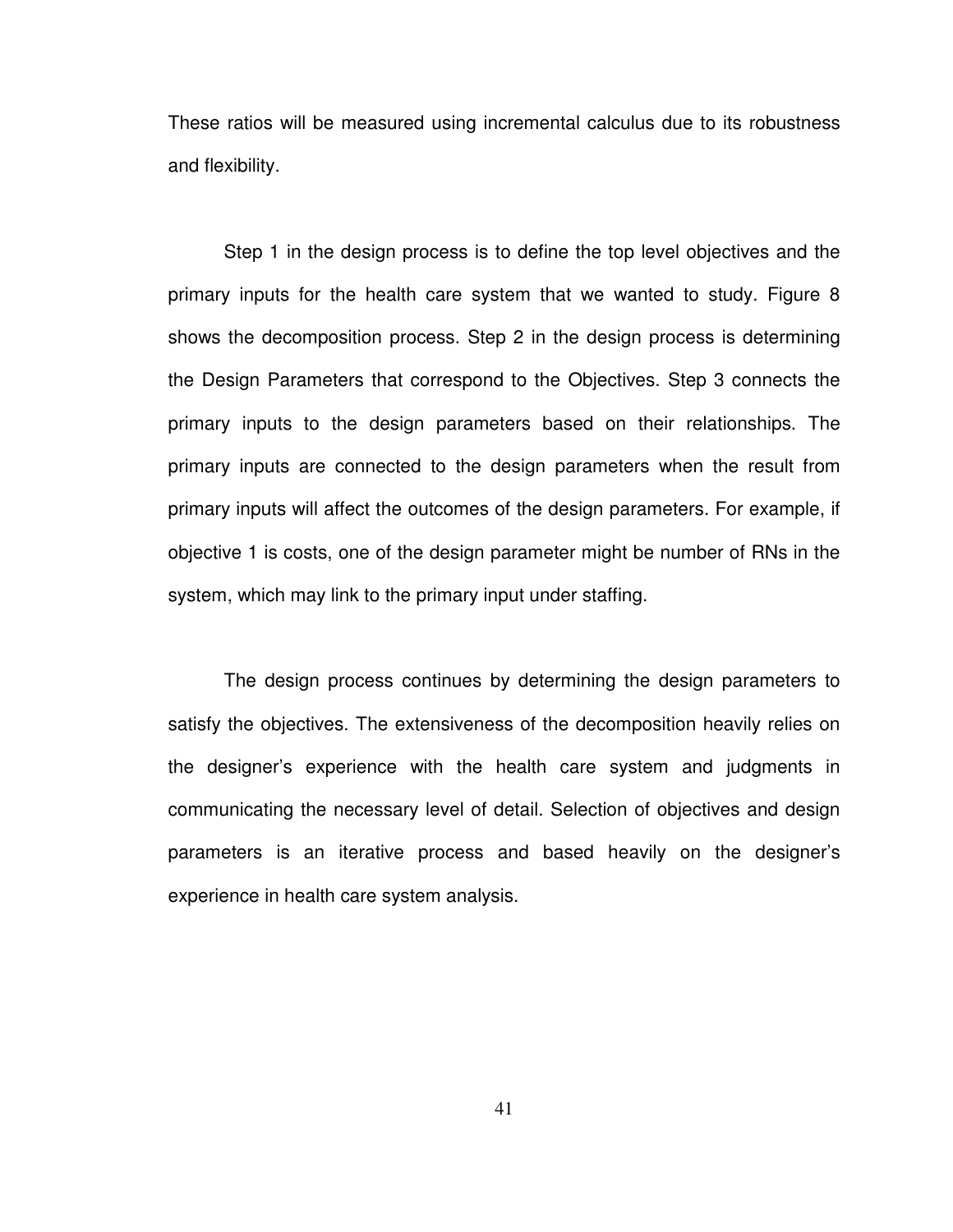

**Figure 9 Decomposition Process** 

### **3.4 The Connectance Model**

We will attempt to describe the relationships among the design parameters, primary inputs, and objectives that we defined. With the help of experienced managers in the health care systems, we can establish the principles that govern the relationships between changes of input variables and their effect on output variables and form generalized inductive rules about variable relationships. For example, an increase in RN overtime could lead to an increase in the clinic capacity. We believe that the model can be adapted to aid the design of performance measurement systems.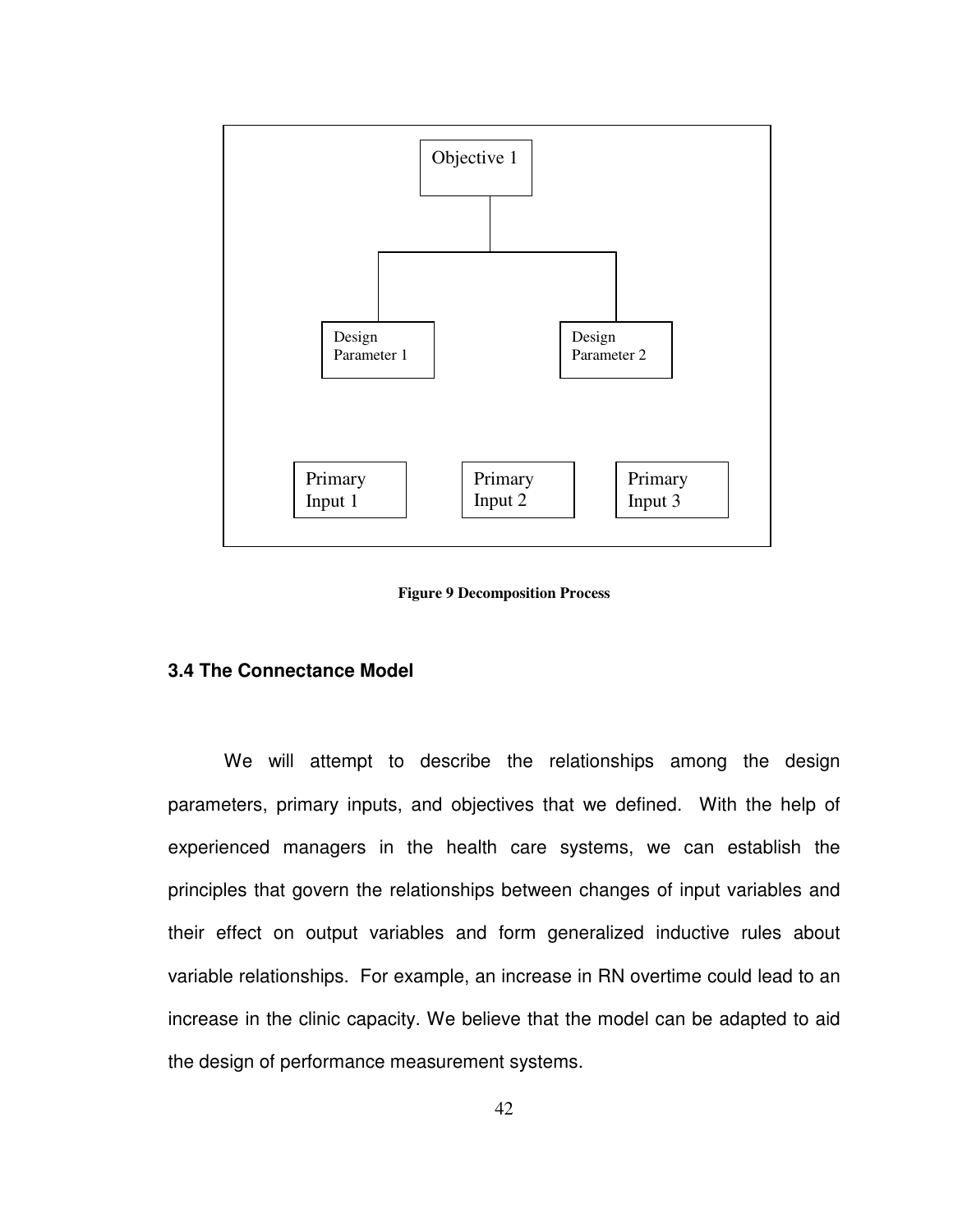## **3.5 Incremental Calculus**

The relative change in a variable is the ratio between the absolute change, or increment, in the variable and the original absolute value of the variable. This is of particular interest when attention is focused on the relative changes that take place on the ratio of an increment of a variable (or a function) to its original value prior to the change. Incremental calculus can help us in diagnosing past events and for planning and decision making. Although incremental calculus is mainly used in the business world, it is easily applied to our proposed network.

Bela Gold (1976) proposed the R model for managerial control ratios which we will utilize once the performance network is established. Based on his model:

 $\overline{\phantom{a}}$ J  $\backslash$  $\overline{\phantom{a}}$ l ſ  $\overline{\phantom{a}}$ J  $\backslash$  $\overline{\phantom{a}}$ l ſ  $\overline{\phantom{a}}$ J  $\backslash$  $\overline{\phantom{a}}$ l ſ  $=$   $\frac{P^{\prime\prime\prime\prime\prime\prime\prime\prime}}{P^{\prime\prime}}$  – *Total investment Capacity Capacity Output Output*  $Total\_cost$ *Output product value Total investment profit* \_  $_$ value  $Total_$ cos \_ (3.1)

Or 
$$
r = (p-c) e k
$$

Where,

- $r=$  return on total investment = profit/total investment
- $p =$  unit price for the output
- $c =$  unit cost of the output
- $a = p c =$  unit profit of the output
- $e =$  output/capacity = capacity utilization of the facility
- $k =$  capital/total investment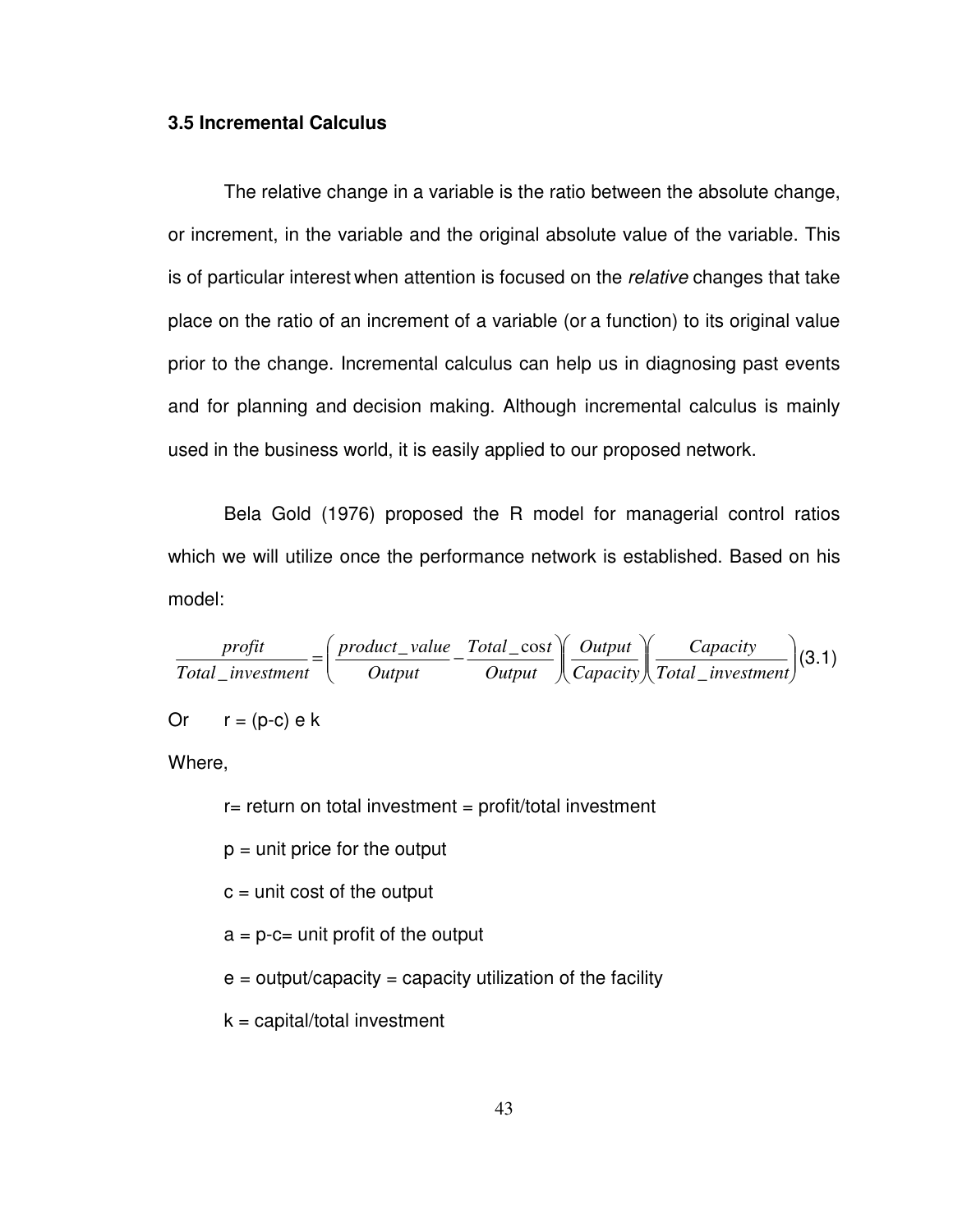$$
= \left(\frac{Capacity}{Fixed\_investment}\right) \left(\frac{Fixed\_investment}{Total\_investment}\right)
$$
 (3.2)

However, in our case, the equation will change based on the objectives and subcomponents of the primary inputs we developed earlier. At a given time, the rate of return is given by  $r = a e k$  and, if after a certain time period the rate of return becomes  $r + \delta r$ , it may be expressed as :

$$
r + \delta r = (a + \delta a) (e + \delta e)(k + \delta k)
$$
\n(3.3)

where  $\delta a$ ,  $\delta e$  and  $\delta k$  are the corresponding incremental changes in a, e and k respectively. The incremental change  $\delta r$  as follows:

$$
\delta r = ek \,\delta a + ak \,\delta e + ae \,\delta k + e \,\delta a \,\delta k + k \,\delta a \,\delta e + a \,\delta e \,\delta k + \delta k \,\delta a \,\delta e \tag{3.4}
$$

If we divide the left hand side by  $r$  and right hand side by  $a e k$  and substitute the following:

 $r^* = \delta r / r$  = change in *r* relative to the original value of *r*  $a^* = \frac{\partial a}{a} = c$  hange in a relative to the original value of a  $e^* = \frac{\partial e}{e} =$  change in *e* relative to the original value of *e*  $k^* = \delta k / k =$  change in *k* relative to the original value of *k* we get: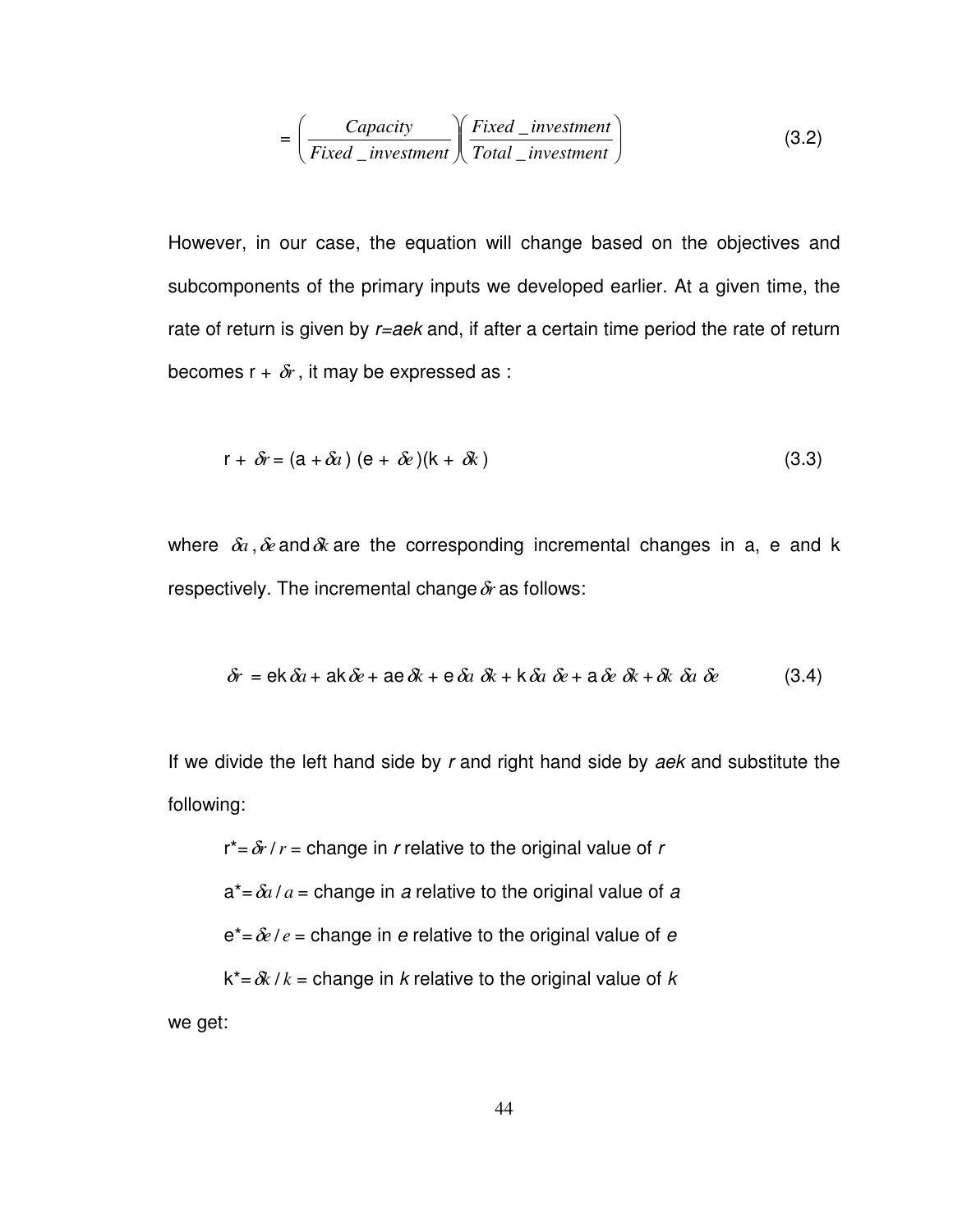$$
r^* = a^* + e^* + k^* + a^*e^* + e^*k^* + k^*a^* + a^*e^*k^* \qquad (3.5)
$$

where the relative changes of  $a^*$ ,  $e^*$  and  $k^*$  are small, hence the last four terms may be ignored and we get:

$$
r^* = a^* + e^* + k^* \tag{3.6}
$$

Equations 3.5 and 3.6 indicate how a relative change in rate of return can be attributed to relative changes in the three factors in the equation and to the interactions between them. If (3.6) holds, the overall relative change in r is the sum of the relative changes a, e and k. The last four terms in (3.5) represent residuals due to the combined effect of these factors. Hence, if we want to identify the total effect of a change in a, then from (3.6), it would be:

$$
a^* (1 + e^* + k^*) \tag{3.7}
$$

The first term inside the bracket describe the direct contribution of  $a^*$ , the second term represents the relative effect of the interaction of  $e^*$ , and the third is the relative effect of the interaction of  $k^*$ . Equation (3.5) mathematically represents the decomposition of the relative change in the rate of return into its different constituent parts. We will apply this theory to the health care systems. We will decompose the primary inputs and represent the same way as equation (3.5) to better appreciate the relative contributions of the subcomponents.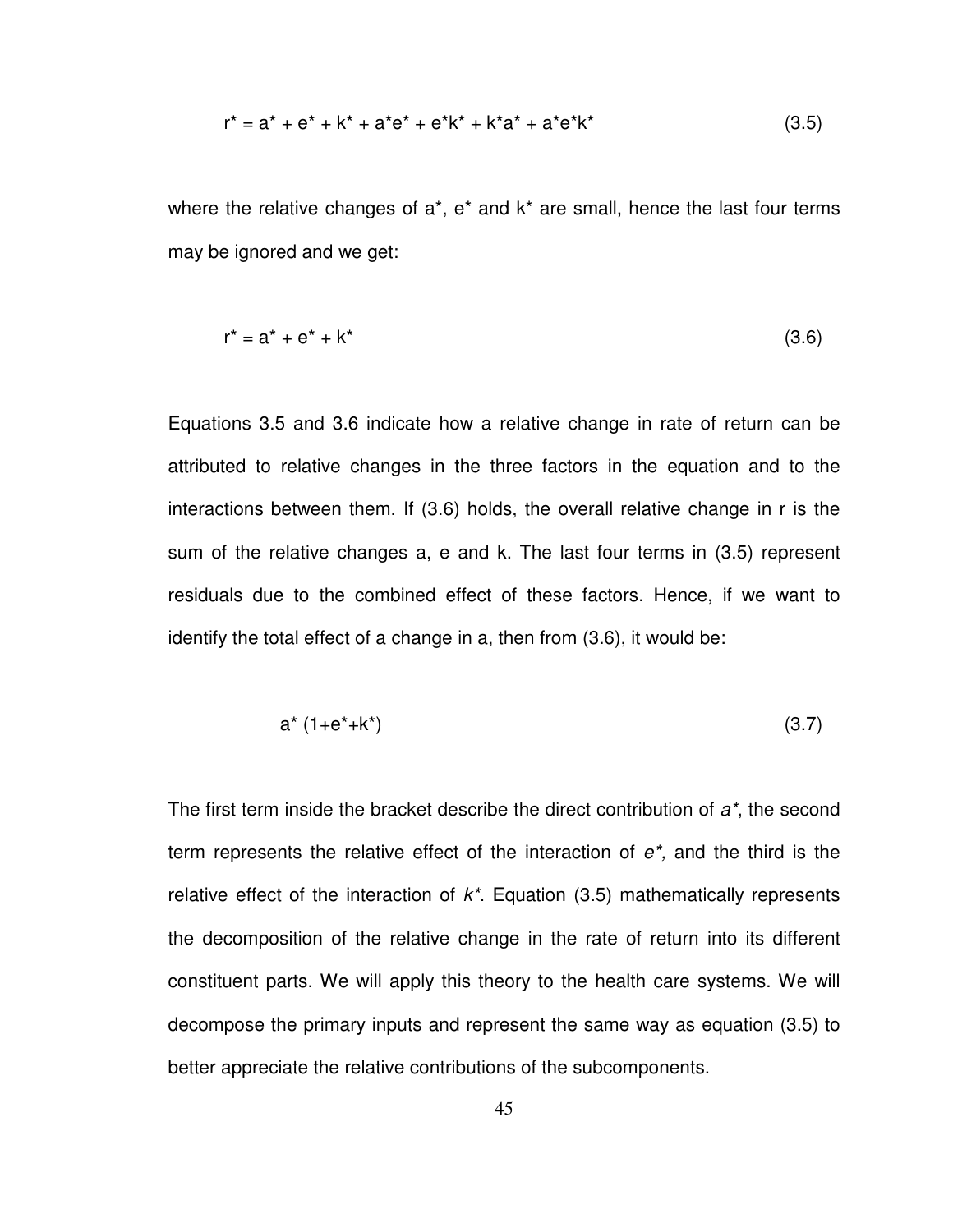#### **3.6 Marginal Analysis**

The measurement of performance may help to answer questions about the expected response by different factors. These factors may be the result of management decisions that the manager of the facility is in a position to control or influence. This model and measurement may give indications or provide explicit predictions, as to how the system is likely to behave in the future under the given conditions.

|                  |                    | Effects on (in per cent) |                  |         |       |                    |          |            |                |
|------------------|--------------------|--------------------------|------------------|---------|-------|--------------------|----------|------------|----------------|
|                  |                    | Output unit cost         |                  |         |       |                    | Output   | Capacity   |                |
|                  |                    |                          |                  |         |       | Unit profit margin | Capacity | Total Inv. | Return on inv. |
|                  | 1% change in       | Labor                    | <b>Materials</b> | Capital | Total | a*                 | $e^*$    | $k^*$      | r*             |
|                  | M-hr/output unit   |                          |                  |         |       |                    |          |            |                |
| Labor -          | Wage rate          |                          |                  |         |       |                    |          |            |                |
| <b>Materials</b> | Volume/output unit |                          |                  |         |       |                    |          |            |                |
|                  | Avrg unit cost     |                          |                  |         |       |                    |          |            |                |
|                  | Output             |                          |                  |         |       |                    |          |            |                |

**Table 3 An incremental Marginal Table** 

From the model developed, we realized that it involved many variables, and inter-relationships. Inevitably, some variables are likely to be more significant than others and the purpose of the marginal analysis is to establish the extent to which various criteria, as well as the system as a whole, are affected by a given incremental change of each variable. Thus, an incremental marginal table may be constructed, such as Table 3, where for an incremental change of 1 percent for each of the factors listed on the left the possible effect in percentage is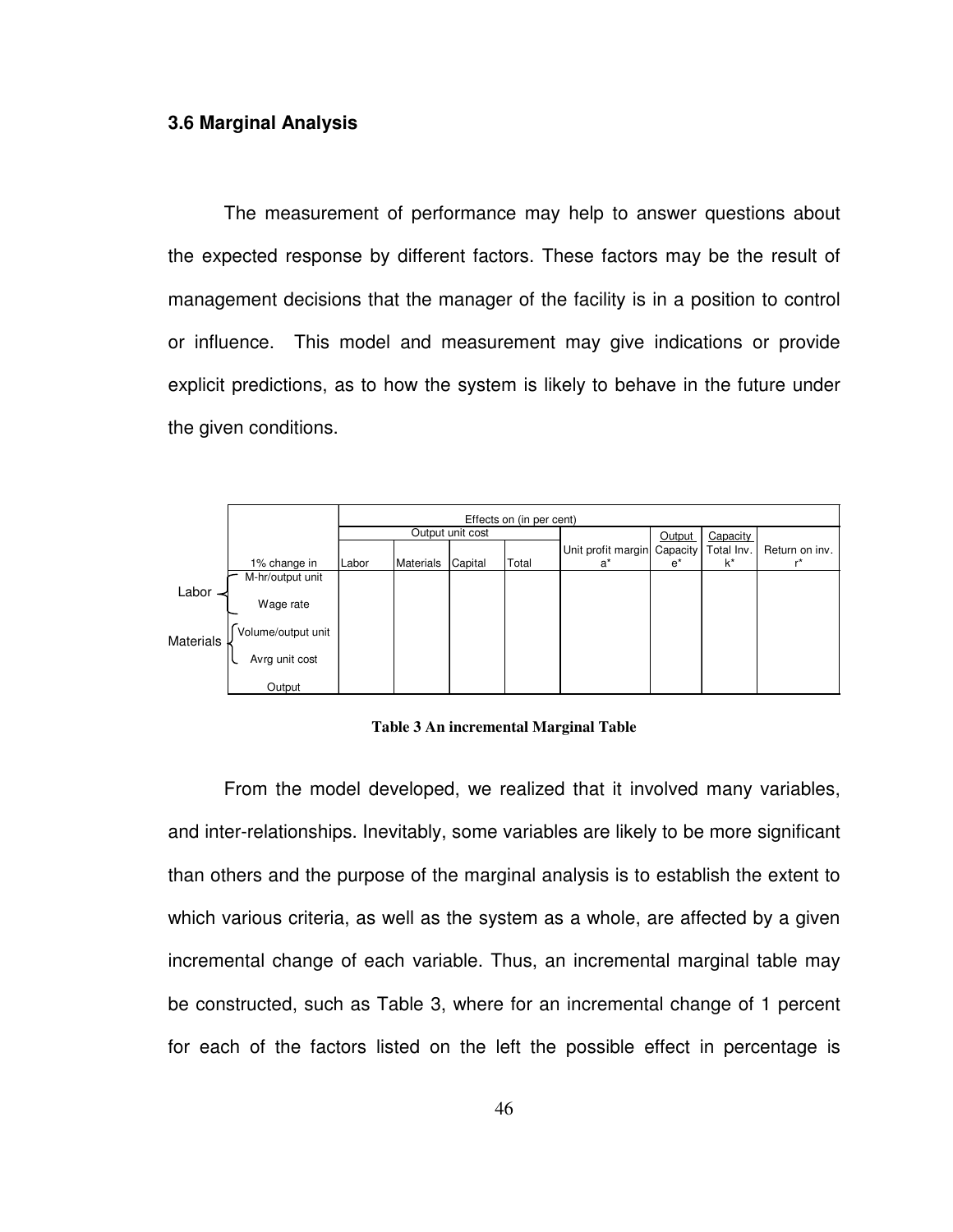recorded for each of the ratios enumerated at the top of the table. In some cases, the effect might be negligible, in others the relative impact could be significant; and this is precisely the purpose of this table, to identify the most important variables in the performance model. The table contains the major factors and ratios that are likely to be of interest. It should be emphasized that the incremental sensitivity table is strictly valid only at a given level of operations, usually identified as the current clinic activity.

Like the concept of marginal costing, the incremental marginal table depicts marginal values. If a ten percent increase in any given parameter takes place, the results will not necessary be ten times the values shown in the table. Nor do these values predict the incremental changes that would occur if the mode of operation of the clinic and the values of the major variables are significantly different from those assumed when the table was constructed. Consider the following example (Noble and Tachoco, 1995). A current health care system design has a capacity of 50 patients/hour and a total cost of \$5000. A specific component of the system  $X_0$  comprises of \$200 of the total cost. An analysis of the component  $X_0$  revealed two alternative design  $X_1$  which cost \$300 of the total cost and yields an overall increase in 10 patients/hour and  $X_2$ which cost \$700 of the total cost and yields an overall increase in 50 patients/hour. As we can see, the incremental cost of  $X_1$  is 2% but the incremental capacity is 20% and the incremental cost of  $X_2$  is 10% and the incremental capacity is 100%. The example given is admittedly trivial, but the

47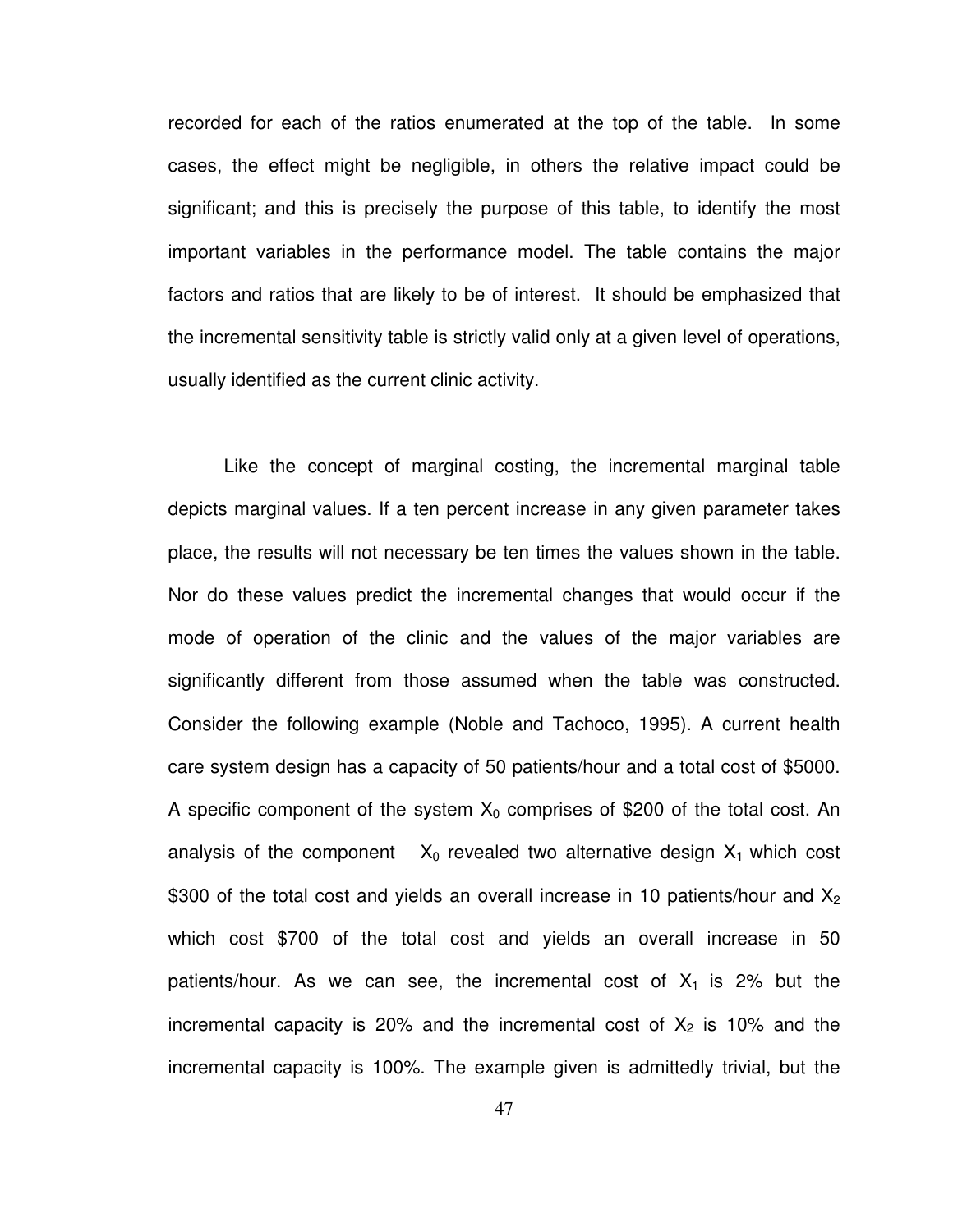insight gained from the marginal analysis is very valuable, especially in situations where a variety of integrated system decisions need to be analyzed concurrently like our proposed framework for the health care systems.

|                     | Total cost | % cost<br>increase | Capacity | % capacity<br>increase |
|---------------------|------------|--------------------|----------|------------------------|
| Current System with |            |                    |          |                        |
| X <sub>0</sub>      | \$5,000    |                    | 50       |                        |
| System with $X_1$   | \$5,100    | 2%                 | 60       | 20%                    |
| System with $X_2$   | \$5,500    | 10%                | 100      | 100%                   |

**Table 4 Marginal cost/performance perspective** 

Nevertheless, the incremental sensitivity table is a useful tool for the purpose of managerial control, and it provides a systematic picture which highlights the most significant components in the model for any given situation.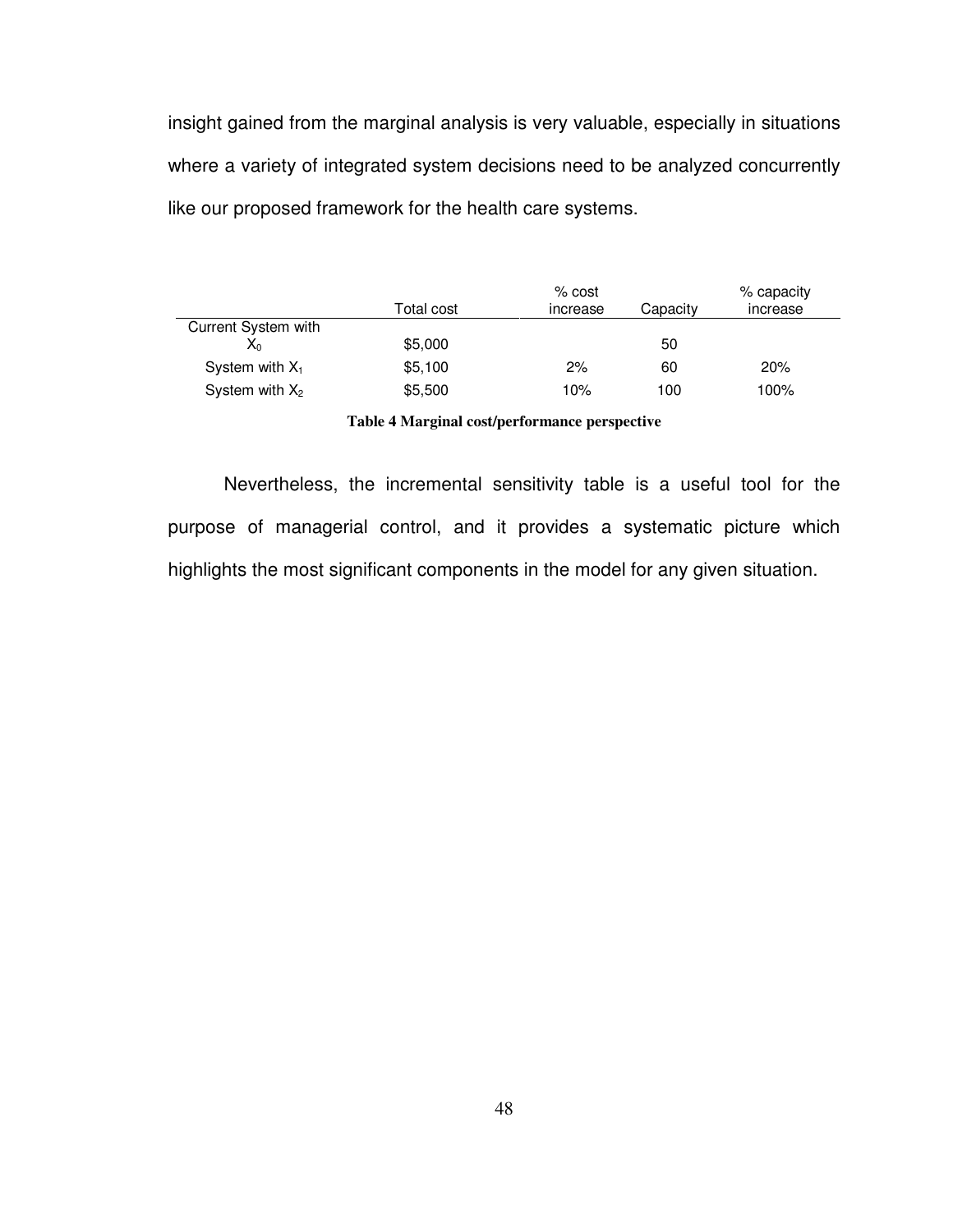# **CHAPTER 4 APPLICATION CASE STUDY**

The framework presented in Chapter 3 was applied and tested empirically in a case study at Green Meadows Clinic under the University Physicians system in Columbia, Missouri. This clinic is located in Columbia and resembles a metropolitan group practice. With more than 50,000 visits annually, the clinic draws its large patient population from the Columbia area. The medical staff at Green Meadows Clinic is organized into three teams:

- **Blue Team**
- **Green Team**
- **Gold Team**

The health-care providers at the Family Medicine Clinic located at University Physicians—Green Meadows take a team approach to providing their patients with health care. Patients are seen by attending physicians, resident physicians and nurse practitioners. This is an outpatient clinic which provides health care for ambulatory patients. The patient visits are strictly by appointment only and do not handle emergency cases. The clinics function as a place for people with injuries or illnesses to come and be seen by medical professionals.

As this is an outpatient clinic, the injury or illness of the patients are usually not serious enough to warrant a visit to an emergency room. Treatment at the clinic is also less expensive than it would be at an emergency room. It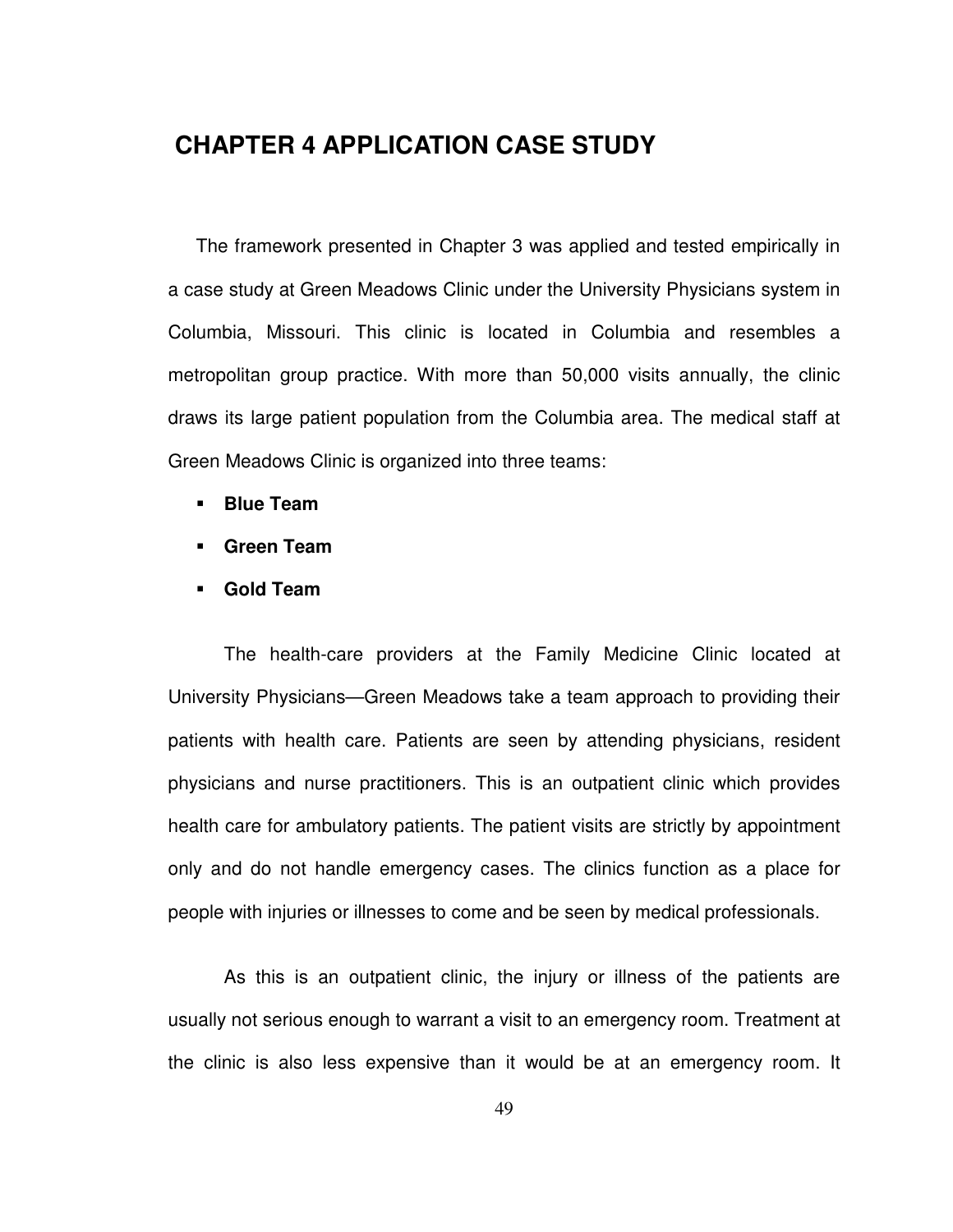operates on regular hours of 8:00 am to 4:30 pm from Monday to Friday with the exception of Monday, Tuesday and Wednesday which the Green Team will extend their operating hours to 8:00 pm. All the doctors in the clinic are in family practice and refer their patients to specialists when the need arises.

During the case study, the framework was applied to Green Meadows clinics according to the steps described in the Chapter 3. The data collection and its performance measures were done by conducting site visits and by studying documents. It should be noted that only the evaluation of the operations aspect of the clinic is presented in this research.

#### **Step 1: Area selection and objectives defined**

In this step, the area within the clinic where we will conduct our research was defined. The clinic is divided into four main area: 1.) Medical records, which consists of the supporting staff who help to update and maintain the medical records; 2.) front office, consisting of physicians, nurses and admin staff involved in managing, consulting and treating the patients; 3.) back office staff, consisting of the nurses in-charge of setting up appointments and answering general queries via the telephone, and 4.) pharmacy, for patients to purchase their prescriptions. The personnel were organized in various groups within these four main areas. Each group was then further breakdown into many subgroups.

During the site visits, several specific objectives that the management had set out to achieve as well as important productivity key factors were emphasized.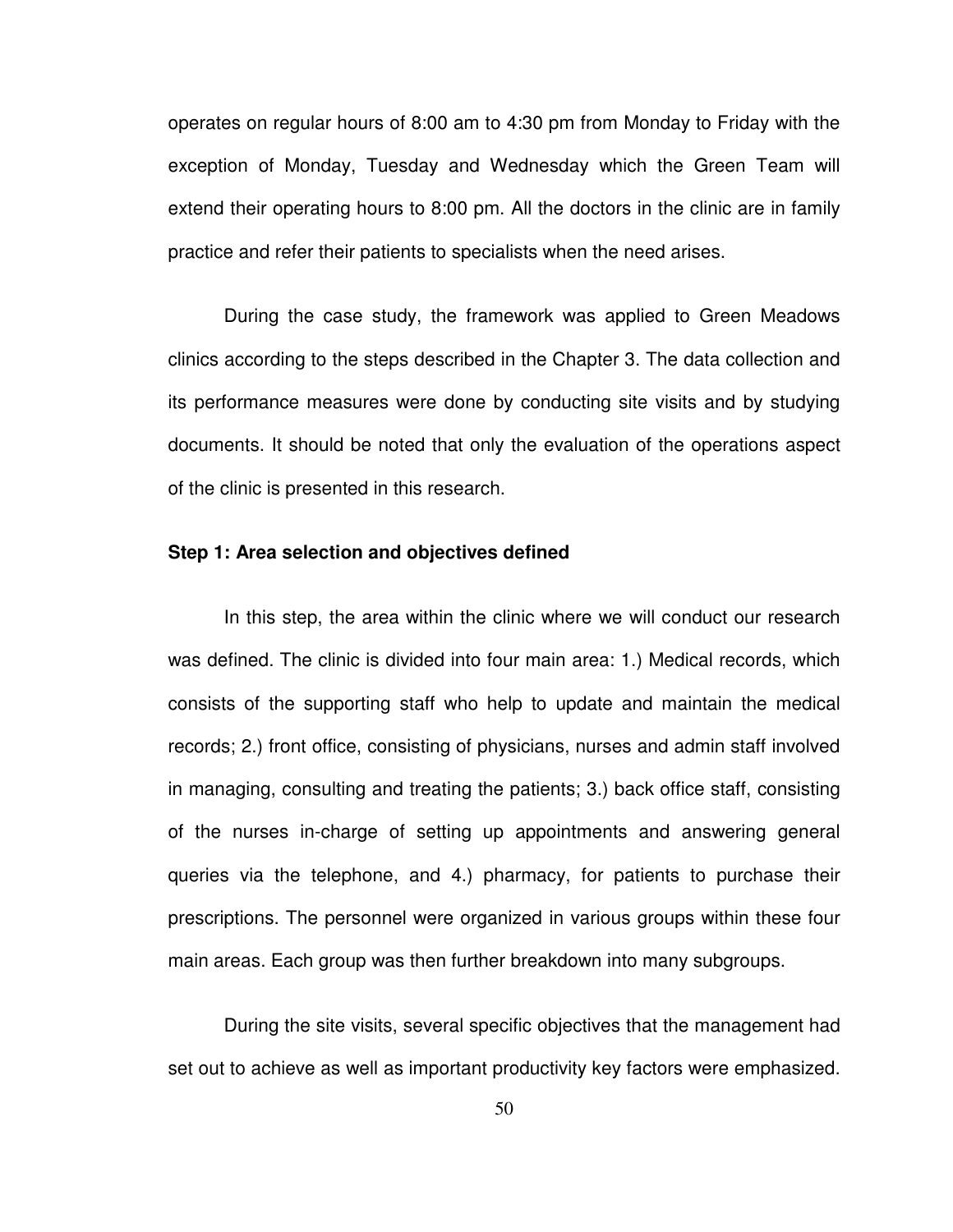Figure 10 shows the framework for our study which we adapted from the framework developed by Slack et. al.(2002). These objectives were developed through a top-down process, which started with the University Physician management team's vision. From this vision, the objectives were designed to function within the operations aspect of the clinic.



**Figure 10 Performance objectives modified from Slack, et. al. (2001)**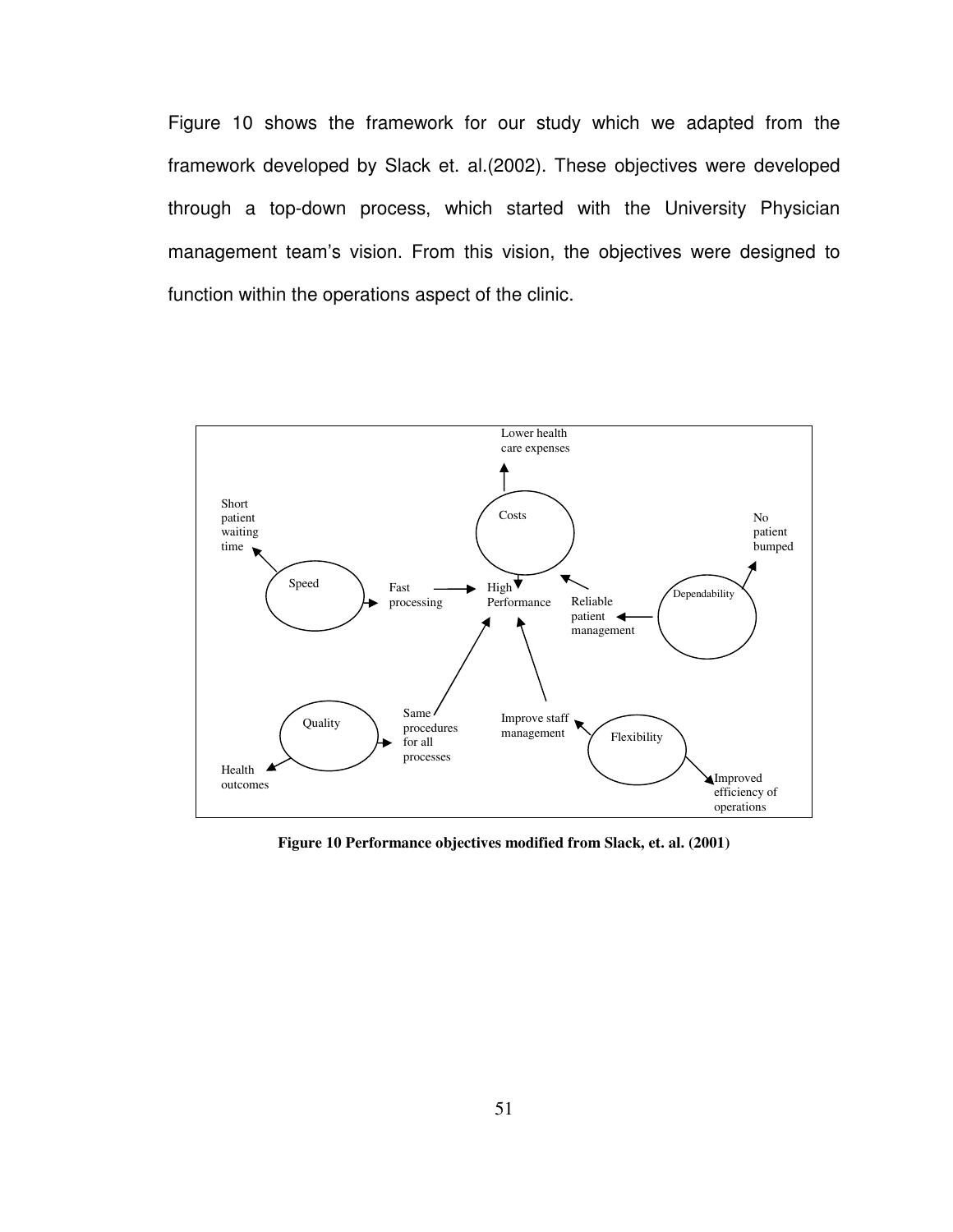#### **Step 2: Inputs Decomposition**

The performance objectives were further decomposed using the MSDD technique as mentioned in previous chapter. Although the ultimate objective within the clinic is not profit, within the operations aspect, operating margin plays a crucial role in decision making for health care managers. Furthermore, with the increasing costs in health care delivery and the reduction in state funding for health care, operating margin within the operations aspect is crucial for the survival of any health care system.

As shown in figure 11, the main objective was designated as Function Requirement (FR) 1. It was then further broken down to FR 2, which were the main contributing factors of profit. Each FRs was broken down further and design parameters (DPs) were considered after each decomposition. In this case, we classified FRs as objectives that we wanted to achieve and DPs are the factors which we were able to collect data from. For example, when we consider the following equation, labor cost  $=$  labor rate x total working hours, we were unable to collect any raw data on labor cost, but raw data for labor rate and total working hours can be easily collected. Labor cost, in this case, is the objective we wanted to obtain; it is the FR for this equation. The DPs for this objective will be the labor rate and total working hours, which we can easily collect the raw data. When the FRs were unable to be broken down any further, the DPs affecting the FR will be developed in the lower level. Then, the DPs would then be decomposed to other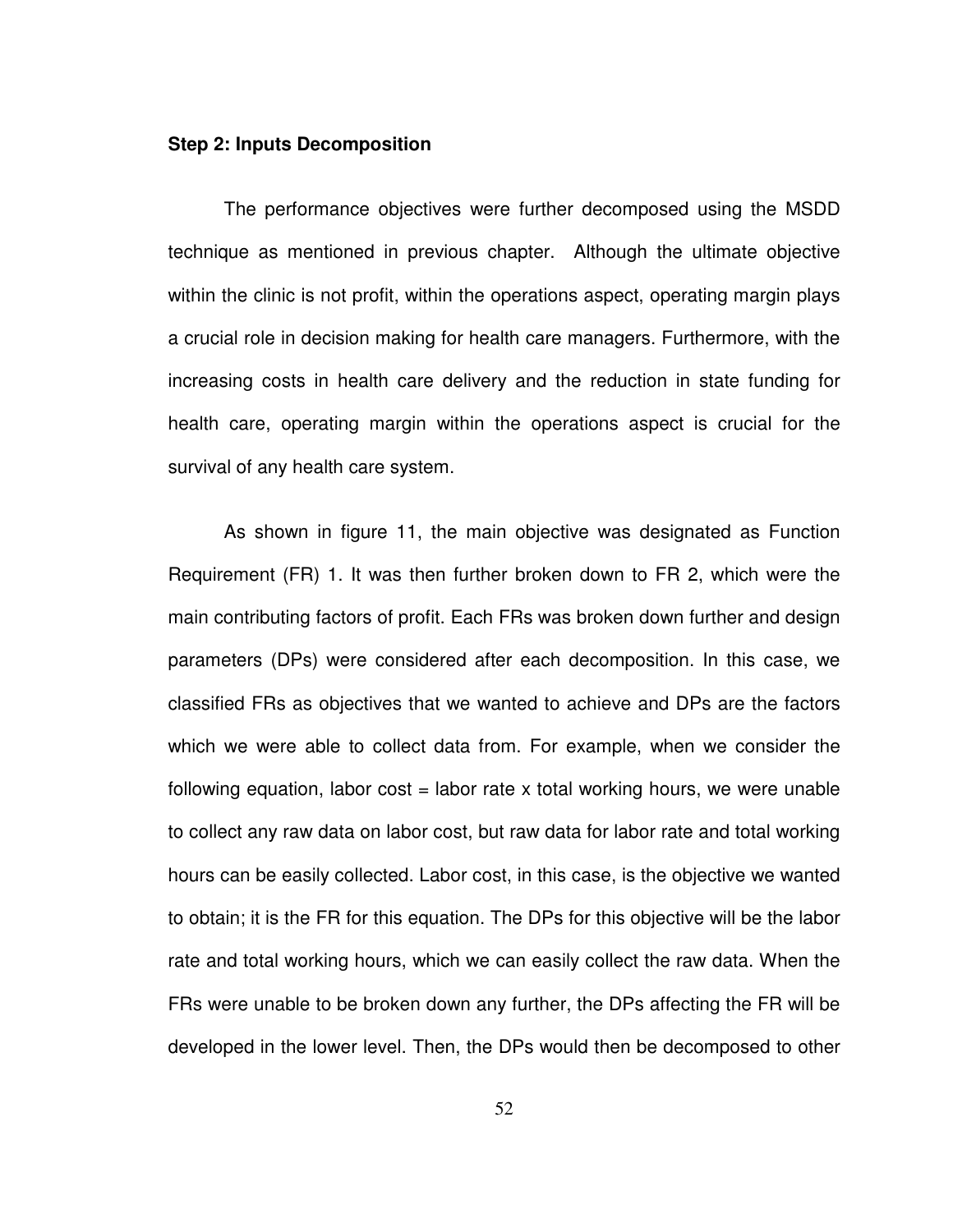FRs until the decomposition reached the primary inputs. These FRs and DPs were developed based on existing performance measures that the clinic is currently using, as well as records and reports that can be utilized for this study.

Our main objective in this research was operating margin. We decompose the operating margin to its sub-components, which were revenue, capacity, and utilization. We continued to break down revenue to income and costs. We did not further breakdown the capacity and utilization because Green Meadows clinic did not have any utilization and capacity data within the system. We decomposed income and costs further to their DPs, materials, operating expenses, manpower and patients. We were able to calculate income from the patient data and obtain costs from manpower, operating expenses and manpower data. However, the patient data can be further decomposed in terms of schedule. From there, we decompose the four DPs to even smaller components until the primary inputs were achieved.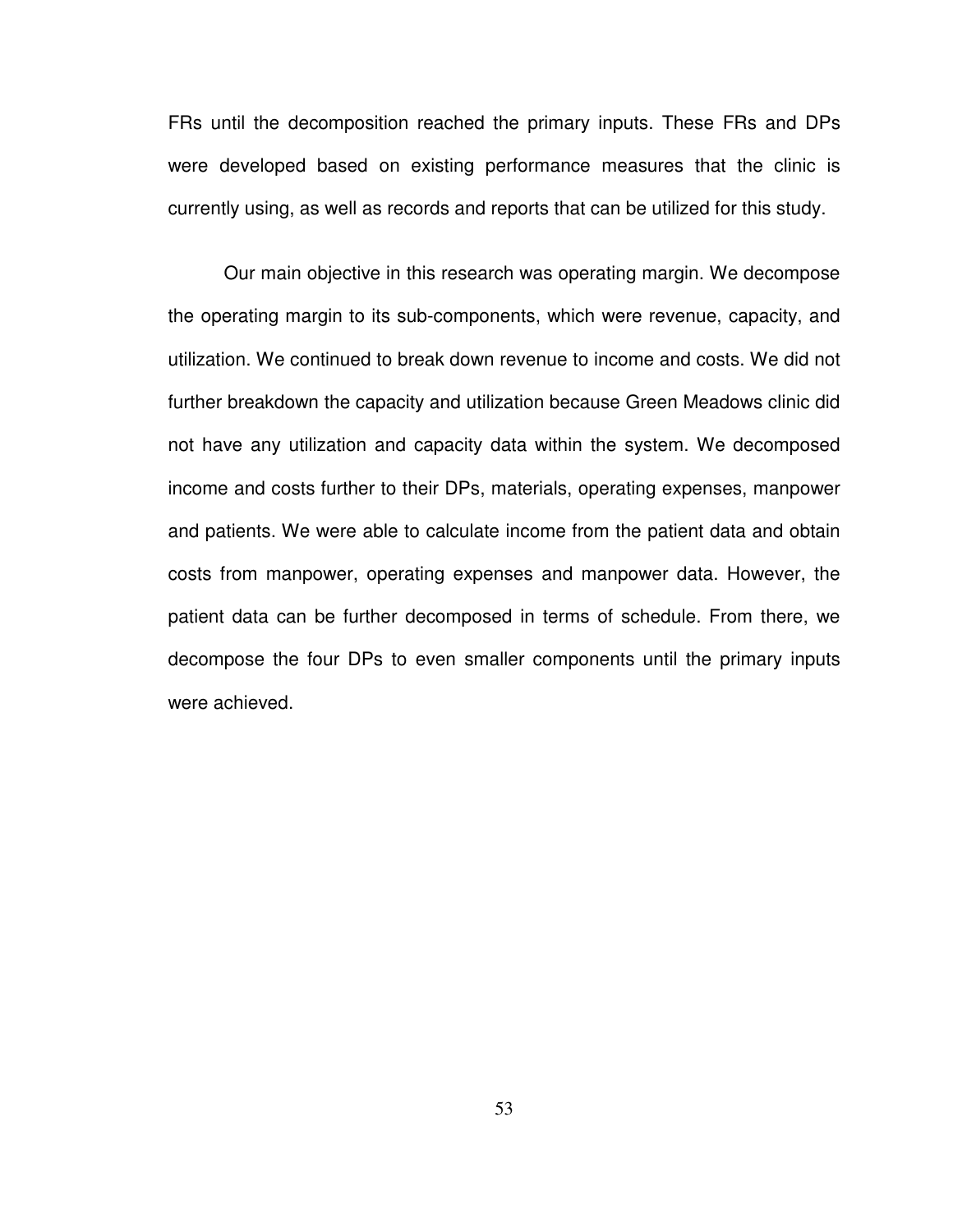

**Figure 11 Decomposition of performance measurement at Green Meadows Clinic**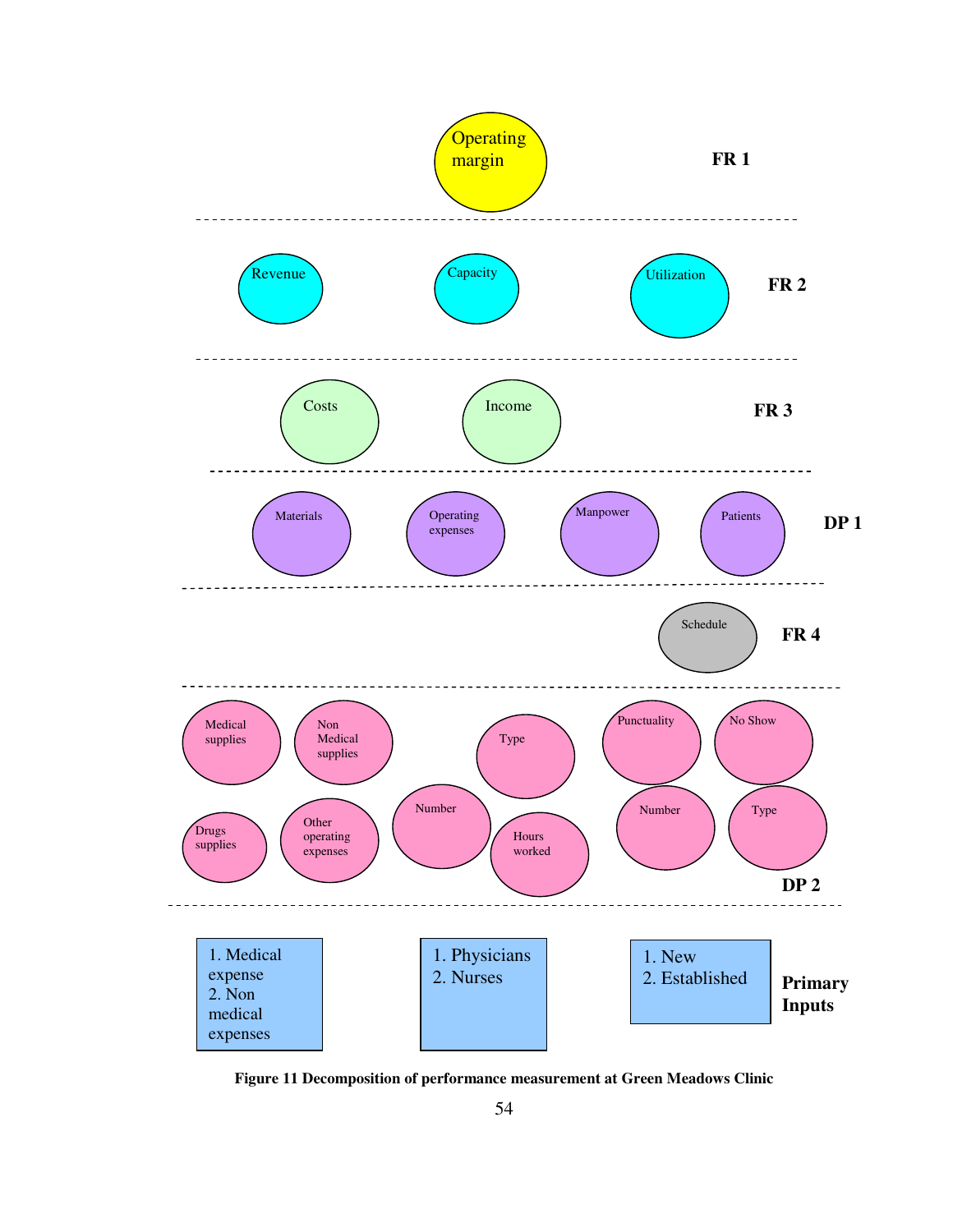#### **Step 3: Data Collection**

The performance framework was developed through a top-down process, which started out with the main objective we define. At this point, all the FRs and DPs were defined. We looked into the data that the clinic tracks for their present performance measurements.

Based on the framework we developed and the current data tracked by the IDX system, three main categories of data were defined:

- 1. Labor data
- 2. Patient data
- 3. Expense data

### **Labor data**

The labor data were collected through the work schedules. The data were collected from 30 January, 2006 to 24 February, 2006. Due to the recent change in nurse schedule management, data before 30 January, 2006 were irretrievable. The physician and nurse schedules were planned on a monthly basis. The data were generated based on the schedules. Based on the number of hours each physician and nurse works in each team, the hours from each of them were accumulated respectively to generate the total man-hours each working day for physicians and nurses. The normal schedules for physicians are A.M. shift which is from 8:00 a.m. to 11:30 a.m. and PM shift which is from 12:30 p.m. to 4:30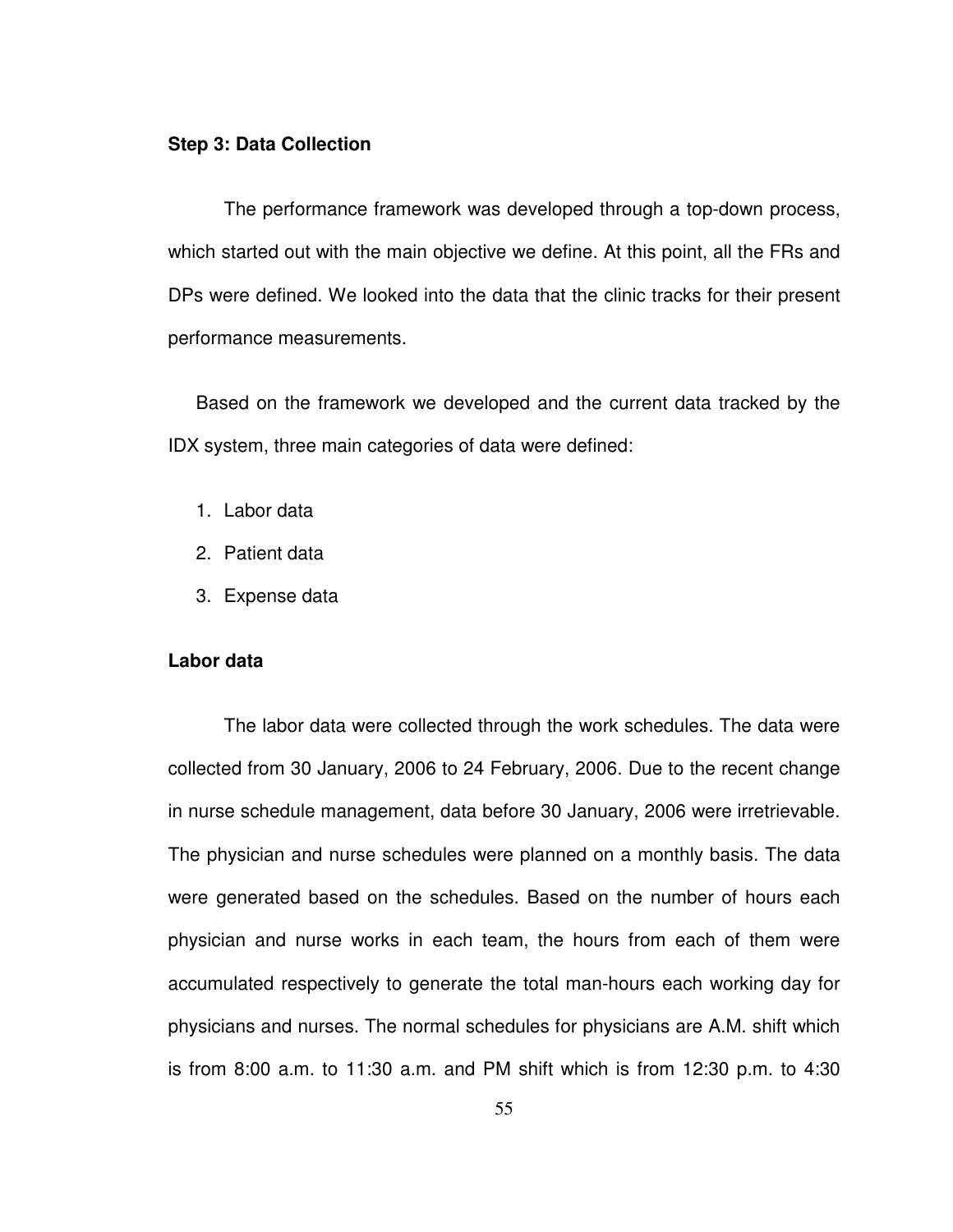p.m. from Monday to Friday. For Monday to Wednesday, the Green Team has extended operating hours from 5:30 p.m. to 7:30 p.m. For the nurses, their work schedules are different from the physicians as the nurses are usually scheduled based on 8 hour blocks, from 7:30 a.m. to 4:30 p.m. and extended hours schedules for the green team are planned from 12:30 p.m. to 7:30 p.m. for Monday to Wednesday.

From figures 12, 13, and 14, we can see that for Blue and Gold teams, the physician hours are more stable than that of Green Team. In figure 11, for the A.M. sessions, the Blue Team physician man-hours range between five and fifteen hours per day, and the Gold Team range between six and sixteen hours per day. The Green Team, which was the largest team in terms of manpower among all the three teams, and had the highest variability. The Green Team physician hours range from four to thirty-one hours per day.

The same trend was observed for the P.M. sessions, with the Green Team showing the highest variability as compared to the Blue and Gold Teams. As shown on figure 11, the Green Team physician working hours per day range from six to thirty- one. The Blue and Gold Teams showed less variability as compared to Green Team. For the Blue Team, physician total hours per day range from six to seventeen hours per day and for Gold Team, the working hours range from nine to seventeen.

56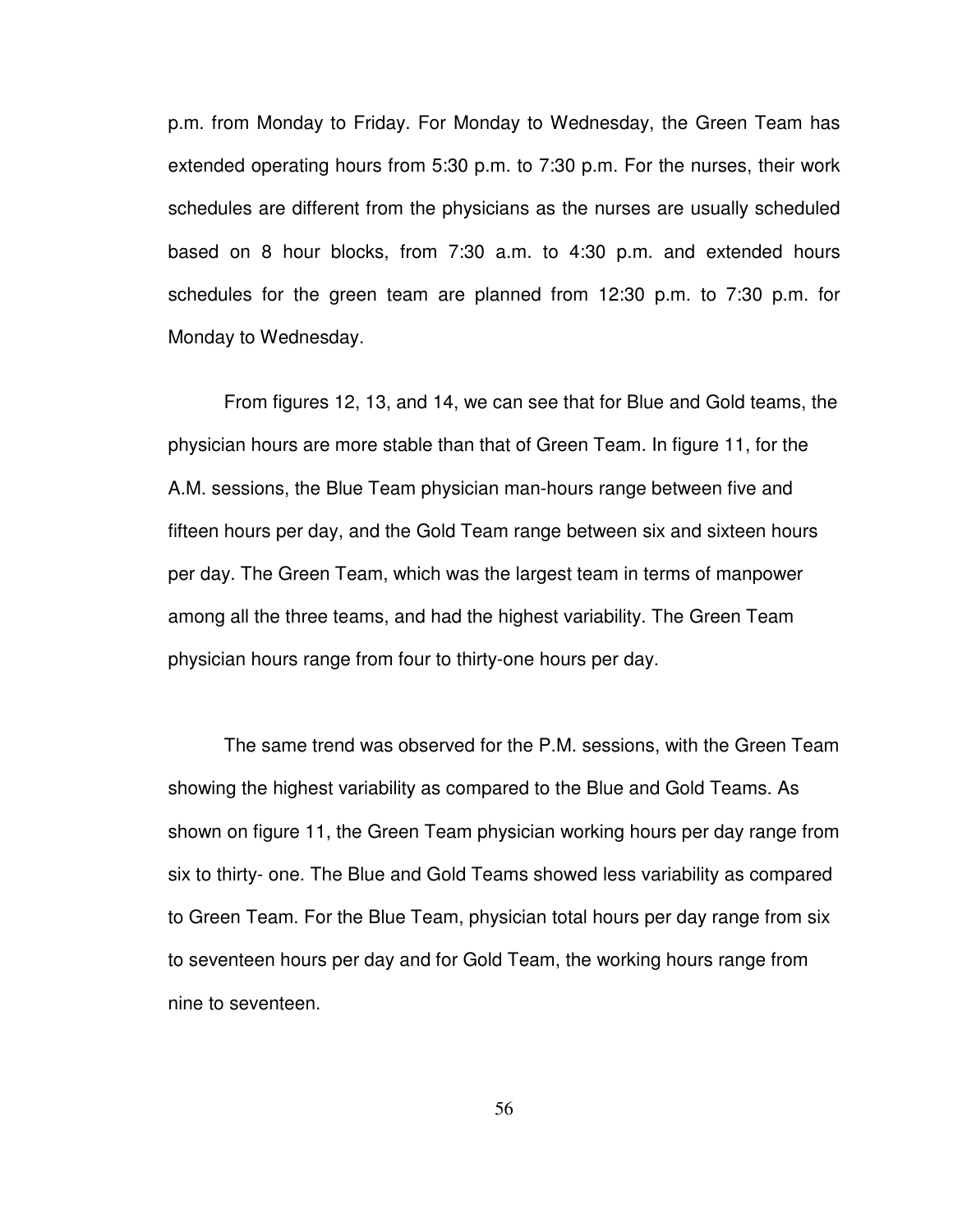In the Green Meadows clinic, the extended hours operates from 5:00 p.m. to 7:30 p.m. every Mondays to Wednesdays and the Green Team is the only team operating the extended hours. Physicians from all three teams who are scheduled to work during extended hours will move to the Green Team after the normal operating hours. From figure 14, we can see that the working hours range from six to fourteen hours per day.



**Figure 12 Physicians man-hours A.M. session Jan 30 - Feb 24**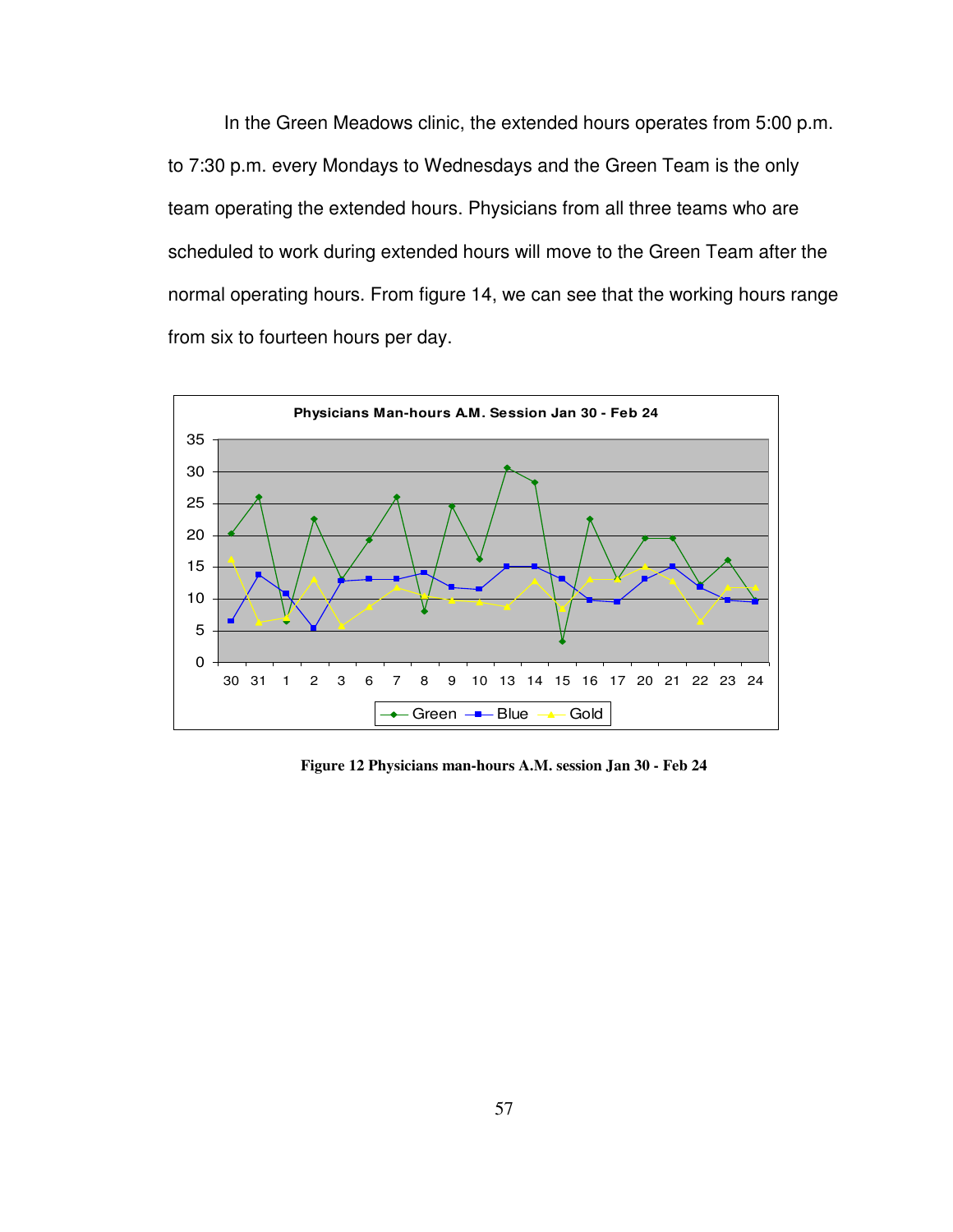

**Figure 13 Physicians man-hours P.M. session Jan 30 - Feb 24** 



**Figure 14 Physicians Man-hours extended hours Jan 30 - Feb 24, 2006** 

The nurse working schedules are slightly different from the physicians' schedule. Figure 15 shows that the nurse schedules show less variability as compared to the physician schedules. For the Green Team, except for every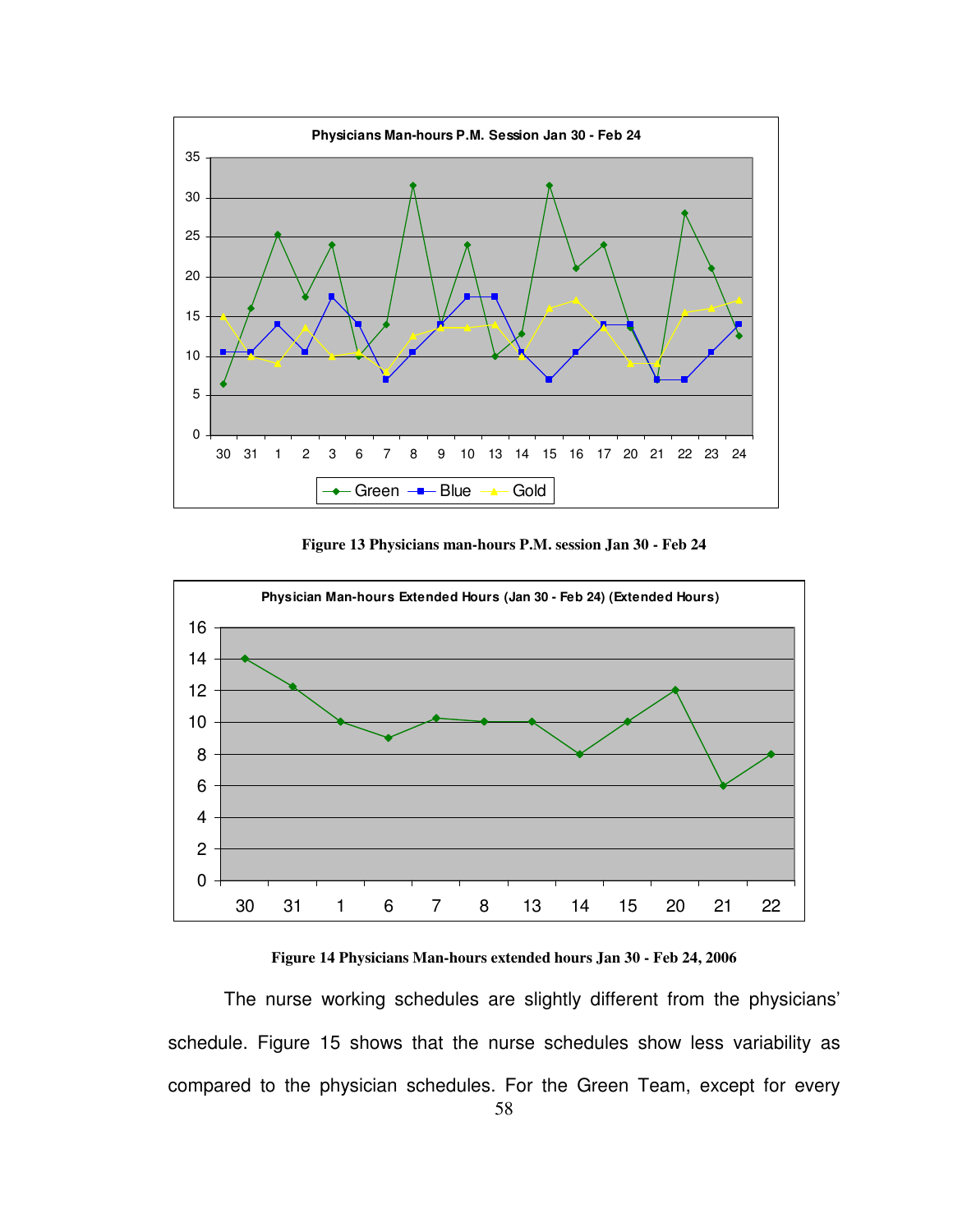Wednesday, the total working hours per day was thirty; the average was about fifty hours. For Blue and Gold Teams, the total hours per day were very similar which range from eighteen to thirty-one hours. Figure 16 shows that except for January, 30 to February, 1, the total hours during the extended hours were about fifteen hours. For January 30 and 31, the total working hours per day is twentytwo hours and February 1, the total hours was four hours per day, which was the lowest total hours during our data collection period.



**Figure 15 Nurses weighted regular man-hours Jan 30- Feb 24**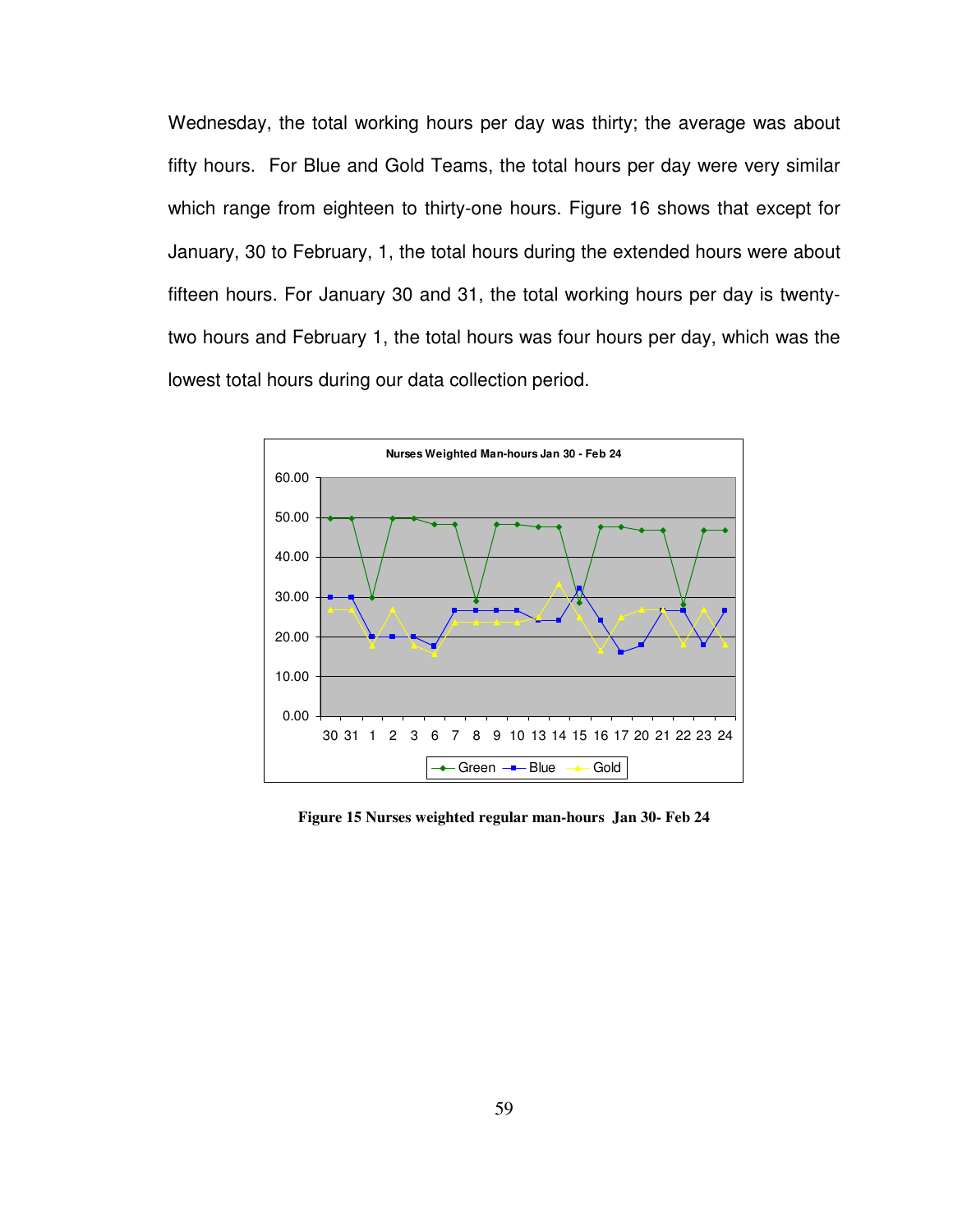

**Figure 16 Nurses Man-hours extended hours Jan 30 - Feb 24, 2006** 

## **Patient Data**

 The patient data showed a very erratic trend and more so for the Green Team as compared to the Blue and Gold Teams. This trend was very similar to the physician data. The same trend was observed in both the patient A.M. and the P.M. sessions as we can see in Figures 17 and 18. The extended hours data was less erratic as compared to the A.M. and P.M. sessions as shown on Figure 19.

When we divided the physicians' hours to number of patients, we should see a relatively constant value, to show that the patient trend follows that of the physician trend. Our findings will be presented in the next chapter on the numbers of patients affected by the hours physicians scheduled for a given day.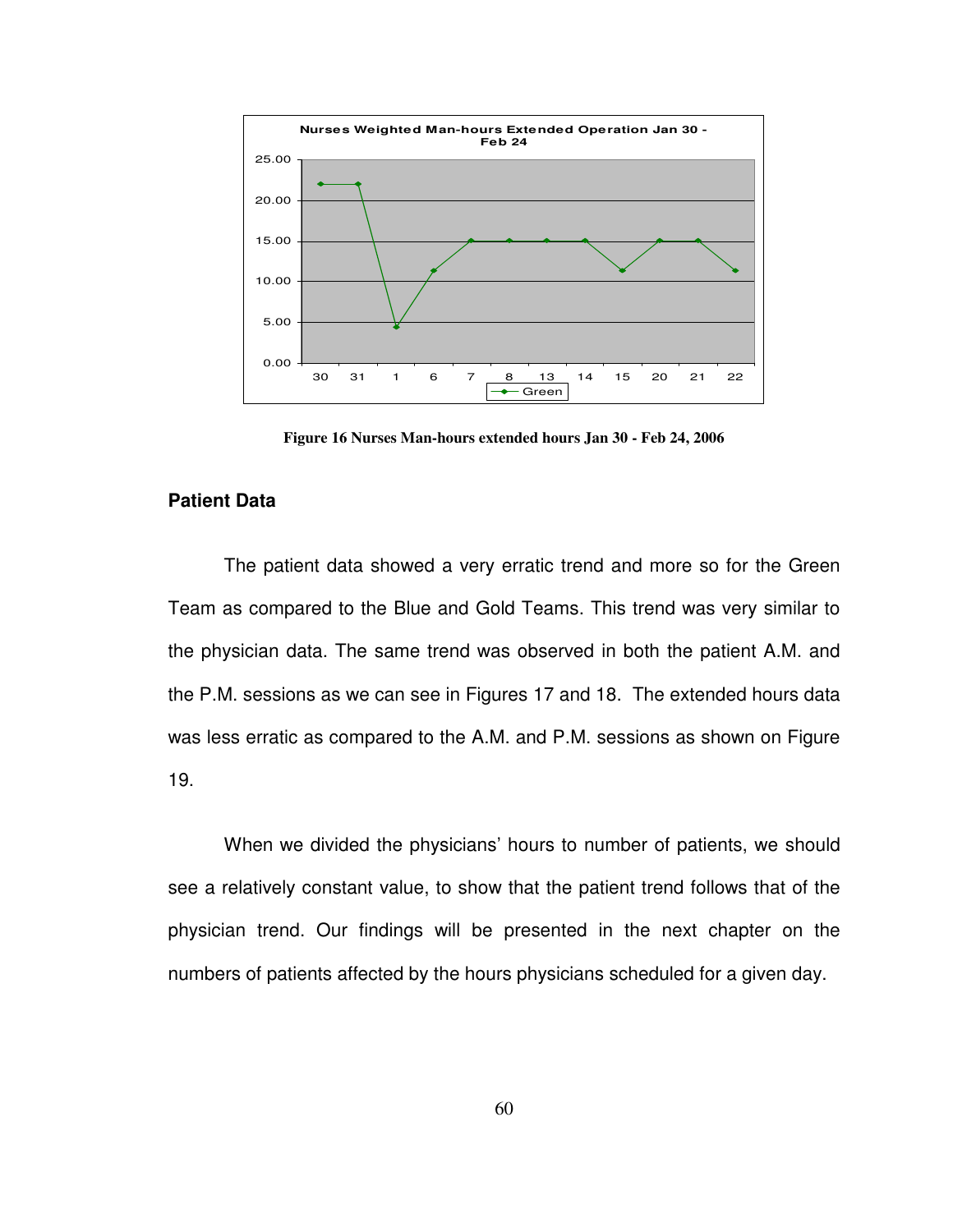

**Figure 17 Number of patients during A.M. session Jan 30 - Feb 24** 



**Figure 18 Number of patients during P.M. session Jan 30 - Feb 24**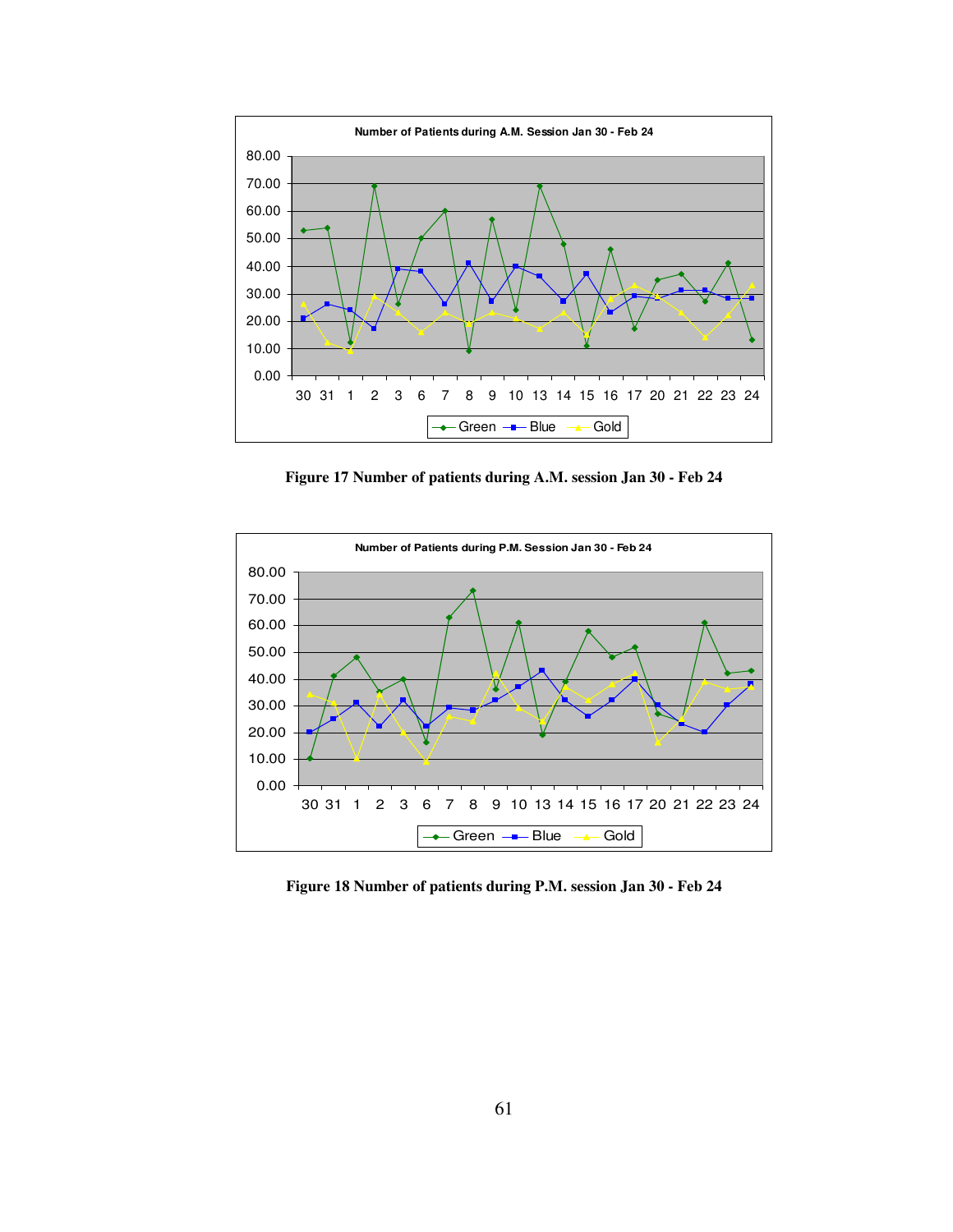

**Figure 19 Number of Patients in Each Session from 30 Jan - 24 Feb, 2006** 

The patient data were gathered based on the records from the IDX system. The IDX system is a health care information system, which integrate delivery networks, group practices, management service organizations, hospitals and health plans. The IT software automates patient registration, billing, scheduling and data management functions.

The number of patients from each period, namely, the A.M. session, P.M. session, and the extended hours was recorded. On top of that, patient punctuality was also recorded in Figures 20 and 21. Patients were considered as arriving early if they appear before or at the scheduled time and deemed as late if the arrive 1 minute after their scheduled appointment. The number of patients 'bumped' and not showing up for the appointments were recorded as well.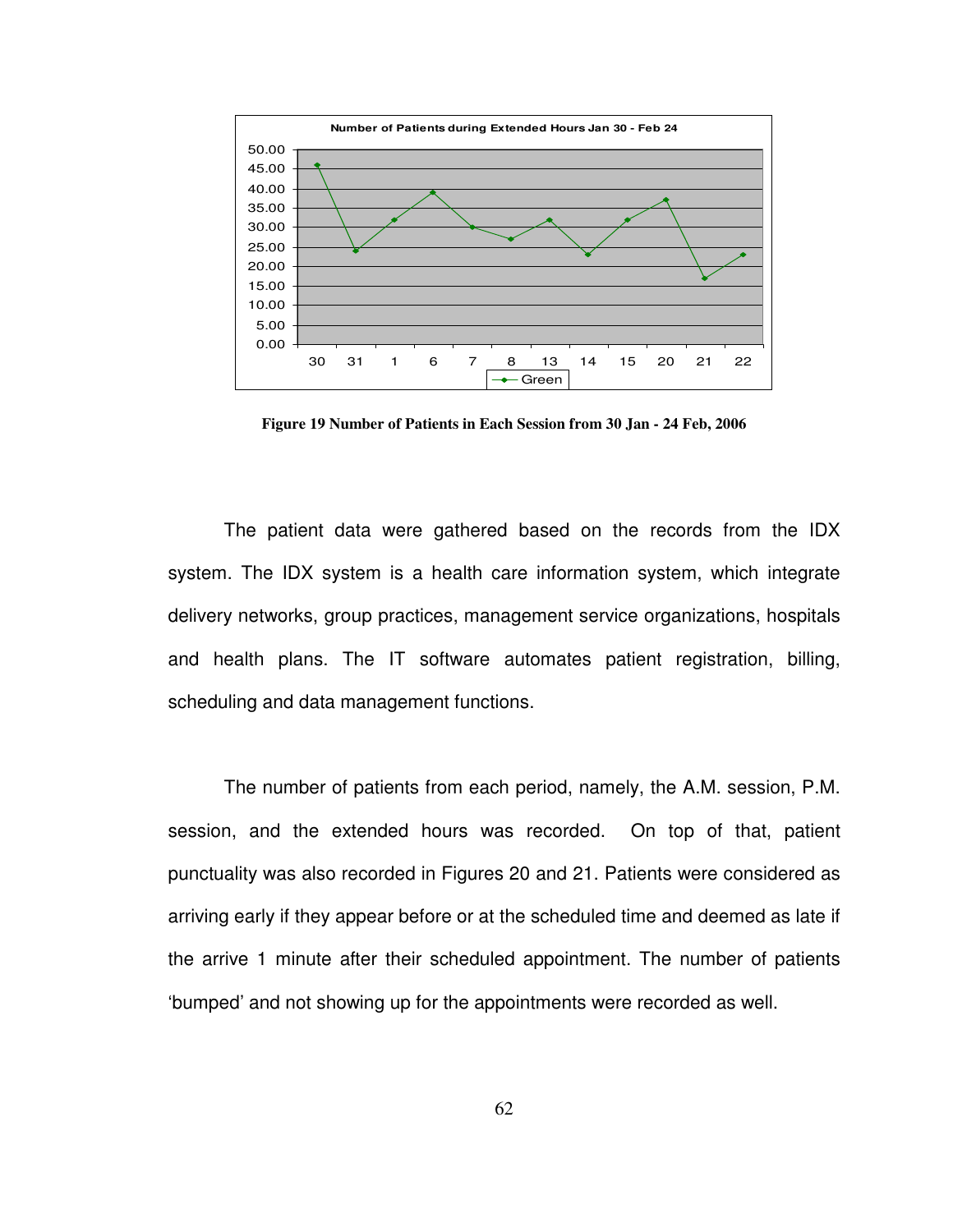Green Meadows Clinic Attendance

| Date      | <b>ARRIVED BUMPED</b> |      |      |      |     |   |     |       | CANCELLED NO SHOW PENDING REMINDER RESCHEDULED Total Appointments Scheduled |
|-----------|-----------------------|------|------|------|-----|---|-----|-------|-----------------------------------------------------------------------------|
| Jul, 2005 | 1995                  | 268  | 691  | 351  |     |   |     | 3305  |                                                                             |
| Aug, 2005 | 2529                  | 161  | 868  | 410  |     |   |     | 3969  |                                                                             |
| Sep, 2005 | 2245                  | 141  | 748  | 418  |     |   |     | 3553  |                                                                             |
| Oct. 2005 | 2492                  | 133  | 779  | 380  |     |   |     | 3785  |                                                                             |
| Nov. 2005 | 2995                  | 159  | 888  | 441  |     | 0 |     | 4483  |                                                                             |
| Dec. 2005 | 2245                  | 98   | 737  | 393  |     |   |     | 3474  |                                                                             |
| Jan, 2006 | 2268                  | 169  | 715  | 335  |     |   |     | 3487  |                                                                             |
| Feb. 2006 | 2310                  | 86   | 714  | 347  |     |   |     | 3458  |                                                                             |
| Mar, 2006 | 1323                  | 159  | 581  | 259  | 676 | ິ | 153 | 3153  |                                                                             |
| Total     | 20402                 | 1374 | 6721 | 3334 | 679 | 4 | 153 | 32667 |                                                                             |

#### **Figure 20 Green Meadows Clinic Attendance**

|                                         | <b>Total Early</b>                      |        |        |                                |        | Dec, 2005 Jan, 2006 Feb, 2006 Dec, 2005 + Jan, 2006 + Feb, 2006 |
|-----------------------------------------|-----------------------------------------|--------|--------|--------------------------------|--------|-----------------------------------------------------------------|
|                                         | FAMILY MEDICINE CLINIC AT GREEN MEADOWS | 1702   | 1746   | 1778                           | 5226   |                                                                 |
|                                         | <b>FAMILY PRACTICE B</b>                | 924    | 1009   | 1029                           | 2962   |                                                                 |
|                                         | <b>FAMILY PRACTICE G</b>                | 820    | 893    | 862                            | 2575   |                                                                 |
|                                         |                                         |        |        |                                |        |                                                                 |
|                                         | <b>Total Late</b>                       |        |        |                                |        | Dec, 2005 Jan, 2006 Feb, 2006 Dec, 2005 + Jan, 2006 + Feb, 2006 |
|                                         | FAMILY MEDICINE CLINIC AT GREEN MEADOWS | 539    | 520    | 528                            | 1587   |                                                                 |
|                                         | <b>FAMILY PRACTICE B</b>                | 448    | 468    | 453                            | 1369   |                                                                 |
|                                         | <b>FAMILY PRACTICE G</b>                | 314    | 339    | 342                            | 995    |                                                                 |
|                                         |                                         |        |        |                                |        |                                                                 |
| FAMILY MEDICINE CLINIC AT GREEN MEADOWS |                                         |        |        |                                |        | Dec, 2005 Jan, 2006 Feb, 2006 Dec, 2005 + Jan, 2006 + Feb, 2006 |
|                                         | <b>Total Early</b>                      | 1702   | 1746   | 1778                           | 5226   |                                                                 |
|                                         | <b>Total Late</b>                       | 539    | 520    | 528                            | 1587   |                                                                 |
|                                         | <b>Total Visits</b>                     | 2245   | 2268   | 2310                           | 6823   |                                                                 |
|                                         |                                         |        |        |                                |        |                                                                 |
| <b>FAMILY PRACTICE B</b>                | <b>Total Early</b>                      | 924    | 1009   | 1029                           | 2962   |                                                                 |
|                                         | <b>Total Late</b>                       | 448    | 468    | 453                            | 1369   |                                                                 |
|                                         | <b>Total Visits</b>                     | 1373   | 1478   | 1485                           | 4336   |                                                                 |
|                                         |                                         |        |        |                                |        |                                                                 |
| <b>FAMILY PRACTICE G</b>                | <b>Total Early</b>                      | 820    | 893    | 862                            | 2575   |                                                                 |
|                                         | <b>Total Late</b>                       | 314    | 339    | 342                            | 995    |                                                                 |
|                                         | <b>Total Visits</b>                     | 1134   | 1232   | 1204                           | 3570   |                                                                 |
|                                         |                                         |        |        |                                |        |                                                                 |
|                                         | % Late                                  |        |        |                                |        | Dec, 2005 Jan, 2006 Feb, 2006 Dec, 2005 + Jan, 2006 + Feb, 2006 |
|                                         | FAMILY MEDICINE CLINIC AT GREEN MEADOWS | 24.01% |        | 22.93% 22.86%                  | 23.26% |                                                                 |
|                                         | <b>FAMILY PRACTICE B</b>                | 32.63% | 31.66% | 30.51%                         | 31.57% |                                                                 |
|                                         | <b>FAMILY PRACTICE G</b>                | 27.69% | 27.52% | 28.41%                         | 27.87% |                                                                 |
|                                         |                                         |        |        |                                |        |                                                                 |
|                                         |                                         |        |        | Weighted Average % Late 26.82% |        |                                                                 |
|                                         |                                         |        |        |                                |        |                                                                 |
|                                         |                                         |        |        |                                |        |                                                                 |
|                                         |                                         |        |        |                                |        |                                                                 |

**Figure 21 Green Meadows Clinic Patients' Punctuality Dec 2005 - Feb 2006** 

# **Expense Data**

Based on the performance trend reports, the monthly Green Meadows clinics expenses were recorded from July, 2004 to January 2006. These expenses exclude labor and benefits expenses and are divided into four main categories:

1. Medical supplies such as medical equipments, bandages, gauze, dressings, IV sets, needles and syringes.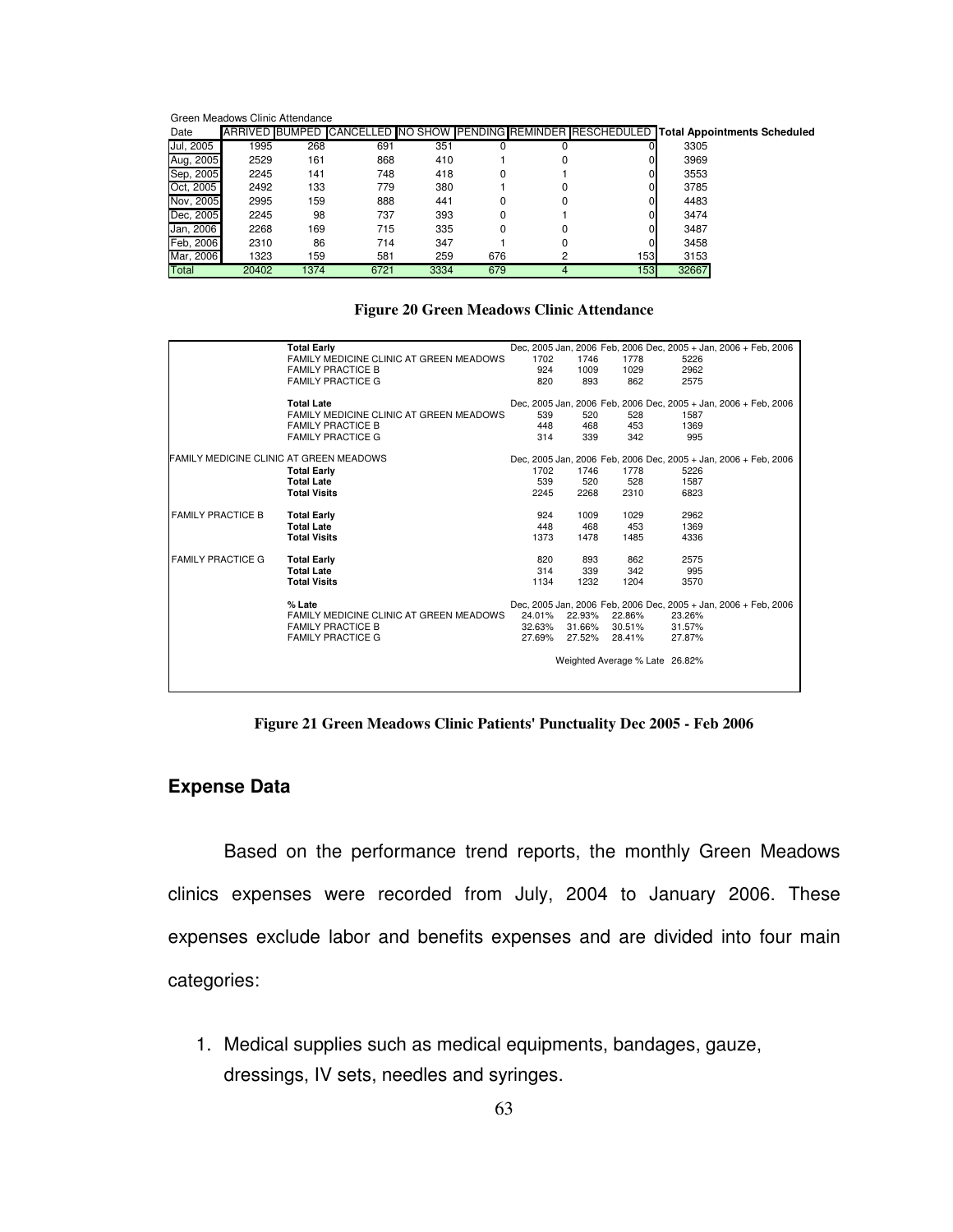- 2. Non medical supplies such as housekeeping supplies, office type supplies, linens, patient apparel, and hospital acquired scrubs and uniforms.
- 3. Drug supplies expenses such as oxygen and related medical gases, dialysis supplies and fluids and drugs.
- 4. Other operating such as expenses travel, education training, and provision for bad debts and doubtful collections

The average of these expenses was calculated to get a good approximation of each month's expenses base for the four categories.

|                          | Green Meadows Clinc Expenses (excluding labor) Report |               |             |               |             |             |             |              |
|--------------------------|-------------------------------------------------------|---------------|-------------|---------------|-------------|-------------|-------------|--------------|
|                          | 2004                                                  |               |             |               |             |             |             |              |
|                          | Jul                                                   | Aug           | Sep         | Oct           | Nov         | Dec         | Total       |              |
| <b>Medical Supplies</b>  | \$2,719.00                                            | \$4,479.00    | \$4,326.00  | \$6,977.00    | \$5,496.00  | \$5,318.00  | \$29,315.00 |              |
| Non Medical Supplies     | \$4,612.00                                            | \$3,819.00    | \$2,846.00  | \$6,921.00    | \$5,125.00  | \$4,662.00  | \$27.985.00 |              |
| Drug Supply Expenses     | \$13,132.00                                           | \$6,212.00    | \$15,117.00 | \$6,828.00    | \$20,822.00 | \$8,479.00  | \$70,590.00 |              |
| Other Operating expenses | \$529.00                                              | \$596.00      | \$508.00    | \$662.00      | \$795.00    | \$542.00    | \$3,632.00  |              |
|                          | 2005                                                  |               |             |               |             |             |             |              |
|                          | Jan                                                   | Feb           | Mar         | Apr           | May         | Jun         | Total       |              |
| <b>Medical Supplies</b>  | \$3,588.00                                            | \$3,613.00    | \$2,647.00  | \$3,312.00    | \$5,646.00  | \$3,304.00  | \$22,110.00 |              |
| Non Medical Supplies     | \$4,264.00                                            | \$5,128.00    | \$4,474.00  | \$4,863.00    | \$3,592.00  | \$4,344.00  | \$26,665.00 |              |
| Drug Supply Expenses     | \$22,309.00                                           | \$7,013.00    | \$17,648.00 | \$9,031.00    | \$19,388.00 | \$8,377.00  | \$83,766.00 |              |
| Other Operating expenses | \$3,163.00                                            | (\$16,295.00) | \$8,385.00  | (\$10,944.00) | \$53,022.00 | \$3,994.00  | \$41,325.00 |              |
|                          | 2005                                                  |               |             |               |             |             | 2006        |              |
|                          | Jul                                                   | Aug           | Sep         | Oct           | Nov         | Dec         | Jan         | Total        |
| <b>Medical Supplies</b>  | \$6,020.00                                            | \$5,218.00    | \$3,632.00  | \$6,092.00    | \$4,001.00  | \$5,258.00  | \$2,605.00  | \$26,806.00  |
| Non Medical Supplies     | \$4,273.00                                            | \$3,824.00    | \$3,166.00  | \$7,122.00    | \$4,093.00  | \$5,494.00  | \$5,494.00  | \$29,193.00  |
| Drug Supply Expenses     | \$0.00                                                | \$26,282.00   | \$11,135.00 | \$12,375.00   | \$47,313.00 | \$11,230.00 | \$6,136.00  | \$114,471.00 |
| Other Operating expenses | \$243.00                                              | \$259.00      | \$624.00    | \$250.00      | \$620.00    | \$312.00    | \$310.00    | \$2,375.00   |
|                          |                                                       |               |             |               |             |             |             |              |
| Overall                  | Total                                                 | Average       |             |               |             |             |             |              |
| <b>Medical Supplies</b>  | \$52,504.00                                           | \$2,763.37    |             |               |             |             |             |              |
| Non Medical Supplies     | \$83,843.00                                           | \$4,412.79    |             |               |             |             |             |              |
| Drug Supplies Expenses   | \$268,827.00                                          | \$14,148.79   |             |               |             |             |             |              |
| Other operating expenses | \$47,332.00                                           | \$2,491.16    |             |               |             |             |             |              |
|                          |                                                       |               |             |               |             |             |             |              |
|                          |                                                       |               |             |               |             |             |             |              |
|                          |                                                       |               |             |               |             |             |             |              |

 **Figure 22 Green Meadows Clinic Expenses** 

## **Step 4: The Connectance Model**

As described in Figure 12, in total four classes of FR for the performance measurement framework are suggested: FR 1, FR 2, FR 3 and FR 4 and two classes of DP are described: DP1 and DP 2. The FRs and DPs together with the primary inputs describes the functions and the components within the front office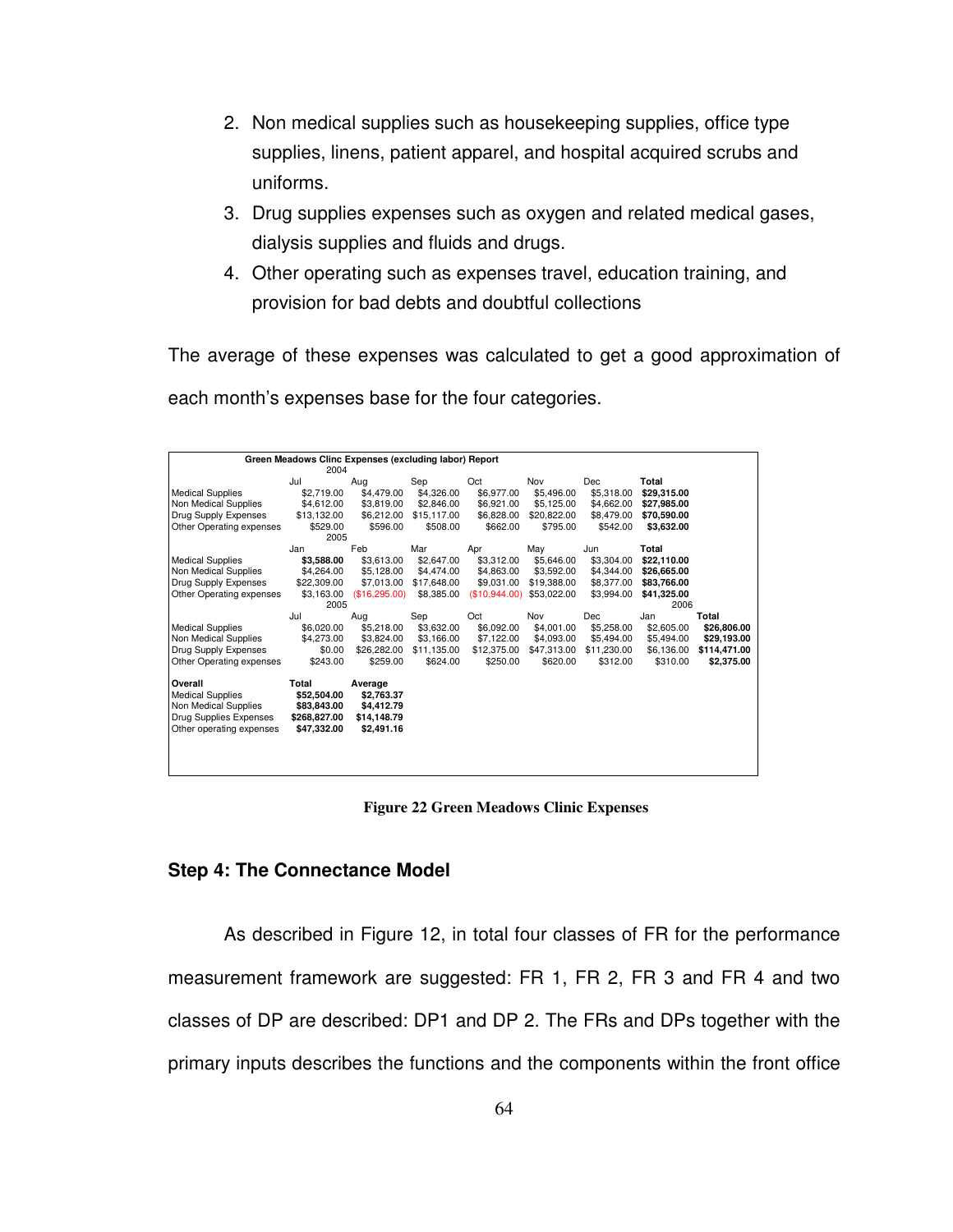operation of Green Meadows clinic. Based on the relationships between the FRs and DPs were connected accordingly. Components were connected in black arrows if the components had positive relationships and blue arrows when the relationships were negative. In our model, the only two negative relationships were revenue connecting to cost and schedule connecting to no show. Since revenue = income  $-\cos t$  and schedule of patients = type of patients  $+$  number of patients + punctuality of patients – patients 'no show'. The other components were connected by black arrows as they had positive relationships. We connected the components based on their relationship, for example, capacity is a function of utilization and manpower while cost is a function of materials and manpower.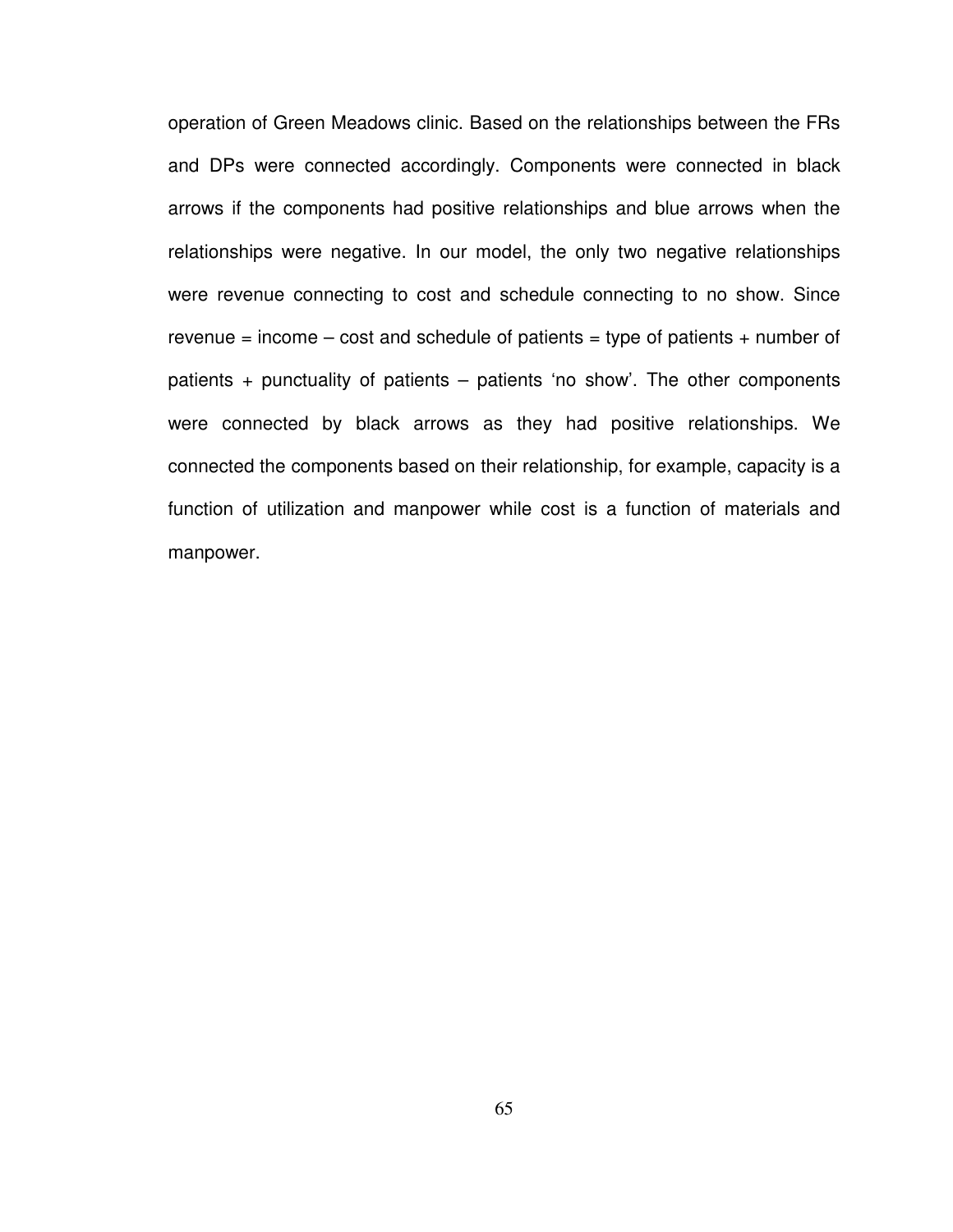

**Figure 23 The Connectance Model of Performance Framework**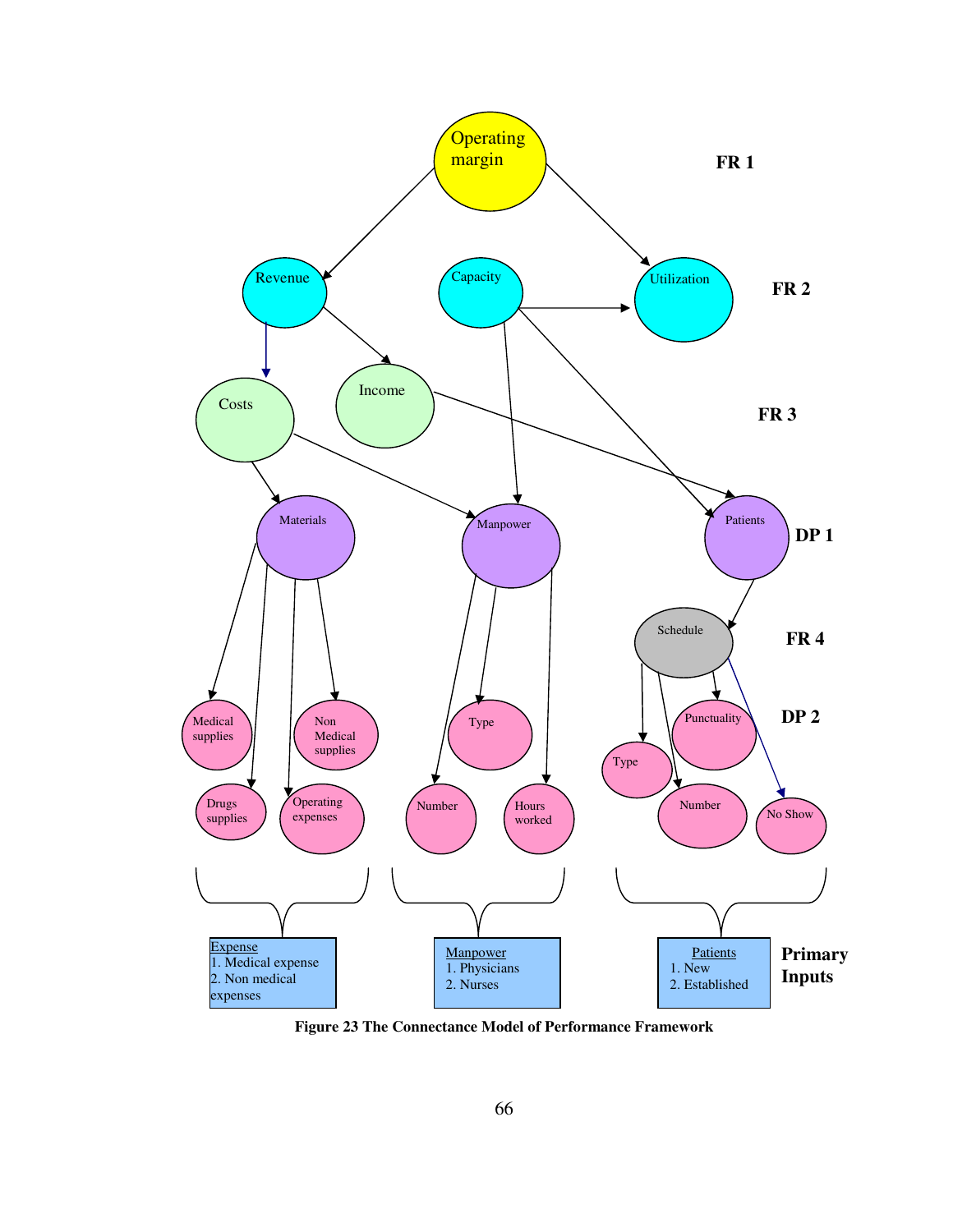#### **Step 5: Evaluation of Performance Measurement**

In this step, the studied performance measures were analyzed based on the network developed and a functional equation was developed based on the performance framework and the connections among each factor.

The equation had the ultimate objective as the primary goal and the equation was decomposed until the primary factors were reached.

Operating margin = Revenue – Costs 
$$
(2.1)
$$

Where,

Revenue = Charges x number of patients attended

 $Costs = Labor costs + Medical expenses + Non medical expenses$ 

- + Drug supplies expenses + Other Operating Expenses
- Labor Charges = (Physician man- hour/ patient) x rate of physicians x number of patients attended  $+$  (Nurse manhour/ patient) x rate of nurses x number of patients attended

 $=$  Number of patients attended  $\{$ (Physician manhour/ patient) x rate of physicians + (Nurse man- hour/ patient) x rate of nurses}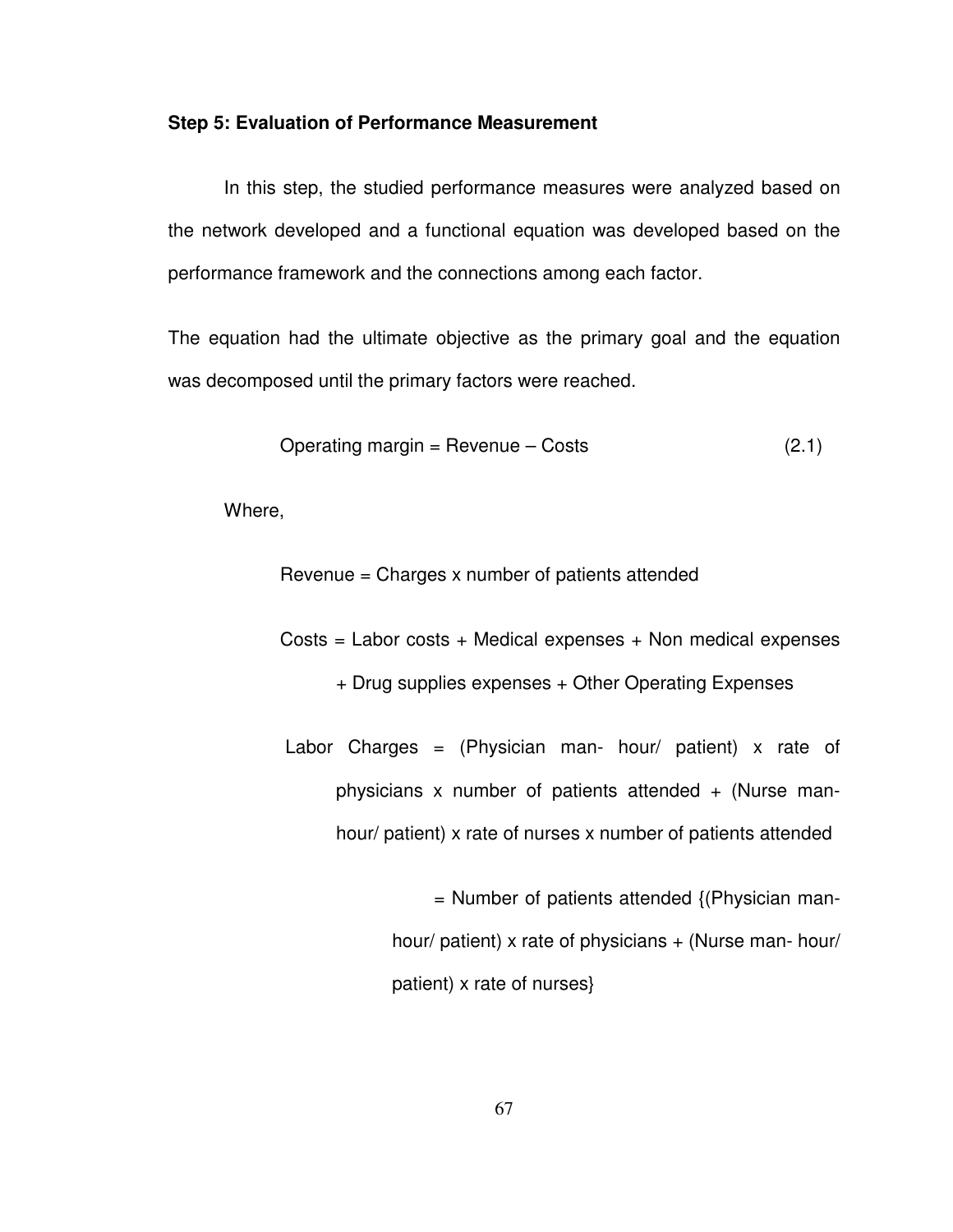Number of patients attended  $=$  (1- percentage no show  $$ percentage bumped) x total number of patients scheduled

Operating Margin  $=$  (1- percentage no show  $-$  percentage bumped) x [(average charges for established patients per invoice x ratio of established patients x total number of patients scheduled) + (average charges for new patients per invoice x (1- ratio of established patients) x total number of patients scheduled] (2.2)

> $=$  (1- percentage no show – percentage bumped) x (total number of patients scheduled)  $x$  [(average charges for established patients per invoice x ratio of established patients) + (average charges for new patients per invoice x (1- ratio of established patients)] (2.3)

Therefore,

**Operating margin** = (1- percentage no show – percentage bumped) x (total number of patients scheduled) x [(average charges for established patients per invoice x ratio of established patients)  $+$ (average charges for new patients per invoice x (1- ratio of established patients)]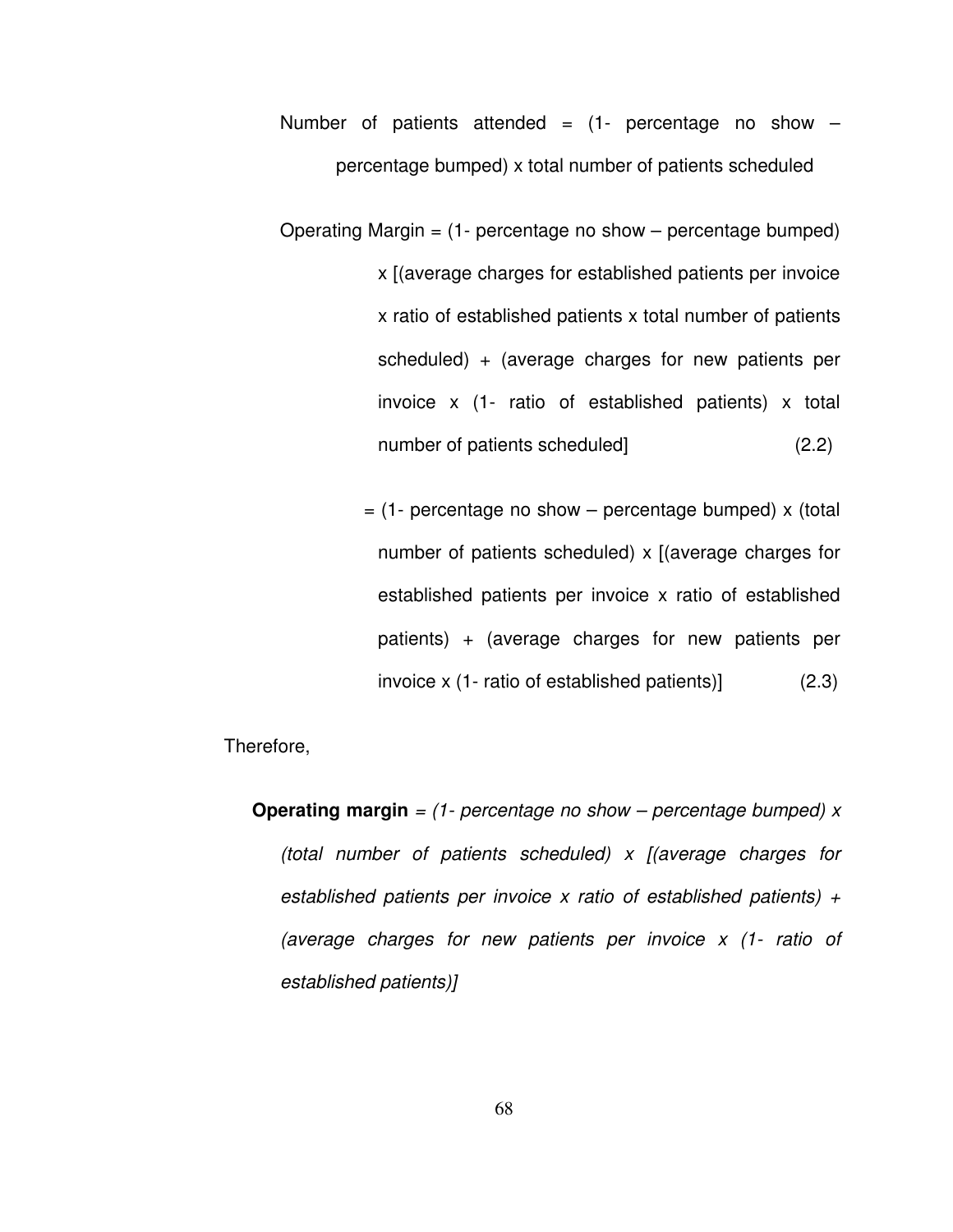$=$  (1– percentage no show – percentage bumped) x (total number of patients scheduled)  $x$  {(Physician manhour/ patient) x rate of physicians  $+$  (Nurse man- hour/ patient) x rate of nurses}

 $=$  (1– percentage no show – percentage bumped) x (total number of patients scheduled)  $x$  (Medical expenses  $+$ Non medical expenses  $+$  Drug supplies expenses  $+$  Other Operating Expenses) (2.4)

Or

$$
O = P(r) - P(C_p + C_n) - P E
$$
 (2.5)

Further simplifying the equation, we have:

$$
O = P [r - (C_p + C_n) - E ]
$$
 (2.6)

Where,

 $O =$  Operating Margin

 $P =$  Total number of patients who turned up at Green Meadows Clinic =  $(1 -$  percentage no show – percentage bumped) x (total number of patients scheduled)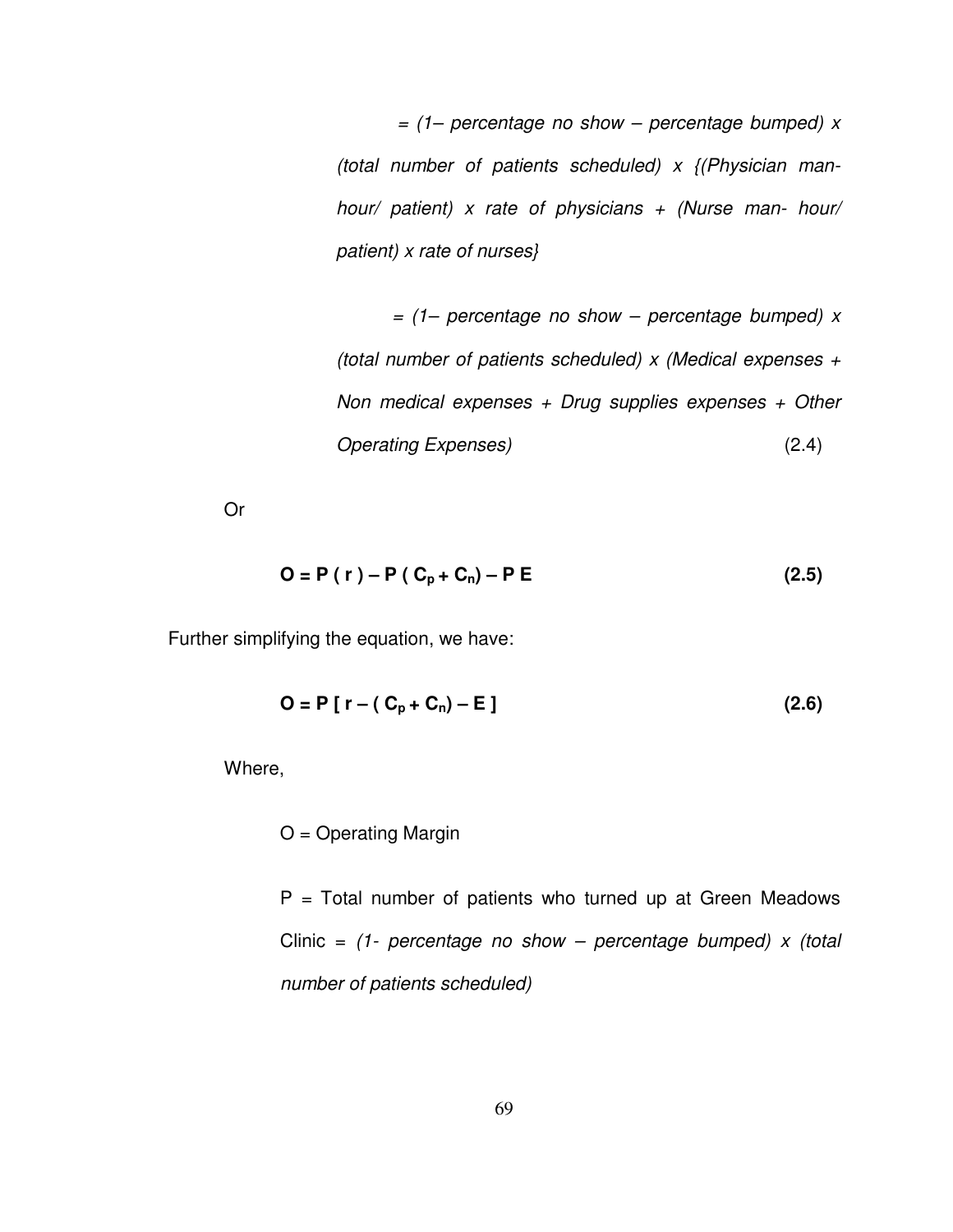$r =$  Revenue received from each patient = (average charges for established patients per invoice x ratio of established patients)  $+$ (average charges for new patients per invoice x (1- ratio of established patients)

 $C_p$  = Charges by physicians/patient = (Physician man- hour/ patient) x rate of physicians

 $C_n$  = Charges by nurses/patient = (Nurse man- hour/ patient) x rate of nurses

 $E =$  Expenses excluding labor/patient = (Medical expenses  $+$  Non medical expenses + Drug supplies expenses + Other Operating Expenses)/Total number of patients

Using the four incremental calculus rules illustrated in Chapter 2, the relative incremental operating margin:

$$
O^{\dagger} = P^* + k_r E^* - k_e E^* - (k_p C_p^* + k_n C_n^*)
$$
\n(2.7)

Where,

$$
k_r = \frac{r}{r - E} \qquad k_e = \frac{E}{r - E} \qquad , k_r - k_e = 1
$$

$$
k_p = \frac{p}{p+n} \qquad k_n = \frac{n}{p+n} \qquad k_p + k_n = 1
$$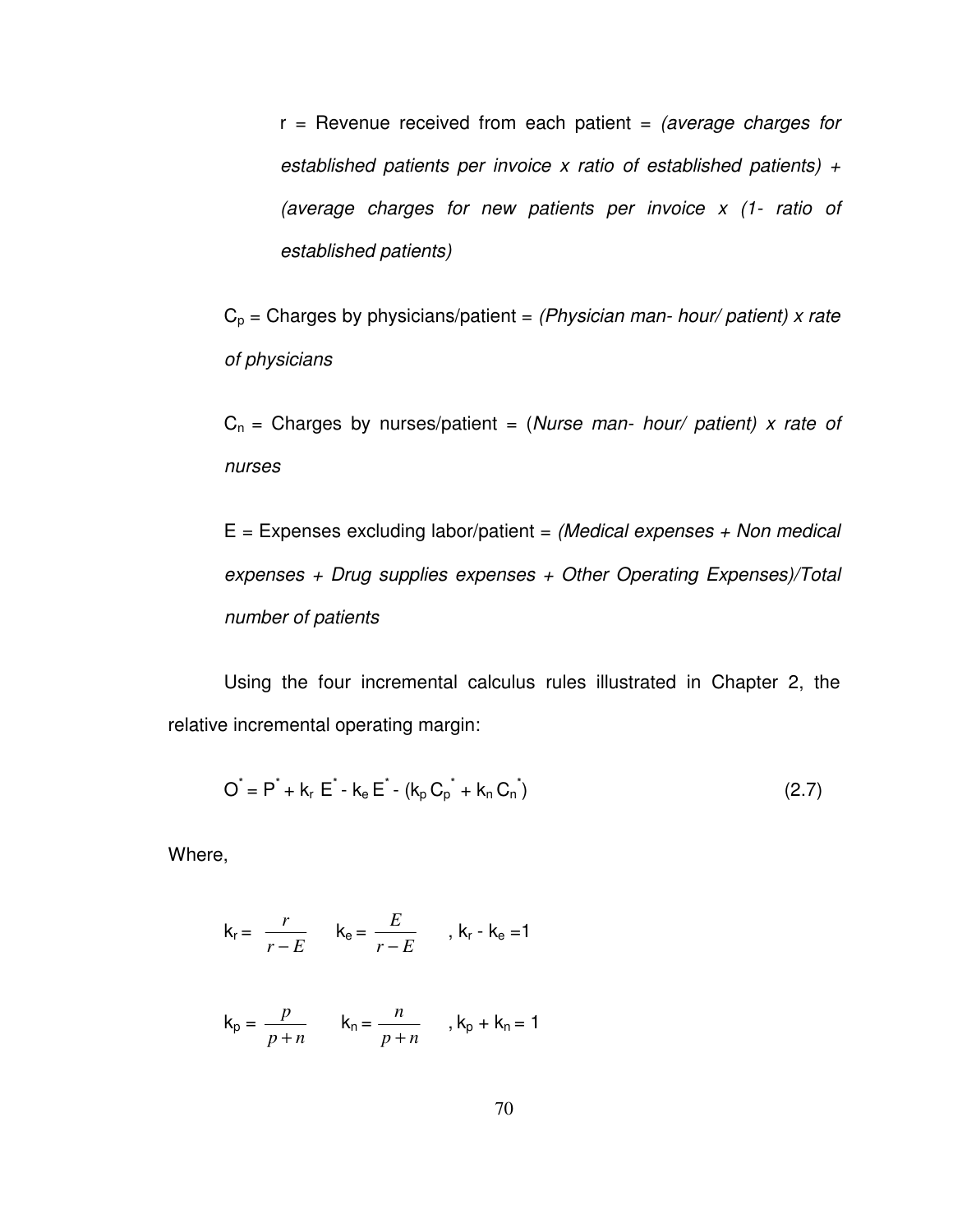The equation was formulated based on the performance framework and the connectance model. This equation helped us to analyze the data collected from Green Meadows Clinic and use the marginal analysis to measure performance, which answer the questions about the expected response by different factors. These factors were the result of management decisions, which the manager of the facility was in a position to control or influence. This model and measurement provided indications, or provided explicit predictions about how the system will behave in the future under the given conditions. We will discuss the application of marginal analysis using incremental calculus.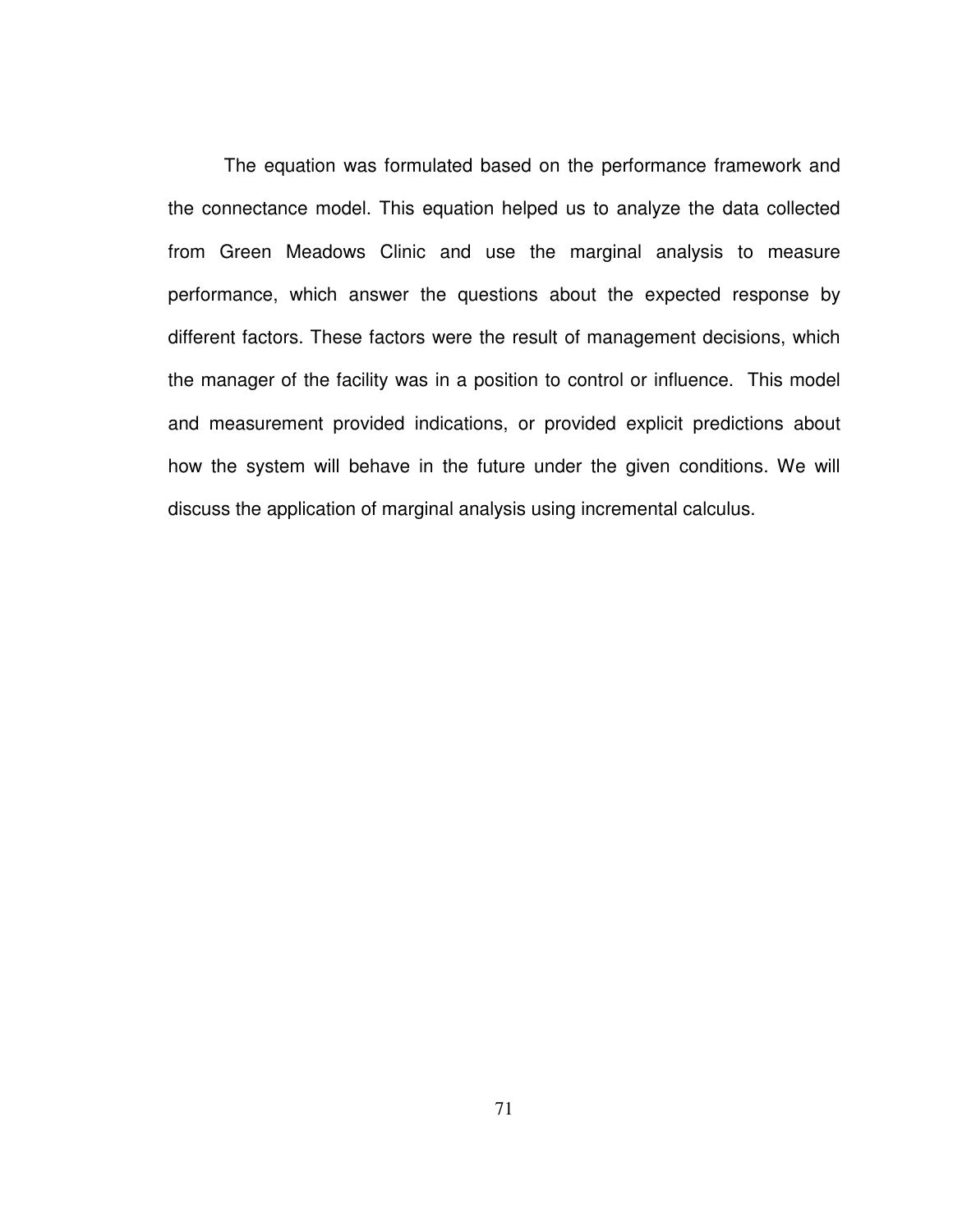# **CHAPTER 5 RESULTS AND DISCUSSION OF FINDINGS**

In this chapter, based on the model we developed in Chapter 4, we measured the operating margin of Green Meadows clinic using the data we collected on the physicians, nurses and patients. A further analysis using marginal analysis to measure the performance of the system was also be conducted. The effects of changes in the primary inputs to the operating margin were measured and discussed. The assumptions and the limitation of our proposed framework were stated in this chapter.

## **5.1 Costs and Expenses per Patient Analysis**

From the trend of the physician hours per patient in Figure 24, we can see that the patient's appointment was determined by the schedules of the physician based on the relatively constant value. The rate was between 0.3 to 0.6 hour per patient for the A.M. session, 0.2 to 0.5 hour per patient for the P.M. session and about 0.3 hours per patient for extended hours, except certain days. The sudden spike in some of the days may be caused by an over supply of physicians for the given day or patients failed to show up for their appointments. However, due to the scope of this research, we will not go into details to discuss the causes.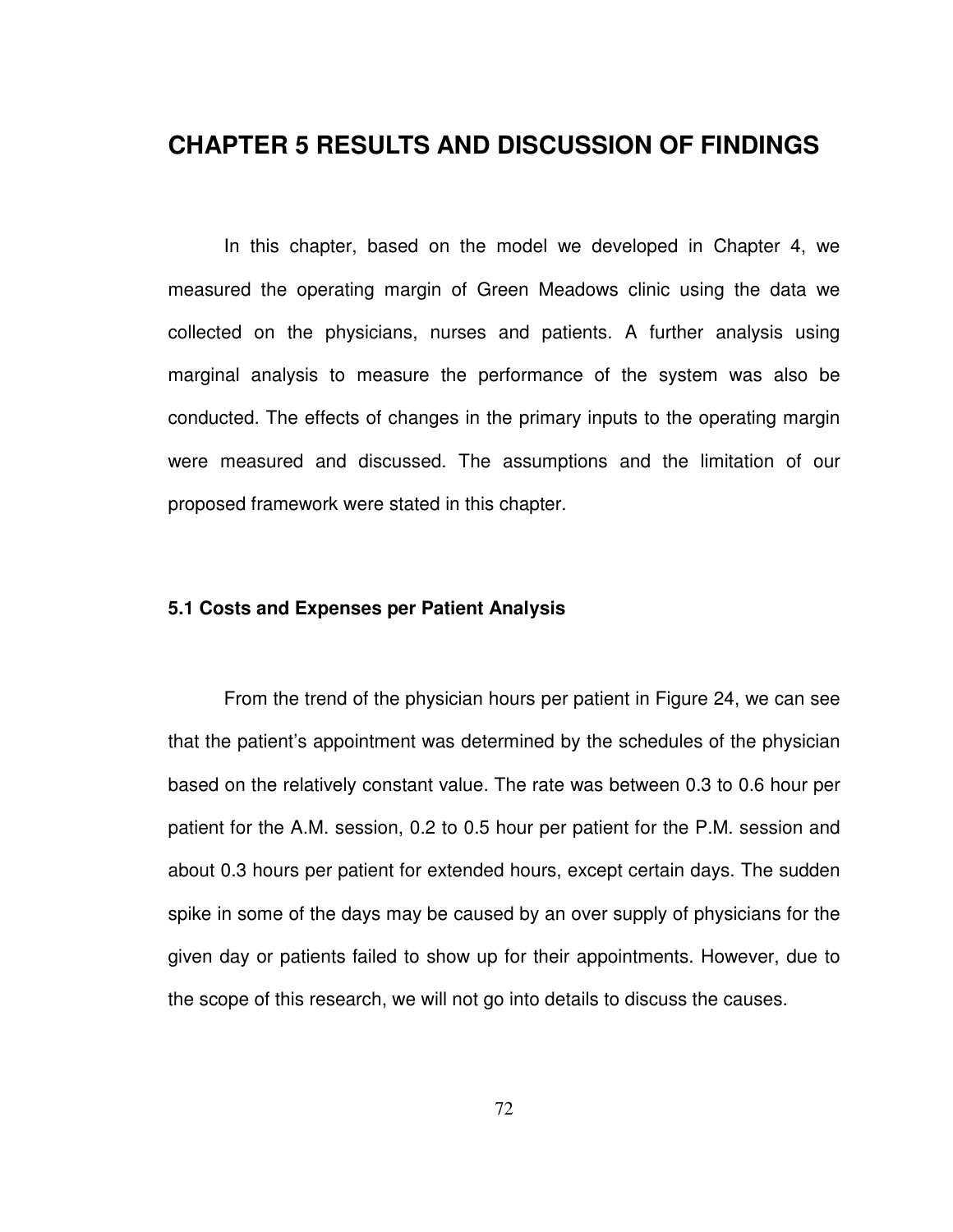For the A.M. session, the Green Team showed spikes on 8, 10, 17, and 24 February and the Gold Team showed a spike on 1 February. The P.M. sessions, other than the gold team showing a spike on 1 and 6 February, the other two teams showed a relatively constant trend. For the extended hours, the spike was on 31 January, jumping from average of 0.3 hours to 0.5 hours. The Gold Team had spikes on 1 February on both A.M. and P.M. sessions. At times, the clinic might benefit from reassigning some of the physicians from Gold Team to the other two teams for similar situations in future. However, this might not hold true, since the patient turnout rate is not constant for any given day.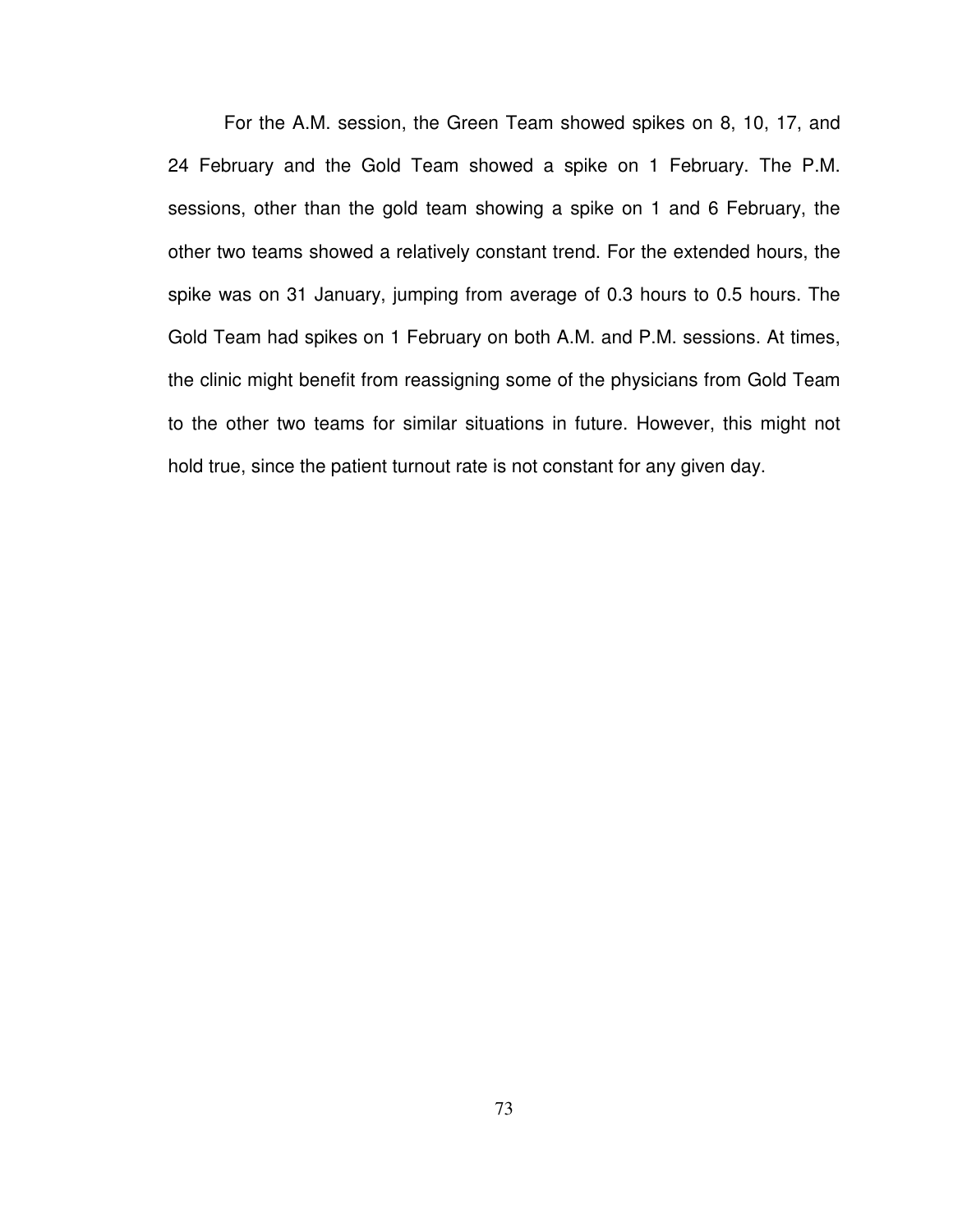





**Figure 24 Physician hours/patient Jan 30 - Feb 24**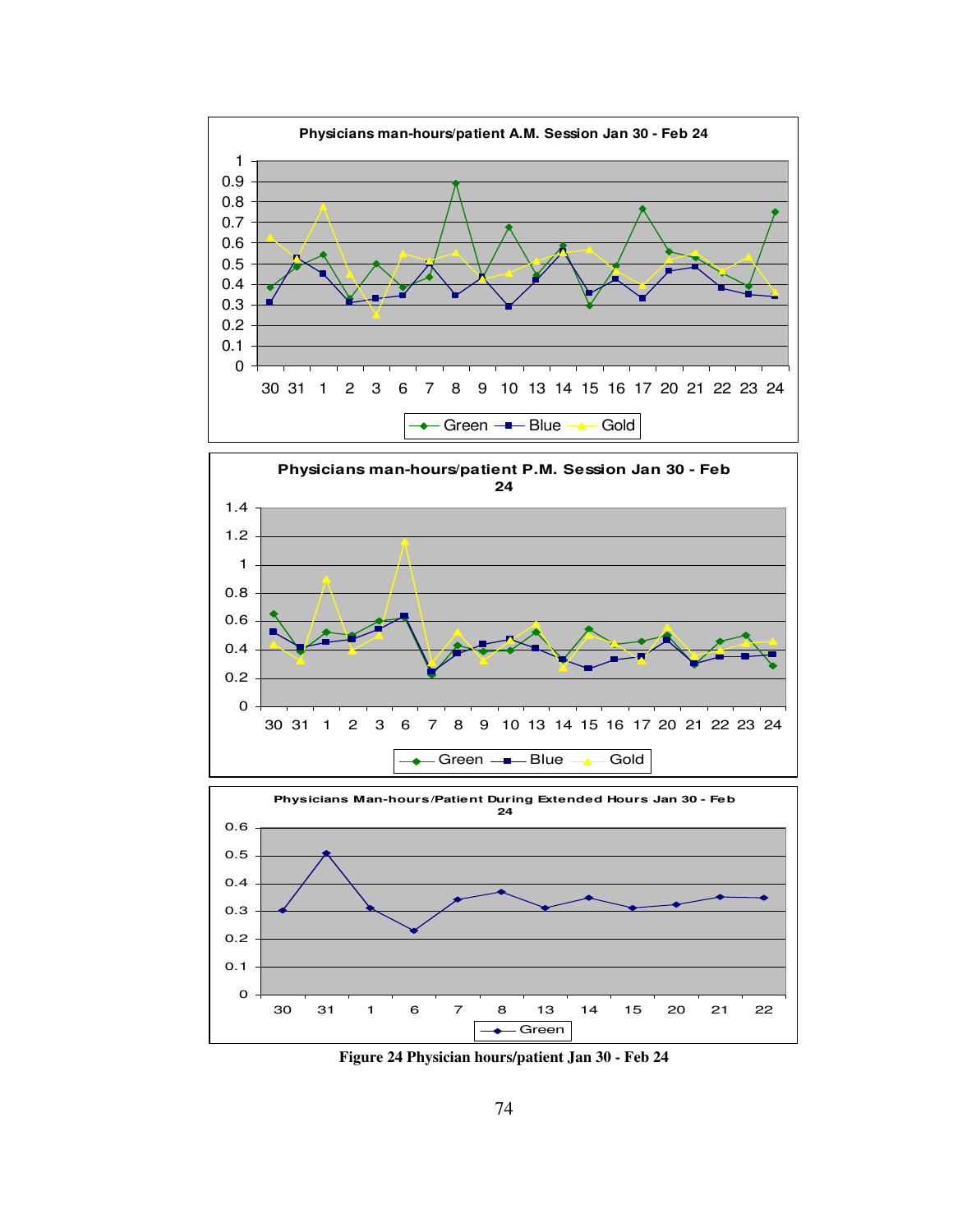In Figure 25, the nurse rate of man-hours per patient was erratic, as the nurse schedules were fairly regular everyday, while the total number of patients fluctuated, as it was dependent on the physician schedules.



**Figure 25 Nurses hours/patient Jan 30 - Feb 24** 

Since the values of expenses and nurse charges were very much smaller compared to the physician rates, Figure 26 followed the trend of physician manhours per patient as shown in figure 24. The trend observed in figure 26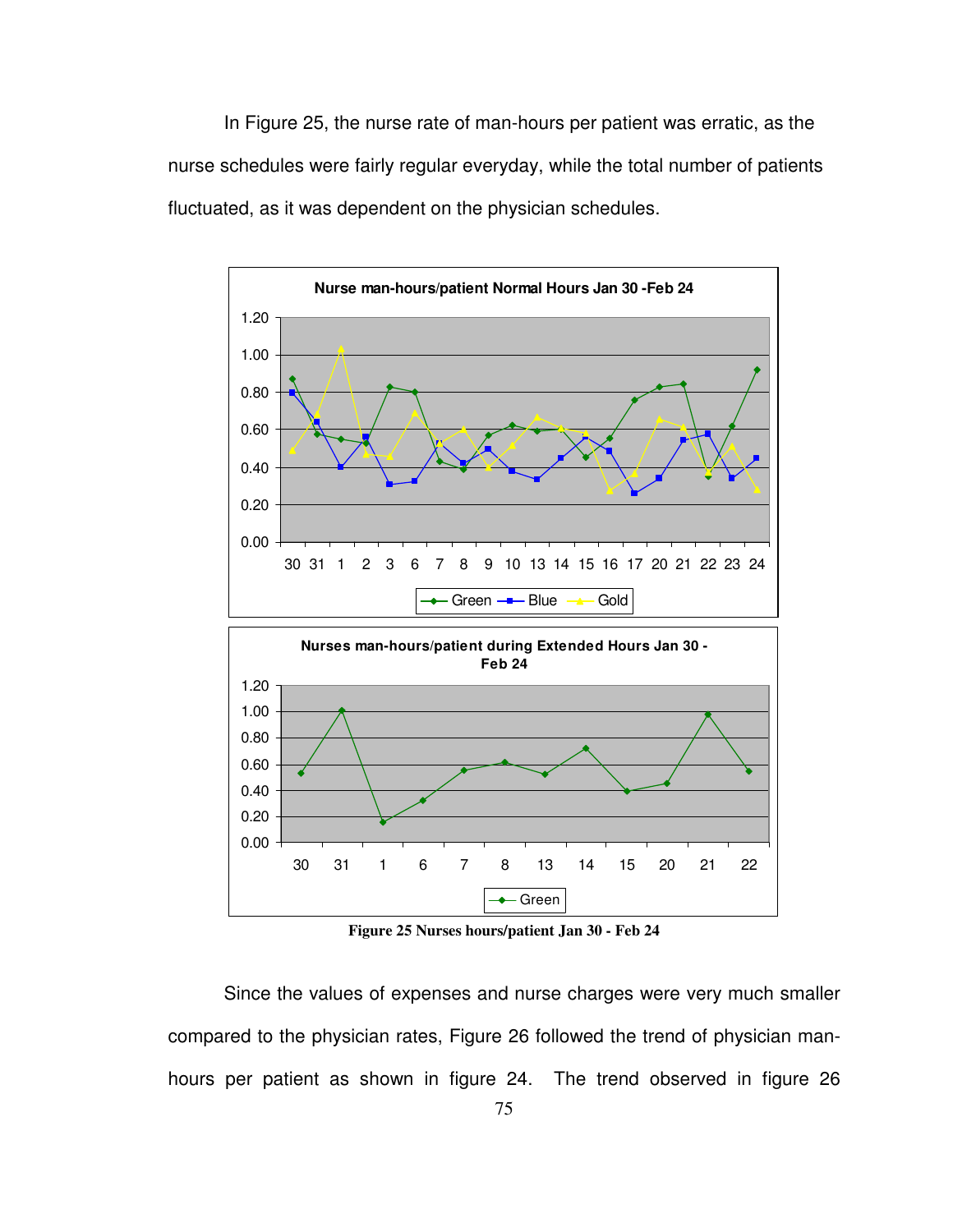consisted of spikes, mainly from Gold Team on 1 and 6 February for the P.M. sessions and four days on the Green Team and one day on Gold Team on the A.M. sessions. We based the hourly rates of Physicians and Nurses on the compensation survey developed by researching the physicians and from the Bureau of Labor Statistics for the nurses. We were unable to collect the exact rate from the clinic because all the physicians in the clinic had secondary responsibilities, which were also added into their compensation, and the nursing staff compensation included nurses in the triage system, which we did not consider in our measurement. Furthermore, we were not interested in the absolute value, but the marginal effects and the data collected from the Bureau of Labor were close to the actual data.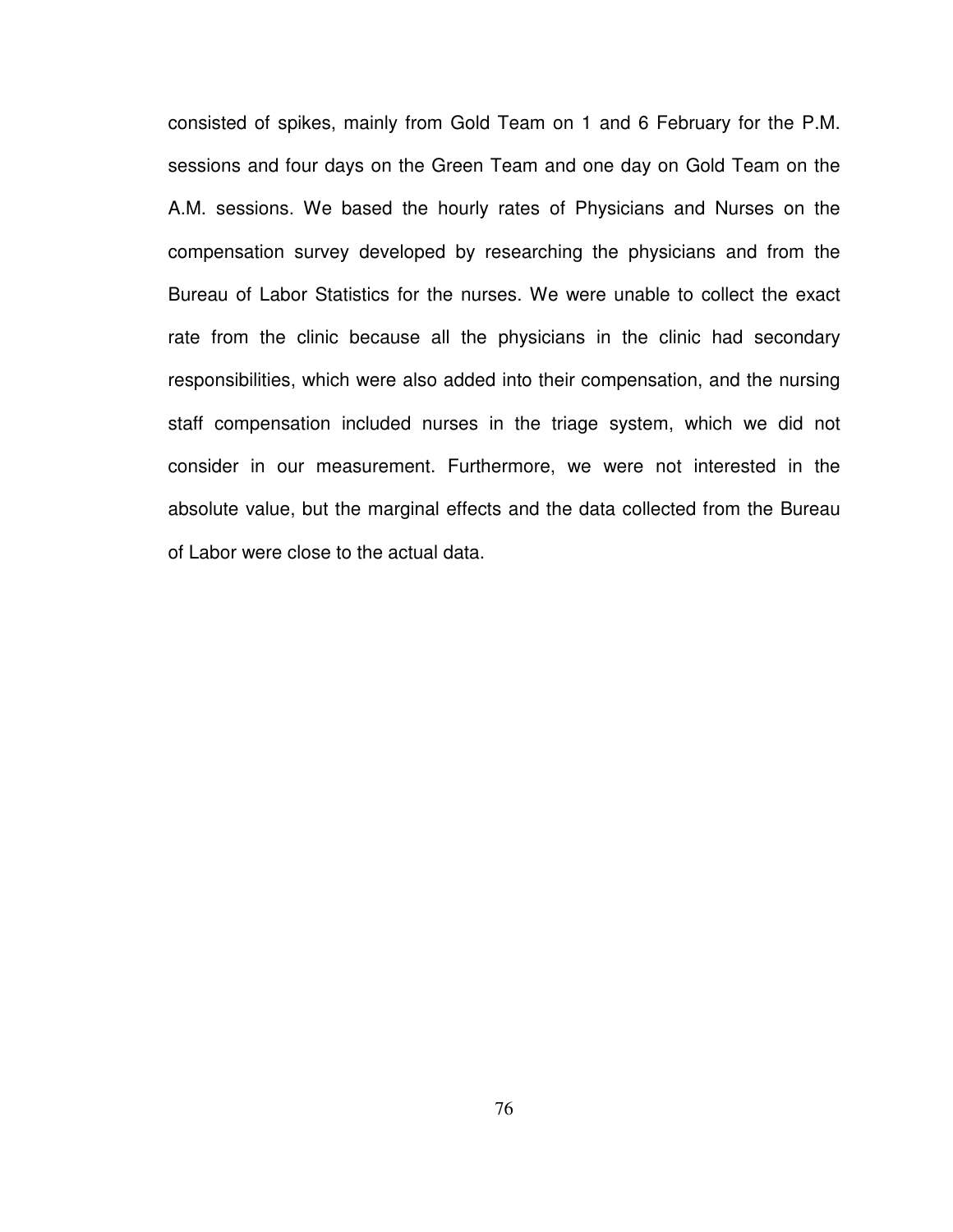

**Figure 26 Labor charges and expenses per patient** 

# **5.2 Operating Margin per Patient Analysis**

As we investigate the operating margin of each patient in Figures 27, 28, and 29, the trends were the same for the labor and expenses charges per patient, except that the trend was inversely proportional. Where it used to be a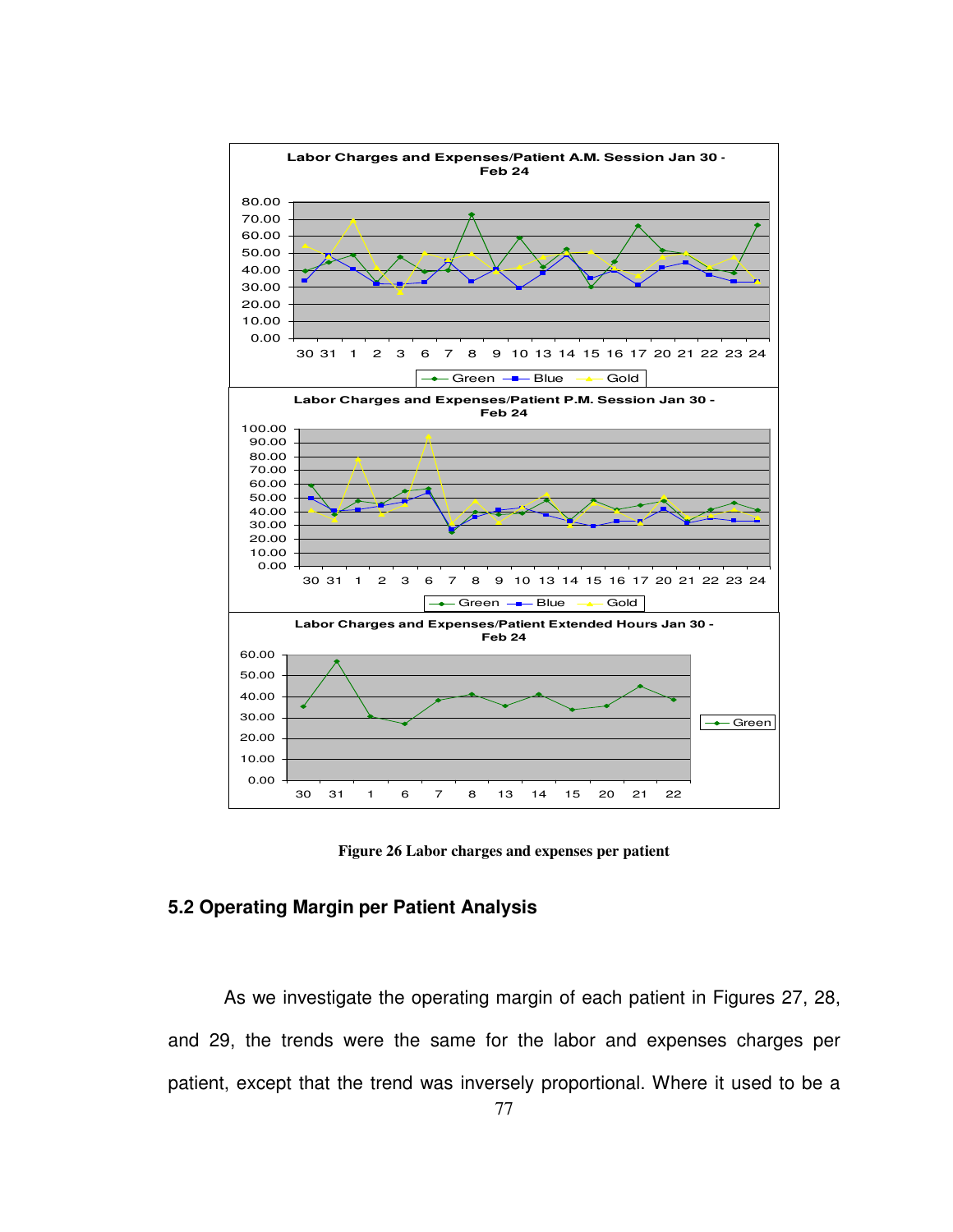spike, it is now a sharp drop. This is expected, since the revenue per patient is a constant rate of \$93 based on the weighted average of the invoices charged for established and new patients.



**Figure 27 Operating margin per patient A.M. session Jan 30 - Feb 24** 



**Figure 28 Operating margin per patient P.M. session Jan 30 - Feb 24**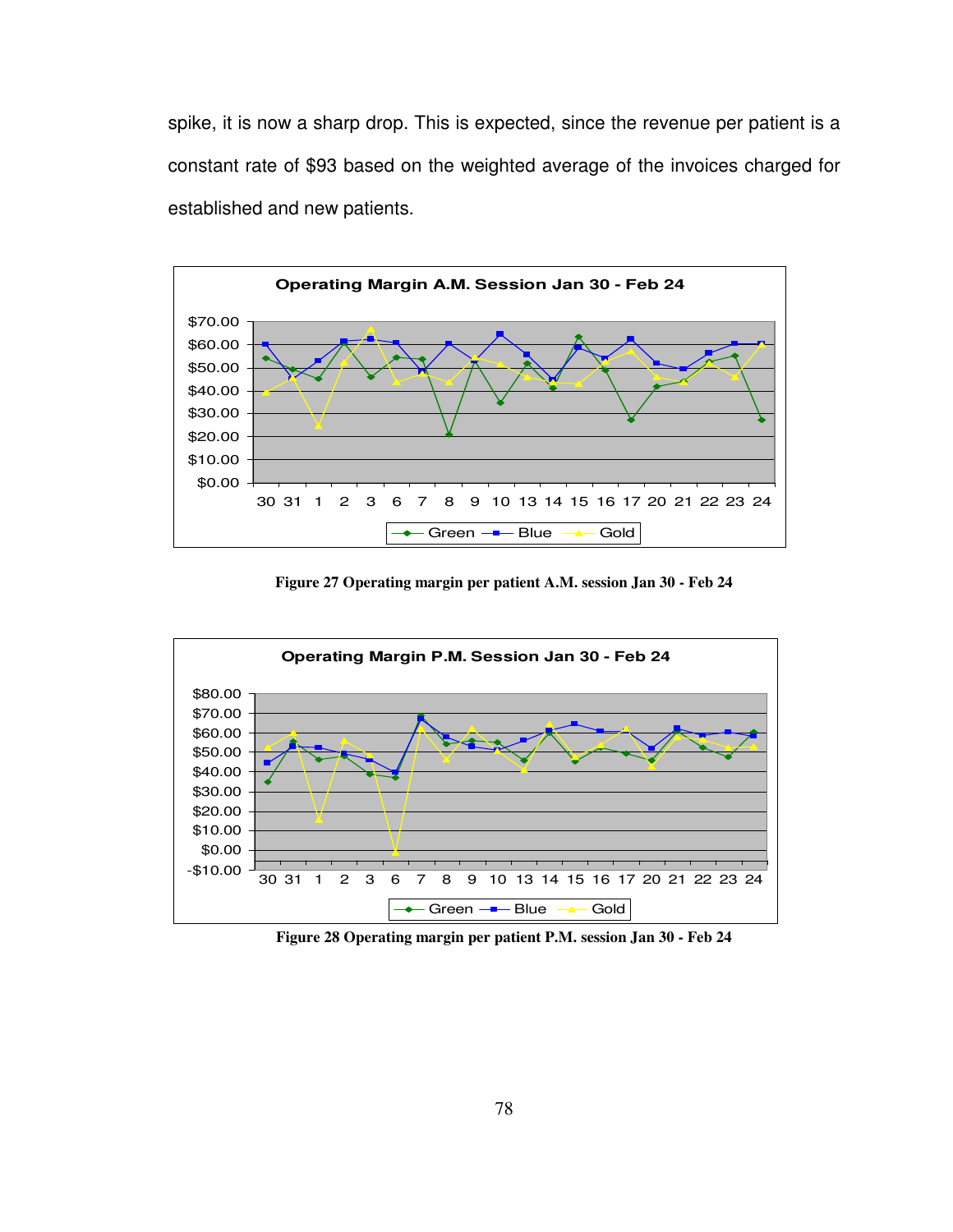

**Figure 29 Operating margin per patient during extended hours Jan 30 - Feb 24** 

## **5.3 Case Study Assumptions**

In this case study, the following assumptions were made:

- That the quality of care does not change with the changes involving the number of staff, such as physicians and nurses, medical or non-medical supplies, and the number of patients scheduled made.
- The differences in date for the data collected do not effect the accuracy of the analysis drawn from different reports. It is assumed that for the same period of time taken from different month or year represent the same trends in the analysis.
- The performance measurement is a simplified look into measuring selected factors, which will affect the operating margin. Not all the factors are included in these measurements; however, the main factors perceived by the authors are measured in this study.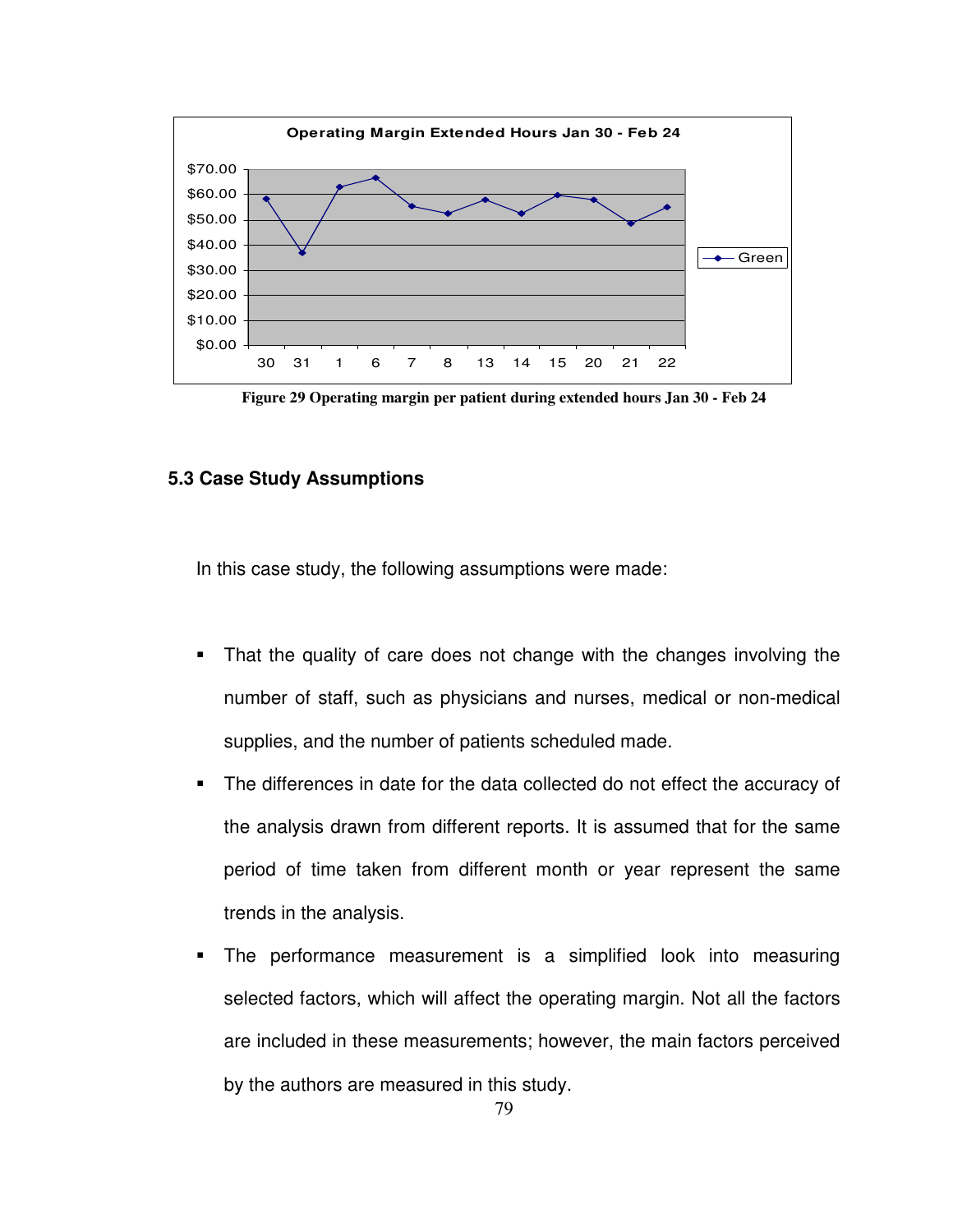- This performance measurement aims to maximize operating margin, it is not the main objective of the health care system. However, a healthy operating margin is important for any public or private health care system.
- We do not measure depreciation rate and inflation involved when measuring financial status of the clinic and how these factors affect the operating margin of the clinic.
- We do not measure the physical capacity, such as medical facilities and consulting rooms, although it is one of the factors listed in our performance framework. We assume that physical capacity is not an issue during our measurement in the clinic, but may be measured as the clinic increases the size of its operations.
- From interviewing with the staff in Green Meadows clinic, physicians are the bottleneck for the clinic. Patients are scheduled based on the number of physicians present on a given day and the number of nurses available does not affect the number of patients scheduled in any given day. A change in number of physicians in the clinic will change the number of patients scheduled for the given day.
- We assume that overtime charges for labor are not charged for all labor and consider the labor rate as constant.
- We define quality as 1) Individual staff carries out the same procedure in the same fashion and there is no variability between different staff. 2) The outcome of care will not be measured in this study, due to time constraints.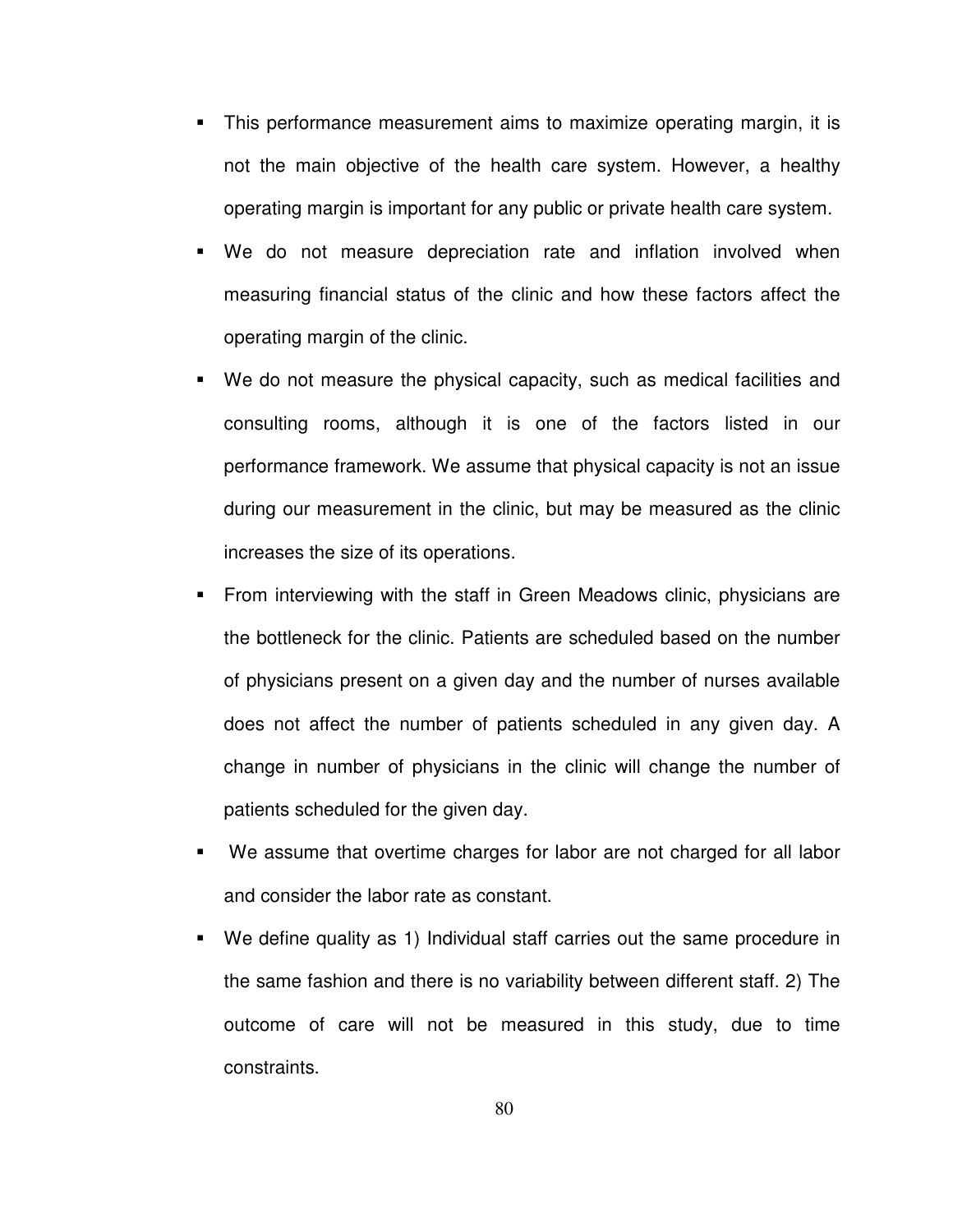- We assume that all payments by patients are made to the clinic and there are no bad debts, although this is not usually the case.
- We assume that each patient has one invoice, although this may not be true at times when patients go for lab tests.

## **5.4 Case Study Limitations**

We were unable to measure the utilization and capacity of the resources within the Green Meadows clinic. During the clinic visits, Green Meadows clinic did not show that capacity was an issue in the facility and no data were available to study the utilization and capacity issue.

Our initial intention was to measure the punctuality of the different types of patients, i.e. new and established, during the different sessions of the clinic's operations, i.e. morning session, afternoon session, and extended hours. This analysis helped us to optimize the staff resources by proposing the ideal mix of the types of patients to schedule based on their punctuality. However, due to lack of data, we were unable to measure this aspect of the performance.

The rates by the nurses and physicians were calculated using their base salary only. Benefits were not considered in this analysis, although these expenses were part of the salary package received by the medical staff. The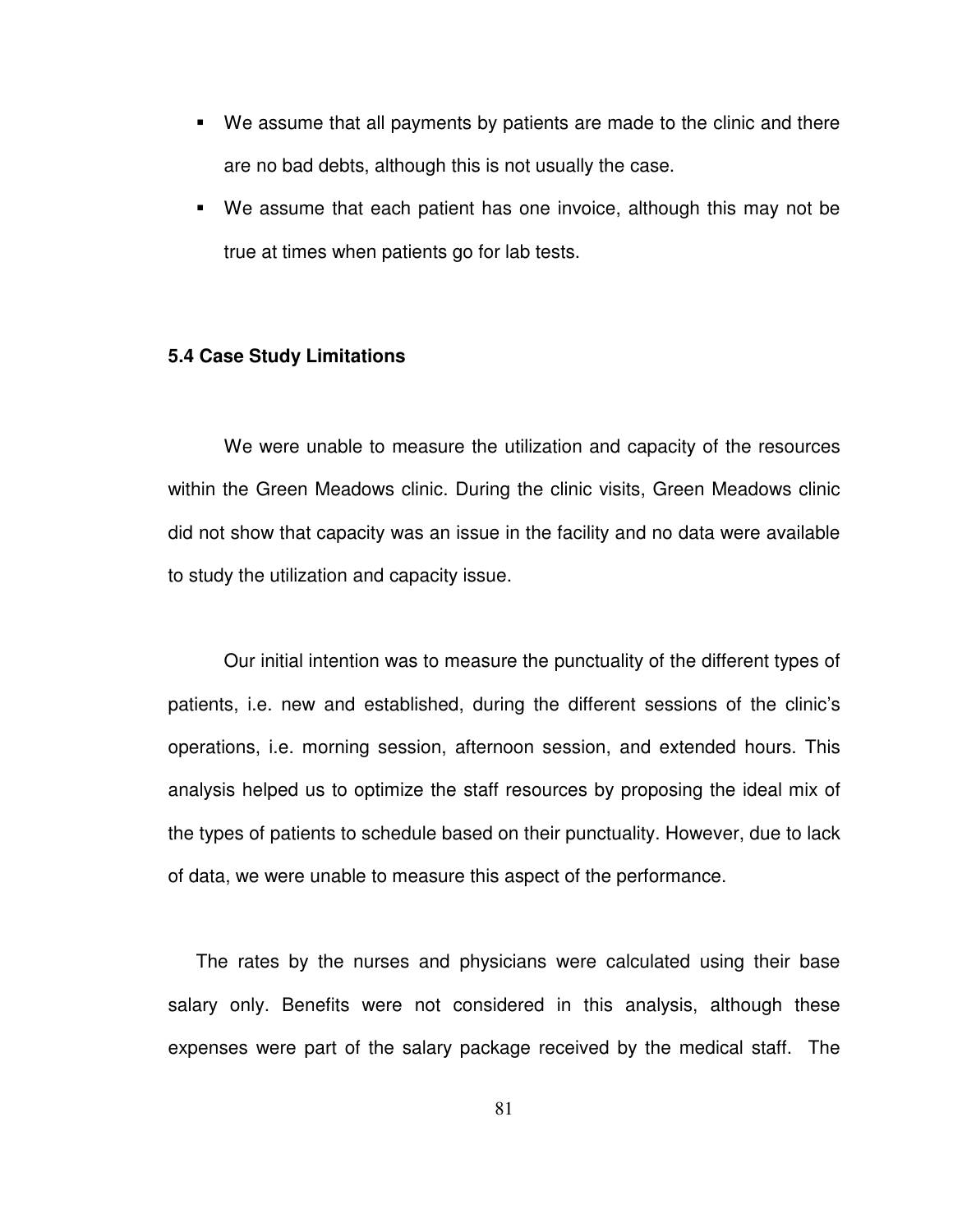other staffs within the facility, such as administrative staff, lab technicians, and triage system staff, were also not measured in this case study.

The payment mechanisms are not considered in this case study, and we assume that all payments are made to the clinic in full. Other activities within the clinic are also not measured as well.

Lastly, only one effect is analyzed at any one situation. We do not analyze the effects on operating margin by changing more than one factor.

## **5.5 Marginal Analysis**

Table 5 showed the marginal analysis (Eilon, Gold and Soesan, 1984) of Green Meadows clinic. From the equation we developed for our framework as shown earlier in this chapter, we analyzed the changes in overall result by changing marginally, one factor at a time. Since the Green Meadows clinic is a relatively small scale clinic with about four thousands visits a month, we alter the factors by ten percent instead of one percent as suggested by Eilon et. al. (1984), in order to observe the significant results that would be brought with the changes. We also analyzed how the factors change from the original value as recorded from the data we collected. These comparisons will help us to determine the causes, which affect the overall results. We will also measure the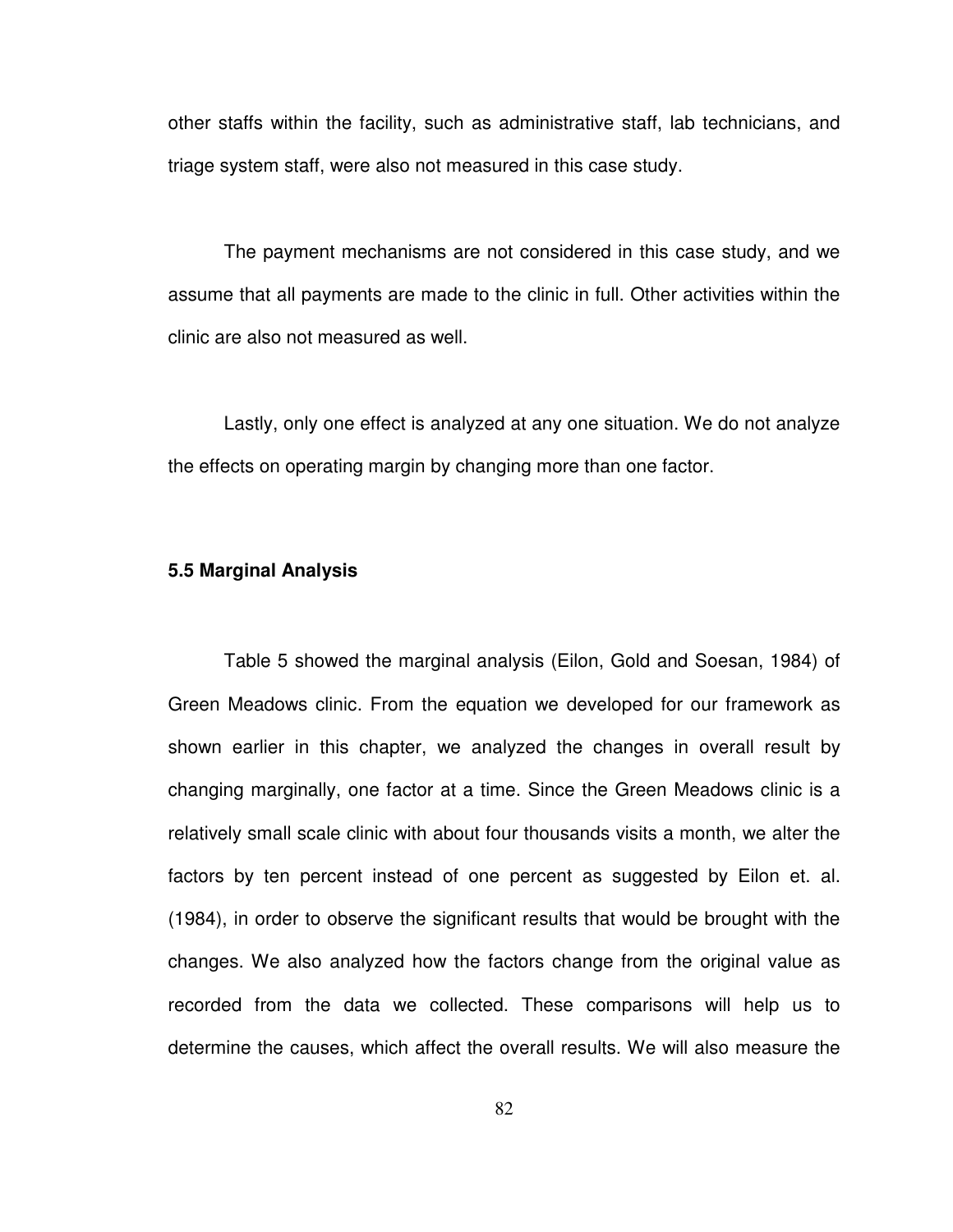percentage change in operating margin, which will helps health care managers to rank the importance of each factor. This will then helps in planning to implement changes within the Green Meadows clinic.

| r |                          |                                                    |                          |
|---|--------------------------|----------------------------------------------------|--------------------------|
|   |                          |                                                    | \$5.71                   |
|   | D<br>\$93.46<br>4,168.00 | $\mathbf{C}\mathbf{p}_{\text{Average}}$<br>\$33.02 | $Cn_{Average}$<br>\$8.10 |

|                 |                                              |                                    |                  |            |                                   |                                    |        |                       | $%$ Change |
|-----------------|----------------------------------------------|------------------------------------|------------------|------------|-----------------------------------|------------------------------------|--------|-----------------------|------------|
|                 |                                              | Effects                            |                  |            | <b>Output Changes</b>             |                                    |        | Results               | in O       |
|                 | <b>Change</b>                                |                                    |                  |            |                                   |                                    |        |                       |            |
| <b>Factors</b>  | $(\%)$                                       | <b>Reason</b>                      | $\Delta P$       | $\Delta$ r | $\Delta Cp_{\underline{Average}}$ | $\Delta Cn_{A \underline{verage}}$ | ΔE     | $O_{n\underline{ew}}$ | $\Delta$ O |
| Physicians      | 10                                           | increase<br>physicians             | 331.1            | \$0.00     | \$0.64                            | $-$0.65$                           | \$0.00 | \$222,871.47          | 7.87%      |
|                 | $-10$                                        | decrease<br>physicians             | 331.2            | \$0.00     | $-50.73$                          | \$0.62                             | \$0.00 | \$190,833.96          | $-7.64%$   |
| <b>Nurses</b>   | 10                                           | increase<br>nurses                 | $\mathbf{0}$     | \$0.00     | \$0.00                            | \$0.44                             | \$0.00 | \$203,493.13          | $-1.51%$   |
|                 | $-10$                                        | decrease<br>nurses                 | $\boldsymbol{0}$ | \$0.00     | \$0.00                            | $-$0.44$                           | \$0.00 | \$209,736.92          | 1.51%      |
| <b>Expenses</b> | 10                                           | increase<br>inventory<br>buffer    | $\mathbf{0}$     | \$0.00     | \$0.00                            | \$0.00                             | \$0.57 | \$204,235.10          | $-1.15%$   |
|                 | $-10$                                        | decrease<br>inventory<br>buffer    | $\mathbf{0}$     | \$0.00     | \$0.00                            | \$0.00                             | \$0.57 | \$208,994.95          | 1.15%      |
| Patients        | $10\%$ of<br>'no show'                       | improve 'no<br>show'               | 81.41            | \$0.00     | $-$1.26$                          | \$0.40                             | \$0.00 | \$209,146.70          | 1.23%      |
|                 | <b>New</b><br>patients<br>increase<br>to 10% | <b>Increase</b><br>new<br>patients | $\mathbf{0}$     | \$2.04     | \$0.00                            | \$0.00                             | \$0.00 | \$211,995.85          | 2.60%      |

 $O = P [r - (C_p + C_n) - E ]$ 

**Table 5 Sensitivity Analysis of Green Meadows Clinic** 

# **5.5.1 Change in physician manpower**

As discussed earlier, the increase in physician manpower led to an increase in the number of patients scheduled. By simulating a ten percent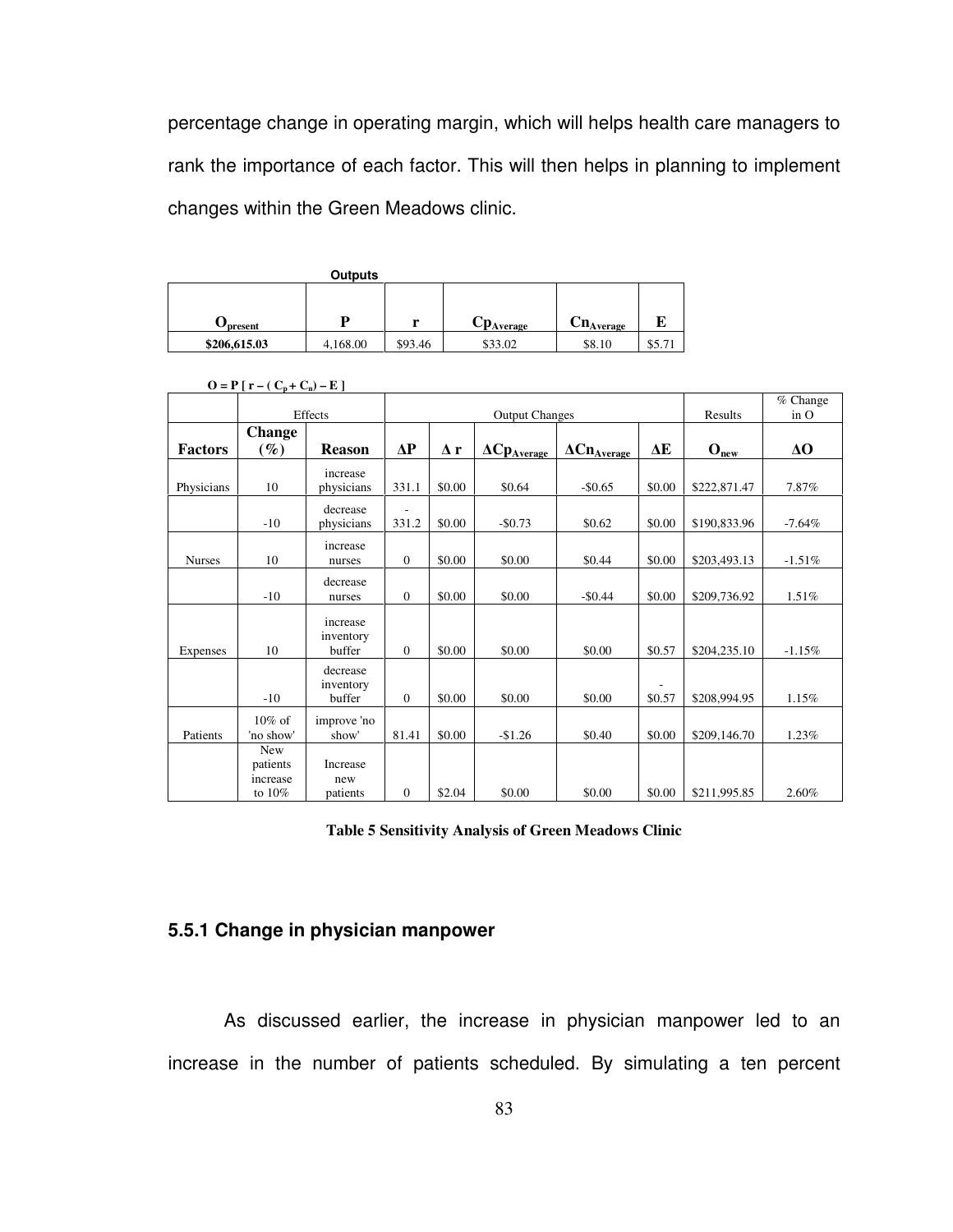change in physician manpower, we expected a ten percent increase in the number of patients scheduled. However, based on historical patients 'bumped' and 'no show' data as collected in Figure 19, about 16.34 percent of 'no show' and due to about 27 percent late, 6.73% will be bumped. Patients are bumped when their schedules are pushed to a later time, and eventually, do not get to see the doctor because of the patients earlier spent longer than the allocated time or are late. This will then push the other patients behind to a later time. When this happens, usually the last few patients of the day will be bumped because they are pushed after the operating hours of the clinic. These patients will then be rescheduled to another day. Based on this analysis, only about 77 percent of the total number of scheduled patients will turn up. A similar trend was expected when we reduced the physician manpower by ten percent.

When we increase the physician manpower, there would be an increase in the number of patients. However, since the increase for physician was higher than that of patients, the rate of physician man-hours per patient increased. As the rate of nurse man-hours remains constant while the number of patients increased, the rate for nurses decreased. This led to an overall increase in operating margin of 7.87%.

84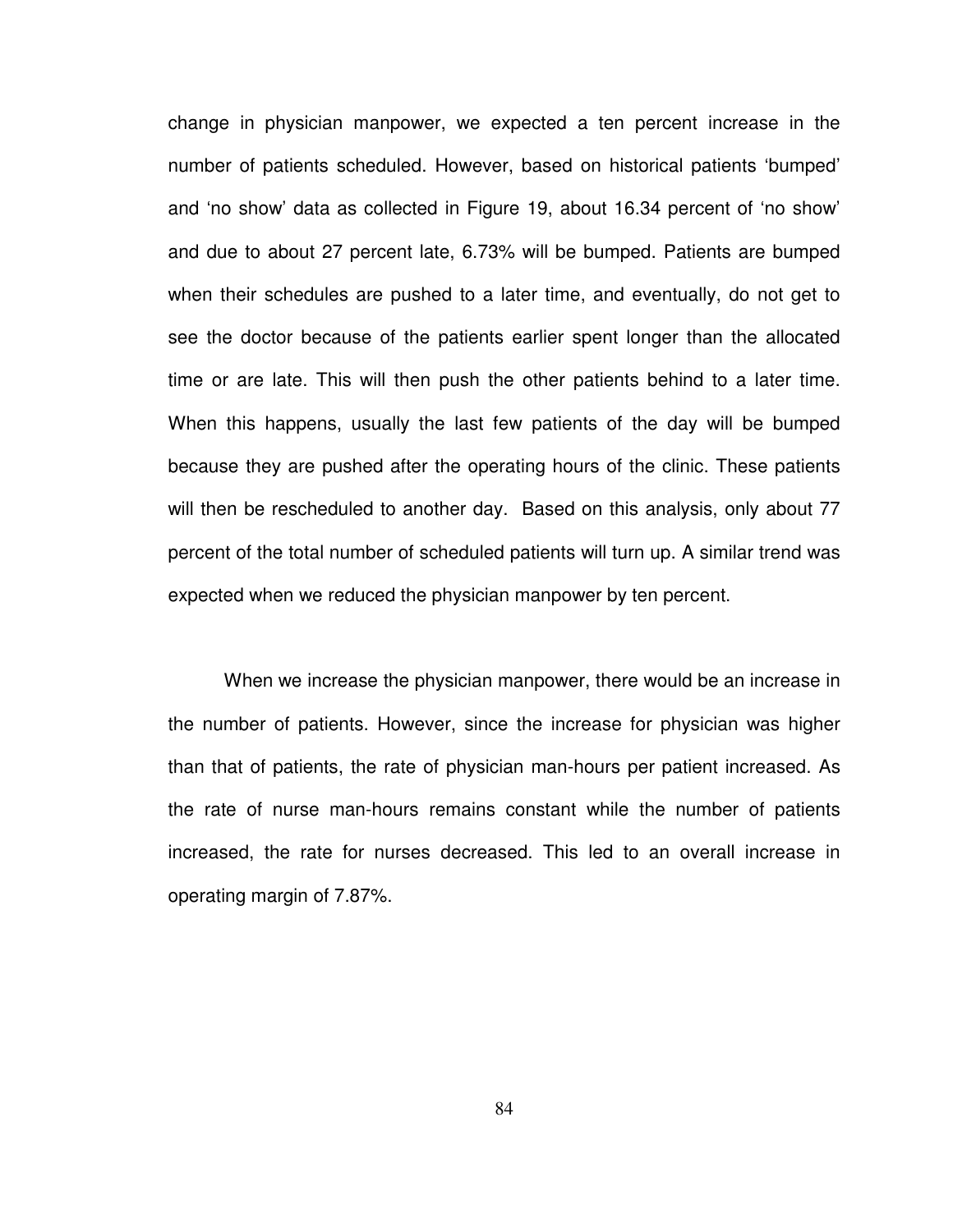#### **5.5.2 Change in nurse manpower**

When the nursing manpower increased, we did not expect any increase in the number of patients scheduled. Since the number of nurses would not affect the number of patients scheduled, the change in the nurse manpower would not affect the number of patients in Green Meadows. This would be a good measure for costs analysis for the managers to determine the impact of increasing the nursing manpower. The problem with this analysis was we do not measure the costs of benefits of the nursing staff. When we increase the nursing staffs, the rate of nursing staff per patient would increase. When increasing the nurse manpower, it led to a drop in operating margin by 1.51%. The same trend was observed when we decrease the number of nursing staff by ten percent, operating margin also increased by 1.51%.

### **5.5.3 Change in expense**

The patient expenses, excluding labor and including medical supplies, non medical supplies and drugs supplies. Based on historical data, the expenses for each patient excluding labor was about \$5.71. An increase in the expenses by ten percent to simulate increasing the inventory buffer by ten percent led to a proportional change in the rate of expenses per patient. The increase of ten percent in expenses led to 1.15% drop in operating margin. It was interesting to observe the impact captured in this model, the increase in the supplies by ten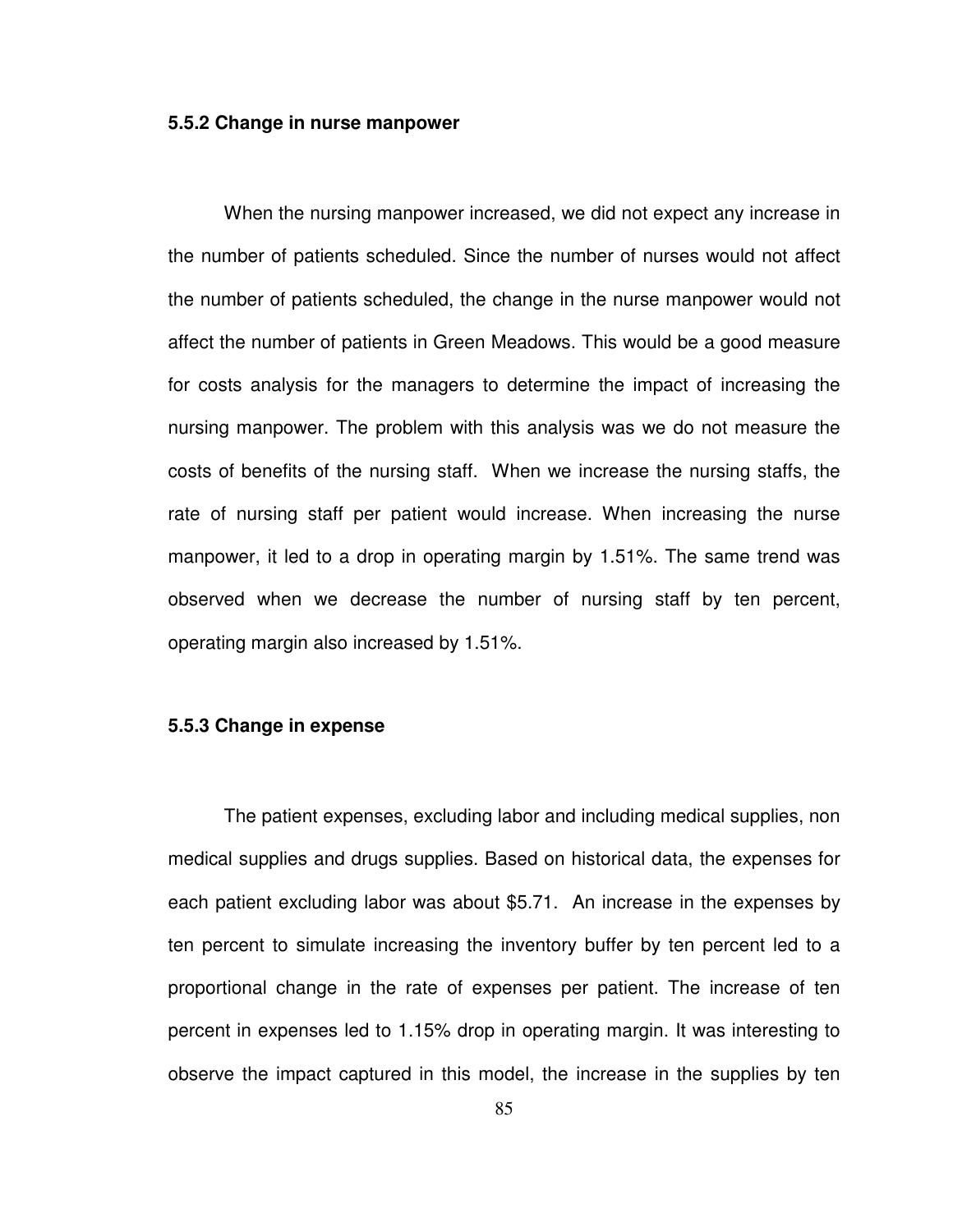percent was close to the impact of increasing the nursing staff excluding the benefits, by the same magnitude. This analysis also allowed managers to measure the impact of rising expenses excluding labor on the operating margin.

#### **5.5.4 Change in patients**

 We analyzed the impact of improving the rate of 'no show' by ten percent from 17.63 % to 15.87 %. This led to an increase in the number of patient visits by 81.41. This, in turn, reduced the rate of physician and nurse man-hours per patient. With the increase in patients and corresponding reduction in the rate of nursing and physician labor, we will improve the operating margin by 1.23 percent. However, we do not measure the costs involved in implementing the measures in order to improve 'no show'. The managers will have to decide if implementing the measures to ensure the 'no show' performance improved by ten percent is worth spending to achieve the improvement in operating margin as a result.

 Next, we studied the effect of improving the proportion of new patients to old patients from the current 5.7 percent to 10 percent. Even though the total number of patient visits did not change, the operating margin increased by 2.76 percent. This happened because, for new patient, the average invoice charge is \$138.54, while established patients charged about \$90.72, as seen in table 6. By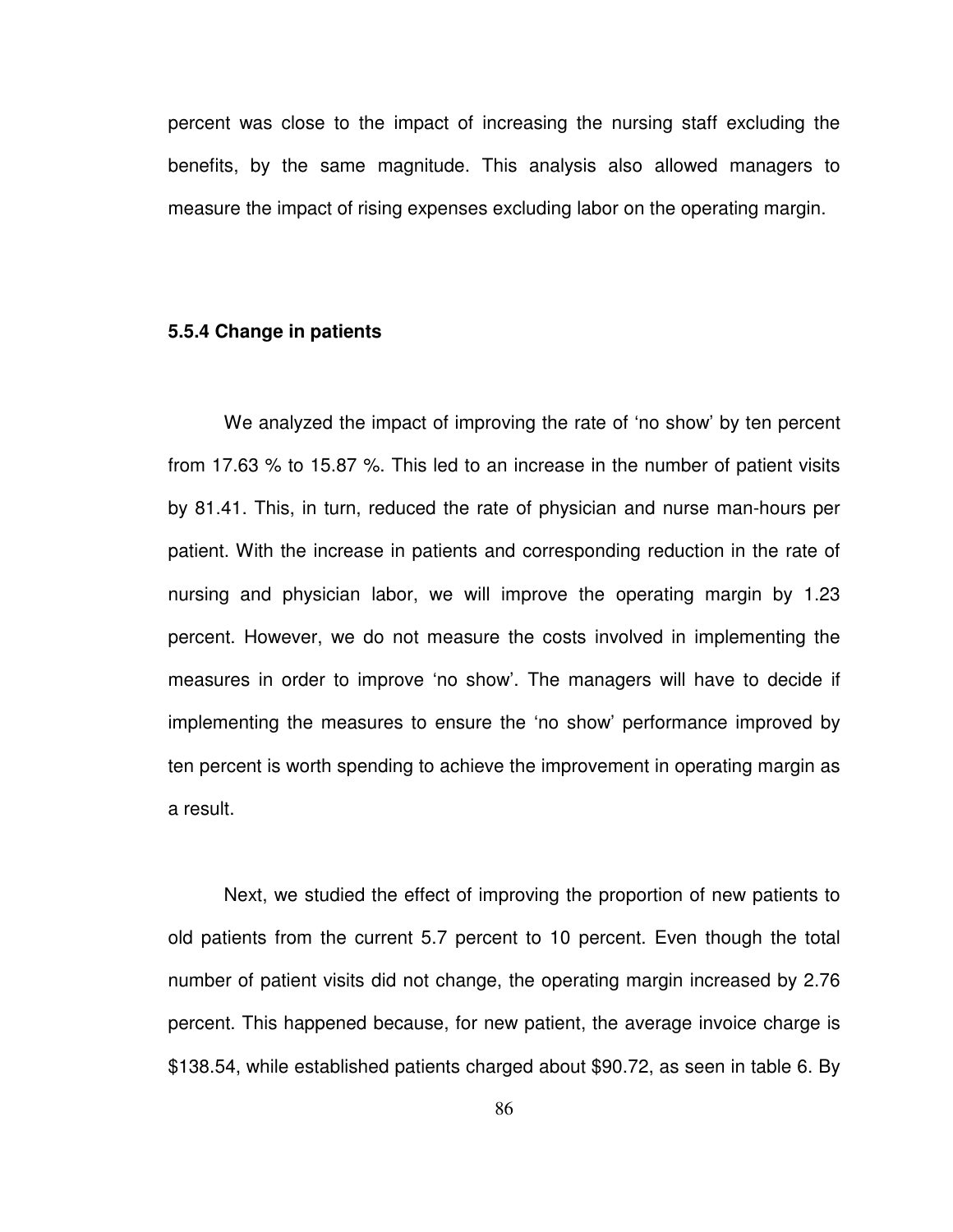improving the proportion of new patients, we will increase the revenue, while the costs remain constant. However, we do not calculate the amount needed to spend in order to improve the proportion of new patients as well as the difference in time spent between new and established patients.

|                           | <b>GREEN MEADOWS BUILDING A</b>            |                  |                              |                  |                  |                              |                  |                  |                              |                                                             |                  |                               |                        |
|---------------------------|--------------------------------------------|------------------|------------------------------|------------------|------------------|------------------------------|------------------|------------------|------------------------------|-------------------------------------------------------------|------------------|-------------------------------|------------------------|
|                           |                                            | Dec, 2005        |                              |                  | Jan, 2006        |                              |                  | Feb, 2006        |                              |                                                             |                  | Dec, 2005+Jan, 2006+Feb, 2006 |                        |
|                           | Charge<br>Amount                           | Invoice<br>Count | Avg Charge<br>per<br>Invoice | Charge<br>Amount | Invoice<br>Count | Avg Charge<br>per<br>Invoice | Charge<br>Amount | Invoice<br>Count | Avg Charge<br>per<br>Invoice | Charge<br>Amount                                            | Invoice<br>Count | Avg Charge<br>per<br>Invoice  |                        |
| NEW PT OV-LEVEL I         | \$116.00                                   |                  | \$58.00                      | \$116.00         |                  | \$58.00                      | \$290.00         | 5                | \$58.00                      | \$522.00                                                    | 9                | \$174.00                      |                        |
| NEW PT OV-LEVEL II        | \$6,760.00                                 | 71               | \$95.21                      | \$6,864.00       | 66               | \$104.00                     | \$11,336.00      | 109              | \$104.00                     | \$24,960.00                                                 | 246              | \$303.21                      |                        |
| NEW PT OV-LEVEL III       | \$13,330.00                                | 90               | \$148.11                     | \$13,485.00      | 91               | \$148.19                     | \$15,810.00      | 106              | \$149.15                     | \$42,625.00                                                 | 287              |                               | \$445.45 weighted avrg |
| NEW PT OV-LEVEL IV        | \$4,003.00                                 | 20               | \$200.15                     | \$7,293.00       | 33               | \$221.00                     | \$6,630.00       | 30               | \$221.00                     | \$17,926.00                                                 | 83               | \$642.15                      | \$138.56               |
| NEW PT OV-LEVEL V         | \$562.00                                   |                  | \$281.00                     | \$281.00         |                  | \$281.00                     | \$281.00         |                  | \$281.00                     | \$1,124.00                                                  | 4                | \$843.00                      |                        |
|                           |                                            | <b>185</b>       |                              |                  |                  |                              |                  |                  |                              |                                                             | 629              |                               | \$87,157.00            |
| EST PT OV-LEVEL I         | \$1,872.00                                 | 39               | \$48.00                      | \$1,152.00       | 35               | \$32.91                      | \$1,536.00       | 31               | \$49.55                      | \$4,560.00                                                  | 105              | \$130.46                      |                        |
| <b>EST PT OV-LEVEL II</b> | \$7,991.00                                 | 139              | \$57.49                      | \$8,052.00       | 139              | \$57.93                      | \$7,259.00       | 121              | \$59.99                      | \$23,302.00                                                 | 399              | \$175.41                      |                        |
| EST PT OV-LEVEL III       | \$183,260.00                               | 2,227            | \$82.29                      | \$181,985.00     | 2,170            | \$83.86                      | \$206,210.00     | 2,467            |                              | \$83.59 \$571,455.00                                        | 6,864            |                               | \$249.74 weighted avrg |
| EST PT OV-LEVEL IV        | \$77,158.00                                | 632              | \$122.09                     | \$79,328.00      | 609              | \$130.26                     | \$77,452.00      | 594              |                              | \$130.39 \$233,938.00                                       | 1,835            | \$382.74                      | \$90.72                |
| EST PT OV-LEVEL V         | \$772.00                                   |                  | \$193.00                     | \$772.00         | 4                | \$193.00                     | \$1,544.00       | 8                | \$193.00                     | \$3,088.00                                                  | 16               | \$579.00                      |                        |
|                           |                                            | 3041             |                              |                  |                  |                              |                  |                  |                              |                                                             | 9219             |                               | \$836,343.00           |
|                           | New Patients to Established patients ratio | 0.057347         |                              |                  |                  |                              |                  |                  | Average<br>charges           | \$93.46<br>Average charge when new patients =10%<br>\$95.50 |                  |                               |                        |

FY Posting Period,Group,Division,Billing Area,Location,Provider,Secondary Provider,Tertiary Provider,Diagnosis,Procedure,Charge Amount



#### **5.6 Comparison between marginal analysis and performance trend report**

 The aim of this analysis was to measure how the factors within the equation are sensitive to marginal changes. Our analysis would complement the current performance trend report used in Green Meadows Clinic, as this analysis used the current data to predict future impacts instead of using past data to show current performance. The performance trend report shown in Table 7 displayed the monthly data of the Green Meadows clinic operation and the Hunter's group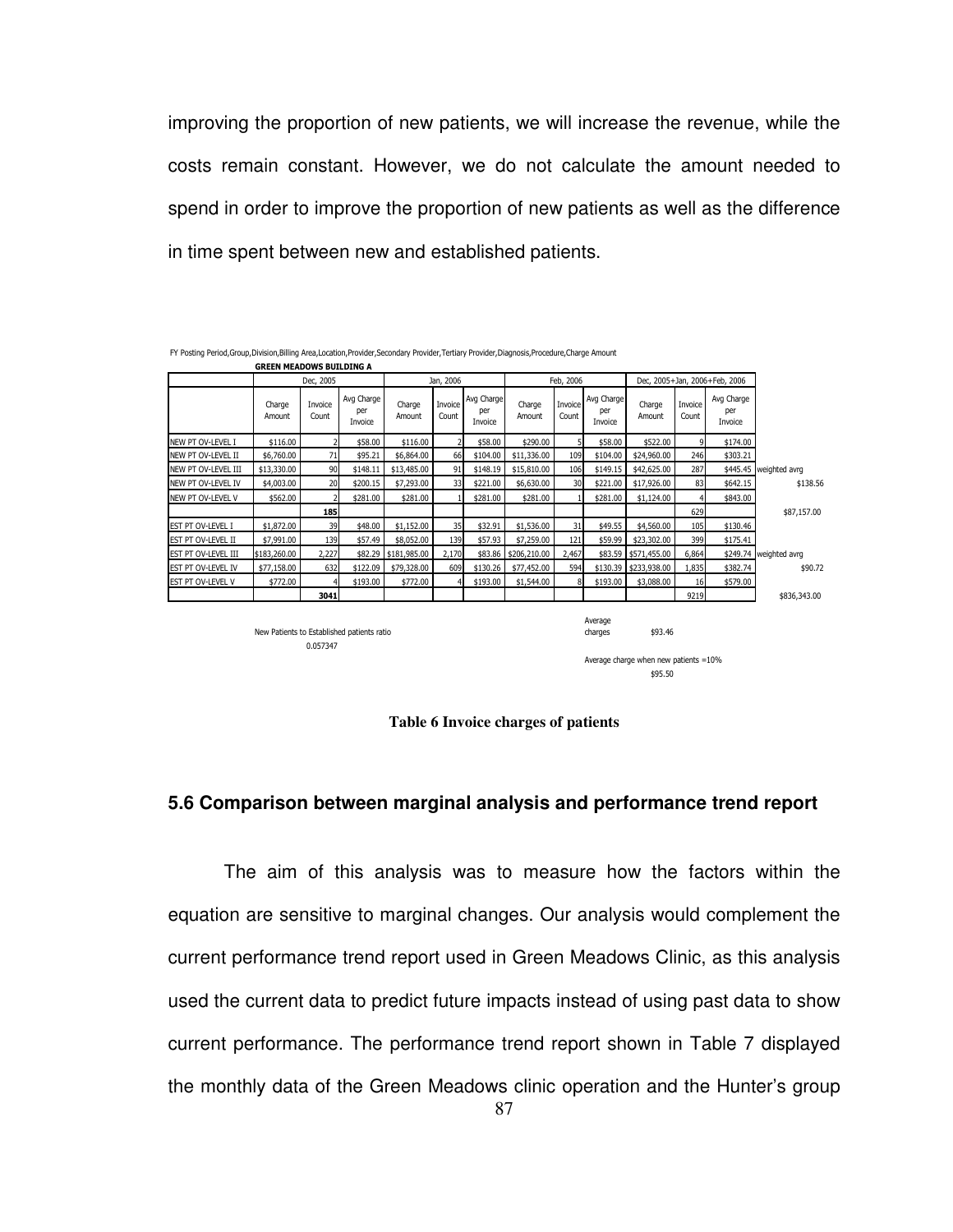standard of the Worked hours/Volume index. This report plainly showed the data and did not provide information of how operations within the Green Meadows clinic could be improved. The marginal analysis would be a valuable add-on to the performance trend report to provide a complete picture to improve the operating margin. The data on the performance trend report would show the areas needed for improvements and the marginal analysis could be conducted on those areas to suggest the improvements to be made and the impacts to the operating margin.

The aim of our proposed performance measurement was to improve on the current performance trend report used by the Green Meadows clinic for developing indicators that report on the accomplishments and progress. Using both reports, we were able to use the performance trend report for the setting of targets for desired performance and the review of performance against these targets using our proposed framework. Through analyzing trends, peaks, and valleys in the performance using our proposed framework, we were able to find out the causes of fluctuations in their performance.

The key to effectiveness of our proposed performance measurement was to identify the unique measures that can gauge the health and efficiency of Green Meadows clinic operations and to use the information to take appropriate actions. We then re-examined the performance and provided suggestions to improve the performance and also impact the overall system. Our proposed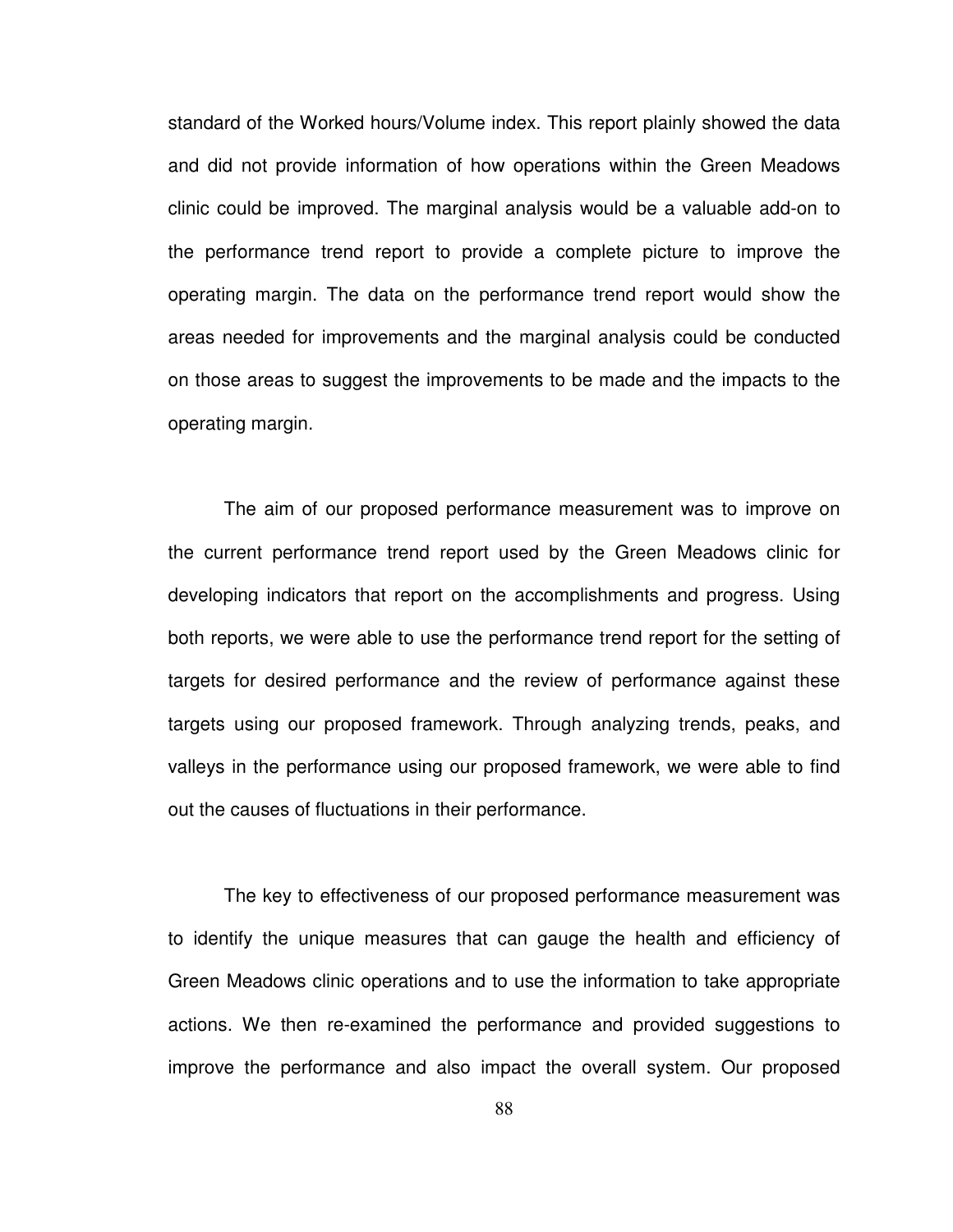framework was able to be used to systematically identify the root cause of the problem. Our performance measurement was used to guide organizational change and development. It can be used to provide objective, factual data to make more informed day-to-day decisions in running the organization. Our proposed performance measurement provided an objective view of the efficiency and effectiveness of the organization as a system. Using our proposed performance measurement and the performance trend report, we were able to identify the measures to use to gain a more balanced view of performance as compared to using only the current performance trend report.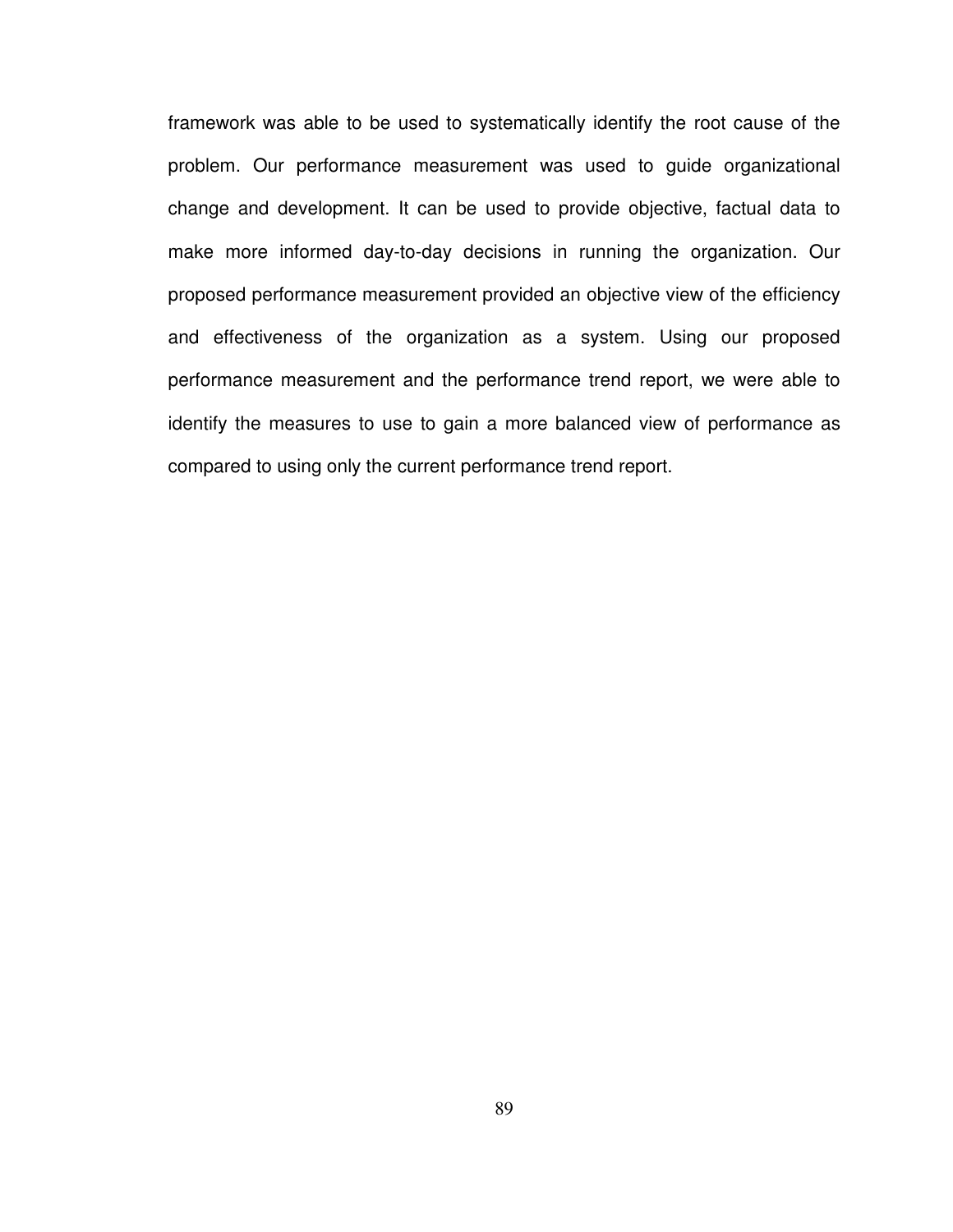| Associate:<br>Manager:<br>Facility:                                                                               | MulhollandF<br>MountjoyD<br>Corporate |                                    |                                   |                                       |                                  |                                 |                                    | <b>REALTH CARE</b>                   |                                      |                                    |                                      |                                      |                                  |                                      |                                     |                                        |
|-------------------------------------------------------------------------------------------------------------------|---------------------------------------|------------------------------------|-----------------------------------|---------------------------------------|----------------------------------|---------------------------------|------------------------------------|--------------------------------------|--------------------------------------|------------------------------------|--------------------------------------|--------------------------------------|----------------------------------|--------------------------------------|-------------------------------------|----------------------------------------|
|                                                                                                                   |                                       |                                    |                                   |                                       |                                  |                                 |                                    | Department Performance Trend Report  |                                      |                                    |                                      |                                      | Report Number:                   |                                      | Not Assigned                        |                                        |
| Date Printed:                                                                                                     |                                       | Friday, March 04, 2005             |                                   |                                       |                                  |                                 |                                    | H3007001 - Clinic-Family Practice    |                                      |                                    |                                      |                                      | Report Location:                 |                                      | Not Assigned                        |                                        |
| Time Printed:                                                                                                     | 12:35:00PM                            |                                    |                                   |                                       |                                  |                                 |                                    | June 2004                            |                                      |                                    |                                      |                                      | Data Source:                     |                                      | SRC Budget Advisor                  |                                        |
|                                                                                                                   |                                       | 巪                                  | Aug                               | Sep                                   | ğ                                | š                               | Dec                                | ş                                    | Feb                                  | Jair                               | ğ                                    | May                                  | Jur                              | <b>YTD Actual</b>                    | YTD Budget YTD Prior Act            |                                        |
| <b>Itilization Statistics</b><br>Clinic Visits<br>evenues                                                         |                                       | 4,298                              | 4.247                             | ξğ<br>ΥÍ                              | 5,737                            | 4,763                           | 4,99                               | 4,472                                | 4,539                                | 4,785                              | 5,181                                | 4,318                                | 4,571                            | 58,699                               | 59,256                              | 54,610                                 |
| Gross Patient Revenue<br>Deductions                                                                               |                                       | $$2,432$<br>$$-1,055$              | \$1,984<br>\$-849                 | \$2,384<br>\$-1,050                   | $$3,424$<br>$$-1,488$            | \$2,240<br>\$-907               | \$3,536<br>\$-1,576                | \$2,688<br>$$ -975$                  | $$2,320$<br>$$-1,041$                | \$3,440<br>\$-1,502                | \$3,536<br>\$-1,568                  | 81,984<br>98.13                      | \$2,368<br>\$-1,041              | \$32,336<br>$$ -13,923$              | \$31,590<br>$$ - 14,968$            | \$30,233<br>$$ -13,117$                |
| Net Patient Revenue<br>Other Revenue                                                                              |                                       | \$1,377<br>\$281                   | \$1,135<br>\$476                  | \$334<br>\$1,334                      | \$1,936<br>\$570                 | 676<br>51,333<br>w              | \$1,960<br>\$ 560                  | 31.713<br>\$548                      | \$1,279<br>\$416                     | \$1,938<br>\$377                   | \$513<br>\$1,973                     | \$1,108<br>\$475                     | 3204<br>\$1,327                  | \$18,413<br>\$5,328                  | \$16,622<br>\$62                    | $$ -355$<br>\$17.116                   |
| Total Net Revenue                                                                                                 |                                       | \$1,858                            | \$1,611                           | \$1,667                               | \$2,508                          | \$1,908                         | \$2.520                            | 2,281                                | \$1,895                              | \$2,315                            | \$2,485                              | \$1,583                              | 51,531                           | \$23,742                             | \$16,683                            | \$16,760                               |
| perating Expenses<br>Salary Expense<br>Contract Labor                                                             |                                       | S4,254                             | 89,238<br>\$0                     | 93,385                                | 94,682<br>6G)                    | 80<br>\$96,                     | \$98,408                           | 0\$<br>02£'06\$                      | $$101,115$<br>$$272$                 | \$105,052<br>\$2,147               | \$93,976<br>\$6,812                  | \$104,774<br>\$1,701                 | \$98,550<br>\$6,925              | 31,160,442<br>\$17,857               | 1,175,755                           | \$1,091,280<br>987,58                  |
| Total Salary<br>Benefit Expense                                                                                   |                                       | 94,254<br>36,641                   | \$89,238<br>\$25,82               | \$93,385<br>\$27,304                  | \$94,682<br>\$28,233             | \$28,409<br>\$96,589            | \$29,315<br>\$98,408               | \$90,320<br>\$28,209                 | \$101.387<br>\$32,125                | \$107,199<br>\$32,289              | \$100,787<br>\$28,899                | \$32,408<br>\$106,474                | \$23,518<br>\$105.576            | \$1,178,299<br>\$351,166             | \$1,175,755<br>\$323,803            | \$1,095,078<br>\$275,874               |
| Total Salary & Benefits                                                                                           |                                       | 130,895<br>w                       | \$115,059                         | \$120,689                             | \$122.915                        | \$124,998                       | \$127,723                          | \$116,529                            | \$133,511                            | \$139,488                          | \$129,686                            | \$138,880                            | \$129,083                        | \$1,529,485                          | \$1,499,558                         | \$1,370,953                            |
| Drug Supply Expense<br>Non Medical Supply Expense<br>Medical Supply Expense                                       |                                       | \$3,242<br>\$5,525<br>\$6,170      | \$3,390<br>\$3,169<br>\$4,459     | \$6,020<br>\$4,451<br>\$3,054         | \$5,486<br>\$9,053<br>\$5,019    | \$4,502<br>$$6,432$<br>$$6,432$ | 5 5,151<br>5 8,733<br>5 5,031      | \$8,939<br>\$4,022<br>\$4,732        | $$4,087$<br>$$15,237$<br>\$5.002     | \$8,605<br>\$6,188<br>\$6,189      | \$3,113<br>\$5,879<br>\$3,841        | \$3,658<br>\$2.917<br>\$3,931        | \$5,328<br>\$10,353<br>\$3,687   | \$54,437<br>\$88,442<br>\$58,654     | \$46,176<br>\$99,510<br>\$45.210    | \$41,515<br>\$94,596                   |
| Total Supply Expense                                                                                              |                                       | 14,937                             | 11,018                            | 13,525                                | 19,558<br><b>vo</b>              | \$15,277                        | 18,915<br>m                        | \$17,693                             | \$25,125                             | \$20,980                           | \$12,633                             | \$10,506                             | \$19,367                         | \$199,534                            | \$190,896                           | \$39,260<br>\$175,371                  |
| Purchased Patient Services<br>Institutional Expense                                                               |                                       | $\overset{\circ}{\circ}$           | 5<br>s o                          | 8<br>$\frac{6}{3}$                    | 8<br>9                           | $\frac{6}{3}$<br>$\frac{0}{32}$ | 9<br>3                             | 5<br>50                              | s o<br>s o                           | $\frac{0}{9}$<br>s,                | 5                                    | °                                    |                                  | ့<br>ဖ                               | 5                                   | 5                                      |
| Other Operating Expense                                                                                           |                                       | \$7,604                            | \$3,799                           | \$4,089                               | 34.940                           | 34,845                          | \$4,669                            | \$3,014                              | $-41,121$                            | \$2,914                            | 5<br>\$4,359                         | 5<br>\$5,917                         | $800$<br>$800$<br>$800$<br>$800$ | $\frac{0}{9}$<br>$$ -20.275$         | \$<br>\$16,223                      | 5<br>\$1,319                           |
| Total Operating Expense                                                                                           |                                       | \$153,435                          | \$129,875                         | \$138.303                             | \$147,413                        | \$145,120                       | \$151,308                          | \$137,238                            | \$117,516                            | \$163,382                          | \$146,678                            | \$155,303                            | \$123,158                        | \$1,708,724                          | \$1,706,678                         | \$1,547,643                            |
| Net Operating Income (Loss)                                                                                       |                                       | $$ -151, 777$                      | $$ -128.284$                      | \$-136.636                            | \$-144,907                       | $-143.213$                      | $$ -148.786$                       | \$-134,975                           | $$ -115,820$                         | $$ -161,067$                       | $3 - 144.192$                        | $$ - 153.719$                        | $$ -121,627$                     | \$ -1,684,983                        | $$ -1,639,994$                      | $$ -1.530.082$                         |
| NonOperating Rev/Exp<br>nancial Indicators                                                                        |                                       | 9                                  | 5                                 | 59                                    | 50                               | 5                               | 50                                 | 5                                    | 50                                   | S                                  | s o                                  |                                      | 5                                | s o                                  | s                                   | ິ                                      |
|                                                                                                                   |                                       |                                    |                                   |                                       |                                  |                                 |                                    |                                      |                                      |                                    |                                      |                                      |                                  |                                      |                                     |                                        |
| Total Operating Exp / Volume<br>Gross Patient Rev / Volume<br>Supply Expense / Volume<br>Revenue Net to Gross %   |                                       | 56.6%<br>\$0.57<br>\$3.48<br>35.70 | 572%<br>\$0.47<br>\$2.59<br>30.58 | 55.9%<br>\$0.50<br>\$2.82<br>\$ 28.83 | 56.5%<br>90.60<br>93.41<br>25.70 | 59.5%<br>30.47                  | 55.4%<br>\$0.71<br>\$3.79<br>30.32 | 63.7%<br>\$0.80<br>\$3.86<br>\$30.69 | 56.1%<br>\$0.51<br>\$5.54<br>\$25.89 | 56.3%<br>\$0.72<br>\$4.38<br>34.14 | 55.8%<br>\$0.88<br>\$2.44<br>\$28.31 | 55.9%<br>\$0.46<br>\$2.43<br>\$35.97 | 86.0%<br>90.524<br>94.26.94      | 56.9%<br>\$0.57<br>\$3.52<br>\$30.14 | \$0.53<br>\$3.22<br>\$3.26<br>52.6% | \$0.55<br>\$3.21<br>\$28.34<br>58.6%   |
| abor Productivity Statistics & Indicators                                                                         |                                       |                                    |                                   |                                       |                                  |                                 |                                    |                                      |                                      |                                    |                                      |                                      |                                  |                                      |                                     |                                        |
| Net Worked FTEs (Incl agency)<br>(incl agency & cap)<br>Capitalizated / Sold FTEs<br>Agency FTEs<br>Paid FTEs     |                                       | 43.6<br>20000                      | 35.7<br>$\frac{80}{20}$<br>41.4   |                                       | 41.5<br>88<br>$rac{1}{2}$        | 3388<br>43.5                    | 88<br>41.7<br>36.1                 | 41.0<br>$\frac{7}{800}$              | 42.6<br>38.1<br>88                   | 40.9<br>88<br>44.4                 | 41.8<br>$^{0.0}_{0.0}$<br>30.1       | 44.5<br>41.5<br>$\frac{80}{10}$      |                                  | 요<br>알 등 8 8<br>알                    | 4800                                | $\frac{0}{37.6}$<br>$\frac{0}{0}$      |
| (incl agency & cap)<br>Net Worked Hours (incl agency)<br>Capitalizated / Sold Hours<br>Agency Hours<br>Paid Hours |                                       | $\circ$ $\circ$<br>7,7043          | $\circ$<br>7,305<br>6,311         | 0<br>O<br>7,275                       | o<br>O<br>7,332<br>7,077         | 7,435<br>6,817                  | O<br>O<br>7,363<br>6,384           | 0<br>7,234<br>5,422                  | $\circ$<br>$\Box$<br>6,284<br>7,041  | 7,838<br>7,229<br>$\circ$          | $\Box$<br>7,139<br>6,663             | 7,867<br>7,325                       | 7,719<br>6,412<br>c              | 78,793<br>89,251<br>O                | 93,111<br>81,704                    | 89,519<br>$\circ$<br>$\circ$<br>78,323 |
| Agency Hrs as % Net Worked Hrs<br>Overtime Hrs as % Total Paid Hrs                                                |                                       | 2.4%<br>0.0%                       | 1.7%<br>0.0%                      | 2.0%<br>0.0%                          | 1.2%<br>0.0%                     | 1.9%<br>0.0%                    | 2.1%<br>0.0%                       | 2.1%<br>0.0%                         | 2.0%<br>0.0%                         | 3.3%<br>0.0%                       | 3.7%                                 | 2.5%<br>0.0%                         | 1.5%<br>0.0%                     | 0.0%<br>2.2%                         | 2.3%<br>0.0%                        | 1.3%<br>0.0%                           |
| Total Salary Expense / Volume<br>Aug Hourly Rate (Incl Agency)                                                    |                                       | \$21,93<br>\$12.23                 | \$21.01<br>\$12.22                | \$19.47<br>\$12.84                    | 16.50<br>12.91                   | 20.28<br>\$12.99                | 19.72<br>13.37                     | 2020<br>\$12.49                      | \$14.40<br>22.34                     | \$22.40<br>\$13.68                 | \$19.45<br>\$14.12                   | 24.66<br>\$13.54<br>co.              | 23.10<br>\$13.68                 | 20.78<br>\$13.20                     | \$12.63<br>\$19.84                  | \$20.05<br>\$12.23                     |
| The Hunter Group Standard<br>Worked Hours / Volume                                                                |                                       | 1,5688<br>1,2503                   | 1,4861<br>1,3092                  | 1,2683<br>1,3092                      | 12336<br>1.3680                  | 1.4313<br>1.3533                | 1.2792<br>1.2062                   | 1.2125                               | 1.3867<br>1.2390                     | 1.5108<br>1.2531                   | 1.2918<br>1.2531                     | 1,6963<br>1.1567                     | 1,4028<br>1,2668                 | 1.3897                               | 1.3788                              | 1,4342                                 |

**Table 7 Performance Trend Report**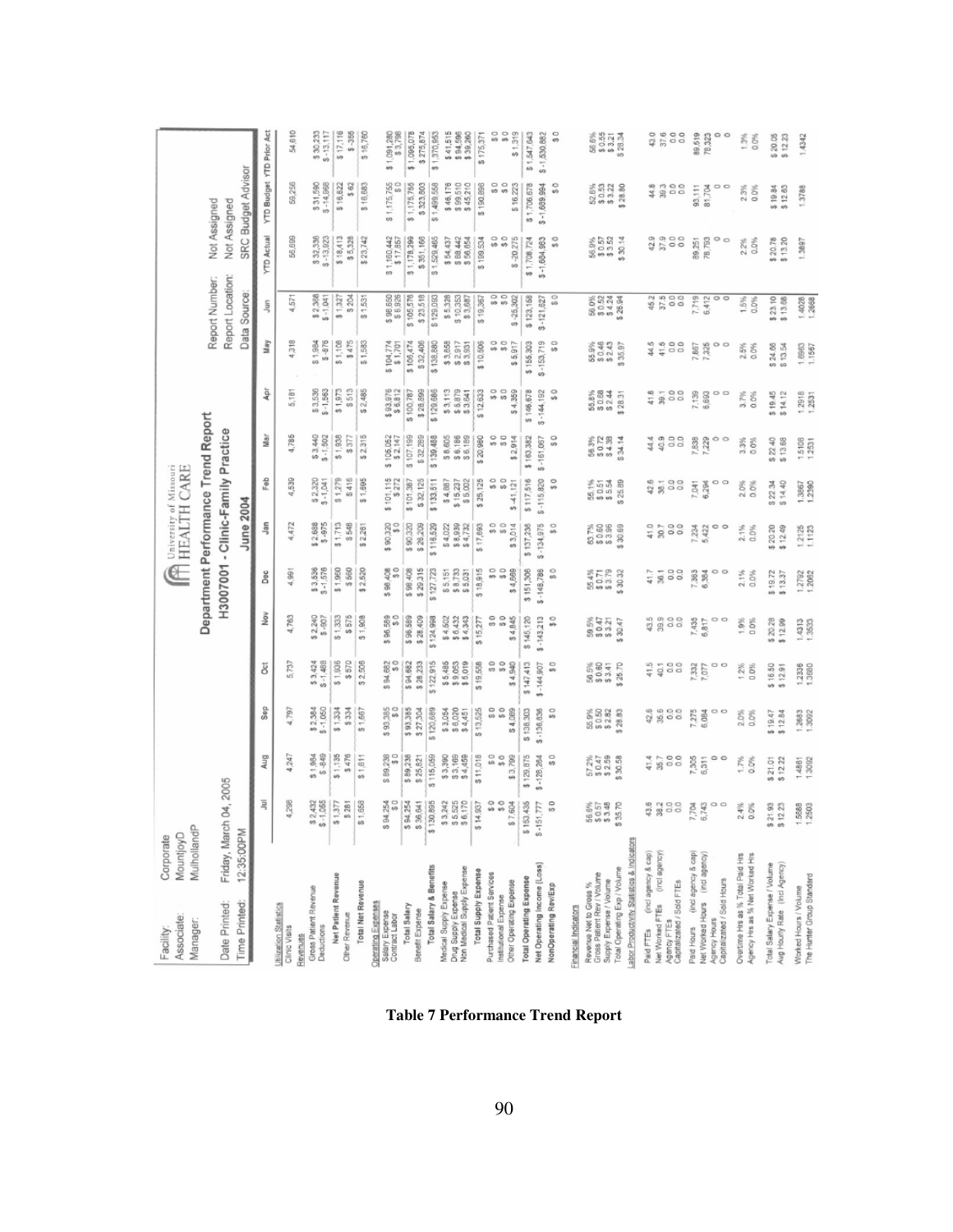# **5.7 Conclusion**

 In conclusion, this marginal analysis actually helped health care managers to analyze the impact factors to the main objective, in this case, operating margin when they make marginal changes. The main factors were determined by the framework and corresponding equations defined. This marginal analysis also helped managers to prioritize these impacts. The data helped them to justify their spending to implement new ideas by showing the impacts quantitatively. However, this analysis did not measure the costs involved in getting their ideas implemented. Sometimes, the costs involved may not justify for the little increase as propose in the marginal analysis.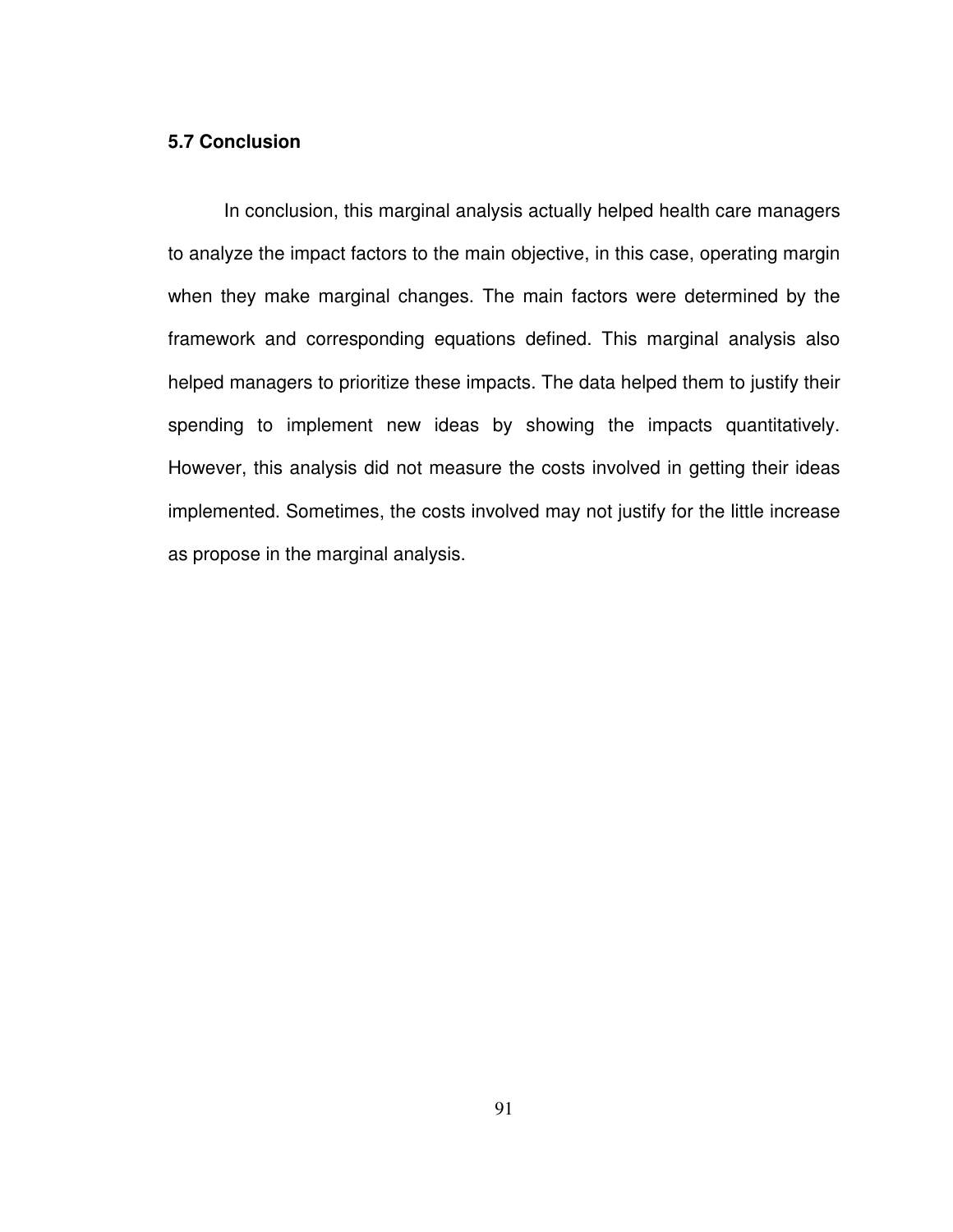# **CHAPTER 6 CONCLUSION AND FUTURE WORK**

This final chapter begins with a summary of the most important results from the research, followed by a review of the thesis. The industrial value of the research results is discussed. Finally, areas for further research are suggested.

### **6.1 Summary**

In this study, the developments of performance measures for health care systems using engineering techniques were addressed. The main objective was to develop and apply the performance measurement systems for health care systems. In order to reach this objective, several obstacles that contributed to the complexity of the research area were treated.

In Chapter 3, we introduced the method of MSDD to decompose our main objectives to different contributing factors and connecting these factors based on their relationships with each other. The way we suggest to measure the performance of the health care systems was by incremental calculus. Using incremental calculus, we were able to observe the impact of small changes to the main objective using the marginal analysis. In marginal analysis, we focused on how sensitive each factor will affect the main objective.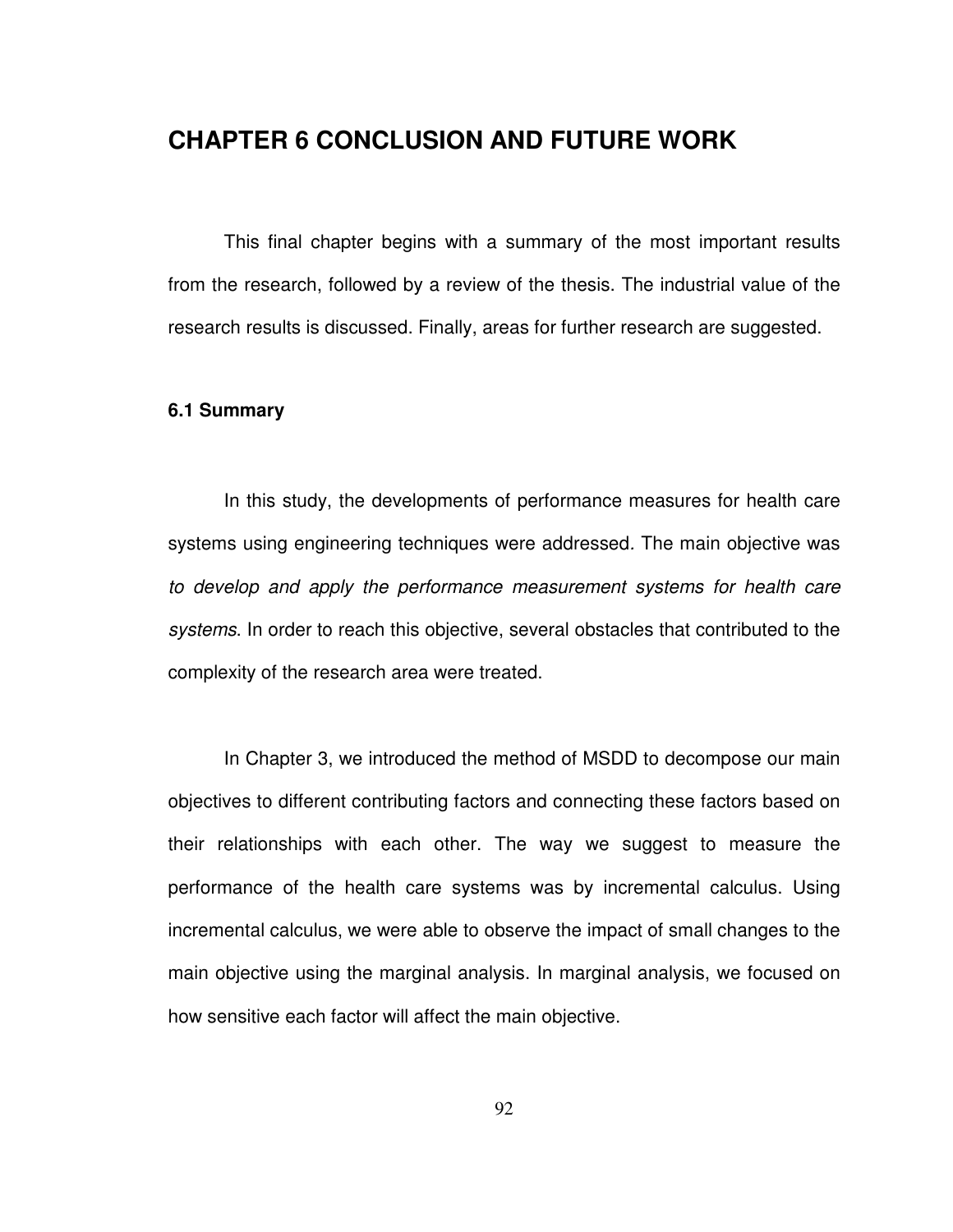In Chapter 4, we applied the developed performance measurement framework on Green Meadows clinic, an out-patient clinic consisting of three teams. Furthermore, we collected data from Green Meadows clinic to measure their performance based on the techniques we developed.

In Chapter 5, key-factors found to affect the performance of the Green Meadows clinic were discussed. The key-factors were divided into three groups: (1) physicians; (2) nurses; (3) patients. We observed the effects on the performance by changing each key-factor. We analyze the effects using the marginal analysis. We also discussed about the limitations and stated the assumptions for the applicability of the case study.

#### **6.2 Conclusion**

There are several issues that should be discussed concerning the research presented in this study. On the one hand, the proposed method has several strengths when it comes to evaluating and revising the performance of health care systems. First, it is rather simple to understand and to use, which made it suitable for assisting management in reviewing the performance of their systems. Second, it broke down the main objective to smaller contributing factors, which makes it easy to identify the problem areas and pin-point the area to focus on, in order to improve performance. Third, it allows health care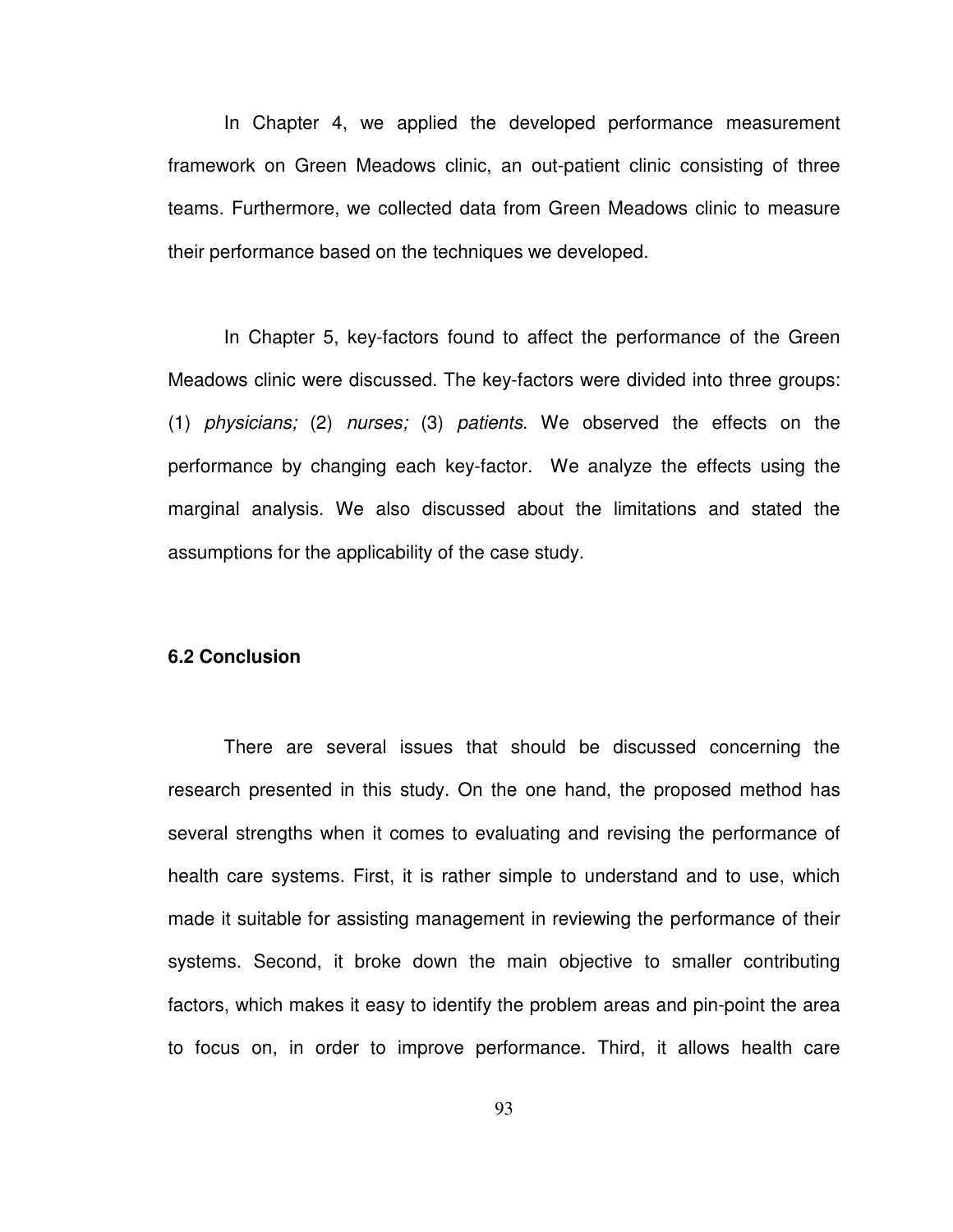managers to prioritize and slowly implement changes without making any dramatically overhaul of the system. Fourth, the conceptual framework can be used to study the effects of each contributing factor.

However, this method has its limitations. The method has not yet been fully tested on a more complex health care system, such as hospital systems and nursing homes in reality.

Furthermore, from a practical point of view, it also is necessary to describe the method in more detail before it can be directly used by the industry. Many of the tools within the method force its user to rely on experience. Especially during the decomposition stage, it requires the user to understand the system well enough to decompose the factors correctly. The method also leaves much to the user, which must come up with own ideas about how to make improvements. It can also be very time-consuming to decompose the factors within a large system to measure performance measures.

In conclusion, it is believed that this study will help Green Meadows Clinic to better measure their performance. The proposed conceptual framework and analysis helps health care managers to look into every factor and their resultant effects. As compared to the current performance trend report which the clinic used to measure the performance which shows the overall performance within the facility, our performance analysis were able to look into each factor and their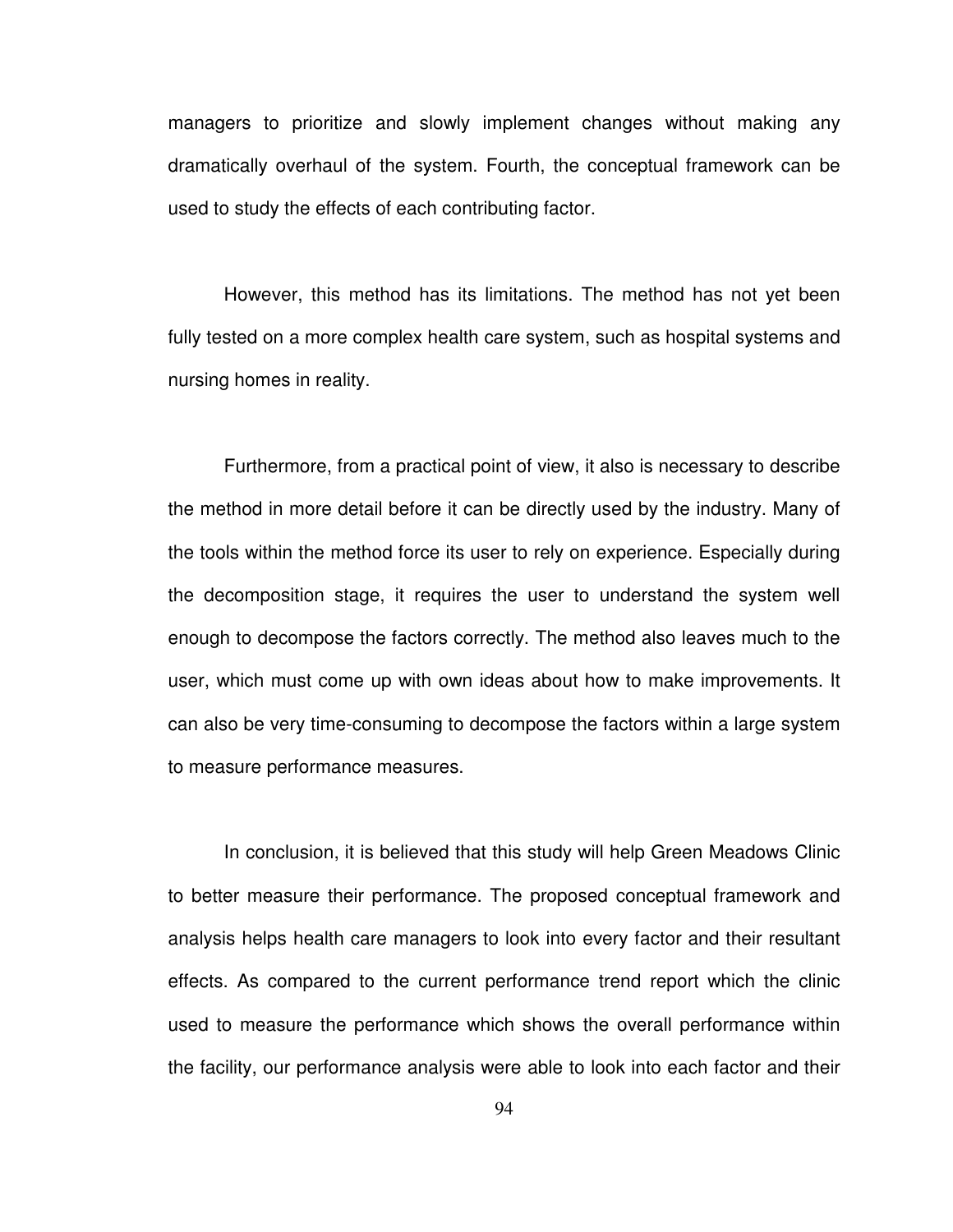effects in order to prioritize the improvements and measure the importance of each improvement.

There are still some issues within the research area that needs further attention and they are explained in future research. The industrial relevance of the research can be described from various perspectives. In the last few years, there is much focus on the performance of health care systems as costs of health care rises. Although a manufacturing system is similar to a health care system in many ways, there are many changes that need to be done before we can successfully implement engineering techniques the health care systems. By studying the problems, this research has made important contributions to the industry by, for example:

• Describing how each factors affects the performance of the health care systems, in this case, operating margin

• Describing various key-factors that influence a health care system's performance

Furthermore, the research has also adopted several tools, such as MSDD, the connectance model, incremental calculus, and marginal analysis to be used in practice when evaluating and revising the performance of the health care systems. These tools are, in turn, simple to understand and to use and make it

95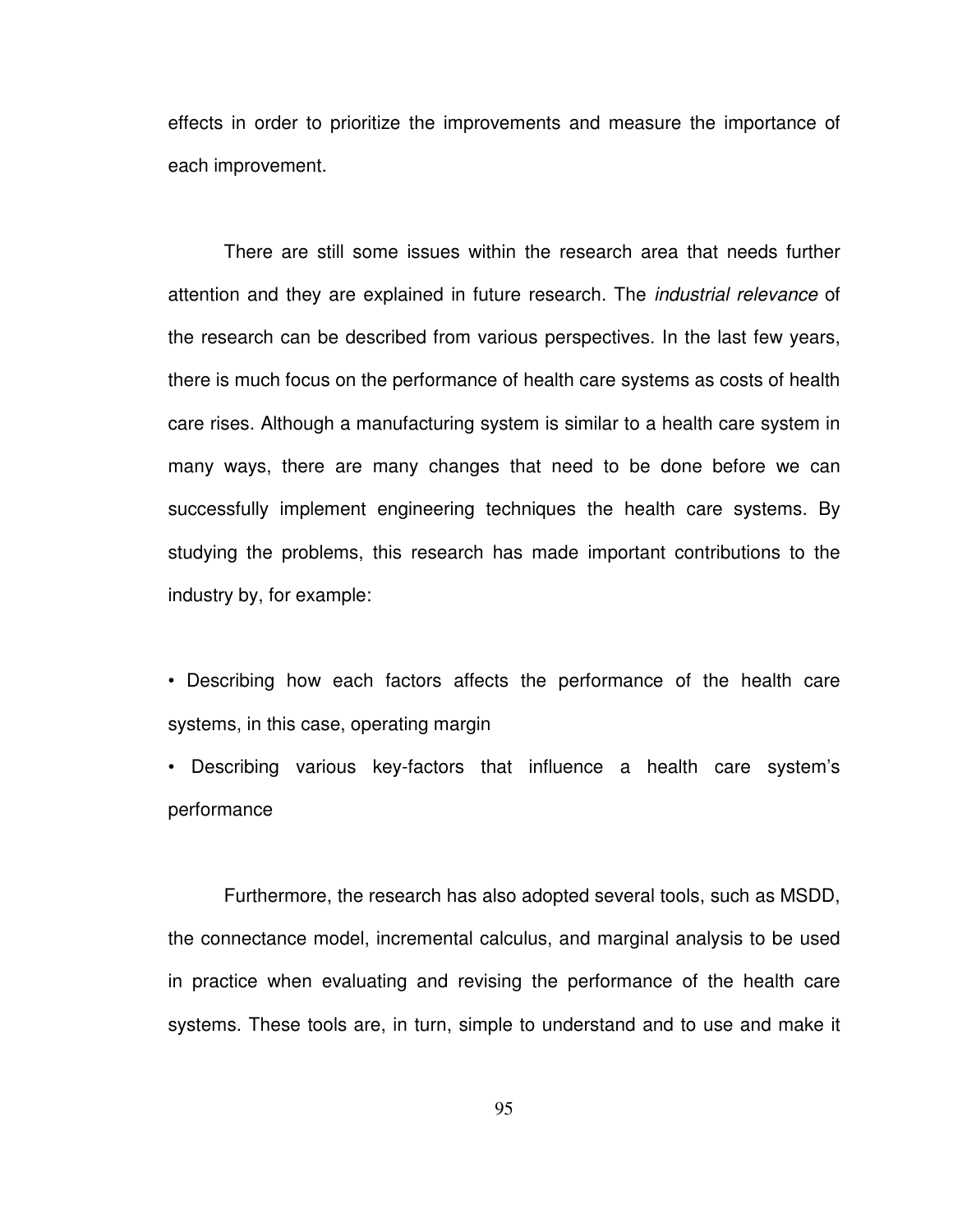easier to conduct the process of continuously updating the performance measures within the health care systems.

## **6.3 Future Work**

As implementing engineering techniques on health care systems performance measurement is relatively new research topic, there are many issues in the field that have not yet been developed and solved. Considering the scope of this research, it is suggested that the following areas should be further explored.

• The performance measurement framework presented in this thesis has not yet been developed to the stage where measurement practitioners in industry can directly use it. At the time, it provides important guidelines of how to measure and evaluate the performance of a health care system, but there are still many details that should be further explained and specified.

• The performance measurement framework has also not been fully tested from an empirical point of view. It would, therefore, be beneficial to make further case studies in a larger scope such as studying a hospital system to assure its applicability and improve its usefulness as well as studying its limitations.

96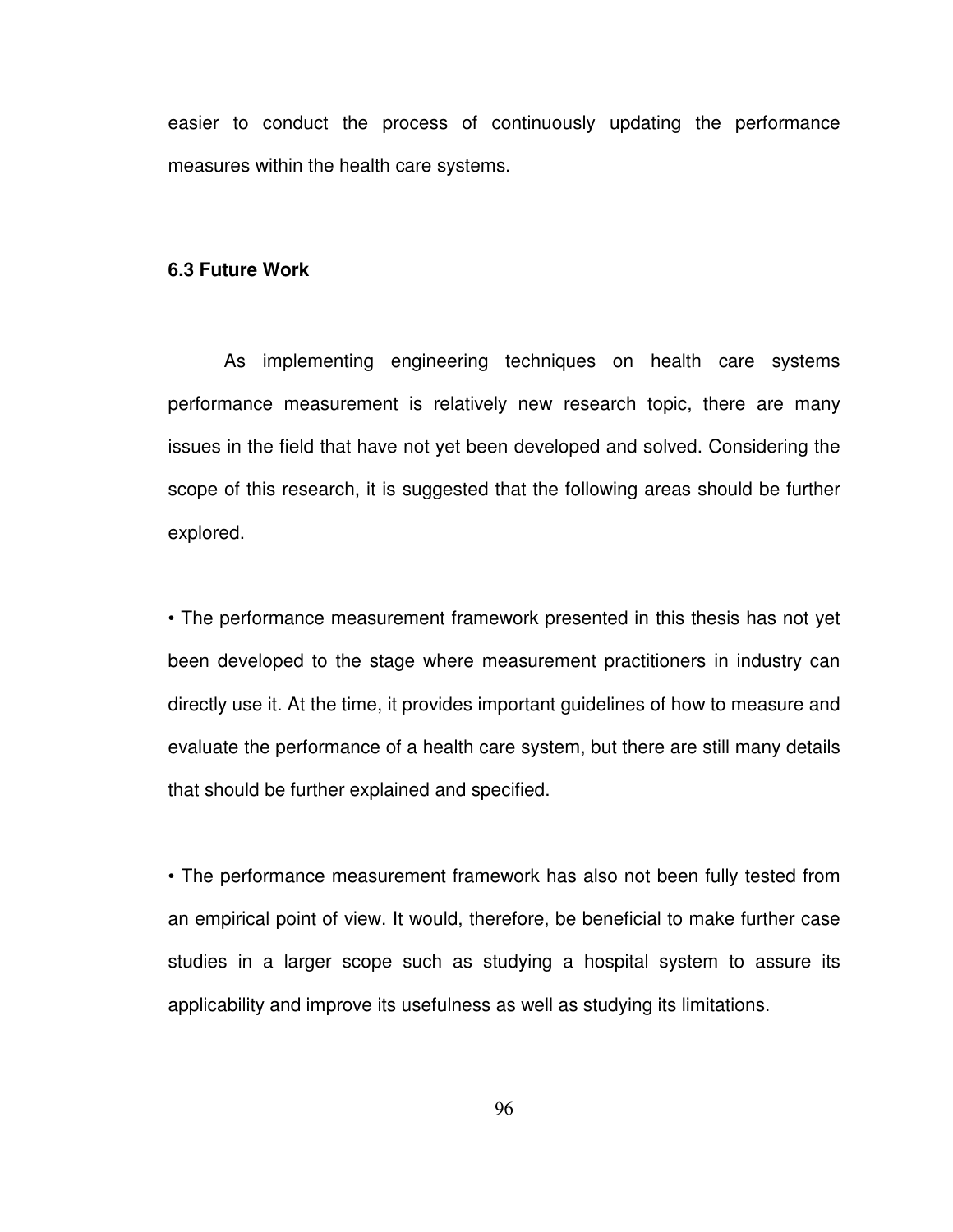• In order to design a successful performance measurement framework, it is vital that the key-factors influencing performance at the each individual health care system are identified and considered. Factors for one health care system may not be applicable to another even though both systems may have the same main objective. However, this area is far from being fully explored. More detailed and useful tools for identifying such key-factors should be developed.

• How to effectively implement new performance measures into a health care system which probably have their own existing methods is a question with significant importance. This issue has not been considered in this research. However, without an effective implementation, there will be a high risk that the performance measures are neglected or used improperly. The process of implementation should be studied in order to formulate industrial guidelines that can be used in the proposed method.

• The variability of the key-factors which affects the main objective was shown but no study was made on how to improve the variability. It is important to study the causes and ways to improve the variability of the key factors.

• Our study is essentially a quantitative based study, which analyzed the effects of how the changes of one key-factor affect the performance of the main objective. A detailed study which, further decompose the key-factors and focus on both the quantitative and qualitative aspects is recommended.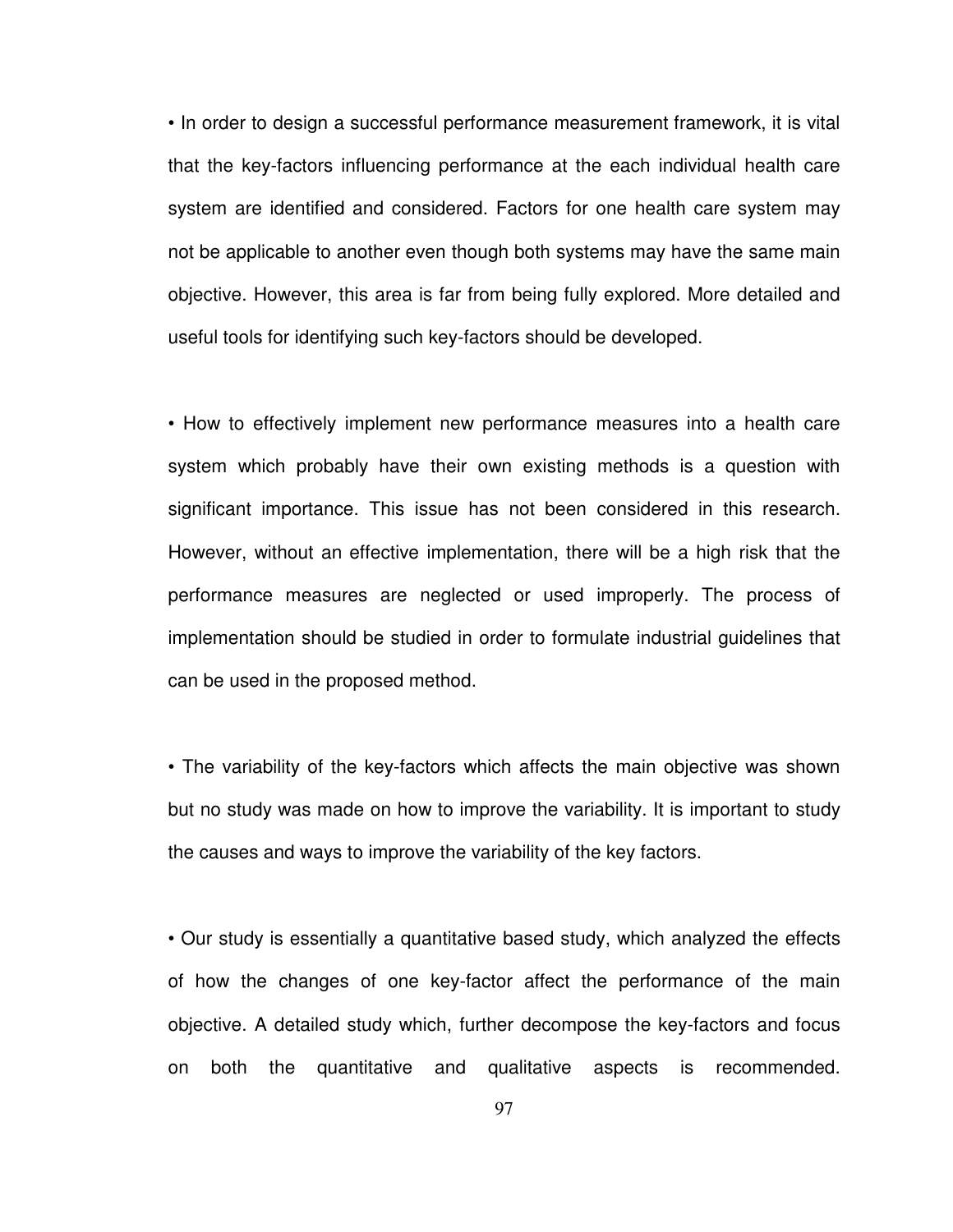# **REFERENCES**

Auton, G.M. (1994) The Role of Total Quality Management in Patient-Centered Restructuring. Journal of Society of Health Systems, 5(1), 63-71.

Beck, K.L. and Larrabee, J.H. (1995) A Simultaneous Analysis of Nursing Care Quality and Cost. Journal of Nursing Care Quarterly, Jul 9(4), 63-71.

Berwick, D.M., Godfrey, A.B., and Roessner, J. (1990) Curing Health Care: New Strategies for Quality Improvement. Jossey-Bass, San Francisco.

Berg, M. (2001) Implementing Information Systems in Health Care Organizations: Myths and Challenges. International Journal of Medical Informatics. 64(2), 143-150.

Black, J.T. (2002) Design for System Success. Journal of Manufacturing Systems. 20 (6), 365-371.

Bourne, M., Mills, J., Wilcox, M., Neely, A., and Platts, K. (2000) Designing, Implementing, and Updating Performance Measurement Systems. International Journal of Operations & Production Management, 20(7), 754-771.

Burbidge, J.L. (1984) A Classification of Production System Variables. In IFIP Production Management Systems: Strategies and Tools for Design. Elsevier Science, North Holland.

Carrus, B.J. and Cochran, D.S. (1998) Application of Design Methodology for Production Systems. Proc. Of 2<sup>nd</sup> Int'l Conf on Engineering. Design and Automation, Aug 9-12, Maui, HI.

Cochran, D.S. and Dobbs, D.C. (2002) Evaluating Manufacturing System Design and Performance Using the Manufacturing System Design Decomposition Approach. Journal of Manufacturing Systems. 20 (6), 390- 405.

Cochran, D.S., Arinez, J.A, Duda, J.W. and Linck, J. (2002) A Decomposition Approach for Manufacturing System Design. Journal of Manufacturing Systems. 20 (6), 371-390.

Coye, M. J. (2001) No Toyotas In Health Care: Why Medical Care Has Not Evolved To Meet Patients' Needs. Health Affairs. 2 0(6), 44-57.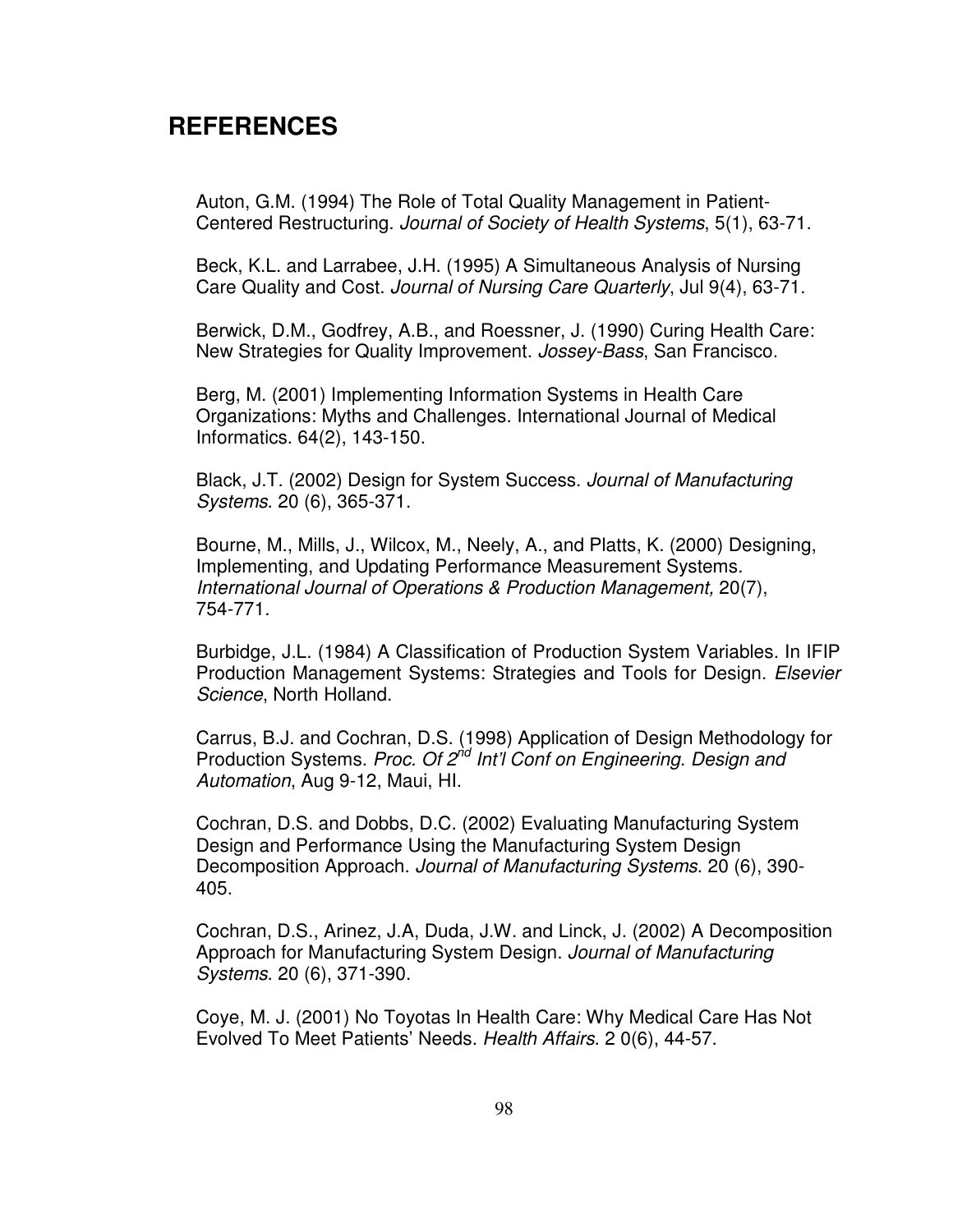Dienemann J, Gessner T. (1992) Restructuring Nursing Care Delivery Systems. Nursing Economics. 10(4), 253-8, 310.

Eddy, D. M. (1998) Performance Measurement: Problems And Solutions. Health Affairs,  $J \cup V / A \cup g \cup s$  t, 7-25.

Eilon, S., (1984) The Art of Reckoning - Analysis of Performance Criteria. Academic Press. London, U.K.

Eilon, S., Gold, B. and Soesan, J. (1976) Applied Productivity Analysis for Industry, Pergamon Press. London, U.K.

Ferlie E B and Shortell SM (2001) Improving the Quality of Health Care in the United Kingdom and the United States: A Framework for Change. The Milbank Quarterly, 79(2), 281-300.

Grunig, R. and Kuhn, R. (2005) Successful Decision Making: A Systematic Approach to Complex Problems. Springer, New York

Handler A., Issel, M., and Turnock, B. (2001) A Conceptual Framework to Measure Performance of the Public Health System. American Journal of Public Health, 91(8), 1235-1240.

Hayes, R.H. and Wheelwright, S.C. (1979) Link Manufacturing Process and Product Life Cycles. Harvard Business Review, Jan-Feb, 133-140.

Hurst, J. (1999) An Assessment of Health System Performance Across Organization for Economic Cooperation and Development (OECD) Countries. Bulletin of the World Health Organization, 78 (6), 753-760.

Hsiao, C.W. (1998) A Framework for Assessing Health Financing Strategies and the Role of Health Insurance. In: Dunlop, D., Martins, J. An International assessment of health care financing. Lessons for developing countries. National Bureau of Economic Research. Cambridge MA, 15–29.

Hopp, W. and Spearman, M. (1996) Factory Physics. Irwin/Mc Graw-Hill. Boston, MA.

IOM (Institute of Medicine) (1995) Sources of Medical Technology:Universities and Industries. Edited by N. Rosenberg, A.C. Gelijns, and H. Dawkins. National Academy Press. Washington, D.C.

IOM (Institute of Medicine). 2001. Crossing the Quality Chasm: A New Health Care System for the 21<sup>st</sup> Century. National Academy Press, Washington, D.C.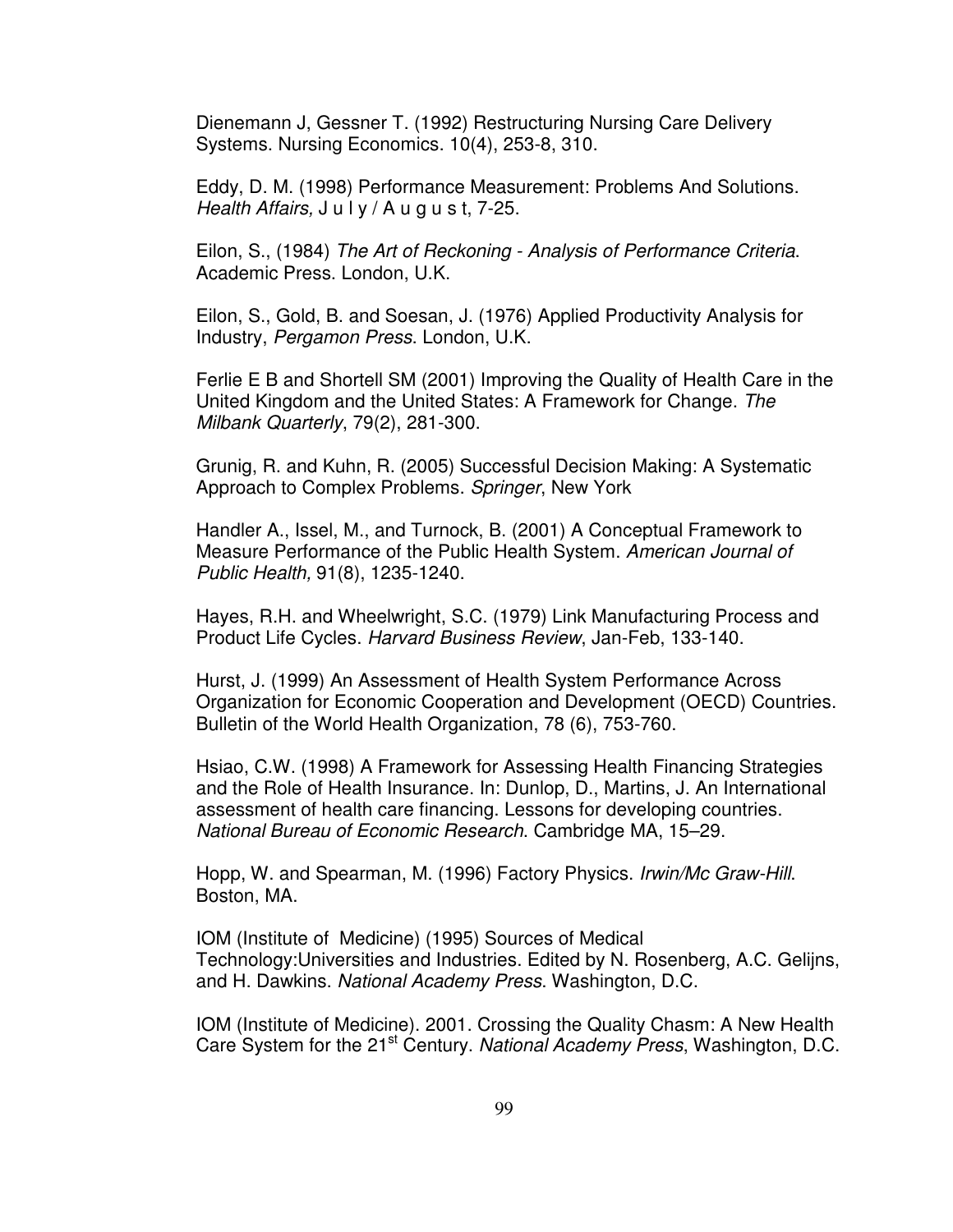Jacobsen, P., Pedersen, L.F., Jensen, P.E., and Witfelt, C. (2002) Philosophy Regarding the Design of Production Systems. Journal of Manufacturing Systems. 20 (6), 405-416.

Jee, M. and Or, Z. (1999) Health Outcome Measurement in OECD Countries: Towards Outcome-Oriented Policy Making. OECD Labour Market and Social Policy Occasional Papers. 36, 1-86.

Kissler, G.D. (1996) Leading the Health Care Revolution. Health Administration Press. Chicago, IL.

Klein, S. and Schad, Heike (1996) The Introduction of EDI Systems in Health Care Supply Chain: A Framework for Business Transformation. The Ninth International EDI-IOS Conference, Bled, Slovenia.

Knowles JC, Leighton C, Stinson W. (1997) Measuring Results of Health Sector Reform for System Performance: A Handbook of Indicators. Partnerships for Health Reform, Bethesda, MD.

Leeuwen, E. H. van and Norrie, D. (1997) Holons and Holarchies. Manufacturing Engineer. 76 (2), 86-88.

Leggat, S.G. and Narine, L. (1998) A Review of Organizational Performance Assessment in Health Care. Health Services Management Research.11, 3– 19.

MacRae D. (1985) Policy Indicators. University of North Carolina Press. Chapel Hill, NC.

Moss, M.T., Eagen, M. and Russell, M.B. (1994) Service Integration in the Reform Era. Nursing Economics. 12(5), 256-260.

Moss, M. (1994) From Reengineering to Service Integration. Nursing Management. 25(8), 80E-80F.

NAE (National Academy of Engineering) (2003). The Impact of Academic Research on Industrial Performance. National Academies Press, Washington, D.C.

Noble, J.S. and Tanchoco, (1995) Marginal Analysis Guided Design Justification: A Material Handling Example. International Journal of Production Research, 33(12), 3439-3454.

Nowicki M (1995) Ethical Implications of Re-Engineering. Journal of Healthcare Resource Management.13(2), 36-37.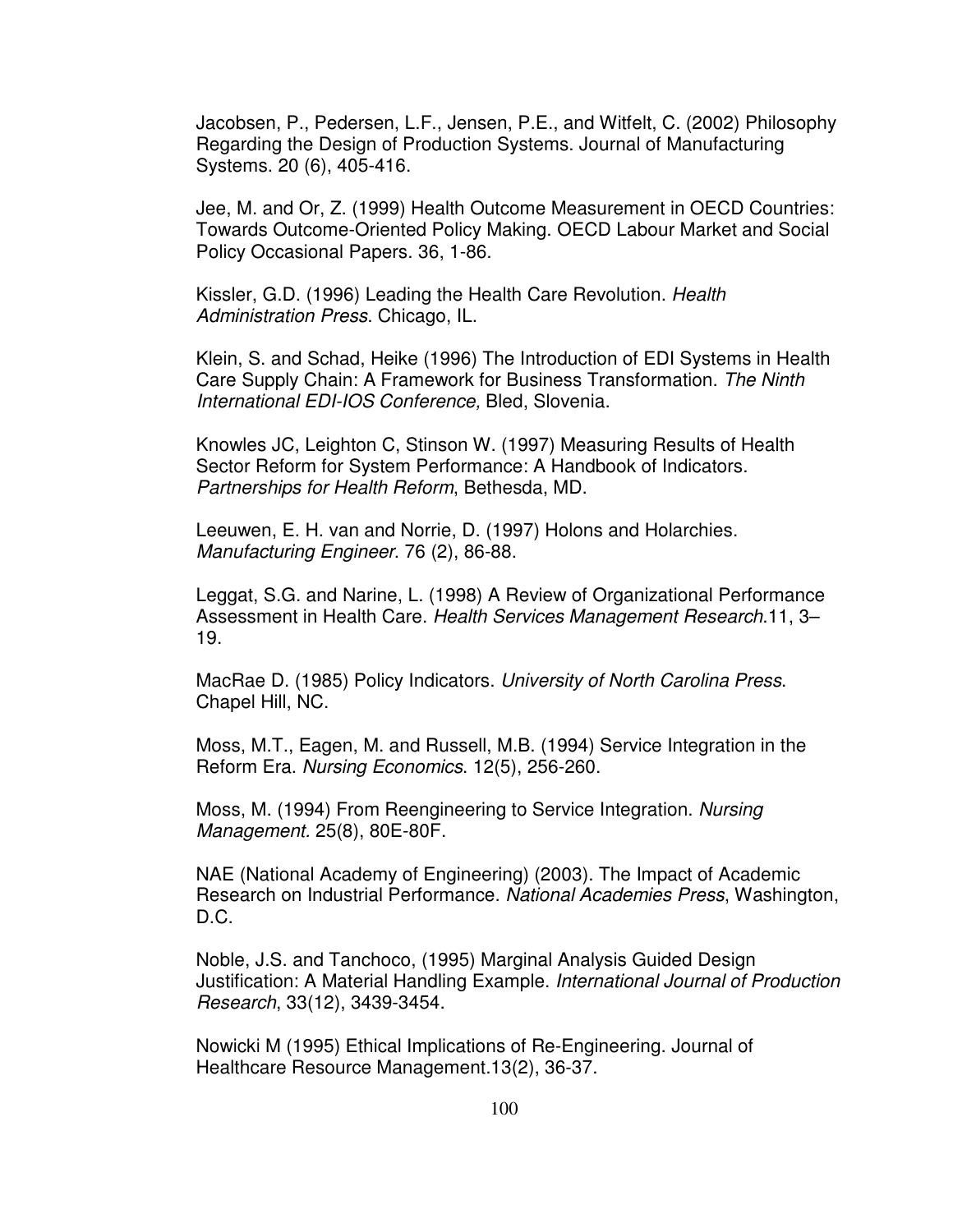Platts, K. and Tan, K.H., (2002) Designing Linked Performance Measures - A Connectance Based Approach. Proceeding of International Working Seminar on Production Economics. Igls, Austria.

Porter-O'Grady, T. (1995) Reengineering in a Reformed Health Care System in Smith-Blanchett, S., Flarey, D., Reengineering Nursing and Health Care. Aspen Publisher, Gaithersburg, MD.

Power, M. (1997) The Audit Society: Rituals of Verification. Oxford University Press. Oxford, UK.

Provan, K. G; Milward, H. B. (1995) A preliminary theory of interorganizational network effectiveness: A comparative study of four community mental health system. Administrative Science Quarterly. Mar (40), 1

Rozenfeld, H., Rentes, A.F. and Konig, W. (1994) Workflow modeling for advanced manufacturing concepts. Annals of the CIRP. 43, 385-388.

Senge, P. M., Kleiner, A. and Roberts, C. (1994) The Fifth Discipline Field Book. Nicholas Brealey Publishing. London, UK.

Shingo, S. (1998) A study of Toyota Production System from an Industrial Engineering Viewpoint. Production Press. Cambridge, MA.

Shortell, S.M., Gillies, R.R. and Devers, K.J. (1995) Reinventing the American hospital. Milbank Quarterly. 73(2), 131-160.

Shortell, S.M., Gillies, R.R., Anderson, D.A., Mitchell, J.B., Morgan, K.L. (1993) Creating Organized Delivery Systems: The Barriers and Facilitators. Hospital and Health Services Administrators. Winter, 38(4), 447-466.

Slack, N., Chambers, S., Johnston, R. (2001), Operations Management, 3<sup>rd</sup> edition, Pearson Education Limited. Essex, U.K.,

Smith, R. (1998) All Changed, Changed Utterly: British Medicine Will Be Transformed by the Bristol Case. British Medical Journal, 316 (7149), 1917- 1918.

Suh, N.P. Cochran, D.S., and Lima, P.C. (1998) Manufacturing system Design. Annals of the CIRP, 47(2), 627-639.

Tangen, S. (2004) Performance Measurement: From Philosophy to Practice. International Journal of Productivity and Performance Management. 53(8), 726-737.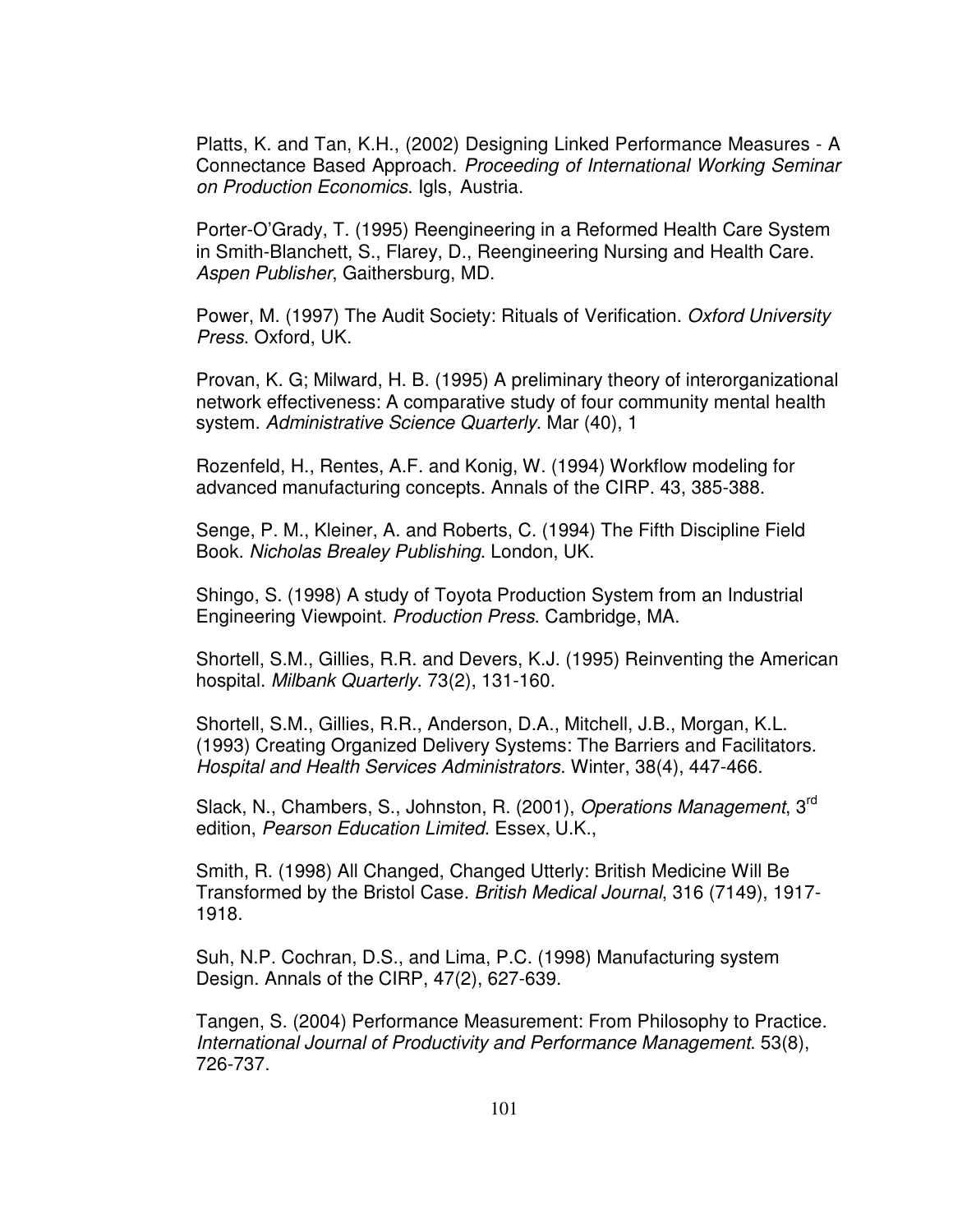Tan, K.H., Platts, K. and Noble, J.S., (2003) Building Performance through In-Process Measurement: Toward an 'Indicative' Scorecard for Business Excellence, Indicative Scorecard for Business Excellence. Business Excellence Conference, University of Minho, Portugal, June 10-12, (6 pages on CDROM).

The President's Advisory Commission on Consumer Protection and Quality in the Health Care Industry (1998) Quality first: Better health care for all Americans. US Government Printing Office. Washington, D.C.

Sheldon, T. (1998) Promoting Health Care Quality: What Role Performance Indicators? Quality in Health Care, 7(Suppl), S45-S50.

Upenieks, V. (2003) Nurse Leaders' Perceptions of What Compromises Successful Leadership in Today's Acute Inpatient Environment. Nursing Administration Quarterly. 27(2), 140-152.

Urden, L.D. and Walston, S. L. (2001) Outcomes of Hospital Restructuring and Reengineering(How Is Success or Failure Being Measured?). JONA, 31(4), 203–209

Walker, J.M. (1998) Moving from Silo to Systems of Care: A Case Study of Inpatient consolidation, Patient Re-aggregation and Management Restructuring. University of Iowa: School of Nursing. PhD Thesis.

Wang, C.G., Zhang, Y., Song, G.N., Yin, C.W. and Chu, C.B. (2002) An Integration Architecture for Process Manufacturing Systems. International Journal of Computer Integrated Manufacturing, 15(5), 413-426.

Woolhandler,S., Himmelstein,D.U. and Lewontin, J.P.(1993) Administrative Costs in U.S. Hospitals. New England Journal of Medicine, 329(6), 400-403.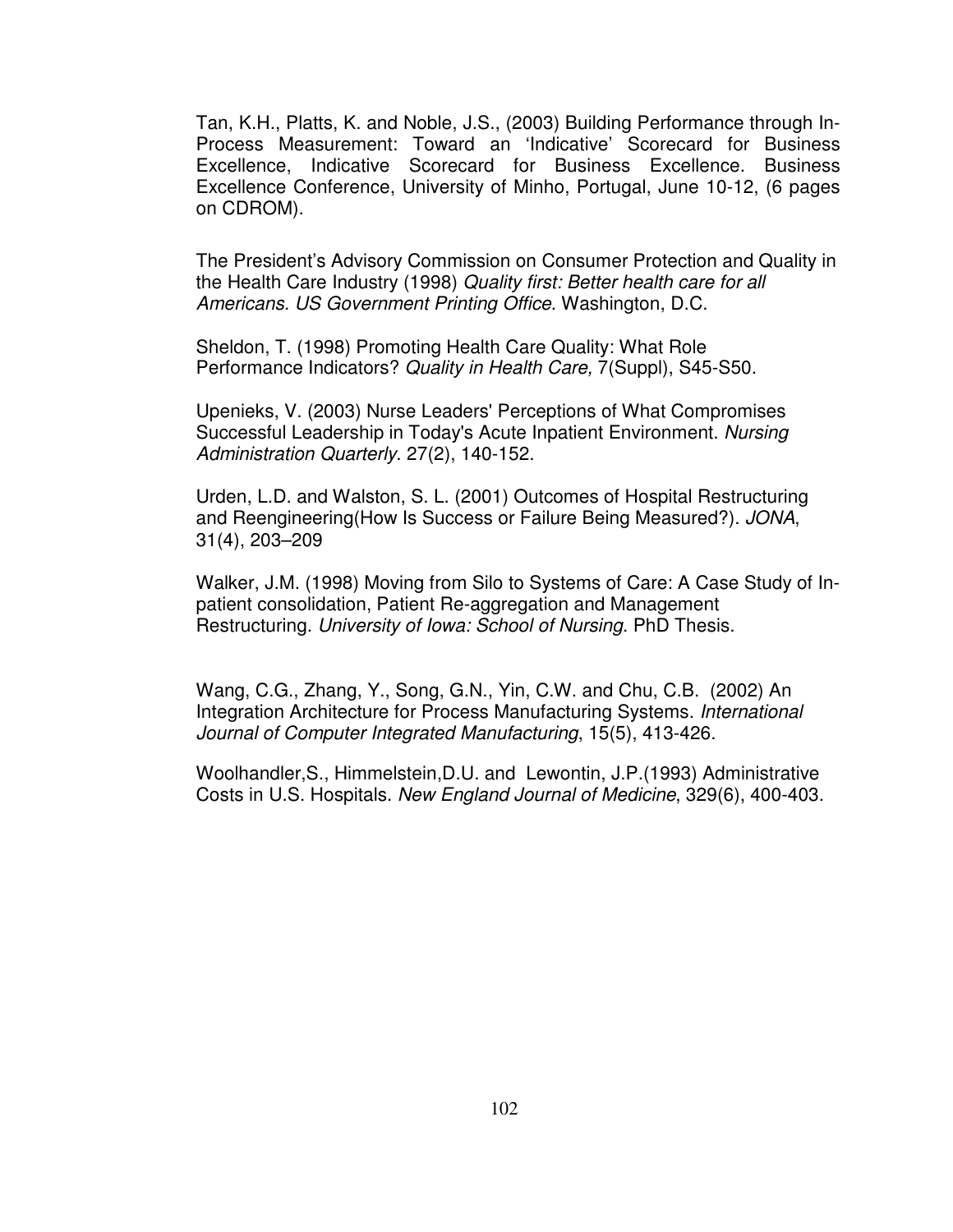## **APPENDICES**

| <b>Physician and Nurses Compensation Survey</b>                                              |                                       |                |                                                  |                   |  |  |
|----------------------------------------------------------------------------------------------|---------------------------------------|----------------|--------------------------------------------------|-------------------|--|--|
| In Practice Three Plus Years                                                                 | <b>Primary Care</b>                   |                |                                                  |                   |  |  |
| Physicians                                                                                   |                                       |                |                                                  |                   |  |  |
| <b>Specialty</b>                                                                             | Lowest                                | <b>Highest</b> | Average                                          | Rate/hr           |  |  |
| <b>Family Practice</b>                                                                       | 147,516                               | 160,318        | 149,754                                          | \$72.00           |  |  |
| <b>Internal Medicine</b>                                                                     | 111,894                               | 117,984        | 111,113                                          |                   |  |  |
| Pediatrics                                                                                   | 197.025                               | 205,096        | 201.086                                          |                   |  |  |
| http://www.physicianssearch.com/physician/salary2.html                                       |                                       |                |                                                  |                   |  |  |
| Median hourly earnings of the largest occupations in health<br>services, May 2004 Occupation | Ambulatory<br>health care<br>services | Hospitals      | Nursing and<br>residential<br>care<br>facilities | A11<br>industries |  |  |
| Registered nurses                                                                            | \$23.69                               | \$25.66        | \$22.93                                          | \$25.16           |  |  |
| Licensed practical and licensed vocational nurses                                            | 15.59                                 | 15.71          | 16.95                                            | 16.33             |  |  |
| Medical secretaries                                                                          | 12.88                                 | 12.6           | 12                                               | 12.76             |  |  |
| Medical assistants                                                                           | 11.77                                 | 12.03          | 10.85                                            | 11.83             |  |  |
| Office clerks, general                                                                       | 11.07                                 | 11.08          | 9.62                                             | 10.5              |  |  |
| Receptionists and information clerks                                                         | 10.76                                 | 11.79          | 10.4                                             | 10.95             |  |  |
| Nursing aides, orderlies, and attendants                                                     | 9.82                                  | 10.43          | 9.78                                             | 10.09             |  |  |
| Home health aides                                                                            | 8.58                                  | 9.69           | 8.84                                             | 8.81              |  |  |
| Personal and home care aides                                                                 | 7.05                                  | 8.54           | 8.85                                             | 8.12              |  |  |
| http://stats.bls.gov/oco/cg/cgs035.htm#earnings                                              |                                       |                |                                                  |                   |  |  |

**Table 8 Physicians and nurses compensation survey**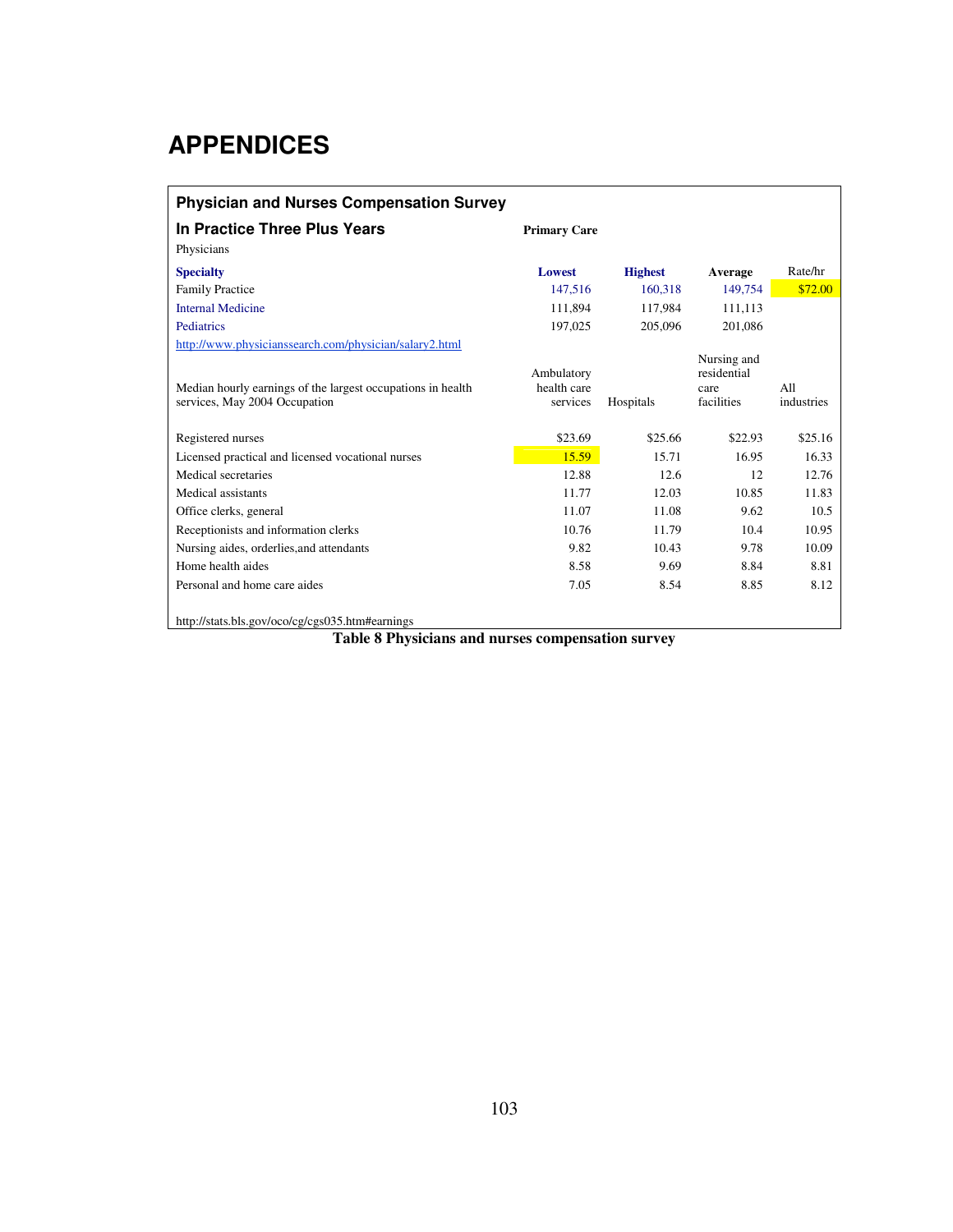| Date       |           | Green |    | Blue | Gold |
|------------|-----------|-------|----|------|------|
| 12/1/2005  | AM        |       | 37 | 31   | 21   |
| 12/1/2005  | <b>PM</b> |       | 40 | 28   | 32   |
| 12/1/2005  | Extended  |       |    |      |      |
| 12/2/2005  | AM        |       | 34 | 29   | 43   |
| 12/2/2005  | <b>PM</b> |       | 37 | 38   | 27   |
| 12/5/2005  | AM        |       | 55 | 42   | 25   |
| 12/5/2005  | <b>PM</b> |       | 39 | 28   | 21   |
| 12/5/2005  | Extended  |       | 36 |      |      |
| 12/6/2005  | AM        |       | 42 | 12   | 35   |
| 12/6/2005  | <b>PM</b> |       | 42 | 21   | 23   |
| 12/6/2005  | Extended  |       | 27 |      |      |
| 12/7/2005  | AM        |       | 18 | 26   | 7    |
| 12/7/2005  | <b>PM</b> |       | 53 | 34   | 19   |
| 12/7/2005  | Extended  |       | 34 |      |      |
| 12/12/2005 | AM        |       | 52 | 39   | 23   |
| 12/12/2005 | <b>PM</b> |       | 20 | 26   | 25   |
| 12/12/2005 | Extended  |       | 33 |      |      |
| 12/13/2005 | AM        |       | 70 | 21   | 23   |
| 12/13/2005 | <b>PM</b> |       | 49 | 21   | 12   |
| 12/13/2005 | Extended  |       | 17 |      |      |
| 12/14/2005 | AM        |       | 9  | 36   | 9    |
| 12/14/2005 | <b>PM</b> |       | 45 | 33   | 31   |
| 12/14/2005 | Extended  |       | 30 |      |      |
| 12/15/2005 | AM        |       | 53 | 25   | 21   |
| 12/15/2005 | <b>PM</b> |       | 29 | 24   | 28   |
| 12/15/2005 | Extended  |       |    |      |      |
| 12/16/2005 | AM        |       | 26 | 38   | 28   |
| 12/16/2005 | <b>PM</b> |       | 49 | 32   | 38   |
| 12/16/2005 | Extended  |       |    |      |      |
| 12/19/2005 | AM        |       | 68 | 38   | 27   |
| 12/19/2005 | <b>PM</b> |       | 34 | 32   | 17   |
| 12/19/2005 | Extended  |       | 36 |      |      |
| 12/20/2005 | AM        |       | 40 | 16   | 22   |
| 12/20/2005 | <b>PM</b> |       | 23 | 9    | 29   |
| 12/20/2005 | Extended  |       | 31 |      |      |
| 12/21/2005 | AM        |       | 24 | 30   | 2    |
| 12/21/2005 | <b>PM</b> |       | 40 | 23   | 26   |
| 12/21/2005 | Extended  |       | 20 |      |      |
| 12/22/2005 | AM        |       |    |      |      |
| 12/27/2005 | AM        |       | 30 | 18   | 18   |
| 12/27/2005 | <b>PM</b> |       | 4  | 11   | 13   |
| 12/27/2005 | Extended  |       | 23 |      |      |
| 12/28/2005 | AM        |       | 8  | 24   | 14   |
| 12/28/2005 | PM        |       | 56 | 13   | 30   |
| 12/28/2005 | Extended  |       | 11 |      |      |
|            |           |       |    |      |      |

Number of patients attended by physicians in each team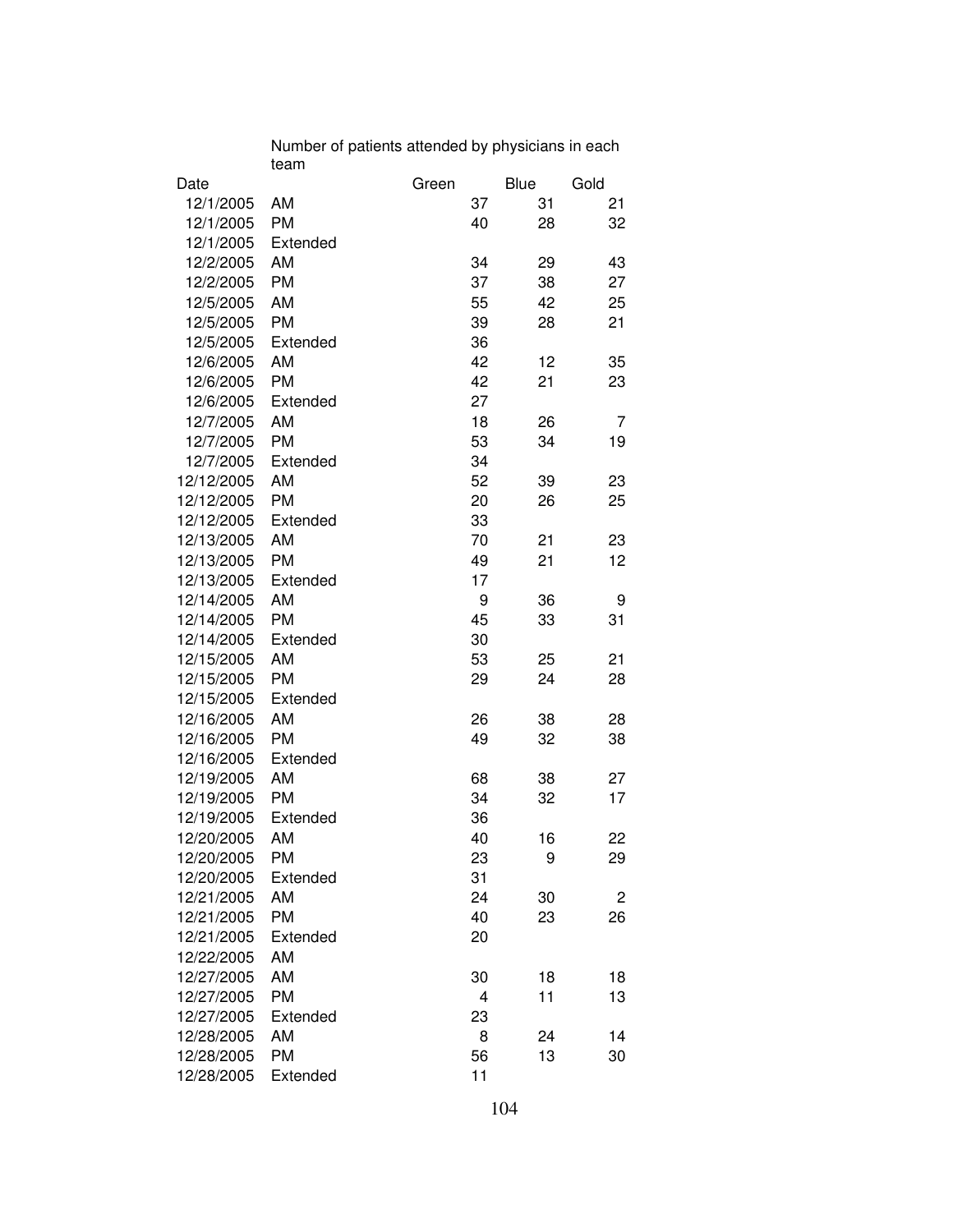| 49                                                                                      | 17  | 20  |
|-----------------------------------------------------------------------------------------|-----|-----|
| 15                                                                                      | 23  |     |
|                                                                                         |     |     |
| 35                                                                                      | -21 | 15  |
| 35                                                                                      | 17  | 21. |
| 12/29/2005 AM<br>12/29/2005 PM<br>12/29/2005 Extended<br>12/30/2005 AM<br>12/30/2005 PM |     |     |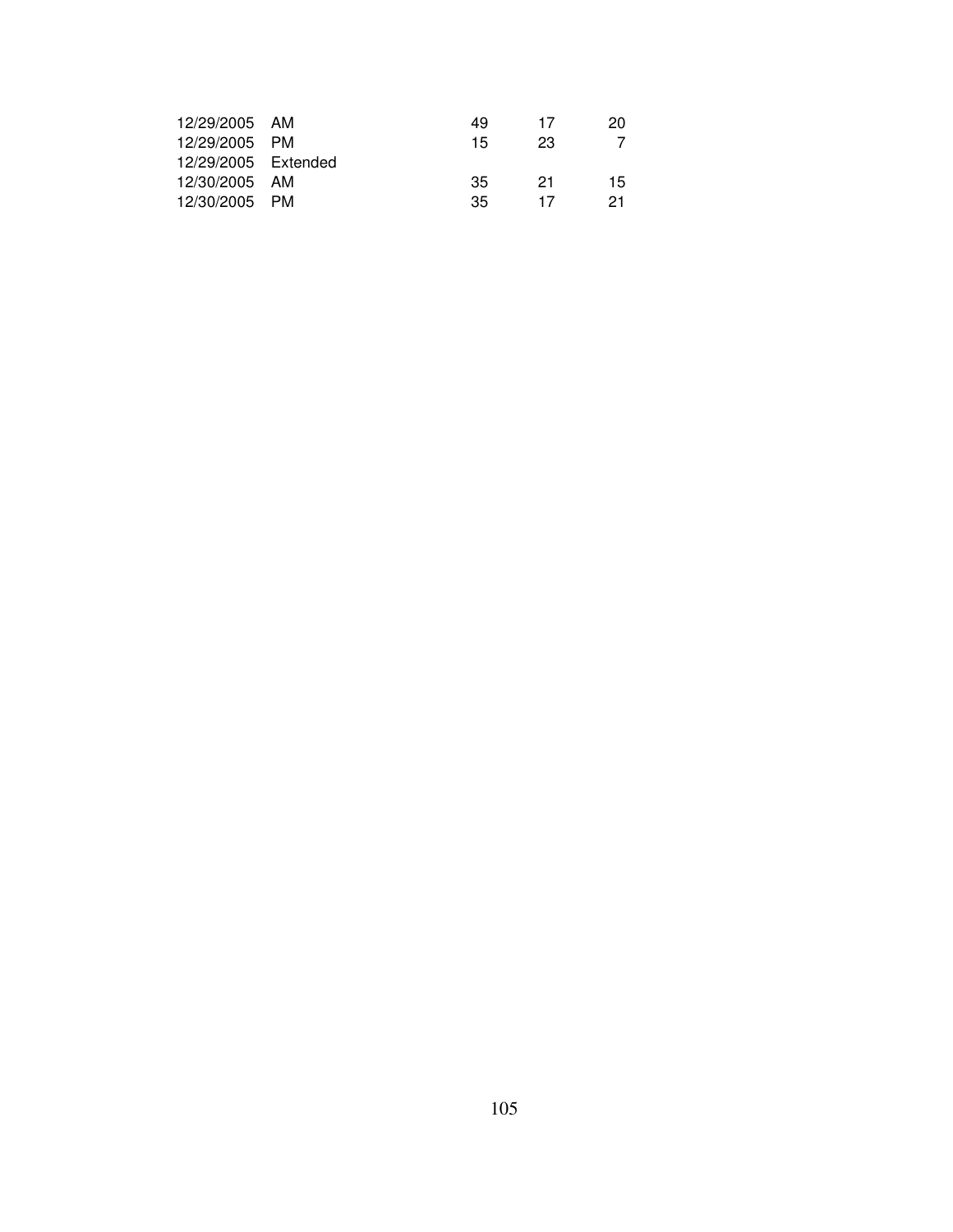## Number of patients Jan 30 - Feb 24

| Date |           | Green | <b>Blue</b> | Gold  |
|------|-----------|-------|-------------|-------|
| 30   | Am        | 53.00 | 21.00       | 26.00 |
|      | <b>PM</b> | 10.00 | 20.00       | 34.00 |
|      | Ext       | 46.00 |             |       |
| 31   | AM        | 54.00 | 26.00       | 12.00 |
|      | <b>PM</b> | 41.00 | 25.00       | 31.00 |
|      | Ext       | 24.00 |             |       |
| 1    | AM        | 12.00 | 24.00       | 9.00  |
|      | <b>PM</b> | 48.00 | 31.00       | 10.00 |
|      | Ext       | 32.00 |             |       |
| 2    | AM        | 69.00 | 17.00       | 29.00 |
|      | <b>PM</b> | 35.00 | 22.00       | 34.00 |
| 3    | AM        | 26.00 | 39.00       | 23.00 |
|      | <b>PM</b> | 40.00 | 32.00       | 20.00 |
| 6    | AM        | 50.00 | 38.00       | 16.00 |
|      | <b>PM</b> | 16.00 | 22.00       | 9.00  |
|      | Ext       | 39.00 |             |       |
| 7    | AM        | 60.00 | 26.00       | 23.00 |
|      | <b>PM</b> | 63.00 | 29.00       | 26.00 |
|      | Ext       | 30.00 |             |       |
| 8    | AM        | 9.00  | 41.00       | 19.00 |
|      | <b>PM</b> | 73.00 | 28.00       | 24.00 |
|      | Ext       | 27.00 |             |       |
| 9    | AM        | 57.00 | 27.00       | 23.00 |
|      | <b>PM</b> | 36.00 | 32.00       | 42.00 |
| 10   | AM        | 24.00 | 40.00       | 21.00 |
|      | <b>PM</b> | 61.00 | 37.00       | 29.00 |
| 13   | AM        | 69.00 | 36.00       | 17.00 |
|      | <b>PM</b> | 19.00 | 43.00       | 24.00 |
|      | Ext       | 32.00 |             |       |
| 14   | AM        | 48.00 | 27.00       | 23.00 |
|      | <b>PM</b> | 39.00 | 32.00       | 37.00 |
|      | Ext       | 23.00 |             |       |
| 15   | AM        | 11.00 | 37.00       | 15.00 |
|      | <b>PM</b> | 58.00 | 26.00       | 32.00 |
|      | Ext       | 32.00 |             |       |
| 16   | AM        | 46.00 | 23.00       | 28.00 |
|      | <b>PM</b> | 48.00 | 32.00       | 38.00 |
| 17   | AM        | 17.00 | 29.00       | 33.00 |
|      | <b>PM</b> | 52.00 | 40.00       | 42.00 |
| 20   | AM        | 35.00 | 28.00       | 29.00 |
|      | <b>PM</b> | 27.00 | 30.00       | 16.00 |
|      | Ext       | 37.00 |             |       |
| 21   | AM        | 37.00 | 31.00       | 23.00 |
|      | <b>PM</b> | 24.00 | 23.00       | 25.00 |
|      | Ext       | 17.00 |             |       |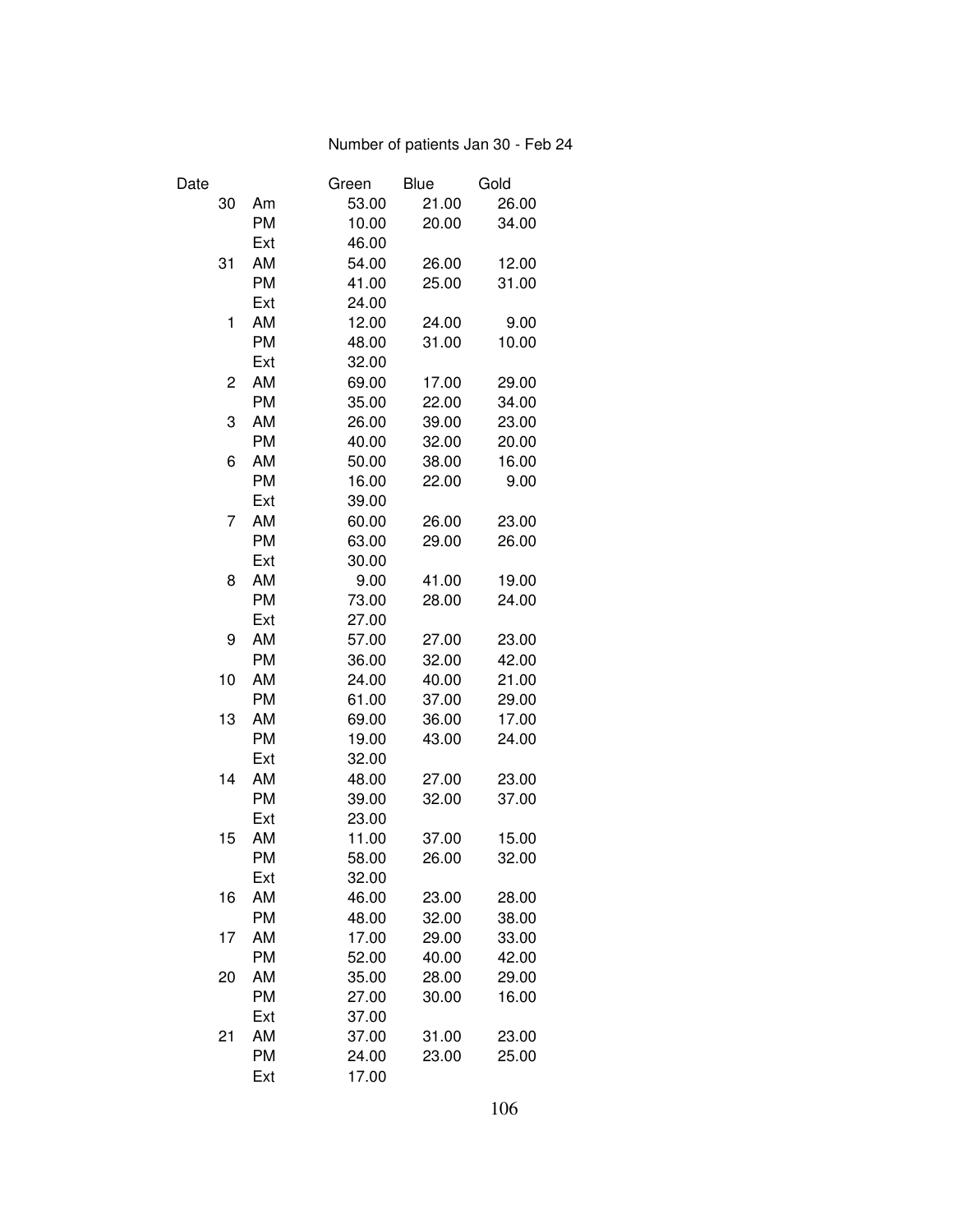| 22 | - AM      | 27.00   | 31.00   | 14.00   |         |
|----|-----------|---------|---------|---------|---------|
|    | <b>PM</b> | 61.00   | 20.00   | 39.00   |         |
|    | Ext       | 23.00   |         |         |         |
| 23 | AM        | 41.00   | 28.00   | 22.00   |         |
|    | <b>PM</b> | 42.00   | 30.00   | 36.00   |         |
| 24 | AM        | 13.00   | 28.00   | 33.00   |         |
|    | <b>PM</b> | 43.00   | 38.00   | 37.00   |         |
|    |           | 1956.00 | 1189.00 | 1023.00 | 4168.00 |